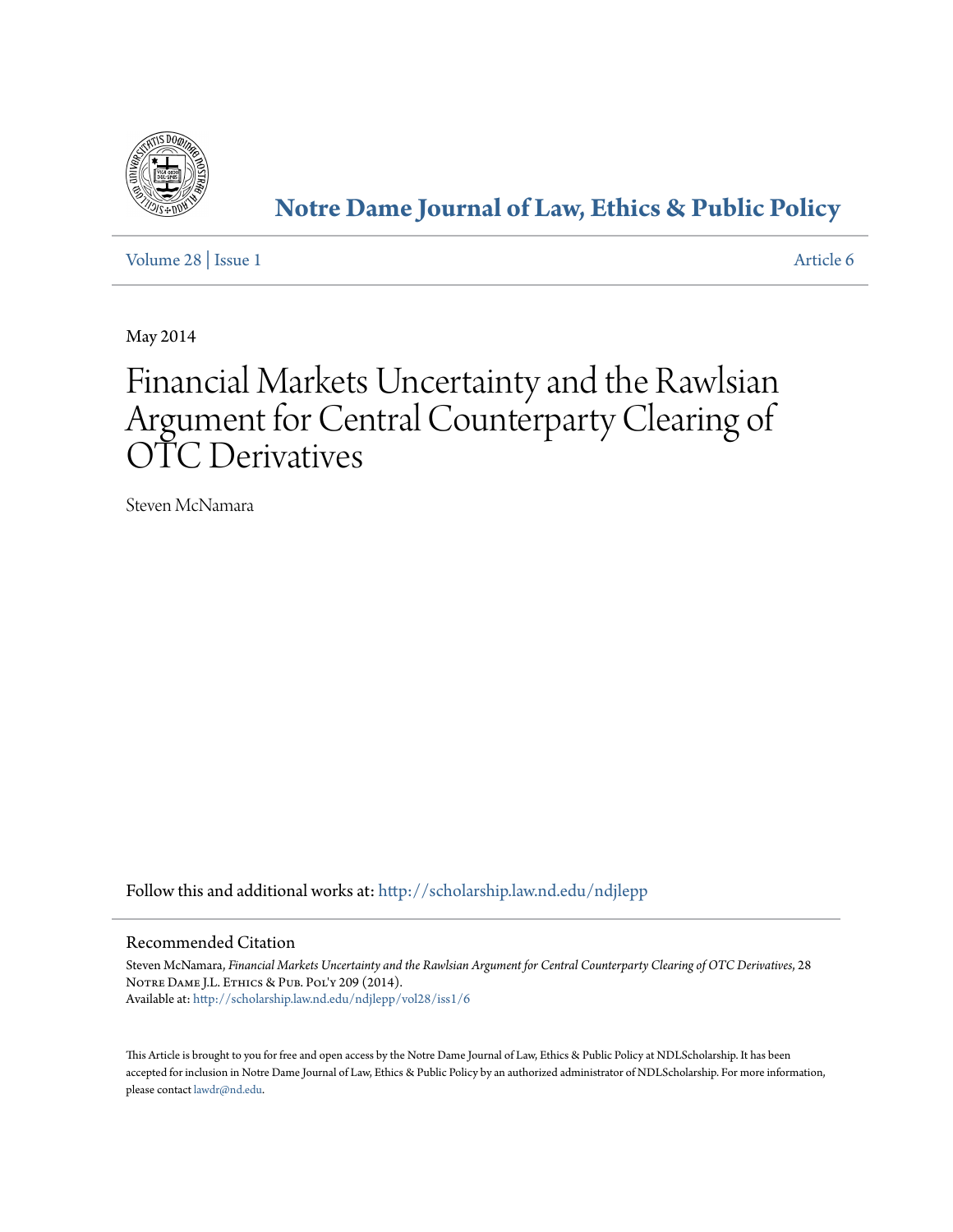# **FINANCIAL MARKETS UNCERTAINTY AND THE RAWLSIAN ARGUMENT FOR CENTRAL COUNTERPARTY CLEARING OF OTC DERIVATIVES**

STEVEN MCNAMARA\*

*One of the key measures in the Dodd-Frank Act intended to curb systemic risk in the financial system is the central counterparty (CCP) clearing mandate for over-the-counter derivatives. The mandate reflects the belief of legislators and many financial markets experts that these derivatives, particularly credit default swaps, were an important cause of the financial crisis of 2008. While derivatives markets do create extensive interconnections between financial institutions, and were essential to the creation of the structured finance securities that fueled the housing bubble, in hindsight it appears that derivatives were not a proximate cause but rather one of many "but for" structural causes of the crisis. As a result, the CCP clearing mandate has been extensively criticized on the grounds that it carries with it significant risks for the global financial system, while providing little benefit in return.*

*This Article offers a critical examination of the arguments against CCP clearing and a defense of the mandate and other Dodd-Frank Title VII derivatives provisions. Beginning with the fundamental uncertainty about the true causes of the crisis that remains, it then examines the arguments against CCP clearing, finding that they rely on overly narrow boundaries in order to achieve a measure of precision in making a cost-benefit analysis, thereby ignoring many of the important costs that derivatives indirectly contributed to. Given that a more complete cost-benefit analysis appears to run aground on the complexity of accurately enumerating all the costs and benefits associated with modern financial markets, this Article instead proposes looking at the problem of derivatives regulation through a Rawlsian framework. Central to Rawls's thought is the procedure of decision-making under conditions of fundamental uncertainty, or the maximin rule. I argue that application of the maximin rule is appropriate here, and that unlike the standard cost-benefit analysis grounded in utilitarianism, Rawls's views lead to a holistic understanding of the financial markets in their larger societal context that both guides and justifies legislative action in the context of fundamental uncertainty by prioritizing the safety of the financial system. Such a holistic understanding of economic regulation is necessary as governments struggle to preserve social stability in the face of widespread economic challenges such as unemployment, income inequality, excessive debt, and instability in the financial system.*

<sup>\*</sup> Assistant Professor, Business Law, Olayan School of Business, the American University of Beirut; B.A., St. John's College; Ph.D., Boston College; J.D., Columbia University School of Law. The author may be contacted at sm99@aub.edu.lb. He wishes to thank participants at the 2012 meeting of the Canadian Law and Economics Association; his AUB colleagues, Ali Termos and Ibrahim Jamali; and Dan Awrey, Michael Brennan, David Driesen, and Julian Velasco for helpful comments and discussion during the course of preparation of this Article. All errors are his own.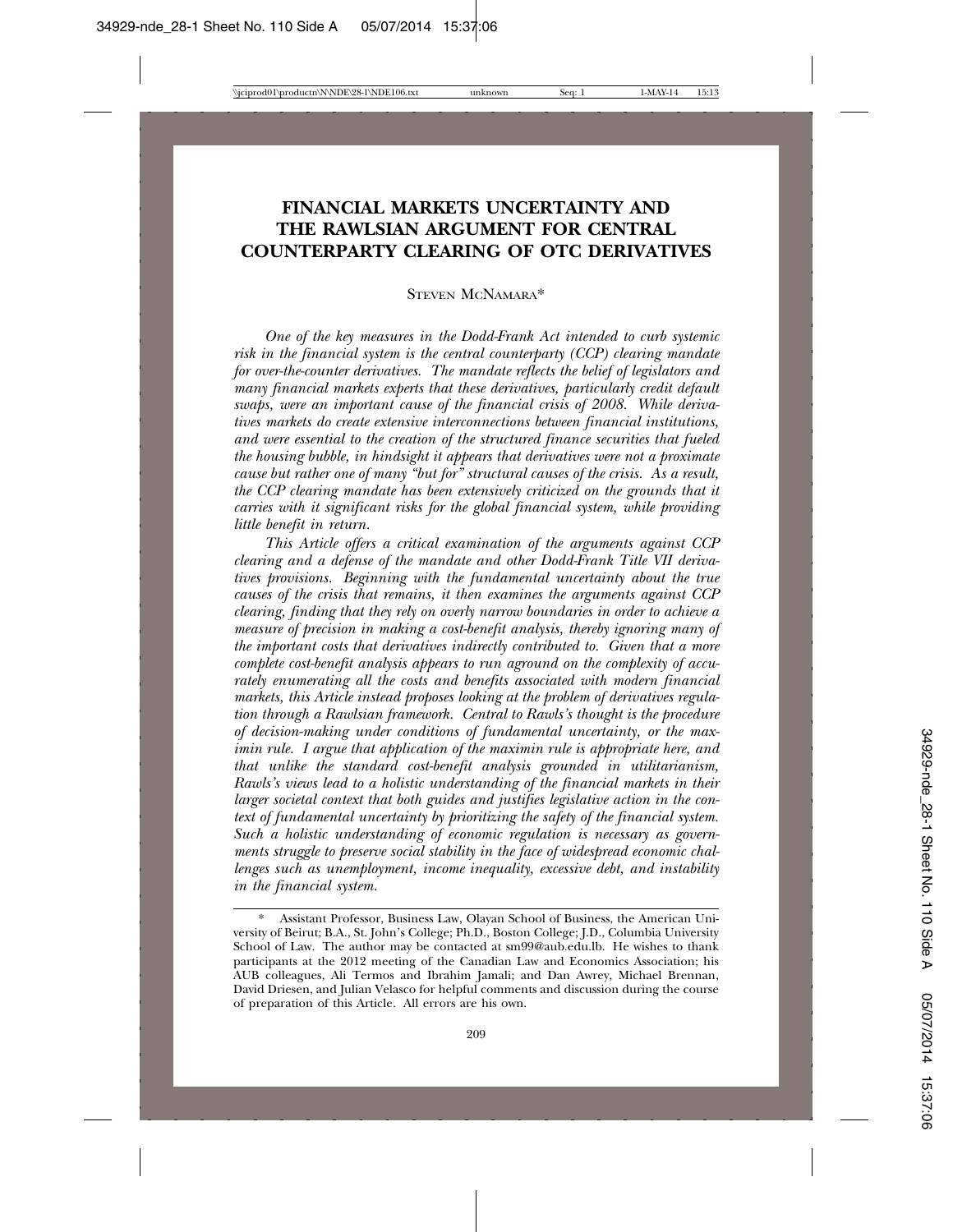|    |           |                                                                                         | 211 |
|----|-----------|-----------------------------------------------------------------------------------------|-----|
| L. |           | FINANCIAL DERIVATIVES: THEIR SPECIAL CHARACTERISTICS                                    |     |
|    |           | AND ROLE IN THE CRISIS OF 2008                                                          | 215 |
|    | А.        | A Brief Overview of Derivatives and Derivatives Trading.                                | 215 |
|    |           | 1.                                                                                      | 215 |
|    |           | Special Risks Inherent in Derivatives<br>2.                                             |     |
|    |           | Transactions                                                                            | 218 |
|    |           | Derivatives Trading<br>3.                                                               | 220 |
|    | В.        | The Role of Derivatives in the Financial Crisis of $2008$                               | 224 |
|    |           | The Demise of Bear Stearns<br>1.                                                        | 227 |
|    |           | 2.<br>The Collapse of Lehman Brothers                                                   | 230 |
|    |           | 3.<br>The Federal Government Rescues AIG                                                | 232 |
|    |           | 4.<br>The Shadow Banking System: Too                                                    |     |
|    |           | Interconnected to Fail?                                                                 | 234 |
| П. |           | THE REGULATORY RESPONSE: THE WALL STREET                                                |     |
|    |           | TRANSPARENCY AND ACCOUNTABILITY ACT OF $2010$                                           | 237 |
|    | А.        | The Central Counterparty Clearing Mandate                                               | 238 |
|    | В.        | Public Availability of Transaction Data                                                 | 240 |
| Ш. |           | ARGUMENTS FOR AND AGAINST DODD-FRANK TITLE VII                                          | 242 |
|    | А.        | Arguments For the Clearing Mandate                                                      | 243 |
|    |           | Technical Points<br>1.                                                                  | 243 |
|    |           | Restriction of Trading to Clearing Members<br>a.                                        | 244 |
|    |           | Margin Requirements<br>b.                                                               | 244 |
|    |           | Loss Mutualization Fund<br>c.                                                           | 244 |
|    |           | d.<br>Multilateral Netting                                                              | 245 |
|    |           | The CCP as Information Provision Center<br>e.                                           | 245 |
|    |           | f.<br>The CCP as Locus for Regulation $\ldots \ldots \ldots$                            | 246 |
|    |           | 2.<br>Philosophic Character of the Arguments in                                         |     |
|    |           |                                                                                         | 247 |
|    |           | Epistemological Tolerance, the Importance of the<br>a.                                  |     |
|    |           | Behavioral, and the Priority of Safety Over                                             |     |
|    |           | $Efficiency \ldots \ldots \ldots \ldots \ldots \ldots \ldots \ldots \ldots \ldots$      | 248 |
|    |           | b.                                                                                      | 249 |
|    |           | Broad Motives for Regulation<br>c.                                                      | 250 |
|    | <b>B.</b> | Arguments Against the Clearing Mandate                                                  | 251 |
|    |           | Technical Points<br>1.                                                                  | 252 |
|    |           | Exacerbation of Informational Asymmetries<br>a.                                         | 252 |
|    |           | Inefficiency of Multilateral Netting<br>b.                                              | 253 |
|    |           | Loss Shifting, Not Loss Reduction<br>c.                                                 | 256 |
|    |           | Inefficiency Due to Reduction in 'Bespoke'<br>d.                                        |     |
|    |           | $\mathsf{Trades}\ldots\ldots\ldots\ldots\ldots$                                         | 256 |
|    |           | Unintended Consequences of Collateral<br>e.                                             |     |
|    |           | $Requirements \dots \dots \dots \dots \dots \dots \dots \dots \dots \dots \dots$        | 257 |
|    |           | f.<br>Regulatory Infeasibility                                                          | 258 |
|    |           | Creation of a "Too Interconnected to Fail"<br>g.                                        |     |
|    |           | $Entity \ldots \ldots \ldots \ldots \ldots \ldots \ldots \ldots \ldots \ldots \ldots$   | 259 |
|    |           | Philosophic Character of the Arguments Against<br>2.                                    | 259 |
|    |           | $Scientism \ldots \ldots \ldots \ldots \ldots \ldots \ldots \ldots \ldots \ldots$<br>a. | 260 |
|    |           | Panglossianism<br>b.                                                                    | 261 |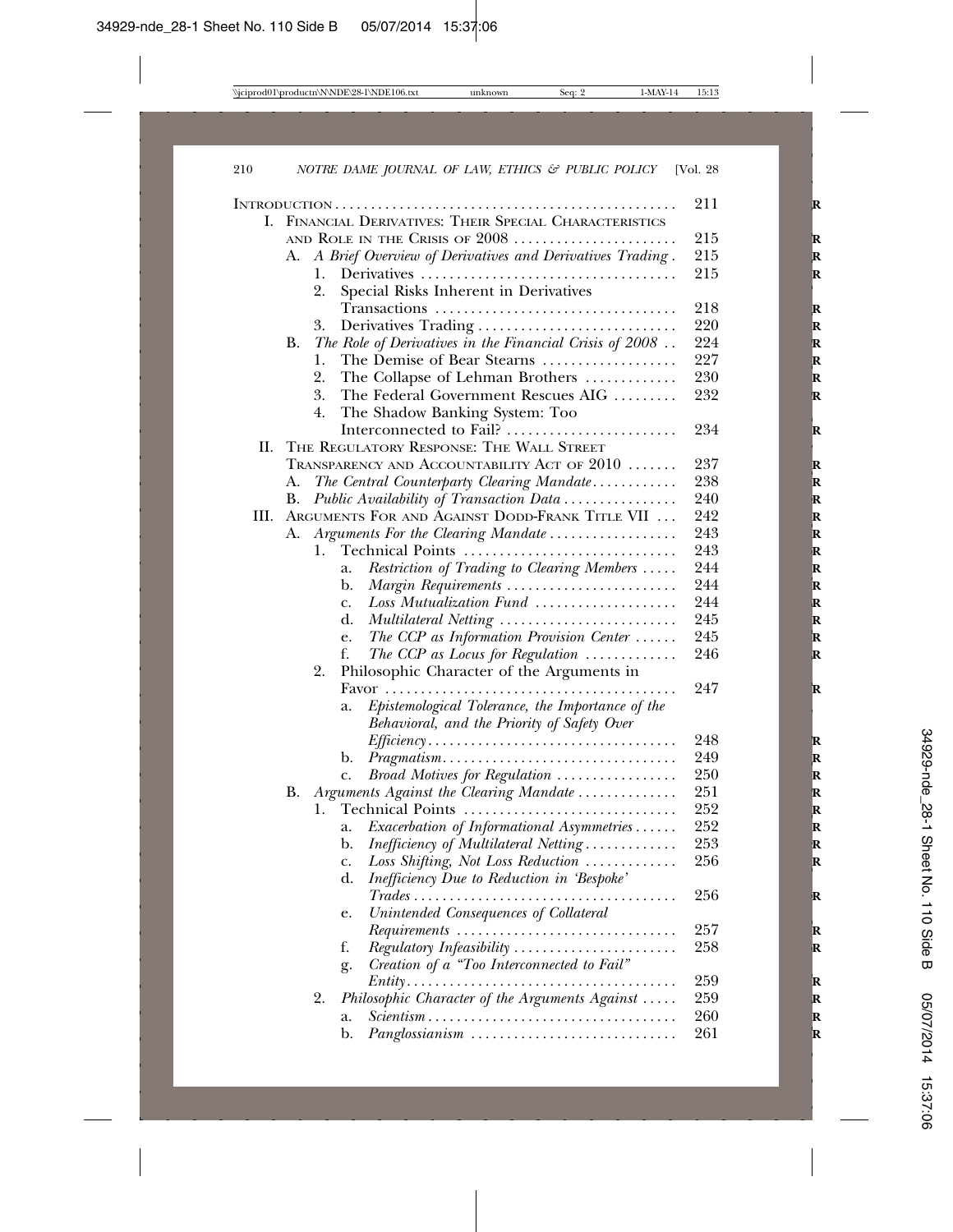|  | Utilitarianism<br>$C_{\rm{L}}$                            | 263 |
|--|-----------------------------------------------------------|-----|
|  | IV. RAWLSIAN POLITICAL THEORY AND THE ARGUMENT FOR        |     |
|  | STRONG DERIVATIVES REGULATION                             | 266 |
|  | A. Basic Planks of Rawls's Political Theory Applicable to |     |
|  |                                                           | 267 |
|  |                                                           | 268 |
|  |                                                           | 271 |
|  | B. Rawlsian Theory, the Financial System, and Derivatives |     |
|  |                                                           | 272 |
|  |                                                           | 272 |
|  |                                                           | 277 |
|  | C. Regulatory Danger Zones                                | 281 |
|  | Creation of a "Too Interconnected to Fail"<br>1.          |     |
|  |                                                           | 282 |
|  | 2. The Trade-off between Systemic Risk Reduction          |     |
|  | and Netting Efficiency                                    | 282 |
|  | 3. Unintended Consequences of Collateral                  |     |
|  |                                                           | 283 |
|  | Threats to Competitiveness<br>4.                          | 283 |
|  | 284                                                       |     |
|  |                                                           |     |

#### **INTRODUCTION**

The efforts to reform the trading regime for over-the-counter  $(OTC)$  derivatives<sup>1</sup> have given rise to some of the most heated controversies surrounding the financial reform process in the wake of the credit crisis of 2008. At stake for the major investment banks is a substantial percentage of their yearly revenues. For government regulators, an unregulated trading regime in a \$650 trillion global market calls into question their ability to police the shadow-banking system and, more broadly, to safeguard the global financial system as a whole.

For the academics who study the financial system, derivatives regulation highlights certain crucial epistemological questions: What are the limits of the evidence that can be drawn on to obtain an accurate understanding of the financial system? How should we view propositions that we highly suspect may be true but cannot confidently prove? And how should we deal with uncertainty, both in the attempt to accurately understand the financial system, and in the possible effects of the regulations we impose on it? The epistemological quickly leads to the moral, as how one answers these questions affects the degree to which one allows broader moral concerns to influence both our understanding and regulation of financial markets. The thesis of this Article is that given the high degree of uncertainty surrounding the operation of highly complex, contemporary financial markets, and the broad, and for many very deep, effects of a financial crisis, a Rawlsian perspective

<sup>1.</sup> A note on terminology: in this Article, "derivative" is used in its narrower sense to denote financial instruments such as options and swaps, excluding structured finance securities such as collateralized debt obligations (CDOs), residential mortgage-backed securities (RMBSs), and other forms of asset-backed securities (ABSs).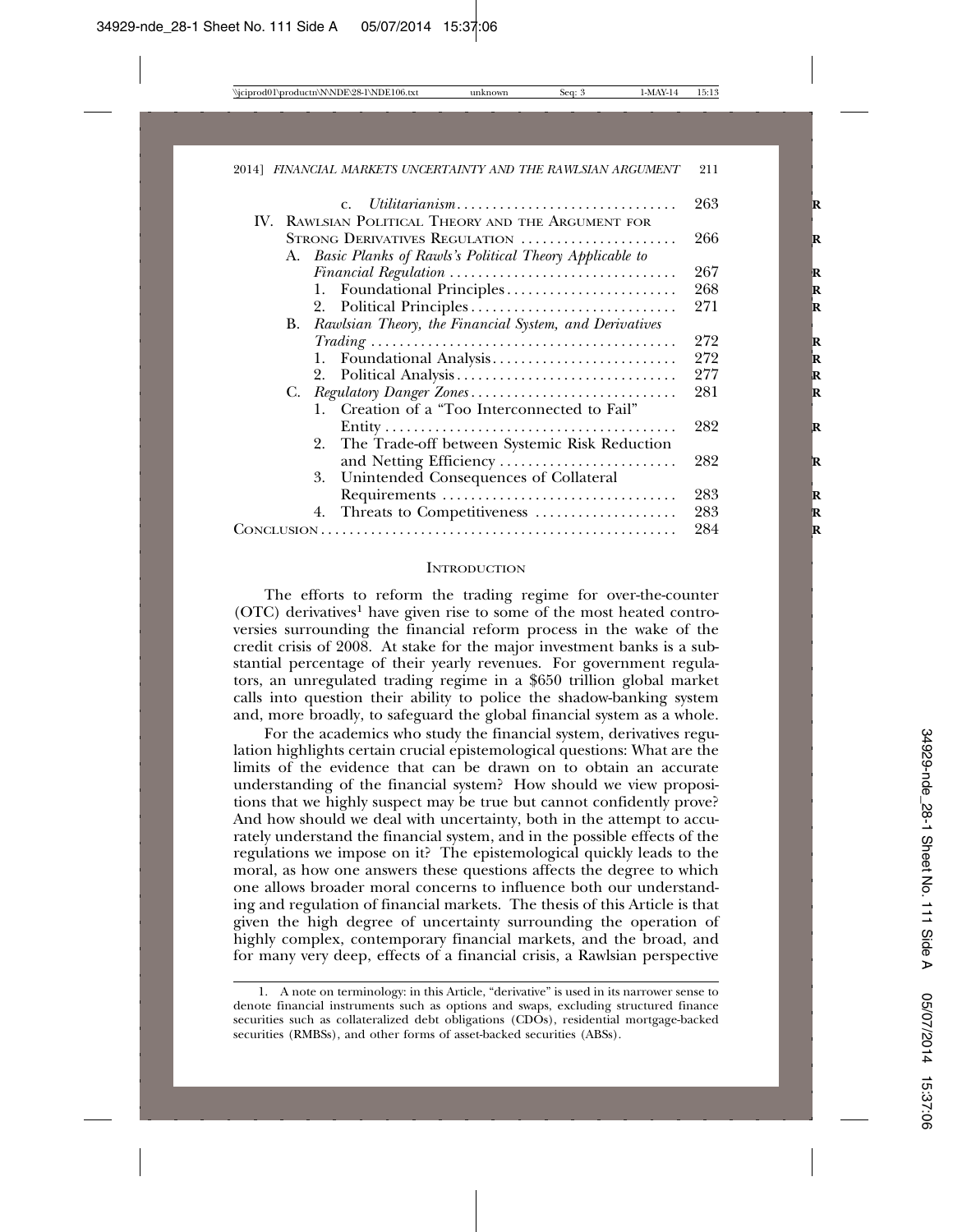better frames our understanding of the financial markets than one grounded in utilitarianism. It also offers strong support for the reforms that were enacted in 2010 in Title VII of the Dodd-Frank Wall Street Reform and Consumer Protection Act (Dodd-Frank Act).2

The cornerstone of the derivatives reform in Title VII is the central counterparty (CCP) clearing mandate, which requires all derivatives to be cleared through a clearing agency registered with the Securities and Exchange Commission (SEC) or the Commodities Futures Trading Commission (CFTC), as applicable.<sup>3</sup> The debate over the mandate and how to control the systemic risk emanating from OTC derivatives trading has been joined by both legal and finance scholars, and reflects the deep fault lines in the general debate over how to best regulate the activity of private actors in a system as complex as that of contemporary finance. The purpose of this Article is to explore these fault lines and offer a defense of the pro-regulation position on both practical and philosophical levels. In this way it is meant as a complement to the arguments of scholars, including Anupam Chander and Randall Costa,4 Michael Greenberger,<sup>5</sup> Viral Acharya,<sup>6</sup> Brian Quinn,<sup>7</sup> David Skeel,<sup>8</sup> and perhaps less directly, Eric Posner and E. Glen Weyl,<sup>9</sup> and Lynn Stout.<sup>10</sup>

Derivatives, primarily (but not exclusively) in the form of credit default swaps (CDSs), were one of the many "but for" causes of the financial crisis. They greatly increased the level of interconnection

3. Although commonly referred to as the clearing "mandate," the requirement is more complicated than a simple blanket rule. *See infra* Part II.A.

4. *See* Anupam Chander & Randall Costa, *Clearing Credit Default Swaps: A Case Study in Global Legal Convergence*, 10 CHI. J. INT'L L. 639 (2010).

5. *See* Michael Greenberger, *Out of the Black Hole: Regulatory Reform of the Over-the Counter Derivatives Marker*, *in* ROOSEVELT INSTITUTE, MAKE MARKETS BE MARKETS 99 (Robert Johnson & Erica Payne eds., 2010); *see also The Role of Derivatives in the Financial Crisis*, *Financial Crisis Inquiry Comm'n Hearing* (2010) (statement of Michael Greenberger), *available at* http://fcic-static.law.stanford.edu/cdn\_media/fcic-testimony/2010-0630-Greenberger.pdf.

6. *See Centralized Clearing for Credit Derivatives*, *in* RESTORING FINANCIAL STABILITY: HOW TO REPAIR A FAILED SYSTEM 251 (Viral V. Acharya & Matthew Richardson eds., 2009); *see also* Viral Acharya & Alberto Bisin, *Counterparty Risk Externality: Centralized versus Over-The-Counter Markets* (2010), *available at* http://papers.ssrn.com/sol3/papers.cfm?abstract\_ id=1573355.

7. *See* Brian J.M. Quinn, *The Failure of Private Ordering and the Financial Crisis of 2008*, 5 N.Y.U. J.L. & BUS. 549, 609 (2009).

8. *See* DAVID A. SKEEL, JR., THE NEW FINANCIAL DEAL: UNDERSTANDING THE DODD-FRANK ACT AND ITS (UNINTENDED) CONSEQUENCES 14 (2010) ("The new framework for clearing derivatives and trading them on exchanges is an unequivocal advance."); *see also* Kent Cherny & Ben R. Craig, *Reforming the Over-the-Counter Derivatives Market: What's To Be Gained?*, 6 FED. RES. BANK CLEVELAND, ECON. COMMENT. (2010), http://www.clevelandfed. org/research/commentary/2010/2010-6.pdf.

9. *See* Eric A. Posner & E. Glen Weyl, *An FDA for Financial Innovation: Applying the Insurable Interest Doctrine to Twenty-First-Century Financial Markets*, 107 NW. U. L. REV. 1307 (2013).

10. *See* Lynn A. Stout, *Derivatives and the Legal Origin of the 2008 Credit Crisis*, 1 HARV. BUS. L. REV. 1 (2011); *Why the Law Hates Speculators: Regulation and Private Ordering in the Market for OTC Derivatives*, 48 DUKE L.J. 701 (1999).

<sup>2.</sup> Dodd-Frank Wall Street Reform and Consumer Protection Act, Pub. L. No. 111- 203, 124 Stat. 1376 (2010).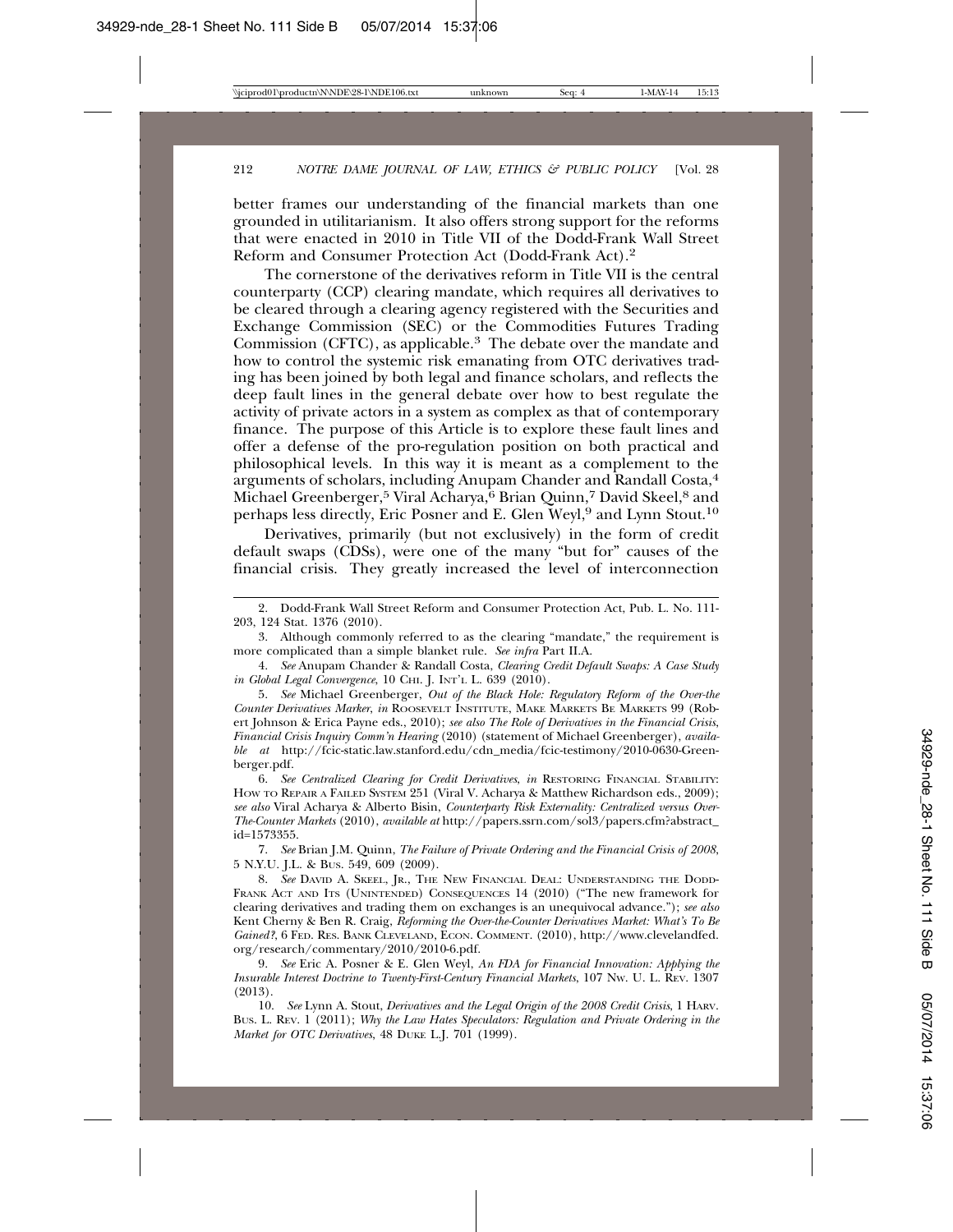between financial markets institutions and were a necessary ingredient in the construction of collateralized debt obligations  $(C\overline{D}Os)$ . They also made a substantial contribution to the opacity of the shadow banking system. It is important to note, however, that derivatives were not the proximate cause of the crisis; nor did the derivatives markets seize up or otherwise fail during the crisis. Moreover, the derivatives closest to the scene of the disaster, CDSs on structured finance securities such as those issued by the American Insurance Group (AIG), are highly customized or "bespoke" contracts that would not be suitable for clearing under the mandate and so would presumably not be directly affected by the central pillar of Dodd-Frank Title VII. Regulators and financial markets experts therefore face a paradox: the types of derivatives most closely associated with the recent crisis will not be subject to the main regulatory solution, while the broader effects of other types of OTC derivatives—most importantly, the degree to which they knit together the major financial institutions in a highly complex and tightly coupled system $^{11}$ —are, even now, uncertain.

This condition of uncertainty is reflected in many ways in the derivatives debate. Looking back at possible explanations for the crisis, commentators emphasize how little is really known about the degree to which derivatives were a contributing cause of the crisis, even though many agree they were a key "but for" cause.<sup>12</sup> And the dangers of derivatives themselves often stem from the opacity of the bilateral markets they trade in, and the inability of many parties to obtain a clear view of their credit risk in derivatives transactions. The unique properties of CDSs enable parties to change their risk profile without the knowledge of others. On a system-wide basis, OTC derivatives create extensive interlocking connections between financial market participants, generating conditions of tight coupling between institutions and making the financial markets brittle and highly reactive to any hint of insolvency of a major institution such as Bear Stearns, Lehman Brothers, or AIG. Looking forward, regulators face the challenge of implementing changes to highly complex markets, which they may not fully understand and the effects of which are difficult or impossible to predict.

Although not the sole cause of the controversy surrounding derivatives reform, this uncertainty has led to significant controversy surrounding the new derivatives mandates and the manner and extent to which the SEC and CFTC will implement and enforce them. While the mandates have considerable support, significant voices urge caution or even abandonment of the CCP clearing mechanism as prone to ineffi-

<sup>11.</sup> Richard Bookstaber emphasizes the dangers that arise from tightly coupled, highly complex systems in his analysis of recent derivatives disasters on Wall Street. *See* RICHARD BOOKSTABER, A DEMON OF OUR OWN DESIGN 143–64 (2007).

<sup>12.</sup> *See*, *e.g.*, ANAT ADMATI & MARTIN HELLWIG, THE BANKERS' NEW CLOTHES: WHAT'S WRONG WITH BANKING AND WHAT TO DO ABOUT IT 70–74, 160–61 (2013); ALAN S. BLINDER, AFTER THE MUSIC STOPPED: THE FINANCIAL CRISIS, THE RESPONSE, AND THE WORK AHEAD 279–82 (2013) (with respect to derivatives transactions, "when things started going off track, rampant fears of counterparty default played major roles in shutting down markets."). *See also infra* notes 117–26 and accompanying text.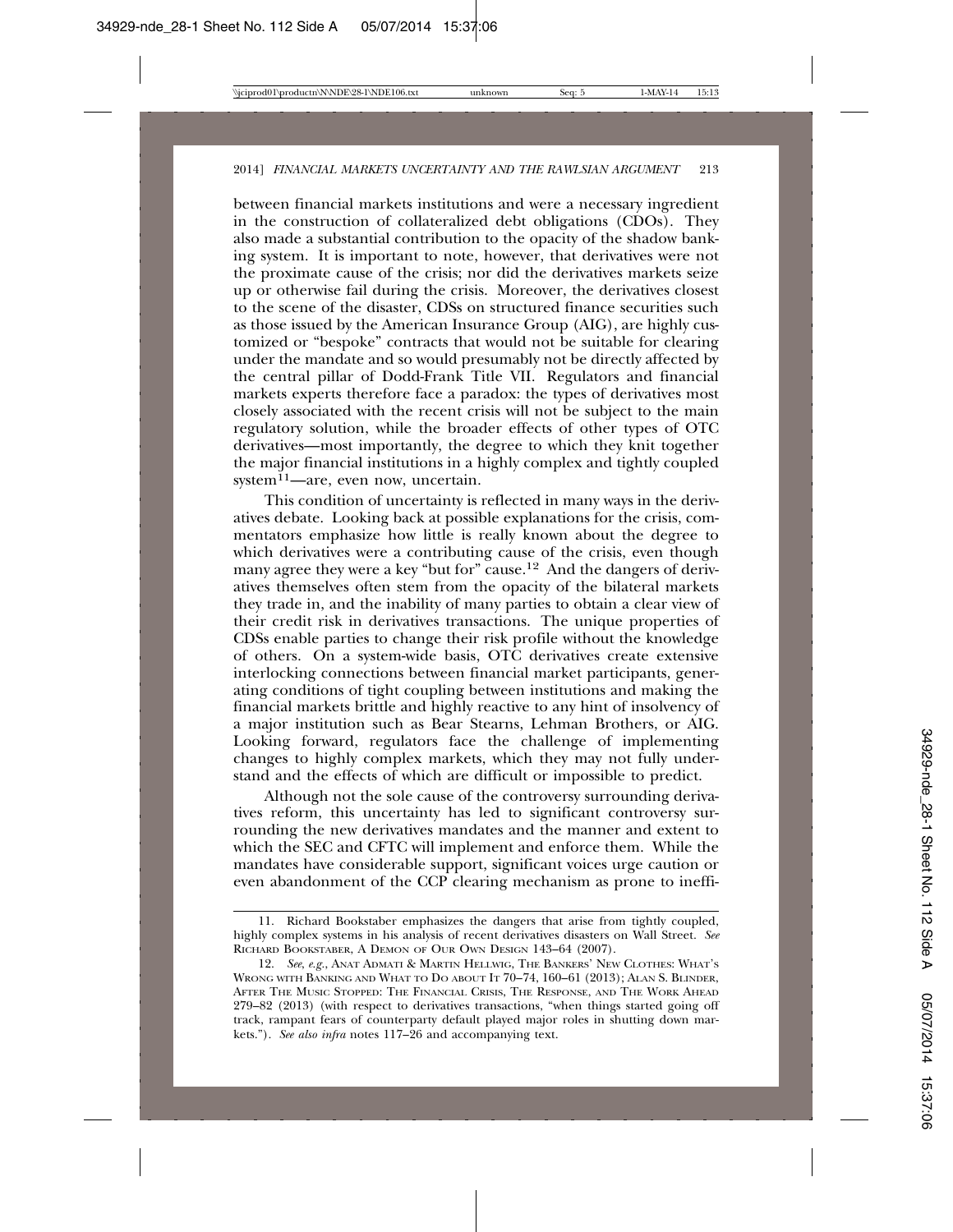ciency and likely to create additional, significant centers of risk in the financial system.13 This Article examines these arguments in light of what we do and don't know about the role of derivatives in the financial crisis, with a view towards answering the following questions:

- 1. Given the conditions of pervasive and even fundamental uncertainty, should we embrace the clearing and other new mandates in Dodd-Frank?
- 2. If so, what argument best justifies them in the public policy arena?

I contend that the arguments against the clearing mandate, while highlighting possible danger zones that regulators will have to monitor, ultimately fail to persuade. They fail to take into account wider contextual features of the derivatives trading system that are strongly suspected of being key factors in the financial crisis. They also downplay the likelihood and severity of the effects of market failure in unregulated derivatives markets, and implicitly assume that if an improvement to a market were beneficial, private actors would have brought it about already.14 And last but not least, critics of the clearing mandate appear to employ a fairly narrow, albeit standard, conception of social welfare, which carries with it the implicit assumption that a more efficient financial system is in the interest of society as a whole.15 Ultimately, they are unable to respond to the wider economic, political, and moral concerns raised by the financial crisis that relate back to the derivatives trading regime, even if only indirectly. In light of the effects of the financial crisis and the likely central role that OTC derivatives trading played in it, as a deep though admittedly indirect and shadowy cause, the criticisms of the mandate fail to respond to a large measure of the real impetus of the efforts to reform the derivatives markets. The safety and justice (as serving the larger cause of societal fairness) of the financial system are, I contend, legitimate regulatory goals that the arguments against the mandate fail to give their full due.

A powerful set of ideas does support the clearing mandate and other Dodd-Frank derivatives provisions, however: the political thought of John Rawls. A holistic look at the financial system leads to the conclusion that our knowledge of the precise functioning of this system is fundamentally colored by uncertainty. Uncertainty also has a crucial role in Rawls's thought, as the "maximin" rule for choosing the rules of a social system is one that applies in conditions of fundamental uncertainty. A Rawlsian argument for the Dodd-Frank derivatives legislation contends that the irruption of systemic risk that occurred in the 2008 crisis and the accompanying recession were so injurious to the American and global economies that considerations of justice require implementation of legislation that is likely to mitigate systemic risk, even at the expense of possible costs to the financial system, i.e., inefficiency

<sup>13.</sup> Most prominent among these are Craig Pirrong & Mark Roe; *see infra* Part III.B.1.

<sup>14.</sup> *See infra* note 236 and accompanying text.

<sup>15.</sup> *See infra* notes 246–53 and accompanying text.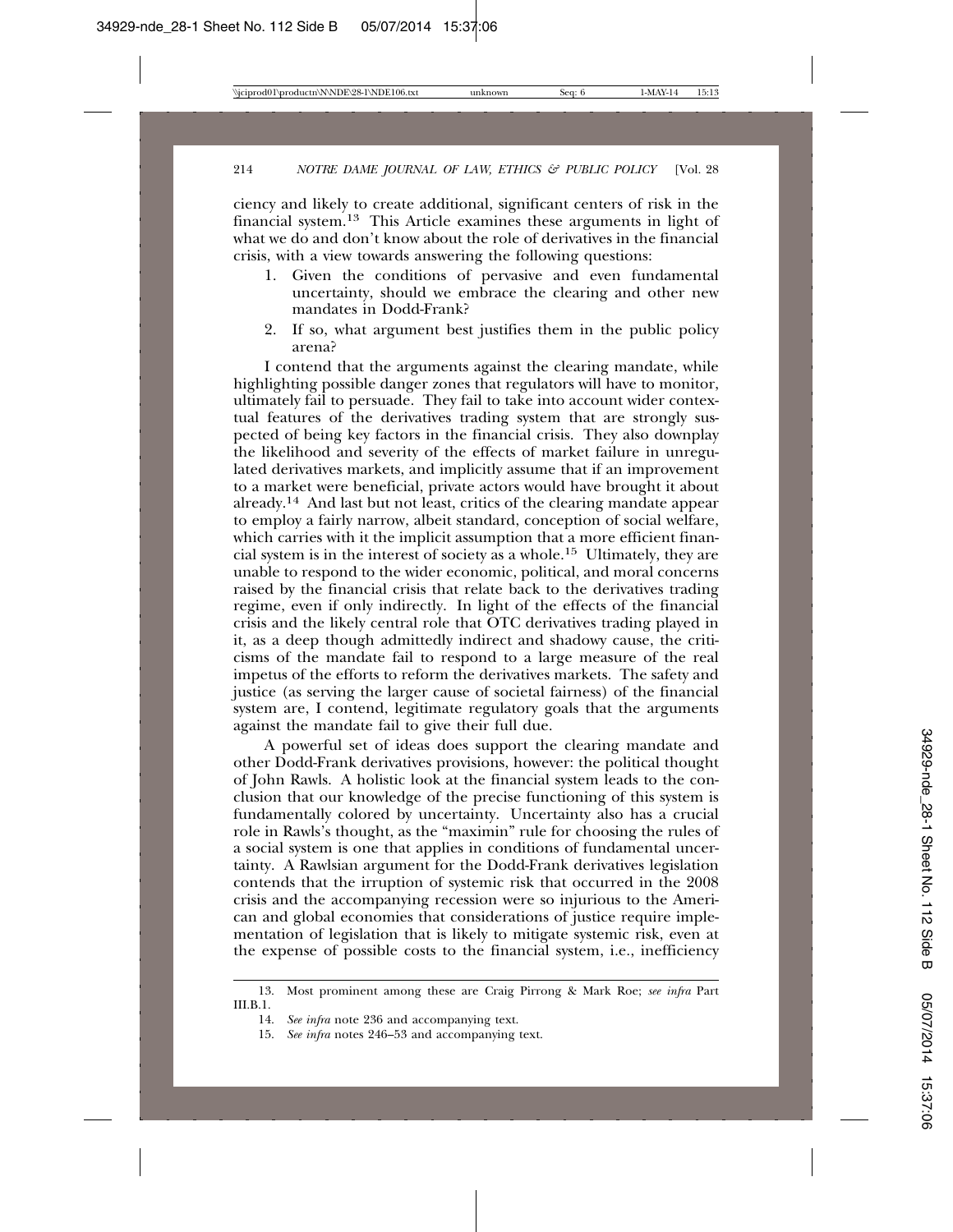generated by such regulation, and to the economy at large. Furthermore, even if there is uncertainty as to the ultimate consequences of creating a new regulatory structure, such uncertainty should not prevent us from acting to control systemic risk. Instead, uncertainty should motivate vigilant oversight on the part of regulators.

In order to make this argument, I proceed in four parts: Part I examines the role of derivatives in the financial crisis, highlighting their unique characteristics in the world of financial instruments. These characteristics are a double-edged sword, making them highly useful for a broad swath of companies, but also increasing the severity of their risks and the unpredictability of their effects. Part II presents an overview of Title VII of Dodd-Frank, the "Wall Street Transparency and Accountability Act of 2010," focusing on the clearing mandate and the information reporting requirements in the derivatives markets. Part III turns to the arguments for and against the clearing mandate, and the philosophical characteristics of these arguments. Part IV argues that given the fundamental uncertainty surrounding the role of derivatives in the financial crisis, and the narrow scope of the arguments against Dodd-Frank, it is better to err on the side of regulation that will likely prevent a future outbreak of systemic risk, despite the possibility of efficiency costs to financial markets participants and the economy. Although the core proposition that the Dodd-Frank reforms will reduce systemic risk cannot be known with certainty and is dependent on the future actions of regulators and market participants, it is buttressed by important political considerations drawn from Rawls's *Theory of Justice*.

# I. FINANCIAL DERIVATIVES: THEIR SPECIAL CHARACTERISTICS AND ROLE IN THE BANKING CRISIS OF 2008

## A. *A Brief Overview of Derivatives and Their Trading*

#### 1. Derivatives

What are derivatives, and what special characteristics differentiate them from other investment contracts such as stocks and bonds that are more familiar to the general public? Derivatives are investment contracts whose value is *derived from* the performance of another financial instrument or instruments, or the occurrence of a specified event, though not always in the financial markets. Various categories of derivatives include futures, swaps, forward contracts (or "forwards"), and options, and they can be combined in various ways to produce hybrid contracts such as "swaptions," contracts giving the buyer the right to buy or sell CDS protection.<sup>16</sup> Derivatives trade on exchanges and overthe-counter in bilateral markets; some also clear through central clearinghouses, while others are processed bilaterally by the two parties to the contract themselves.

Because the value, or payoff, of a derivative depends on the performance or occurrence of another security, entity, index, interest rate,

<sup>16.</sup> See generally David Mengle, Credit Derivatives: An Overview, 92 ECON. REV. 1 (2007).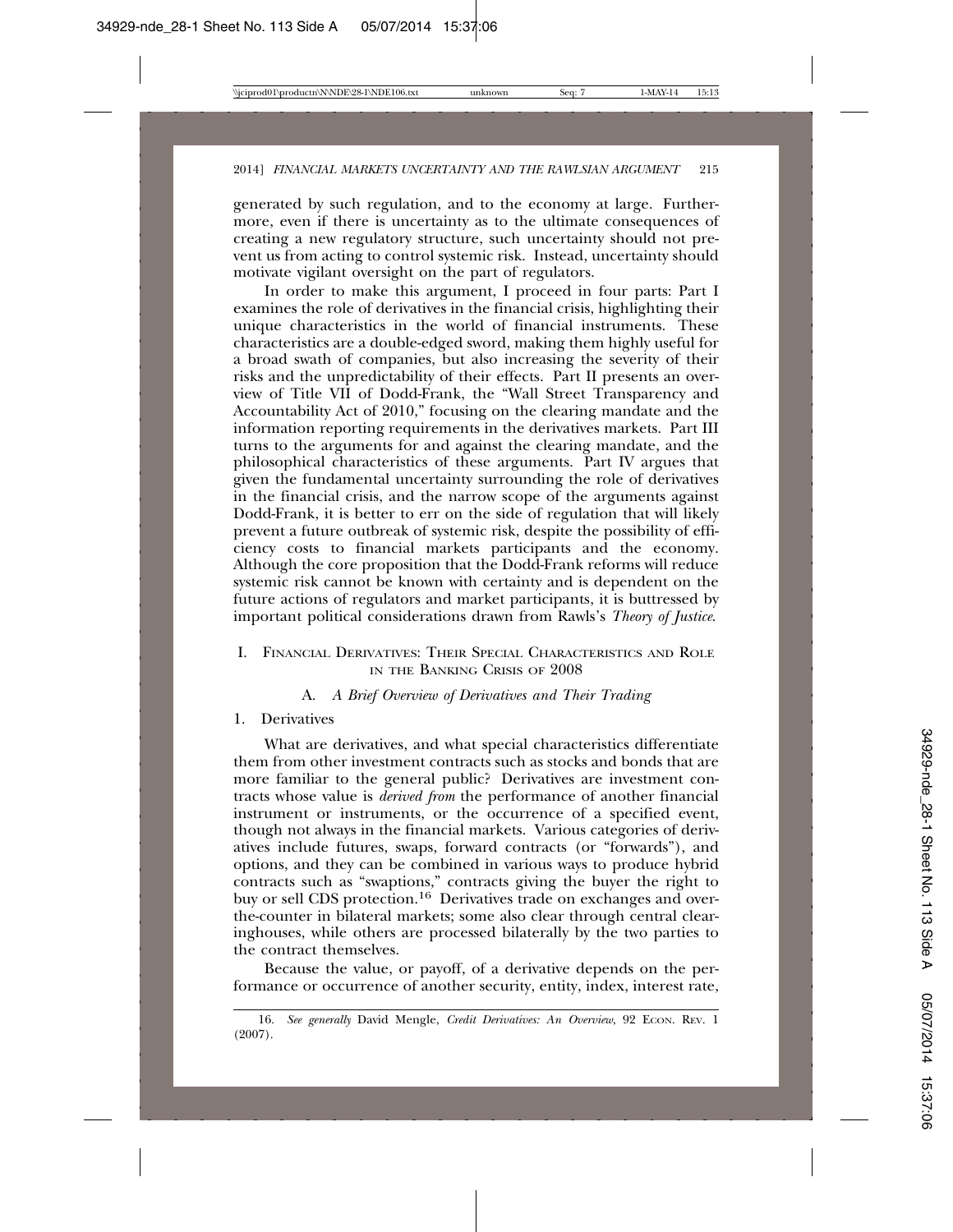or other variable, derivatives exist at a level of abstraction from traditional financial reality.<sup>17</sup> This removal or separation presents many opportunities for information failures and asymmetries. The fact that they depend on the performance of at least three variables—the two parties to the contract, in addition to the underlying "reference obligation"—adds another element of complexity, as any party to the transaction is dependent on both the performance of the reference obligation and the creditworthiness of its counterparty. And the performance of parties to a derivatives transaction commonly includes a much longer time horizon than a securities transaction, as a party to a derivatives contract is exposed to the creditworthiness of its counterparty for the entire life of the contract, as opposed to the very short time horizon of the typical securities transaction, which usually occurs in a matter of days.<sup>18</sup> All of these factors produce a much more complex and potentially risky landscape than is typically found with other financial contracts or investments.

While trading in derivatives has exploded in the past decade, moving from total "notional" amounts outstanding of \$63 trillion at the end of  $2000$  to \$466 trillion as of June  $2010$ ,<sup>19</sup> they have an ancient lineage in the agriculture markets stretching back millennia. Derivatives transactions trace back to 2000 B.C. in the Middle East,<sup>20</sup> were common in medieval Europe, and more recently flourished in Chicago in the 1800s in connection with American agriculture.<sup>21</sup>

In their simplest form, derivatives consist of contracts for the future purchase or sale of agricultural commodities. In three months' time, for example, Farmer Smith agrees to sell 100 bushels of wheat to Trader Jones. Such a contract is called a future, as the terms of a transaction in the future are settled today. It is easy to see how a future could be used as a form of insurance, or as a hedge: if Farmer Smith is concerned about the price of his crops falling, he can protect himself by locking in a price today. Of course, this simple hedge also exposes him to the risk that he will forego any rise in the price that may occur.

<sup>17.</sup> *See* Henry T.C. Hu, *Hedging Expectations: "Derivative Reality" and the Law and Finance of the Corporate Objective*, 73 TEX. L. REV. 985, 1010–14 (1995) ("The Emergence of Derivative Reality"); *see also* SATYAJIT DAS, TRADERS, GUNS & MONEY: KNOWNS AND UNKNOWNS IN THE DAZZLING WORLD OF DERIVATIVES 55 (2010) ("To enter the world of derivatives trading is to enter a realm of beautiful lies.").

<sup>18.</sup> *See* Robert R. Bliss & Robert S. Steigerwald, *Derivatives Clearing and Settlement: A comparison of central counterparties and alternative structures*, 30 J. ECON. PERSP. 22 (2006); Randall Kroszner, *Can the Financial Markets Privately Regulate Risk?: The Development of Derivatives Clearinghouses and Recent over-the-Counter Innovations*, 31 J. MONEY, CREDIT & BANKING 596, 600 (1999).

<sup>19.</sup> *Market Surveys*, INTERNATIONAL SWAPS AND DERIVATIVES ASSOCIATION (June 30, 2010), http://www2.isda.org/functional-areas/research/surveys/market-surveys. Figures from the Bank of International Settlements are higher, showing \$648 trillion outstanding at year-end 2011. *See* BANK FOR INTERNATIONAL SETTLEMENTS, MONETARY AND ECONOMIC DEPARTMENT, STATISTICAL RELEASE: OTC DERIVATIVES STATISTICS AT END-DECEMBER 2011 (2012), *available at* http://www.bis.org/publ/otc\_hy1205.pdf.

<sup>20.</sup> *See* Jerry W. Markham, *"Confederate Bonds," "General Custer," and the Regulation of Derivative Financial Instruments*, 25 SETON HALL L. REV. 1, 5 (1994).

<sup>21.</sup> *See* Kroszner, *supra* note 18, at 598.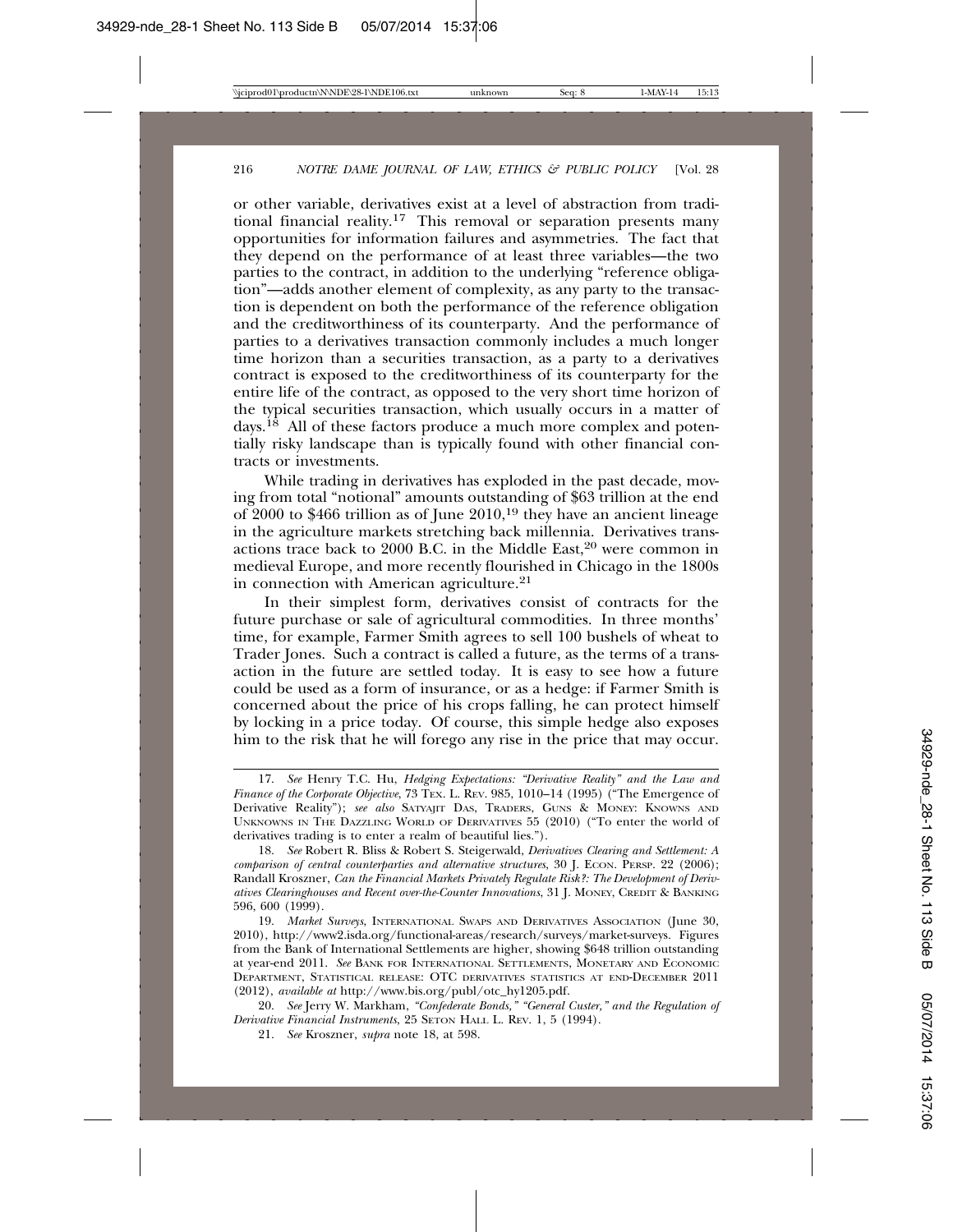On the other side of the transaction, Mr. Jones is willing to commit to a specified price today because he believes the price agreed to in the futures contract affords him a worthwhile opportunity for gain. Either he believes the price may rise substantially from its current level, or the price he offers for purchase three months hence contains enough of a discount from the current cost to function as a sort of insurance premium for the risk of a decline.

While futures in the agricultural sector still have substantial economic importance, as well as futures on other commodities used in the industrial, energy, and minerals sectors, the most important recent growth in the derivatives markets has been the development of swaps: particularly, interest rate, currency, and credit default swaps.<sup>22</sup> A "swap" accomplishes what its name implies—a trade, in the case of a CDS, of the credit risk associated with a particular debt security or other financial obligation specified in the contract. Similar to a future, it functions as a kind of insurance. But in the case of a swap, the need to purchase or sell the underlying asset is done away with, although liability for the entire worth of the reference asset remains.<sup>23</sup> In fact, because the risk alone associated with the performance of an asset can be separated out from the asset itself, and the risk alone traded, a swap is in some ways equivalent to an insurance policy: the risk associated with an asset is transferred to another party in return for a fee just as a purchaser of homeowner's insurance, for example, pays a regular fee for an insurance policy covering the worth of her house in the event of its destruction.24

While there are a number of important varieties, such as total return swaps, interest rate swaps, and currency swaps, the focus of this Article is the CDS. A typical CDS transaction would be the following: A party holding \$10 million of General Motors bonds would like to insure those bonds against the risk of default. To do so, it enters into a CDS with a major investment bank where it pays a yearly fee of 200 basis points, or 2% of the total value of the reference obligation divided up into quarterly payments of \$50,000 each. As long as the purchaser of the credit default swap makes its quarterly payments, any failure on the part of General Motors to make its scheduled interest or principal payments will be covered by the credit default swap seller. In this example, the value of the contract to the seller is \$200,000, or the fee income it will earn for selling the bond protection. The "notional amount" of this CDS, however, is \$10 million. While in ordinary circumstances it is

<sup>22.</sup> *See* Robert E. Litan, *The Derivatives Dealers' Club and Derivatives Markets Reform: A Guide for Policy Makers, Citizens and Other Interested Parties*, INITIATIVE ON BUS. AND PUB. POL'Y AT BROOKINGS 1, 13–15 (2010); BLINDER, *supra* note 12, at 65–68.

<sup>23.</sup> *See* Margaret M. Blair & Erik F. Gerding, *Sometimes Too Great a Notional: Measuring the "Systemic Significance" of OTC Credit Derivatives*, 1 LOMBARD STREET 10 (2009); Mengle, *supra* note 16, at 1–2 ("The protection buyer is entitled to protection on a specified face value, referred to in this paper as the notional amount, of reference entity debt.").

<sup>24.</sup> For a critical examination of the similarities and dissimilarities between credit derivatives and insurance, *see* M. Todd Henderson, *Credit Derivatives Are Not 'Insurance*' (U. Chi. L. & Econ., Olin Working Paper No. 476, 2009), *available at* http://papers.ssrn.com/ sol3/papers.cfm?abstract\_id=1440945.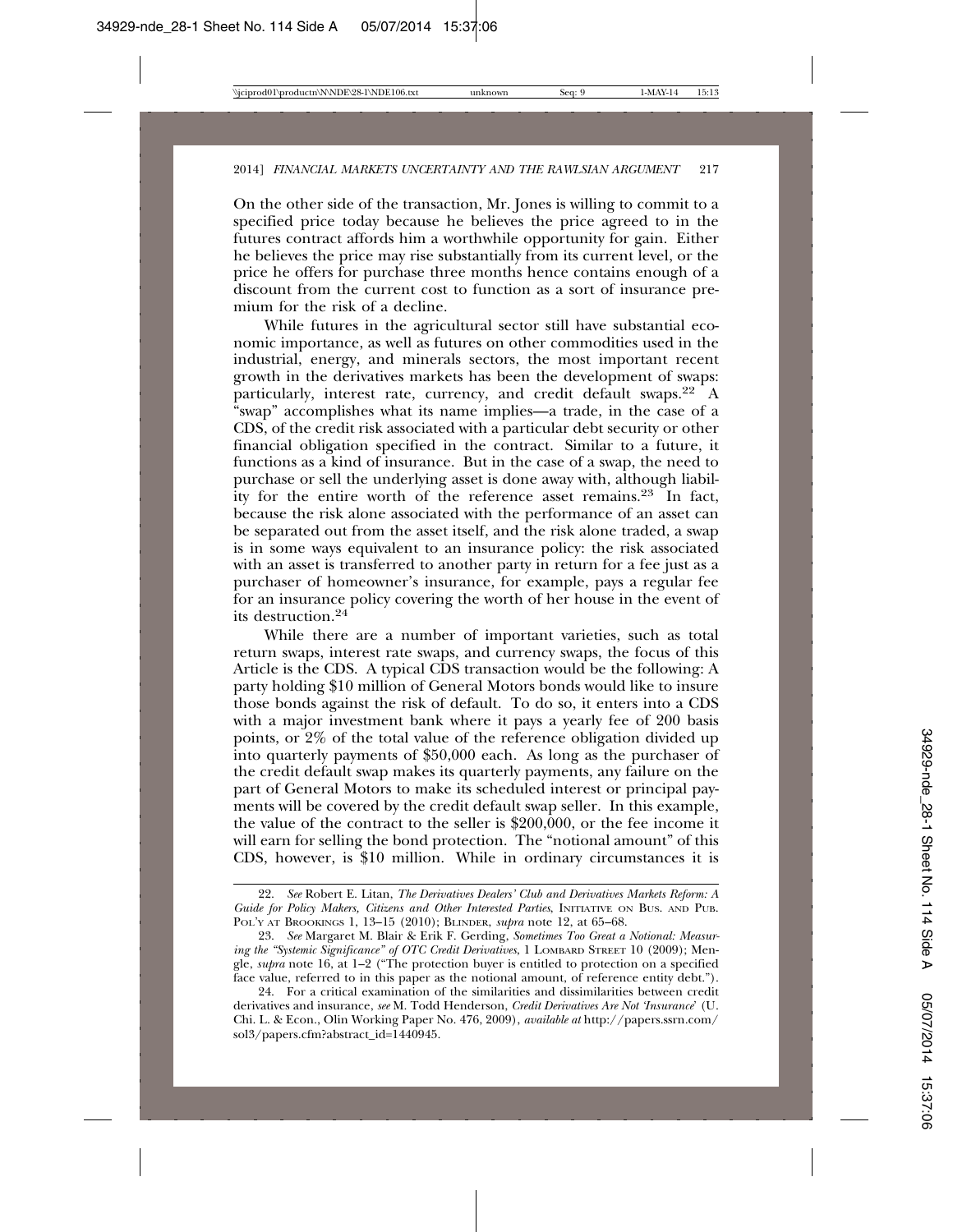wrong to say that the contract is "worth" \$10 million, because the likelihood of the General Motors bonds becoming worthless is exceedingly small, notional value is still a measure of the total potential financial risk. The CDS seller is ultimately responsible for the total value of the reference obligation, just as the insurer of a house would be responsible for its complete replacement cost in the event of its total destruction.<sup>25</sup>

#### 2. Special Risks Inherent in Derivatives Transactions

It is easy to see from this overview that derivatives are inherently more complex than securities transactions; investment in a stock or bond gives the purchaser a direct investment in the company, as either an owner or creditor, whereas a derivatives transaction always involves at least three central elements: (1) the purchaser, (2) the seller, and (3) the underlying reference obligation. In the case of a CDS transaction, this reference obligation is often a corporate bond, with sovereign debt, asset-backed securities, or indices of these instruments being other common reference obligations.26 The addition of a third party to a transaction greatly multiplies the potential for complexity and unpredictability of performance and the difficulty of estimating the worth of the contract. Derivatives transactions differ in three basic ways from securities transactions. These differences likely made the crisis of 2008 unforeseeable to most market participants and economists; they also greatly complicate the challenge of reducing the systemic risk engendered by derivatives trading.

First, counterparty exposure exists with a derivatives transaction throughout the life of the contract. With a securities purchase, counterparty exposure only lasts for a couple of days, at most, during which the ownership of the particular securities is transferred from the seller to the buyer. This is now handled through the Depository Trust Clearing Corporation (DTCC) system in an automated and regular fashion.<sup>27</sup> The investor, of course, remains exposed to the performance of the entity in which it invests, but this is a direct relationship that is the entire purpose of the investment. The transactional risk the parties to a securities transaction bear is very brief. A derivatives contract, by contrast, is long-lived, and during this time the purchaser and the seller are exposed to both the performance of the underlying reference obligation and the risk that their counterparty will not perform.28 The

<sup>25.</sup> *See* Blair & Gerding, *supra* note 23, at 11:

<sup>[</sup>A]lthough the notional value is not a good indicator of the market value of a derivative (because it is unlikely that each contract in the portfolio would have to be settled for the full notional amount), the notional value of all the derivative contracts in an institution's portfolio is a powerful indicator of the systemic risk posed by that institution's investments because it is the maximum amount the institution could owe to (or be owed by) other financial institutions in an extreme event such as the credit freeze . . . .

<sup>26.</sup> Litan, *supra* note 22, at 13.

<sup>27.</sup> *See id.* at 12.

<sup>28.</sup> *See* Bliss & Stiegerwald, *Derivatives Clearing and Settlement*, *supra* note 18, at 23 ("With derivatives, however, the length of time between the execution of a transaction and settlement is *essential to the contract*.") (emphasis in original).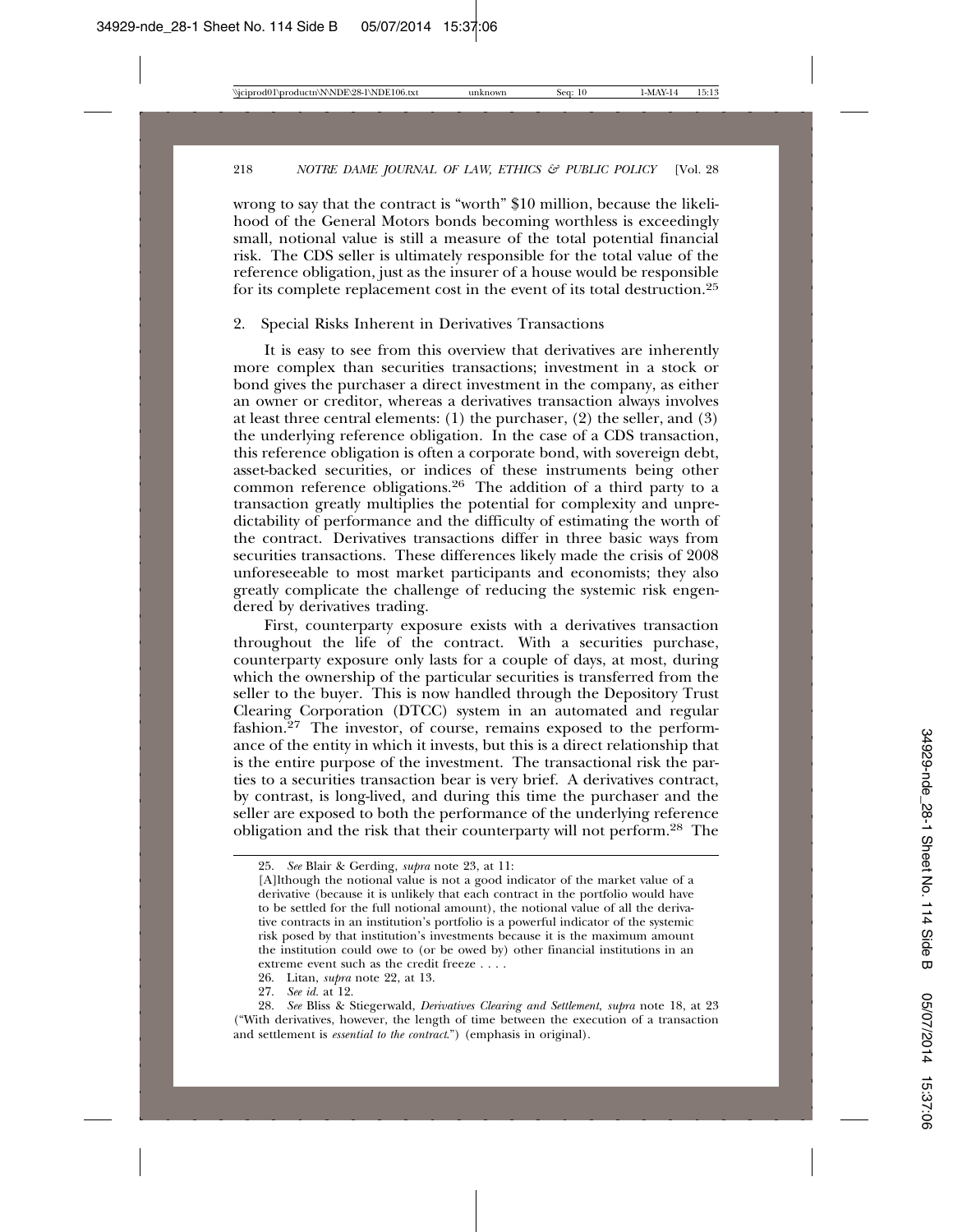seller of the contract could face the default of the buyer, in which case the quarterly fee would not be forthcoming, and the buyer is exposed to the risk that the seller would not be able to meet its obligation in the face of disaster, as AIG's counterparties faced in September 2008. Since counterparty risk is always present, it adds a great deal of risk and uncertainty to derivatives transactions. Furthermore, because information concerning the counterparty's true health is often unavailable, an accurate measure of counterparty risk is very difficult for many parties to achieve.29

A second key way in which derivatives transactions differ from securities transactions is that many of them, in particular the complex or "exotic" CDS transactions that occur in the OTC market, display both volatile and non-linear values.<sup>30</sup> Stock and bond prices, of course, display a certain amount of volatility, with the fluctuation in their value dependent on a wide variety of factors both endogenous and exogenous to the issuing entity. CDS prices, however, display much greater volatility. The market for a CDS on a corporate bond is typically much more sensitive to information concerning the issuer of the reference obligation than the price of the bond itself, resulting in much greater volatility.<sup>31</sup> Furthermore, the value of a complex derivative is often non-linear, i.e., it does not vary in a one-to-one relationship with the value of the underlying obligation. As Pirrong explains, exotics often display a "skewness" in price: when a company nears default, the value of its bonds falls precipitously, but when a company strengthens its financial position from a point of relative health, a corresponding price increase is unlikely.32 Therefore, a CDS on a company nearing default will jump wildly in price.<sup>33</sup> As a result, "upward spikes in the cost of protection (corresponding to downward spikes in the value of [the] position held by the protection seller) are more common than downward spikes."<sup>34</sup> In conjunction with the naturally greater amount of volatility of CDS, such downward price spikes on the underlying bond can lead to very non-linear risk exposures. Pirrong also notes that CDSs built on portfolios of underlying obligations will display greater sensitiv-

<sup>29.</sup> *See Interconnectedness, Fragility and the Financial Crisis*, FINANCIAL CRISIS INQUIRY (Feb. 26–27, 2010) (statement of Randall Kroszner), *available at* http://fcic-static.law.stanford.edu/cdn\_media/fcic-testimony/2010-0226-Kroszner.pdf; ADMATI & HELLWIG, *supra* note 12, at 74 ("Because most trades are made over the counter, out of the sight of other market participants, it is all but impossible for anyone to have a precise picture of other participants' overall exposures and default risks.").

<sup>30.</sup> *See* Craig Pirrong, *The Economics of Clearing in Derivatives Markets: Netting, Asymmetric Information, and the Sharing of Default Risks Through a Central Counterparty* 35 (U. Hous. Working Paper 2009), *available at* http://papers.ssrn.com/sol3/papers.cfm? abstract\_id=1340660; René M. Stulz, *Credit Default Swaps and the Credit Crisis*, 24 J. ECON. PERSP. 73, 82 (2010).

<sup>31.</sup> Stulz notes that CDS on corporate bonds are much more sensitive to information concerning the issuer than are the prices of the corporate bonds themselves. Stulz, *supra* note 30, at 75-76.

<sup>32.</sup> *See* Pirrong, *supra* note 30, at 35.

<sup>33.</sup> *See*, *e.g*., *infra* Part I.B (discussing the sudden increase in CDS protection as Bear Stearns and Lehman Brothers each ran into financial difficulty).

<sup>34.</sup> Pirrong, *supra* note 30, at 35.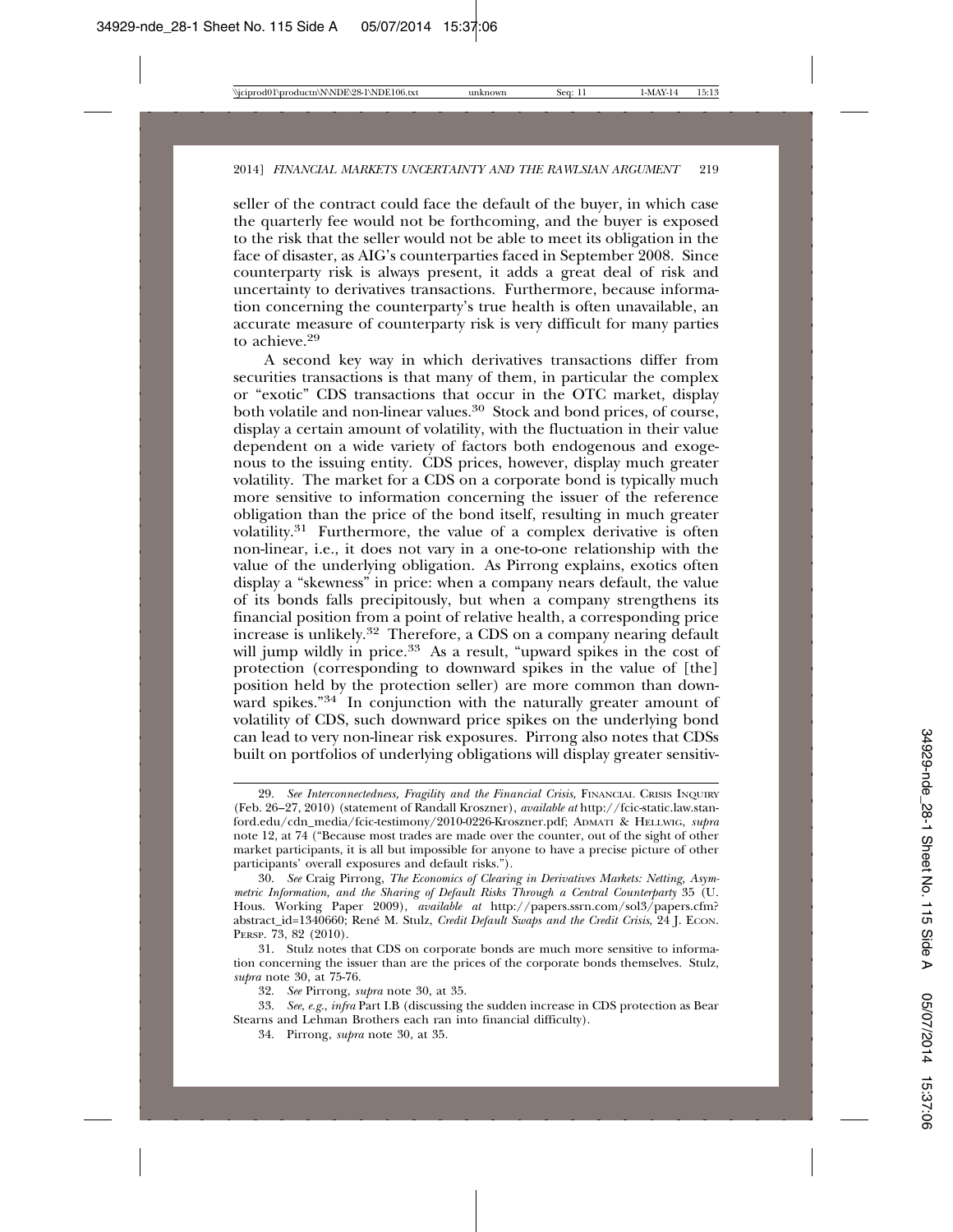ity to correlation risk than the volatility of any one name within the portfolio would, due to the much greater collective sensitivity to default risk of the portfolio as a whole than any one name.35 The non-linearity of CDS prices was an important factor in the credit crisis of 2008, particularly with respect to AIG.36

A third crucial difference between many derivatives transactions and common securities transactions is the lack of publicly disseminated price information.<sup>37</sup> Securities listed on the public markets trade at publicly available prices, observable by all market participants in real time. Furthermore, issuers of publicly traded securities are required to comply with the often extensive disclosure regimes of the securities laws of their jurisdiction. OTC derivatives markets generally lack observable prices, forcing parties to rely on quotes offered by the major dealers. In addition, many important OTC derivatives cover reference obligations which do not disclose financial information, for example, CDS protection sold on CDOs backed by real estate assets. The opacity of the transaction therefore does not just cover counterparty risk then, as discussed above, but extends to the pricing of the particular CDS as well as the true risk embodied in the underlying obligation. Such a risk is of course not limited to purchasers of CDS protection from major derivatives dealers. In the case of AIG, its sales of credit protection on fundamentally opaque and hard-to-value CDOs threatened to bring it down, because it was not able (or managers in its Financial Products unit lacked the proper incentives) to accurately price the risk embodied in the underlying CDOs.38

The heightened riskiness and opacity of derivatives transactions was an important contributing cause of the systemic risk that prompted the bailouts of Fall 2008, as Part I.B below explores; this risk and opacity also prompted the key provisions of Title VII of Dodd-Frank, the central clearing mandate and the information provision requirements, which are the subject of Part II.

3. Derivatives Trading

The manner in which CDSs or other derivatives are traded is just as important for considerations of systemic risk as their intrinsic characteristics. Many standardized derivatives are traded on exchanges, and derivatives other than those specifically exempt from the exchange trading requirement of the Commodities Exchange Act must be conducted on exchanges.39 For certain other classes of derivatives, such as

<sup>35.</sup> *Id.*

<sup>36.</sup> *See infra* Part I.B.3.

<sup>37.</sup> *See* Dan Awrey, *Complexity, Innovation and the Regulation of Modern Financial Markets*, 2 HARV. BUS. L. REV. 235, 243 n.24 (2012) (contrasting public capital markets with modern financial markets generating significant amounts of complexity).

<sup>38.</sup> *See* Carrick Mollenkamp et al., *Behind AIG's Fall, Risk Models Failed to Pass Real-World Test*, WALL ST. J., Nov. 3, 2008, at A1.

<sup>39.</sup> For a discussion of the development of the exemptions from the Commodities Exchange Act's requirement that derivatives be traded on an exchange, *see* Stout, *supra* note 10, at 18–22.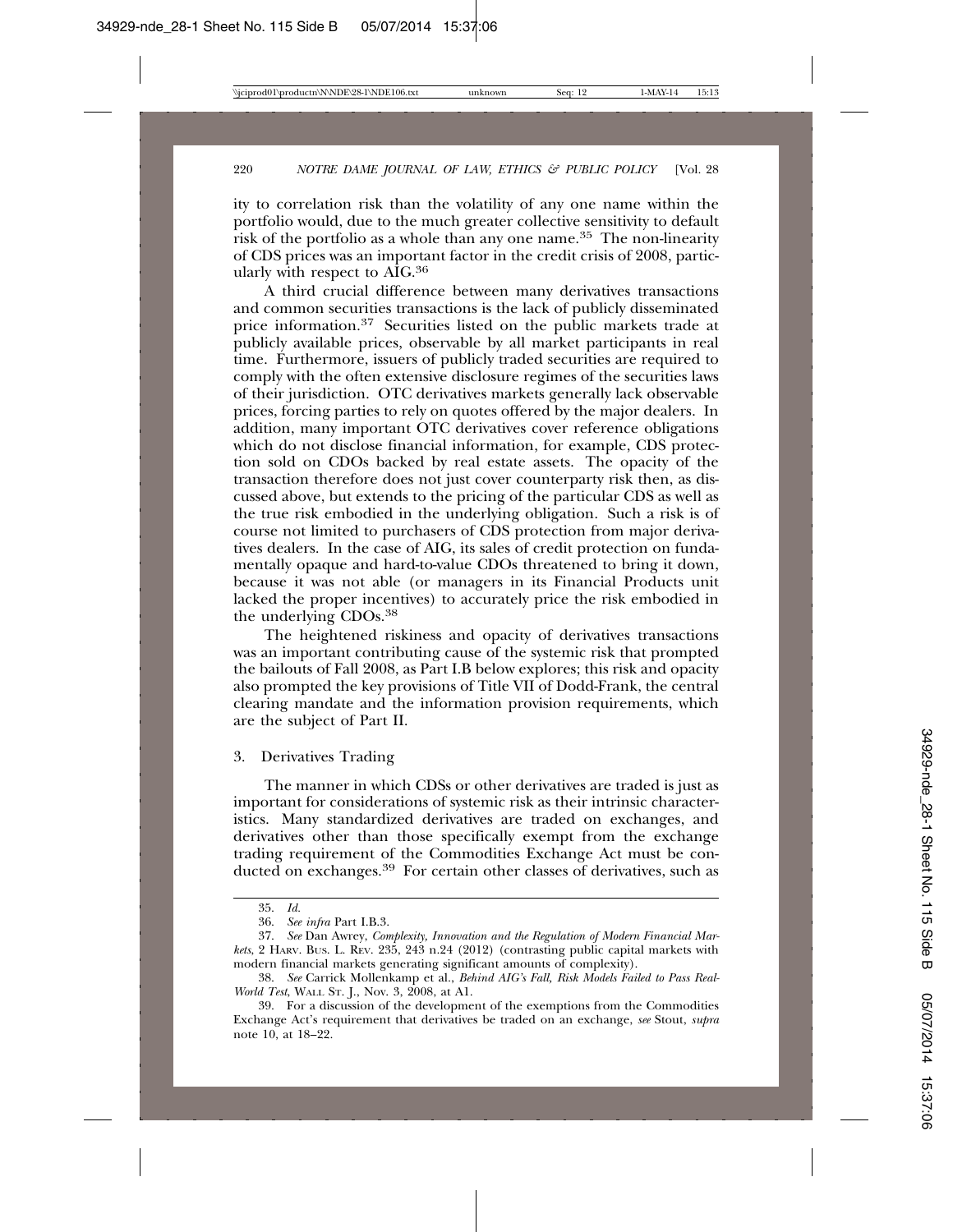index options, foreign currency options, and "plain vanilla" credit default swaps on corporate bonds, the proper incentives have existed to spur exchange trading, particularly in recent years.<sup>40</sup> In addition, almost all derivatives that are traded on exchanges are cleared through central counterparty clearing mechanisms.41 Lastly, the Bank for International Settlements estimates that, as of December 2011, OTC derivatives totaled \$647.5 trillion in notional amounts, while exchange-traded derivatives amounted to \$55.5 trillion.<sup>42</sup> While Dodd-Frank focuses on moving as much of the OTC market as possible into clearinghouses, and exchanges too if one should list a particular derivative, all three means of conducting derivatives transactions entail risks for counterparties, the creditors of counterparties, and the financial system and society as a whole. And while exchange trading remains a goal of regulators because of the benefits of price transparency associated with exchange listings, a derivative is only traded on an exchange when required by law, as with agricultural futures and options under the Commodity Exchange Act, or when economic factors incentivize an exchange listing. A derivative must be sufficiently standardized and demand fairly deep for exchange trading to make sense independent of regulatory fiat. The Deutsche Börse reported in 2008 that over 1,700 various derivatives were listed on exchanges around the globe, whereas the varieties of OTC-traded derivatives are virtually limitless, depending only on the needs of the counterparties to the transaction and the terms of the specific contracts written between them.<sup>43</sup>

In contrast to exchange trading, a much larger subset of derivatives are centrally cleared through a clearinghouse. The CCP clearing mechanism is the heart of the Dodd-Frank derivatives provisions, and presents attractive benefits as well as risks, inefficiencies, and unknowns. A CCP differs from an exchange in that contracts cleared through a CCP are not necessarily listed on an exchange, and so do not require listing.44 In the stock markets, clearing is done through DTCC, which handles the clearance and settlement of stock sales, bonds, and government and asset-backed securities. While the safety and soundness of DTCC's operations are crucial to the financial system, and the failure of these back office functions in the 1970s caused extensive harm and led to the creation of DTCC, clearing in the securities mar-

<sup>40.</sup> For a discussion of the development of derivatives exchanges and CCPs in by private parties in response to market forces, see Kroszner, *supra* note 18, at 596. *See also* DEUTSCHE BORSE GROUP, THE GLOBAL DERIVATIVES MARKET: AN INTRODUCTION (2008), *available at* http://deutsche-boerse.com/INTERNET/MR/mr\_presse.nsf/0/0A4A6E3F8E D836BDC1257457002D5669/\$File/2008-04%20DB\_WP%20GlobalDerivativesMarket\_e. pdf?OpenElement.

<sup>41.</sup> *See* Christopher L. Culp, *The Treasury Department's Proposed Regulation of OTC Derivatives Clearing and Settlement* 14 (CRSP, Working Paper No. 09-30, 2009), *available at* http://papers.ssrn.com/sol3/papers.cfm?abstract\_id=1430576.

<sup>42.</sup> Bank for International Settlements (BIS) data are available at http://www.bis. org/statistics/derstats.htm.

<sup>43.</sup> See DEUTSCHE BÖRSE GROUP, *supra* note 40, at 10.

<sup>44.</sup> *See* Adam Glass, *The Regulatory Drive Towards Central Counterparty Clearing of OTC Credit Derivatives and The Necessary Limits on This*, 4 CAP. MKTS. L.J. S79, S84 (2009).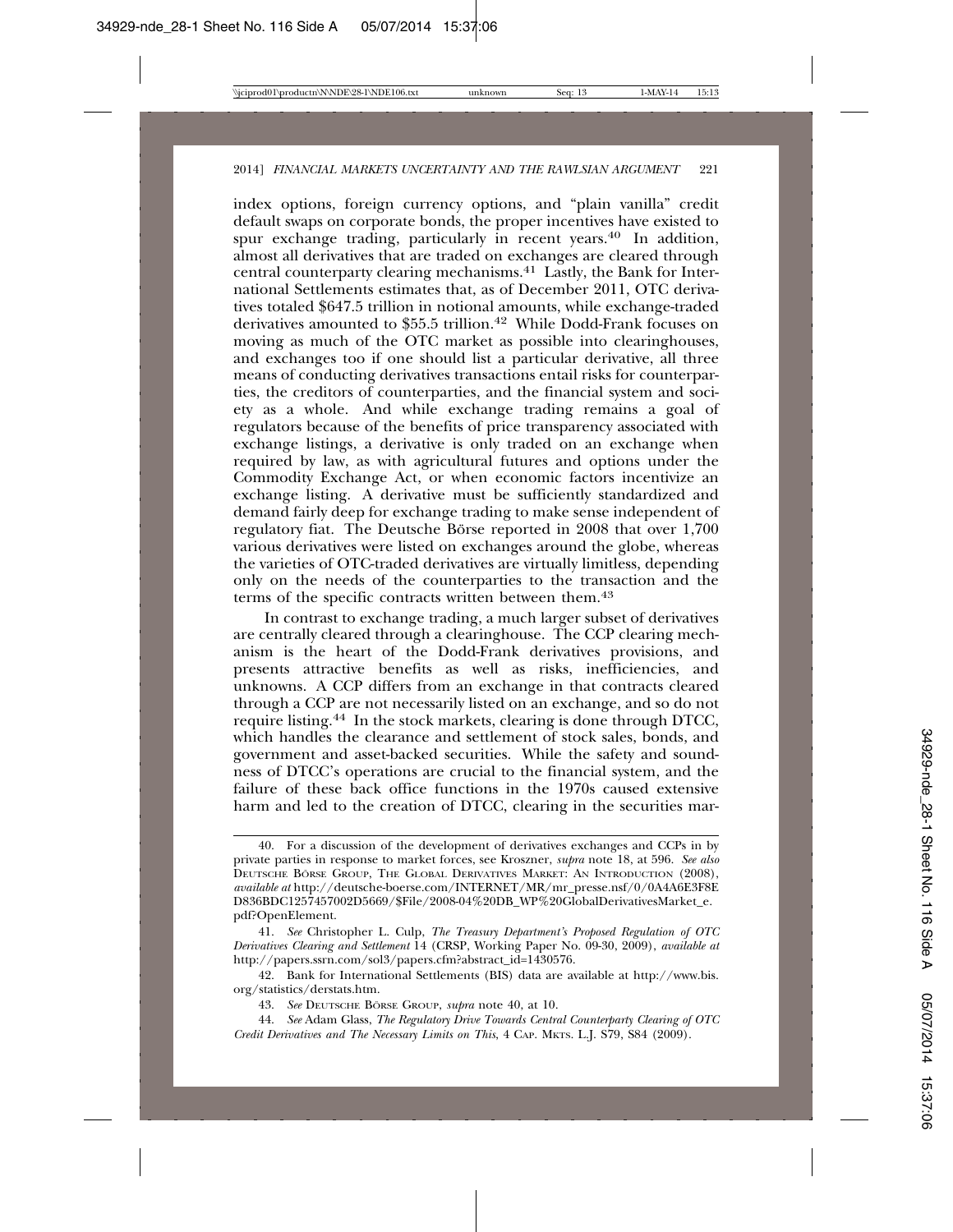kets is fundamentally straightforward as most transactions close within a matter of days. Due to the much longer time horizon, and the more complicated task of assessing the risk inherent in a particular derivative, clearing in the derivatives markets is a more complicated task.45

When a derivative is centrally cleared, the clearinghouse steps in as a party to both sides of the contract through the process of novation. When  $A$  sells a credit default swap to  $B$  for example, the CCP it clears through will enter into two offsetting contracts: A selling a credit default swap to the CCP, and then CCP selling an equivalent credit default swap to B. In this way, the CCP inserts itself between the two parties. Because of its two offsetting contracts, as long as the parties perform, the CCP bears no market risk since the two equivalent contracts provide it with a perfect hedge. $46$  On the other hand, the CCP does assume credit risk in the process of novation, as it is now exposed to the risk of nonperformance of one or both of the counterparties A and B.

The CCP uses three basic techniques to mitigate its credit risk: restriction of transactions to clearing members (CMs), margin requirements, and a loss mutualization or "guarantee" fund that CMs must contribute to. Counterparties are required to post "margin" reflecting the riskiness of the contract; margin is simply the collateral required as insurance in case either party to the trade defaults, and acts as a shock absorber for losses related to a position.<sup>47</sup> Initial margin is required to enter into the trade at the outset, and then as the value and risk of the derivative change on a daily basis, variation margin levels are adjusted. The CCP also maintains an additional means of protection from losses in the form of a loss mutualization fund.48 All CMs are required to contribute amounts to this common fund that can be drawn upon in the event of unexpected losses. The loss mutualization fund highlights the self-insurance function of the CCP, as the CMs all contribute to this fund for the privilege of having the CCP assume the credit risk of their counterparties. The CCP internalizes the risk that would otherwise exist in the OTC market, where parties conduct bilateral trades, taking away credit risk from the OTC markets while at the same time isolating it into one entity.

These three aspects of the CCP mitigate credit risk for the CCP itself, and in so doing, reduce the risk that market participants would otherwise be exposed to in bilateral markets. The CCP also reduces overall systemic risk in a fourth and very important way by cancelling

<sup>45.</sup> *See* Bliss & Steigerwald, *supra* note 18, at 23 (contrasting clearing and settlement of derivatives transactions with those of securities transactions).

<sup>46.</sup> *See* Darrell Duffie et al., *Policy Perspectives on OTC Derivatives Market Infrastructure*, FED. RESERVE BANK OF N.Y. STAFF REPORTS 6 (2010); *see also infra* note 159 and accompanying text.

<sup>47.</sup> *See* Hal Scott, *The Reduction of Systemic Risk in the United States Financial System*, 33 HARV. J.L. & PUB. POL'Y 671, 688 (2010); Duffie et al., *supra* note 46 (Appendix C: How Clearing Participants Post Initial and Variation Margin).

<sup>48.</sup> *See* Bliss & Steigerwald, *supra* note 18, at 25.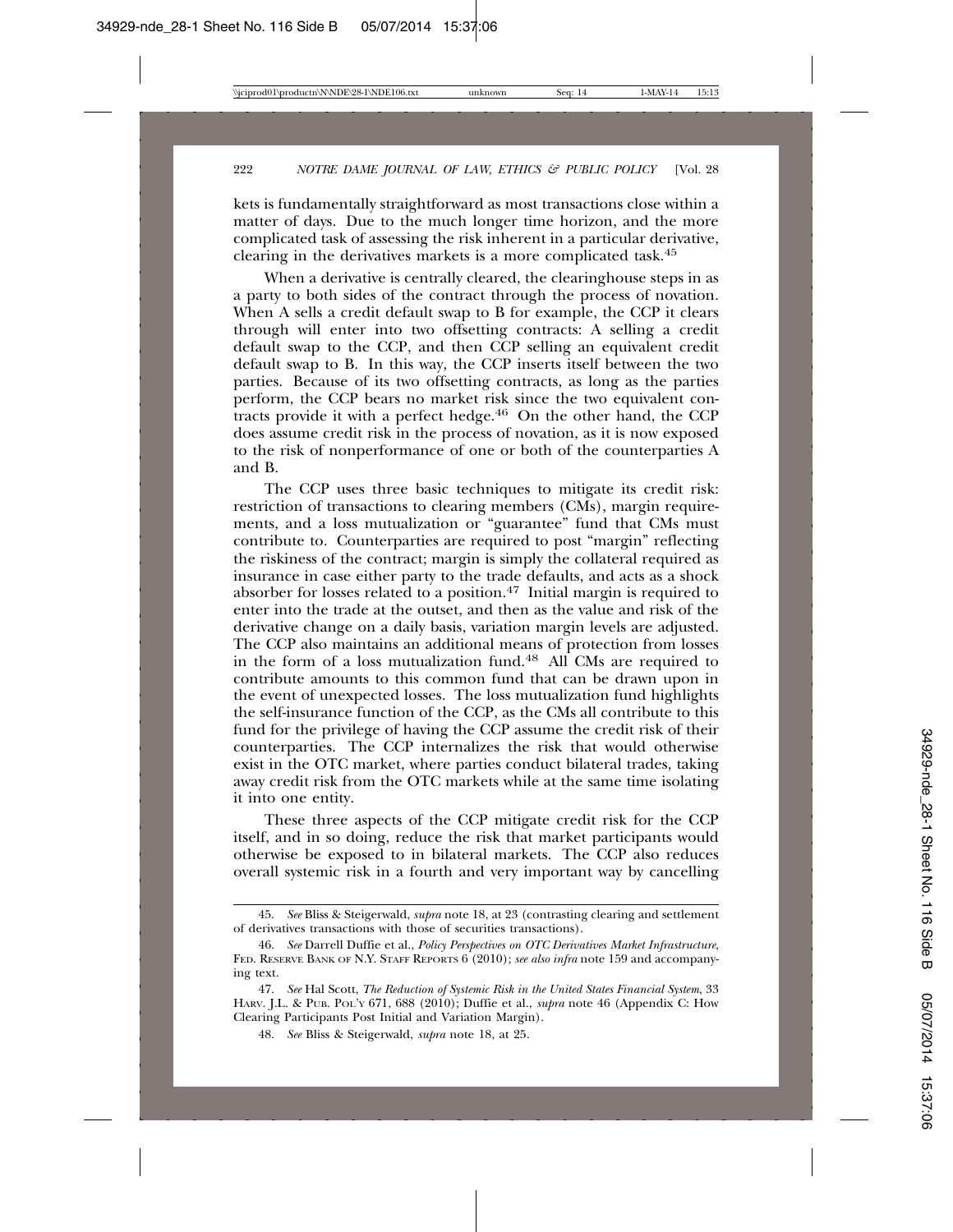out or "netting" overlapping amounts outstanding between parties.49 The netting function potentially plays a crucial role in the reduction of overall systemic risk by lowering the total amount of obligations parties have to one another in the financial system. A CCP engages in multilateral or "ring" netting by cancelling out duplicative positions on the same contracts held by multiple parties.<sup>50</sup> In the simplest example, if A sells 500 of a particular CDS to B, B sells 500 of the same CDS to C, and C sells 500 of that CDS to A, the parties have formed a "ring" with the same contract whose net exposure is zero. Because large financial institutions hold many offsetting positions on the same derivatives with many different parties, multilateral netting of ring positions is often possible. A CCP identifies and cancels out these overlapping positions with a net exposure of zero, resulting in total lower collateral required of the parties, lower amounts of cross-trades to sort out in the event of default of a CM, and total lower losses among the CMs.<sup>51</sup> Because multilateral netting reduces the total outstanding exposures of derivatives dealers, proponents of the CCP mandate argue that it reduces systemic risk.

The move from bilateral clearing in the OTC markets to central clearing also entails significant changes in the informational positions of the parties to the transaction. In a bilateral trade, both parties have great incentives to assess the creditworthiness of their counterparty; in particular, purchasers of CDS protection want to know that the seller, which in the U.S. is usually one of the five major banks that deal in OTC derivatives, will stand by its contract in the event of losses on the underlying reference obligation.52 Since the dealer banks usually hedge the risk of the transactions they enter into, by purchasing offsetting derivatives from other dealers, they convert their role as sellers of insurance to dealers who profit from the spread or difference between the prices of the two contracts. Since the banks are very sophisticated, well-connected entities with extensive, confidential books of derivatives transactions, a bilateral derivatives transaction with a major investment bank involves a substantial information asymmetry for the typical enduser.53 First, since the bank has thousands of trades open, it has access to extensive information on price and corporate creditworthiness that a typical corporation or hedge fund purchasing CDS protection does not

<sup>49.</sup> *See id.* at 26.

<sup>50.</sup> *See infra* Part III.B.1.b. Note that multilateral netting differs from the bilateral netting that takes place in an OTC market. In bilateral netting, two counterparties agree, typically through their ISDA Master Agreement, to net out their total exposures, thereby reducing collateral required for their trades. Bilateral netting is not limited to their positions on the same derivative contract, but can apply to all outstanding contracts between them. The trade-offs between multilateral and bilateral netting form the core of Darrell Duffie and Haoxiang Zhu's analysis. Darrell Duffie & Haoxiang Zhu, *Does a Central Clearing Counterparty Reduce Counterparty Risk?*, 1 REV. ASSET PRICING STUD. 74 (2011).

<sup>51.</sup> *See infra* Part III.B.1.c (discussing the possibility that multilateral netting may not reduce total losses). Pirrong and Roe emphasize that in a CCP regime employing multilateral netting, losses are shifted from dealers' non-CM creditors to its fellow CMs; *see infra* note 208 and accompanying text.

<sup>52.</sup> *See* Pirrong, *supra* note 30, at 35–36.

<sup>53.</sup> *See* Litan, *supra* note 22, at 17.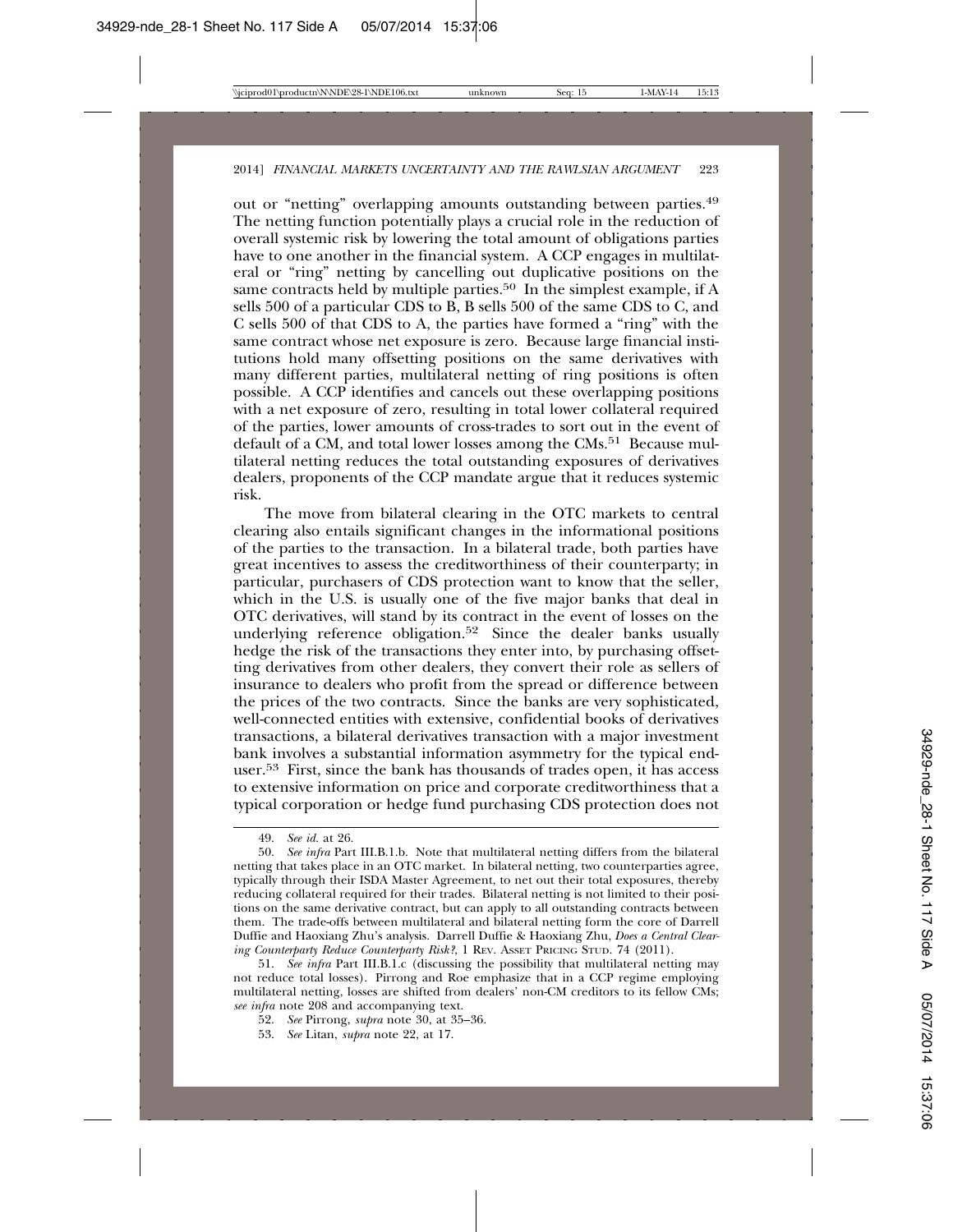have. These informational advantages cover the creditworthiness of the entity issuing the reference obligation, for example, the purchaser of the CDS protection, as well as price information concerning recent trades. In addition to its inherent "balance sheet" advantage, the dealer bank therefore derives substantial benefits from its informational advantages in the OTC derivatives markets because it is believed to be creditworthy, or, aside from Lehman Brothers, "Too Big to Fail" in the event of market catastrophe.54

A CCP reduces these informational asymmetries and substantially deprives the dealer banks of the ability to profit from them, though it does not completely eliminate them, and may create other informational asymmetries in turn. Crucially, a CCP lists price transaction data on a daily basis, depriving dealers of a great deal of their informational advantages vis-a-vis uninformed derivatives counterparties coming to ` the dealer banks asking for price quotes.<sup>55</sup> While this does not eliminate all the informational advantages of the large sophisticated institutions offering derivatives, by moving recent price history into the open, dealers are deprived of significant advantages. (In addition, dealers may consider the position information required for multilateral netting on the part of the CCP to be sensitive, proprietary information.)<sup>56</sup> And by assuming credit risk, the CCP itself deprives the banks of their "balance sheet" advantage as large, creditworthy institutions.57

CCPs themselves give rise to other, unique informational asymmetries, however. Because they do not bear market risk, and are not otherwise dealing in the financial markets, CCPs will not incorporate the wide base of information banks have at their fingertips into their decisions intended to control credit risk; accordingly, they may set margin that is too low or too high for the reference obligation that is the subject of the CDS, and they may not possess accurate information concerning their CMs. Because in practice CCPs price risk in a relatively indiscriminate manner, Pirrong argues that the costs of asymmetric information will be higher with CCPs than in the bilateral, dealer-dominated market.58

#### B. *The Role of Derivatives in the Financial Crisis of 2008*

What role then did derivatives play in the financial crisis, a role which ostensibly inspired Title VII of the Dodd-Frank Act? While there is a certain amount of data which can be used to shed light on this question, and models have been developed which are relevant to ascertaining the role of derivatives in the crisis, at the deepest level much is

<sup>54.</sup> *See id.*; *see also* Robert R. Bliss & Chryssa Papathanassiou, *Derivatives Clearing, Central Counterparties and Novation: The Economic Implications* 12 (2006), *available at* http:// www.jscc.co.jp/en/ccp12/materials/docs/3.pdf.

<sup>55.</sup> *See* Chander & Costa, *supra* note 4, at 677.

<sup>56.</sup> Bliss & Steigerwald, *supra* note 18, at 26.

<sup>57.</sup> *Id.*

<sup>58.</sup> The lack of adequate incentives and ability on the part of CCPs to deal with complex derivatives is the focus of Pirrong's critique; *see infra*, Part III.B.1.a.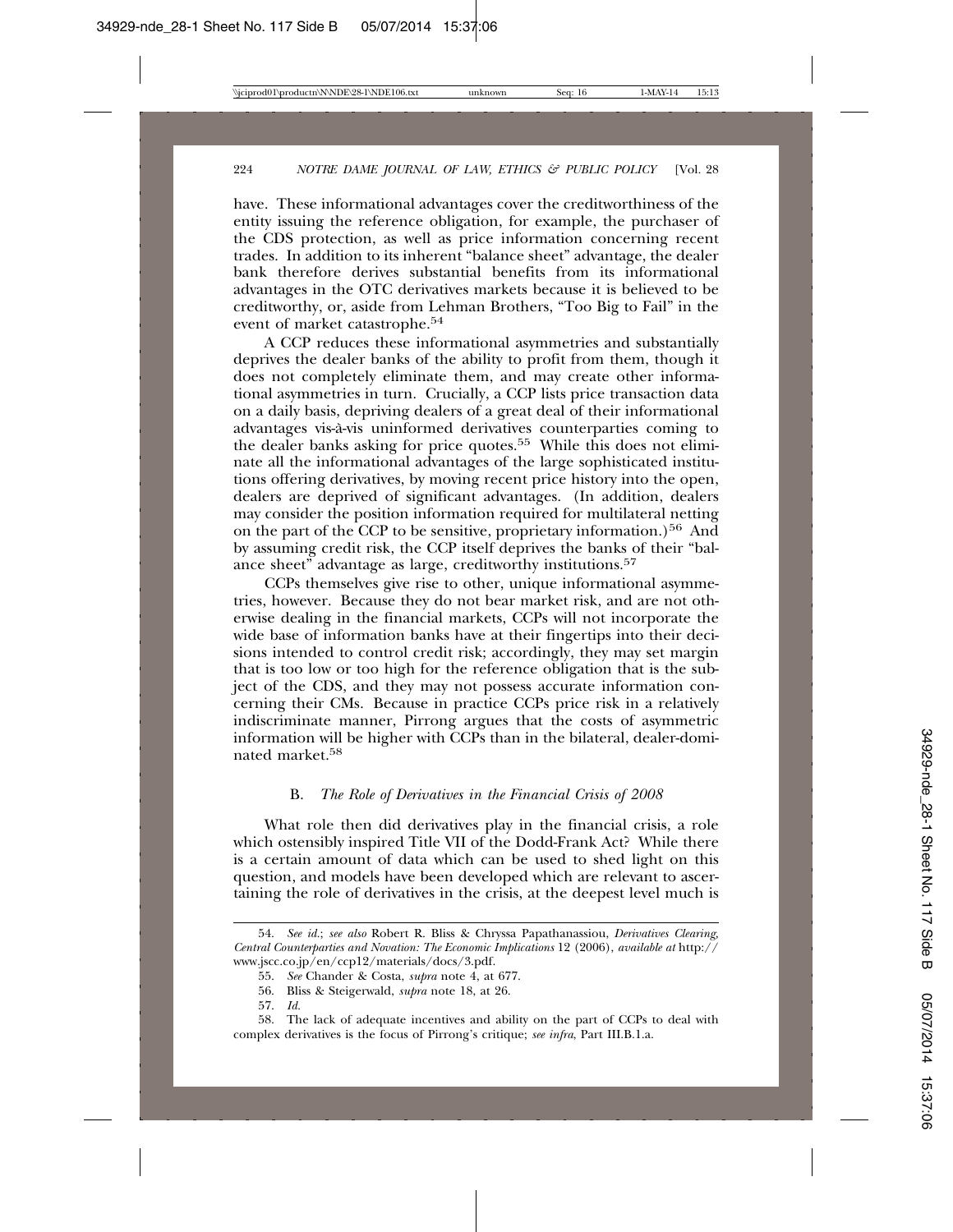unknown.59 Even with the relevant data, accurate assessment of the risk stemming from the derivatives markets presents a very difficult challenge.60 Furthermore, at the time of the crisis, financial institutions and government officials were, practically speaking, operating in a realm of uncertainty as to the true causes of the crisis and the ultimate effects of their actions.61

It is also the case, as many commentators have observed, that derivatives were not the proximate cause of the financial crisis, and that only in the case of AIG were they directly implicated in the near failure of a major financial institution.62 They were indirectly involved in the financial crisis in a number of ways, though, the most important of which was simultaneously the least well understood: their role in creating a highly interconnected financial system that fostered a climate of extreme fear when a major derivatives counterparty, such as Bear Stearns or Lehman Brothers, was suspected of harboring significant losses due to large holdings of real estate-backed securities on its books.63 This condition of fear, an essentially psychological factor, likely caused the quick demise of both entities. $64$  It was pervasive and resulted in the runs on Bear Stearns and Lehman Brothers that caused them to fail, but the connection to their derivatives activities is hard to

60. *See* Andrew W. Lo, *Regulatory Reform in the Wake of the Financial Crisis of 2007- 2008*, 1 J. FIN. ECON. POL'Y 4, 9–13 (2009).

61. *See* Ricardo J. Caballero, *Sudden Financial Arrest*, IMF ECON. REV., July 20, 2010, at 9–11, *available at* http://economics.mit.edu/files/6010 (arguing that financial institutions were acting under conditions of Knightian uncertainty during the recent financial crisis).<br>62.

62. Commentators maintaining that derivatives trading was not a proximate cause of the financial crisis include Houman B. Shadab, *Guilty By Association? Regulating Credit Default Swaps*, 4 ENTREPRENURIAL BUS. L.J. 407, 412 (2009–2010) ("the financial crisis is primarily the result of mispricing" of CDOs, not CDSs); Stulz, *supra* note 30, at 83 ("derivatives were not a proximate cause of" the collapse of Bear Stearns and Lehman Brothers); Zachary J. Gubler, *The Financial Innovation Process: Theory and Application*, 36 DEL. J. CORP. L. 55, 87 (2011); *cf*. Culp, *supra* note 41, at 2 (maintaining that there is "no real evidence that a lack of clearing or exchange trading of *standardized* derivatives caused or contributed to the crash"); Mark J. Roe, *Clearinghouse Overconfidence*, 101 CAL. L. REV. 1641, 1691 (2013) (arguing that system-wide asset price deterioration was to blame for the crisis, not contagion through derivatives interconnections); Kimberly Summe, *Misconceptions About Lehman Brothers' Bankruptcy and the Role Derivatives Played*, 64 STAN. L. REV. ONLINE 16, 16–18 (2011).

63. *See generally* Kroszner, *supra* note 29; ADMATI & HELLWIG, *supra* note 12, at 68.

64. For an account of the role fear plays in financial crises, see Andrew W. Lo, *Fear, Greed, and Financial Crises: A Cognitive Neurosciences Perspective, in* HANDBOOK ON SYSTEMIC RISK 622 (Jean-Pierre Fouque & Joseph A. Langsam, eds., 2013).

<sup>59.</sup> This is reminiscent of "Knightian uncertainty," named after the economist Frank Knight who distinguished between "risk" and "uncertainty": the former is quantifiable, the latter not. *See* FRANK KNIGHT, RISK, UNCERTAINTY, AND PROFIT 233 (1921). Practically speaking, the systemic risk stemming from derivatives trading is not susceptible of measurement because information on the interconnections between parties in the shadow banking system is unavailable, even to regulators (though Title VII of Dodd-Frank, discussed in Part II.B, will remedy this to some extent). *See also* Philippe Jorion, *Risk Management Lessons from the Credit Crisis*, EUR. FIN. MGMT. 12 (2009) (contagion effects of counterparty risk "transform traditional risks that can be measured into Knightian 'uncertainty,' a form of risk that is immeasurable."); Stulz, *supra* note 30, at 90–91 (emphasizing the dearth of empirical knowledge concerning derivatives).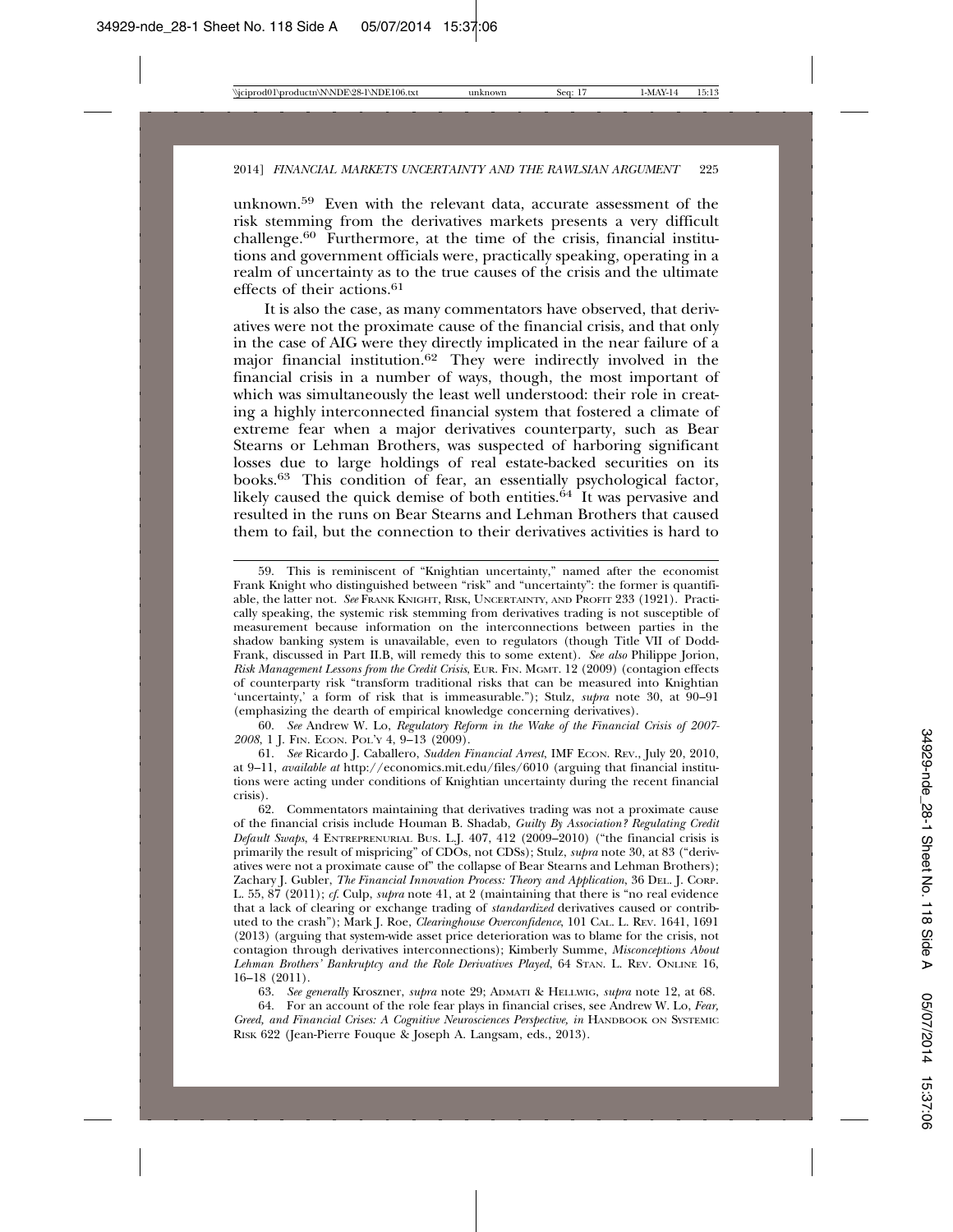state exactly, let alone quantify. This is the first and most important way in which derivatives were indirectly responsible for the crisis.

Second, in their role in the structured finance industry, derivatives contributed to the financial crisis by facilitating much greater exposure to the U.S. real estate markets than would have otherwise been the case. They were both used to create certain types of CDOs and as insurance that allowed parties to offload the risk of real estate-backed CDOs and other asset-backed securities. By virtue of their role in creating CDOs at the height of the boom, CDSs greatly increased the total amount of exposure in the financial system to real estate.<sup>65</sup> When the demand for mortgages for use in the structured finance business began to outstrip their supply, CDSs were used instead to create "synthetic" CDOs. Synthetic CDOs are collateralized debt obligations that use CDSs on assetbacked securities (typically residential mortgage-backed securities or "RMBSs") in their asset pools instead of RMBSs themselves. Because the purchaser of a CDS contract on a RMBS pays a regular, quarterly amount for protection on a particular RMBS security (the reference obligation in this case), the credit seller is in a position analogous to holding that RMBS itself. Assuming no counterparty risk, the risk and reward in this situation for the CDS seller track the risk of holding the actual RMBS. A "synthetic" or artificial CDO then can be created by bundling credit default swaps into the CDO instead of RMBSs holding actual mortgages. Synthetic CDOs took off close to the peak of the real estate market, in 2005 and 2006.66 Not only did they signal in retrospect the peak of the market, they helped lift the real estate markets to heights beyond which they would have otherwise reached, and greatly increased the amount of exposure to real estate in the financial system at large. In addition, parties such as the big banks with exposure to CDOs, synthetic or not, were able to offset that risk by purchasing CDS protection on their assets, thereby shifting risk to other parties in the financial system, usually to monoline insurers, AIG, and hedge funds selling CDS protection. Both as components of synthetic CDOs and as financial insurance, CDSs added substantially to the amount of exposure to real estate-backed securities in the system.<sup>67</sup>

CDSs, in their various roles in the financial system, were important, indirect causes of the financial crisis. What were the direct, proximate causes, and how did OTC derivatives intersect with them? In what follows, I look at the three most important failures of 2008. The first, Bear Stearns, was led to the altar with the backing of the U.S. government; the second, Lehman Brothers, was allowed to fall into bankruptcy; and

<sup>65.</sup> *See* Michel G. Crouhy et al., *The Subprime Crisis of '07*, 16 J. DERIVATIVES 81 (2008); Steven McNamara, *Informational Failures in Structured Finance and Dodd-Frank's "Improvements to the Regulation of Credit Rating Agencies,"* 17 FORDHAM J. CORP. & FIN. L. 665, 700–01 (2012).

<sup>66.</sup> *See* Mark Whitehouse, *Slices of Risk: How a Formula Ignited Market That Burned Some Big Investors*, WALL ST. J., Sept. 12, 2005, at A1; Bill Shepherd, *The Synthetic CDO Shell Game: Could The Hottest Market in All of Fixed Income Be A Disaster in The Making?*, CAPITAL MARKETS RISK ADVISORS (May 16, 2005), http://www.cmra.com/press-2005.php.

<sup>67.</sup> *See generally* ADMATI & HELLWIG, *supra* note 12*,* at 69–74 (CDSs as magnifying risks in the financial system).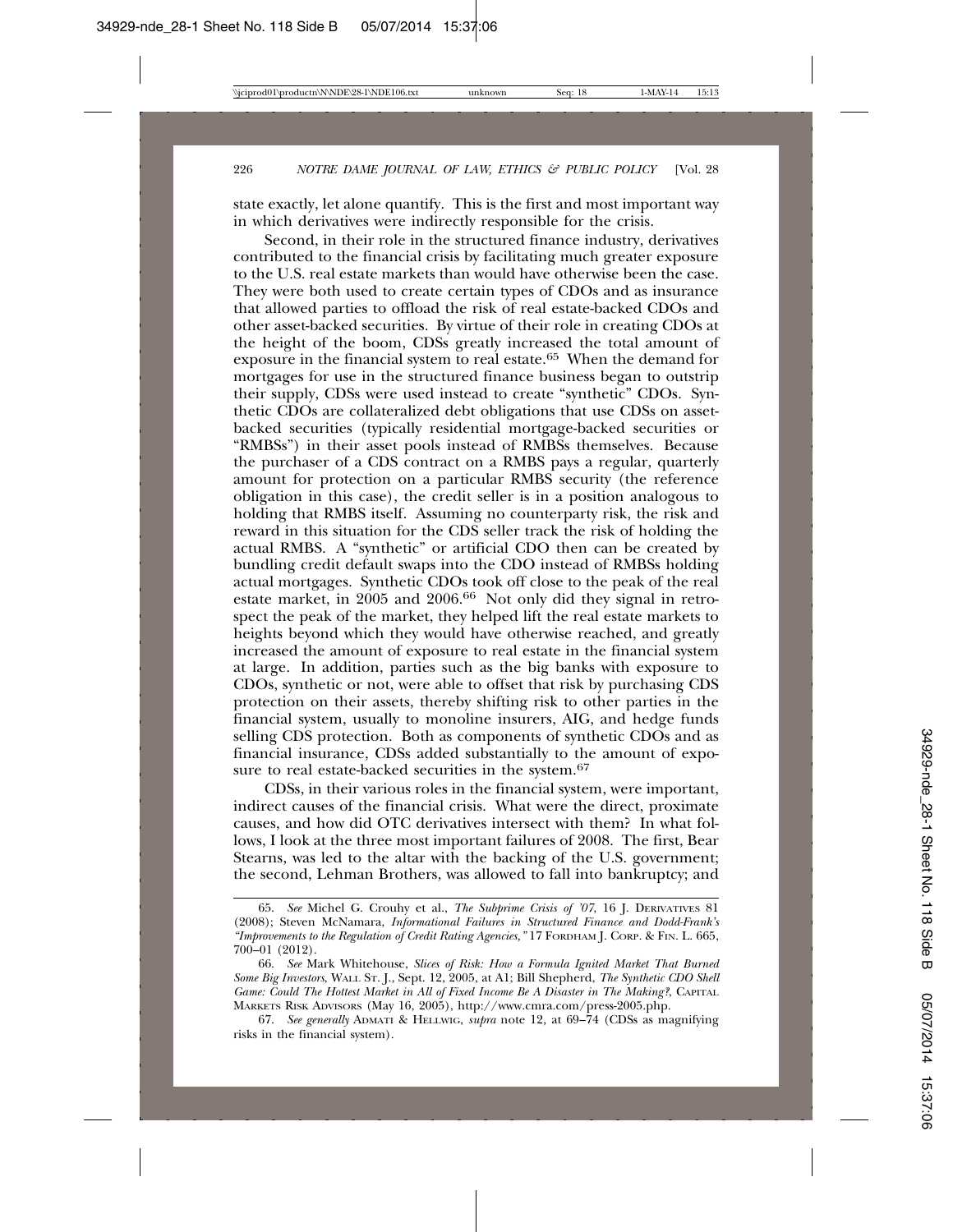the third, AIG, was rescued by massive and controversial bailouts. Only in the case of AIG are derivatives directly linked to the failure, and even here it is through their connection to the CDOs that were the heart of the financial crisis. In all three cases, however, the indirect causes sit behind the more obvious direct ones. Despite the fact that much remains unknown about the interconnection of firms in the financial system, the connection between derivatives activity and systemic risk supplied the impetus for the Dodd-Frank regulation of derivatives activities.<sup>68</sup>

#### 1. The Demise of Bear Stearns

The quick collapse of Bear Stearns, the fifth largest investment bank at the time, was a shot across the bow of the financial markets in the spring of 2008. Bear Stearns's demise was not entirely unforeseeable; it had to bail out two of its own highly leveraged hedge funds invested in subprime debt in the summer of 2007, an event that constituted one of the early warnings of the coming crisis tied to real estatebacked securities.69 And it had other characteristics that lent itself to weakness in the event of market turmoil. It was run by a notoriously hands-off CEO, Jimmy Cayne, who spent substantial amounts of time at bridge tournaments and playing golf during his final years at the helm.<sup>70</sup> Real estate-backed securities, derivatives trading, and prime brokerage services for hedge funds and other financial institutions were three of Bear Stearns's particular strengths. The interplay of these three business areas allowed rumors to rapidly gain force in the marketplace, leading to its demise over the course of March 9–16, 2008.71 Bear Stearns was the victim of a run on the bank, as its prime brokerage clients abandoned it due to suspected financial weakness resulting from its heavy exposure to subprime debt, and other financial institutions refused to extend it short-term credit in the form of "repo" (repurchase) financing.

What is known about Bear Stearns's financial position going into its final crisis? It was highly leveraged, though not to a much greater extent than its competitors. It reportedly had approximately \$11 billion of capital, supporting \$395 billion in assets, for a leverage ratio of almost 36:1.<sup>72</sup> While that was a dangerously high number, other investment banks had comparable ratios.<sup>73</sup> It also had significant exposure

<sup>68.</sup> *See*, *e.g.*, Simon Boughey, *After Bear Stearns Scare, Fed Pushes Banks to Form Central Clearing House for CDS Market*, EUROWEEK, June 13, 2008, at 64.

<sup>69.</sup> *See* BETHANY MCLEAN & JOE NOCERA, ALL THE DEVILS ARE HERE: THE HIDDEN HISTORY OF THE FINANCIAL CRISIS 285–95 (2010).

<sup>70.</sup> *See* Kate Kelly, *Bear CEO's Handling of Crisis Raises Issues; Cayne on Golf Links, 10- Day Bridge Trip Amid Summer Turmoil*, WALL ST. J., Nov. 1, 2007, at A1.

<sup>71.</sup> *See* Roddy Boyd, *The Last Days of Bear Stearns*, FORTUNE MAG., Mar. 31, 2008, *available at* http://www.cnnmoney.com/2008/03/28/magazines/fortune/boyd\_bear.fortune/.

<sup>72.</sup> *See* Robin Sidel et al., *The Week That Shook Wall Street: Inside the Demise of Bear Stearns*, WALL ST. J., Mar. 18, 2008, at A1.

<sup>73.</sup> *See Raghuram Rajan Joins the RBI: Out of the Frying Pan*, ECONOMIST, Aug. 10, 2013.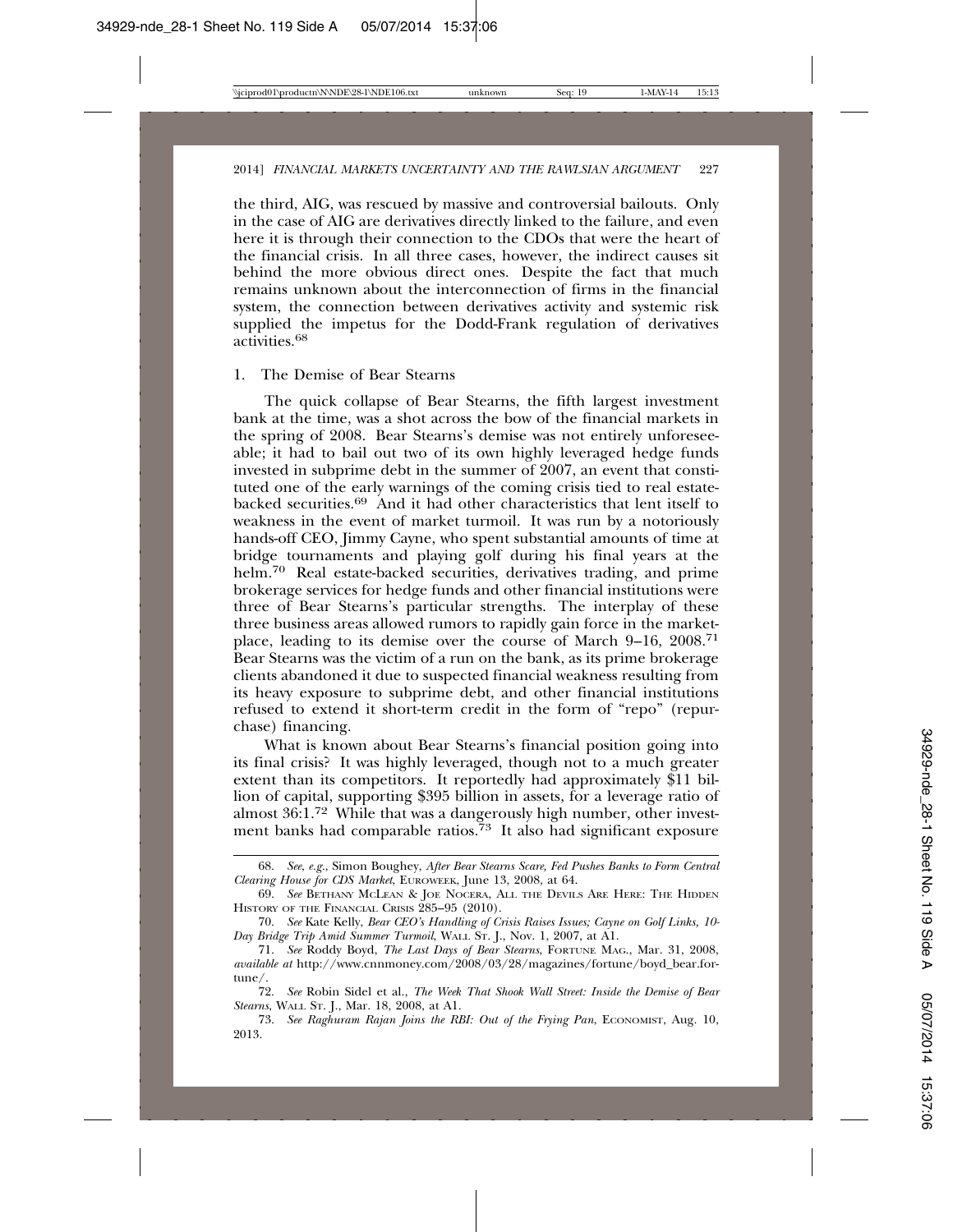to subprime securities. Perhaps most importantly, Bear Stearns had hundreds of thousands of  $CD\overline{S}$  trades on its books;<sup>74</sup> for 2006, Fitch Ratings ranked Bear Stearns twelfth in terms of trade count and ninth in notional amount for all credit derivatives transactions.75 The total notional amount of its derivatives transactions amounted to \$13.4 trillion in November 2007, as reported in its November 20, 2007 10-K.76 Of this amount, CDS notional stood at approximately \$2.25 trillion.77 This total amount indicates the systemic importance Bear Stearns held in the financial system, with thousands of counterparties at risk of losses in the event Bear Stearns were to fail.78

Bear Stearns's Achilles' heel, as was the case for Lehman Brothers seven months later, was its need for repo financing to sustain its financing position. To obtain cash for its everyday operations, Bear Stearns and the other investment banks borrowed billions of dollars through short-term borrowing under repurchase agreements with other major financial institutions. This repo financing allowed Bear Stearns access to cash secured by longer-term, often illiquid securities; in Bear Stearns's case, a substantial percentage of these were RMBS and CDO securities backed by subprime and other real estate assets. Without a constantly replenished supply of cash, the major investment banks could not fund their day-to-day operations and would quickly fail.79 This left Bear Stearns vulnerable to rumors concerning its solvency.

In the final ten days of its life, these rumors gathered force in the market and brought down the bank. As questions surrounding its solvency mounted, certain hedge funds and other institutions began to shy

77. *See* Stulz, *supra* note 30, at 82 ("[T]he credit default swaps of Bear Stearns may have amounted to a total notional amount of \$2.25 trillion").

78. For a detailed attempt at a quantitative measure of Bear's systemic risk, see Jorge A. Chan-Lau, *Default Risk Codependence in the Global Financial System: Was the Bear Stearns Bailout Justified?* (Feb. 27, 2014), http://www.bcentral.cl/conferencias-seminarios/ seminarios/pdf/Chan-Lau.pdf. Chan-Lau's analysis highlights the vulnerability of Bear (as well as AIG) to "default risk spillovers" from other parties, and hypothesizes that this was due to its heavy participation in the credit risk transfer markets. *Id.* at 15. Chan-Lau's paper is an attempt to gauge "unobservable factors likely related to the interconnectedness among financial institutions" from observable factors such as the price of CDS protection on such institutions. The ultimate success of this strategy presumes that credit markets are efficient, but noting the discrepancy between his results and the policy decisions of regulators he concludes that credit derivatives markets likely "exhibit at best, only semi-strong efficiency." *Id.* at 3–4.

79. *See* ADMATI & HELLWIG, *supra* note 12, at 11–12 (discussing reliance of banks on short-term debt); Markus Brunnermeier, *Deciphering the Liquidity and Credit Crunch 2007- 2008*, 23 J. ECON. PERSP. 77, 80 (2009) (repo and investment bank balance sheet maturity mismatch).

<sup>74.</sup> *See* Chander & Costa, *supra* note 4, at 663.

<sup>75.</sup> *See* Ian Linnell et al., *CDX Survey – Market Volumes Continue Growing while New Concerns Emerge*, FITCH RATINGS, July 16, 2007, at 9. "Credit derivatives" is a broad category, including CDS, credit option, credit index, CDO, CLO, CPDO and LCDS (Loan-Only Credit Default Swaps) transactions.

<sup>76.</sup> BEAR STEARNS COMPANIES, ANNUAL REPORT (FORM 10-K), 61 (2008) ("As of November 30, 2007 and 2006, the Company had notional/contract amounts of approximately 13.40 trillion and \$8.74 trillion, respectively, of derivative financial instruments, of which \$1.85 trillion and \$1.25 trillion, respectively, were listed futures and options contracts.").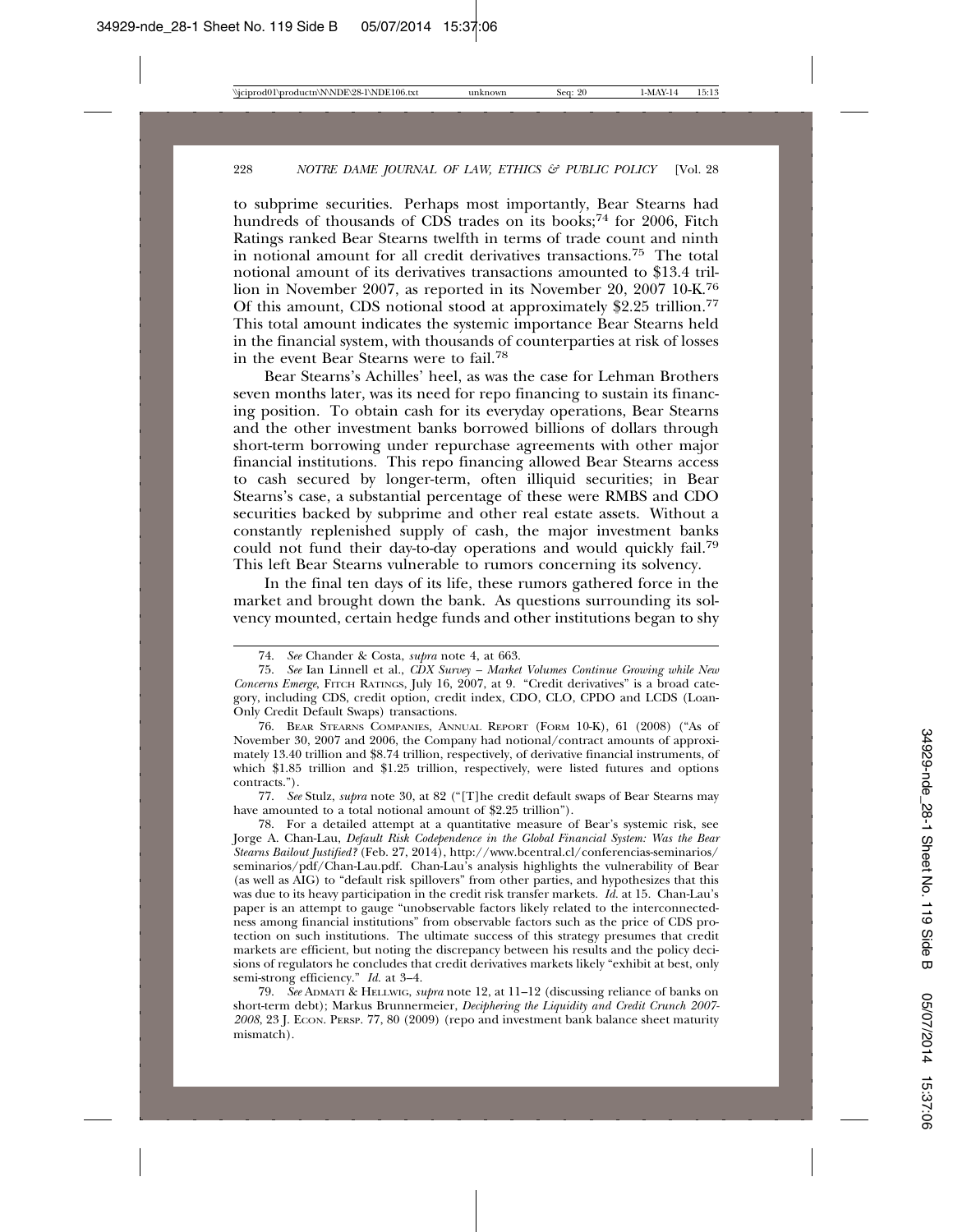away from using Bear Stearns as a prime broker, with some firms cancelling their agreements with Bear and repossessing the collateral Bear held for their brokerage activities.<sup>80</sup> The other major banks noticed an increase in requests to assume derivatives trades through novation that parties had entered into with Bear. A critical event occurred on March 11, 2008, when a Credit Suisse manager sent an email to derivatives traders instructing them not to accept novations of Bear Stearns derivative transactions without first obtaining approval from management.<sup>81</sup> When Bear Stearns President Alan Schwartz attempted to stop the damage the following day, it was too late. Bear Stearns's counterparties continued to flee, and prime brokerage clients also left the bank, depriving it of collateral used to back repo lending.82 The demise of Bear Stearns was a modern day run on the bank, with the flight of clients replacing the more familiar lines of depositors withdrawing cash in the event of bank runs in the 1930s. When JPMorgan refused to extend an emergency loan to Bear Stearns, on Thursday, March 13, 2008, Bear Stearns was forced to go to the Federal Government for emergency funding to stave off immediate collapse.

Federal Reserve and U.S. Treasury officials quickly became involved; in the maelstrom of the crisis, it was decided early the next day, March 14, 2008, that Bear would be extended emergency financing through JPMorgan.83 Federal officials were concerned about the possible effects of a collapse of Bear on the financial markets at large, fearing the possibility of a "daisy chain" meltdown across the financial markets, particularly in the \$400 trillion notional derivatives and much smaller but crucial \$5 trillion repo financing markets.<sup>84</sup> Over the weekend, Bear Stearns executives labored to sell Bear to another institution. When a deal with the private equity firm J.C. Flowers failed, JPMorgan agreed to acquire Bear with the backing of a \$30 billion guarantee from the U.S. Federal Government.85 The fire sale price of \$2 per share—

81. *Id.*

82. *See* FINANCIAL CRISIS INQUIRY COMM'N, FINANCIAL CRISIS INQUIRY REPORT 286–81 (2011), *available at* http://www.gpo.gov/fdsys/pkg/GPO-FCIC/pdf/GPO-FCIC.pdf.

83. *See* Kate Kelly et al., *Fed Races to Rescue Bear Stearns In Bid to Steady Financial System; Storied Firm Sees Stock Plunge 47%; J.P. Morgan Steps In*, WALL ST. J., Mar. 15, 2008, at A1.

84. *See Turmoil in U.S. Credit Markets: Examining the Recent Actions of Federal Financial Regulators*, *Before the S. Comm. on Banking, Housing, and Urban Affairs*, 110th Cong. (2008) (statement of Ben S. Bernanke, Chairman, Board of Governors of the Federal Reserve System, and statement of Timothy F. Geither, President and Chief Executive Officer, Federal Reserve Bank of New York), *available at* http://banking.senate.gov/public/index. cfm?FuseAction=Hearings.Testimony&Hearing\_ID=ec013d8f-fe1e-4fb6-a514-ab93be32ad 38&Witness\_ID=c52a9dcc-1eb1-474c-a493-461c8fef9afd. [hereinafter Statements of Ben S. Bernanke and Timothy F. Geithner].

85. *See* Kate Kelly, *The Fall of Bear Stearns: Bear Stearns Neared Collapse Twice in Frenzied Last Days; Paulson Pushed Low-Ball Bid, Relented; a Testy Time for Dimon*, WALL ST. J., May 29, 2008, at A1; Sidel et al., *supra* note 72.

<sup>80.</sup> *See* Kate Kelly, *The Fall of Bear Stearns: Fear, Rumors Touched Off Fatal Run on Bear Stearns, Executives Swung from Hope to Despair in the Space of a Week*, WALL ST. J., May 28, 2008, at A1.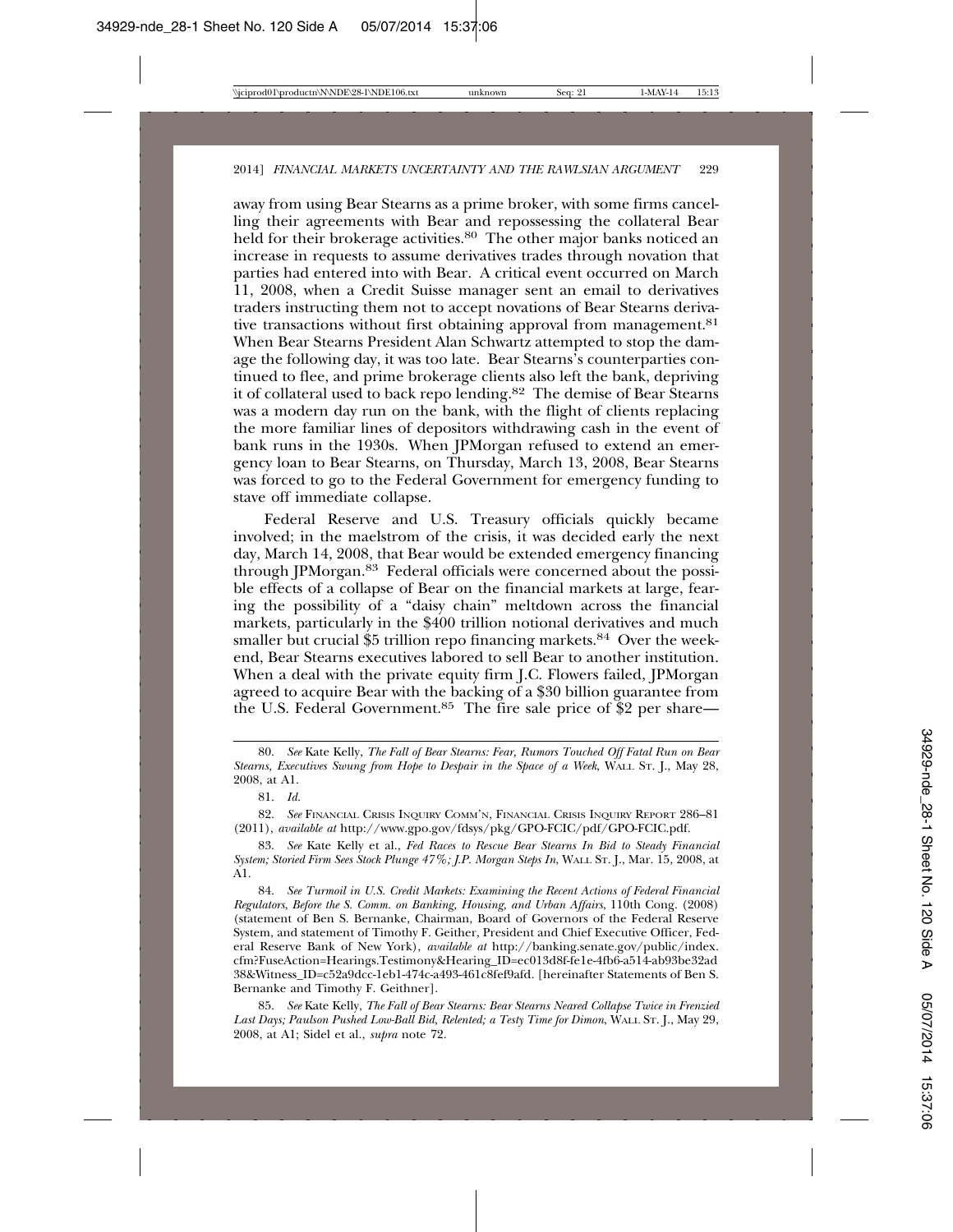Bear had traded as high as \$171.51 in January, 200786—was quickly raised to \$10 per share after the outrage of Bear shareholders became known. Nevertheless, investors and employees saw the vast bulk of the value of their stakes in the company wiped out.

This account of Bear's rapid demise indicates that defenders of CDS markets are correct when they point out that derivatives were not the proximate cause of Bear's near collapse. Rather, it was the effects of rumors regarding Bear's solvency on its clients, counterparties and lenders in the short-term repo financing market that were to blame. Beneath what is known however, is the abyss of collapse in the tightly interconnected financial markets. The generalized fear other institutions felt at the prospect of continuing to do business with Bear was grounded in their immediate self-interest, and a large portion of the clients fleeing Bear were derivatives counterparties. On a system-wide level, moreover, it was fear of the unknown effects of a collapse of the bank that prompted U.S. financial officials to intervene at the last moment.<sup>87</sup> While this response would not be repeated in the next failure, as a leader in derivatives transactions Bear was likely more interconnected in the financial markets than Lehman Brothers,88 and the effects of the Lehman collapse were certainly traumatic. Despite existing at a remove from the immediate cause of the collapse, the derivatives activities of Bear appear to have been an indirect cause of its failure. Furthermore, the possible effects of an uncontrolled collapse on the interconnected markets as a whole held a great enough degree of risk for federal banking officials to agree to its rescue.

### 2. The Collapse of Lehman Brothers

After the demise of Bear Stearns, the markets entered into a nervous holding pattern in the late spring of 2008. It was clear to participants and observers alike that the housing market had crested and that there would be substantial problems in the financial markets as a result, but it was hoped that the economy would have a "soft landing" and that losses in the major financial institutions would not be too severe. By June however, news reports indicated that real estate-related losses could be heavy, and that Lehman Brothers in particular would be seriously affected.89 Lehman Brothers was in fact the next institution to falter, and its collapse ushered in the financial crisis of 2008. While the overall pattern of its collapse followed that of Bear Stearns, there were important differences, and because it was allowed to fail, the consequences were much more severe.

<sup>86.</sup> *See* Andrew Ross Sorkin*, JP Morgan Chase Pays Only \$2 a Share for Troubled Firm,* N.Y. TIMES, Mar. 17, 2008, at A1, A16.

<sup>87.</sup> *See* Statements of Ben S. Bernanke and Timothy F. Geithner, *supra* note 84.

<sup>88.</sup> Lehman's total notional of derivatives exposure at the end of 2007 was \$737.9 billion. *See* LEHMAN BROTHERS HOLDINGS, ANNUAL REPORT (Form 10-K) 120 (2007) [hereinafter LEHMAN BROTHERS'S ANNUAL REPORT]. *See also* Chan-Lau, *supra* note 78, at Table 1 ("Conditional risk codependence among financial institutions worldwide").

<sup>89.</sup> Jeremy Lemer, *Lehman Losses and Fed Comments Ruin Hopes for a Bounce*, FIN. TIMES, June 10, 2008, at 26.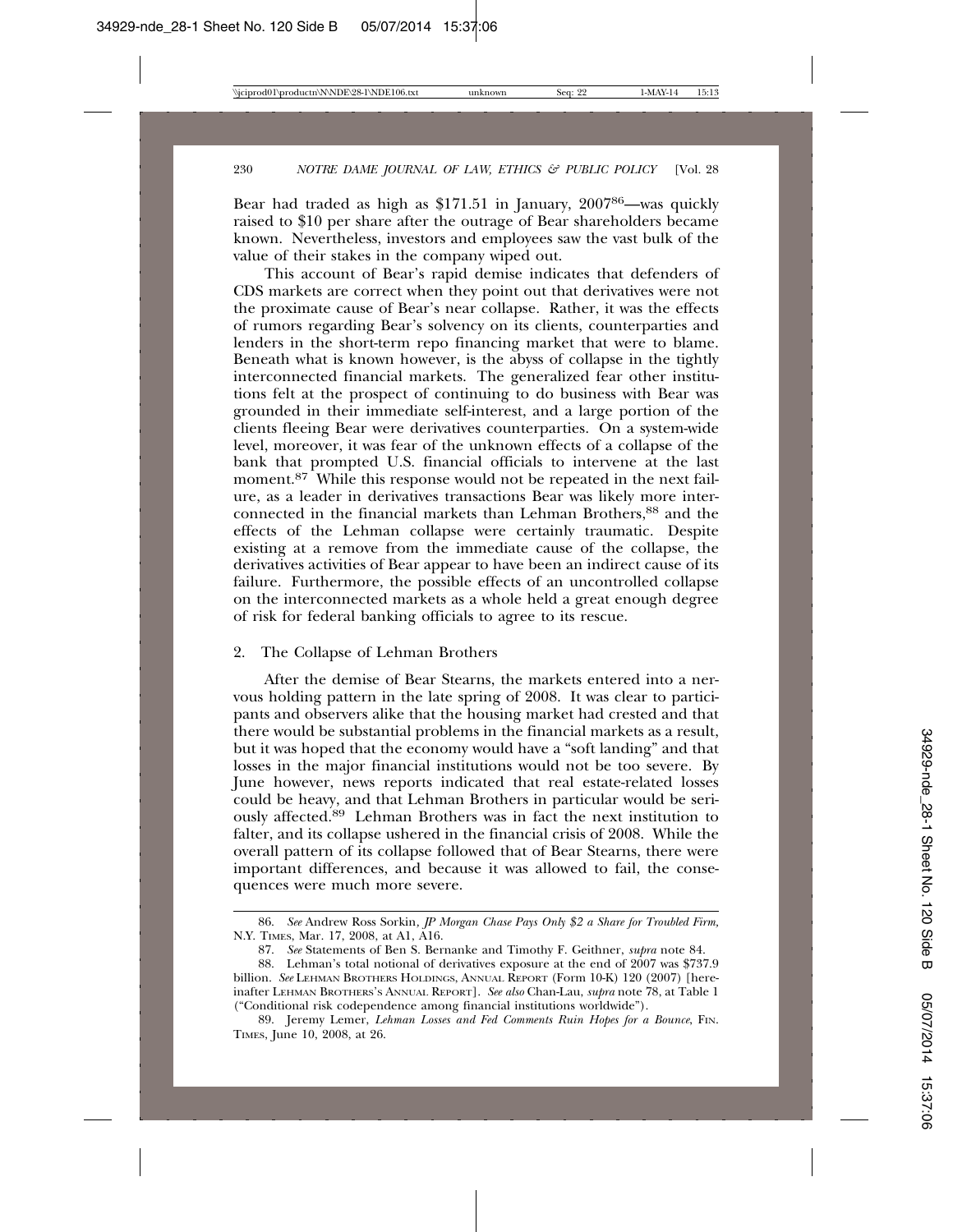What is known about the financial position of Lehman Brothers leading up to its collapse? In June 2008, Lehman management informed investors that its second quarter losses would amount to \$2.8 billion.<sup>90</sup> Throughout the summer, Lehman was rumored to be in a weak financial position, and its CEO, Dick Fuld, was urged to seek additional capital. $9^1$  Fuld, however, seemed to rebuff warnings that his bank was in a weak position, and failed to make a deal to shore up its balance sheet.<sup>92</sup> In fact, Lehman's accounting was worse than it appeared at the time to investors, because it was using a questionable accounting technique known as "Repo 105" to move risky assets off its balance sheet for accounting purposes.<sup>93</sup> Lehman reported a leverage ratio of 30.7:1 at the end of 2007, with \$691 billion in assets on its balance sheet and \$22 billion equity,  $94$  but such ratio does not take into account the Repo 105 transactions examined by bankruptcy examiner Anton Valukas. Had Lehman not used the Repo 105 transactions, which removed \$39 billion from its balance sheet as the end of 2007, it would have had a leverage ratio of 33:1.95

As with Bear, Lehman was also a substantial player in the derivatives markets. The Bank for International Settlements estimates that the combined derivatives assets and liabilities held by Lehman amounted to \$70.5 billion (market value, not notional), or 0.3% of all the value of derivatives outstanding.96 In CDSs alone, Lehman was a party to trades between \$3.65 and \$5 trillion (notional), comprising approximately  $8\%$  of the total notional amount outstanding in the CDS sector.97, 98

Given its substantial exposures and dependence on short-term repo financing, Lehman, the smallest of the major investment banks, was vulnerable to the same types of rumors that brought down Bear. Like Bear, Lehman battled these rumors, contending that it was being

94. *See* LEHMAN BROTHERS'S ANNUAL REPORT, *supra* note 88, at 29–30.

95. *See* Michael J. de la Merced & Andrew Ross Sorkin, *Lehman Bros. Hid Borrowing, Examiner Says*, N.Y. TIMES, Mar. 12, 2010, at A1. Such amounts increased to \$50 billion at the end of the second quarter 2008.

<sup>90.</sup> *Id.*

<sup>91.</sup> *See* Carrick Mollenkamp et al., *The Two Faces of Lehman's Fall; Private Talks of Raising Capital Belied Firm's Public Optimism*, WALL ST. J., Oct. 6, 2008, at A:1.

<sup>92.</sup> *See* James B. Stewart, *Eight Days*, NEW YORKER, Sept. 21, 2009.

<sup>93.</sup> *See* Ben Hallman, *The Repo Man*, LEGAL WEEK, Sept. 16, 2010. In a Repo 105 transaction, immediately before the end of the quarter Lehman would transfer collateral worth 105% of the value of the cash it received in return from its counterparty in the deal. It would then use this cash to pay down short-term liabilities, thereby improving its balance sheet for financial reporting purposes. Soon after the quarter ended, Lehman would repurchase the collateral. *See also* Ben Hallman, *History Lessons*, AM. LAW., Sept. 2010.

<sup>96.</sup> *See* HAL S. SCOTT, INTERCONNECTEDNESS AND CONTAGION, (2012), *available at* www.capmktsreg.org/pdfs/2012.11.20\_Interconnectedness\_and\_ Contagion.pdf.

<sup>97.</sup> *See* Sheri Markose et al., *Too Interconnected to Fail: Financial Contagion and Systemic Risk in Network Model of CDS and Other Credit Enhancement Obligations of US Banks* (COMISEF, Working Paper No. WPS-033 2010).

<sup>98.</sup> In addition to these raw amounts of derivatives exposure, *see also* Chan-Lau, *supra* note 78 (analyzing both Lehman's susceptibility to the default of others and its role as a source of risk).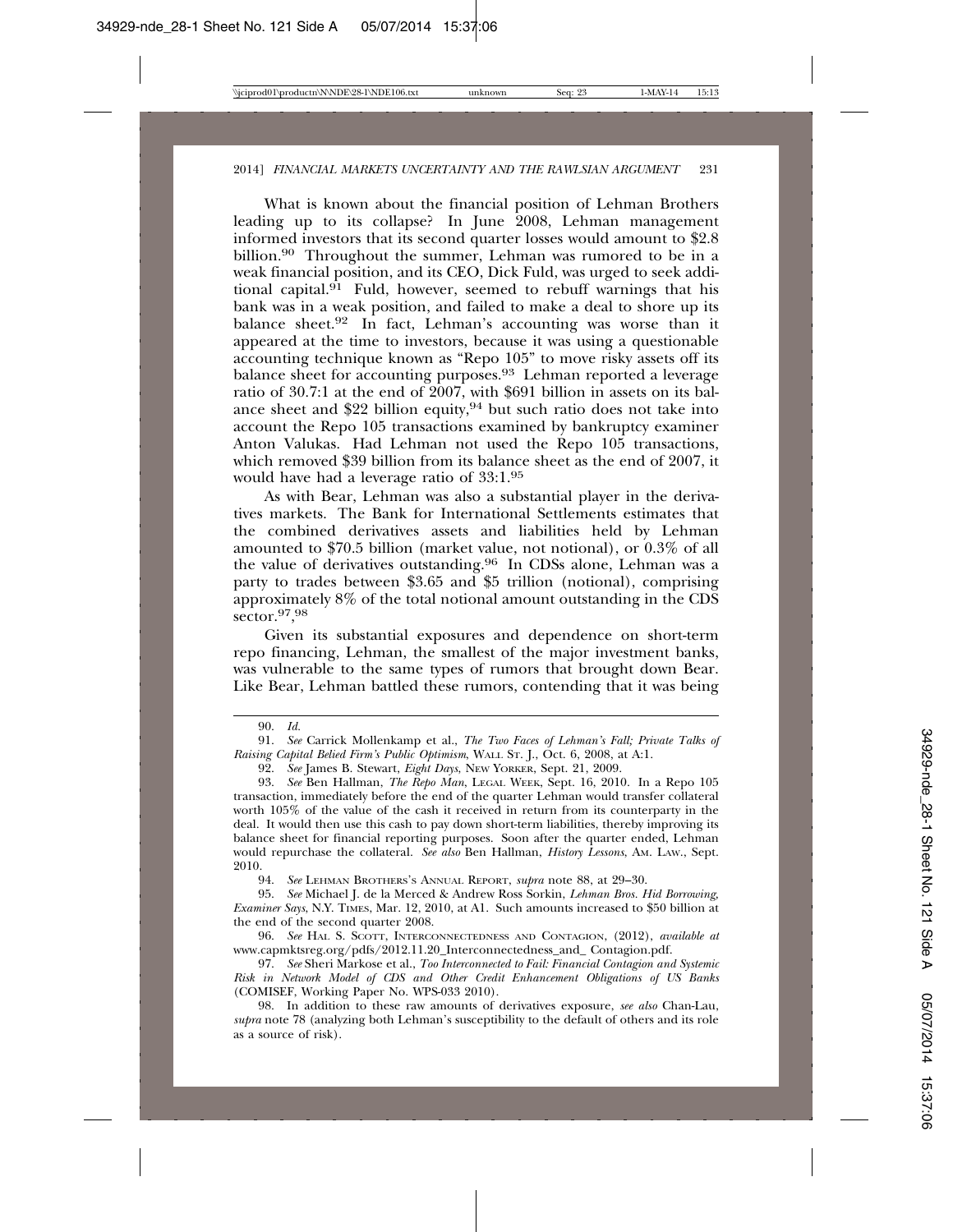attacked by hedge funds shorting its stock, which therefore had an interest in seeing it fail.<sup>99</sup> The cost of a CDS covering \$10 million of Lehman debt for five years increased from \$219,000 at the end of May, 2008 to around \$800,000 by September.<sup>100</sup> It had approximately 1.1 million derivatives contracts with thousands of counterparties, amounting to hundreds of billions of dollars by notional value.101 Similar to Bear, when rumors as to its solvency gathered force in the marketplace due to questions about the true extent of losses on mortgage-backed securities on its books, counterparties to its derivatives trades began to flee, pulling valuable collateral from the firm, at the same time that other financial institutions refused to roll over the repo agreements that Lehman, like all the Wall Street banks, relied on for cash. This quickly pushed Lehman into bankruptcy during the second week of September; when it announced third quarter losses of almost \$4 billion on Friday, September 12, its clients and counterparties fled *en masse*. After spending the weekend in a fruitless attempt to find a buyer in either Bank of America or Barclays Bank, Lehman filed for bankruptcy on September 15. Its bankruptcy was the largest U.S. bankruptcy filing in history, with \$639 billion in assets.102

#### 3. The Federal Government Rescues AIG

The same weekend Lehman executives frantically searched for a buyer, while their lawyer Harvey Miller prepared a bankruptcy filing, AIG, the world's largest insurer, was also foundering. While AIG was not a bank, it carried out extensive operations in the financial system, most notably as the seller of CDS protection on asset-backed securities, and like Lehman and Bear it was vulnerable to the decline in the real estate markets. This vulnerability, however, came from a different set of internal and external factors, and its level of interconnection in the financial, insurance, and pension fund systems prompted the U.S. Federal Government to rescue it after spurning Lehman only days before.

AIG was also significantly larger than Lehman or Bear, both in terms of total assets and in interconnectedness in the wider economy. It was ranked tenth in the 2007 Fortune 500, with assets of \$1.06 trillion, supported by \$95.8 billion of shareholder equity.103 It was the world's largest insurance company, with operations in over 130 countries, conducting all manner of insurance activities. Its problems grew out of its role as provider of CDS protection on ABS sold by its Financial

103. *See* William K. Sjostrom, Jr., *The AIG Bailout*, 66 WASH. & LEE L. REV. 943, 946 (2009).

<sup>99.</sup> *See* Patrick Fitzgerald & Mike Spector, *Lehman: Och-Ziff Helped Spread Rumors*, WALL ST. J., Aug. 13, 2010, at C4.

<sup>100.</sup> *See* Mollenkamp et al., *supra* note 91.

<sup>101.</sup> *See* Mike Spector & Michael Corkery, *What Lehman's Central Players Knew; Examiner Gives Detailed Look Inside Doomed Firm; 'Reputational Risk' and Ignoring 'Red Flags'*, WALL ST. J., Mar. 19, 2010, at B3.

<sup>102.</sup> *See* Susanne Craig et al., *AIG, Lehman Shock Hits World Markets; Focus Moves to Fate of Giant Insurer After U.S. Allows Investment Bank to Fail; Barclays in Talks to Buy Core Lehman Unit*, WALL ST. J., Sept. 16, 2008, at A1.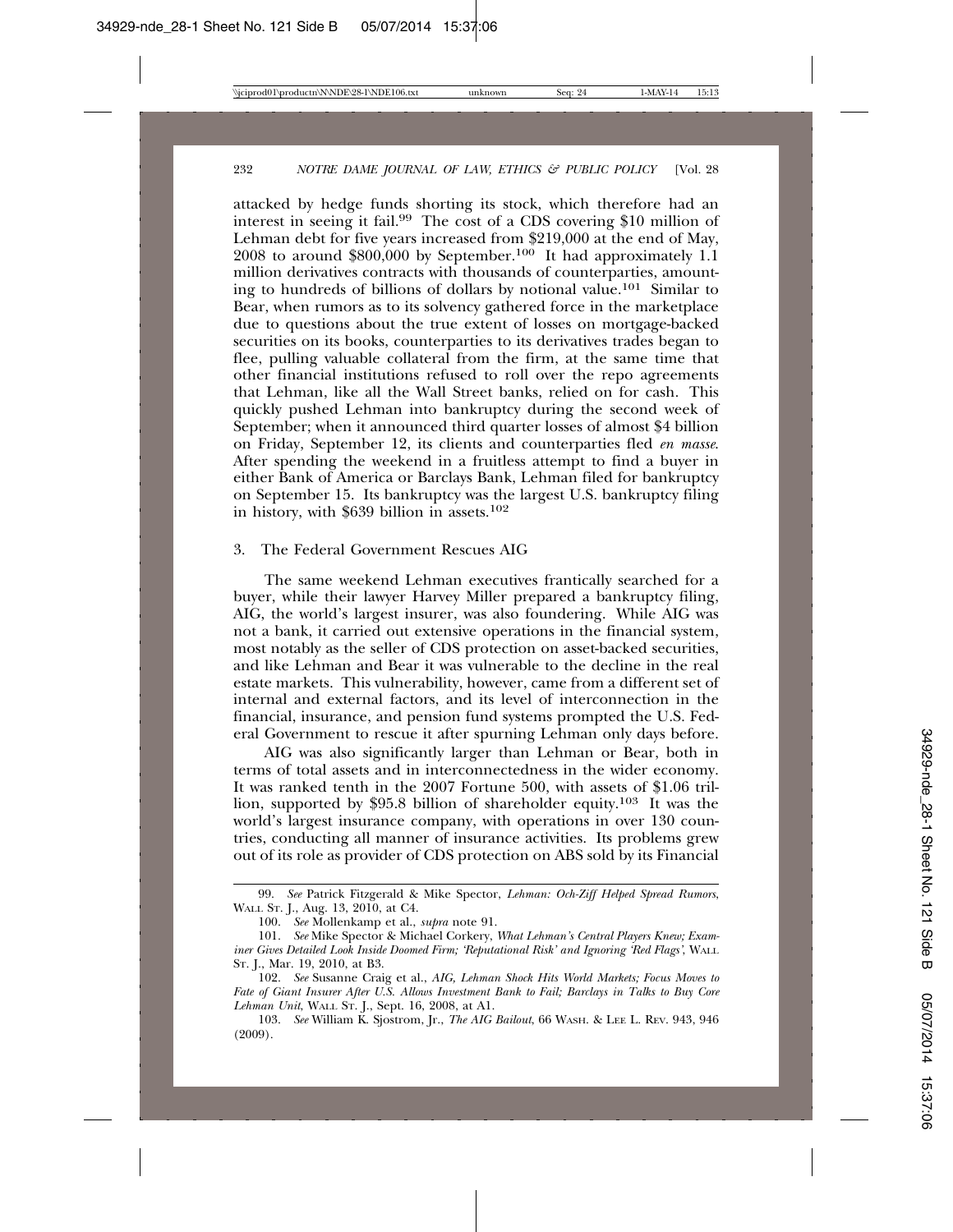Products Division, AIGFP, based in London. Because its parent possessed a AAA credit rating and massive size, AIGFP was able to engage in its own form of regulatory arbitrage, using its creditworthiness to offer insurance on CDOs, RMBSs, and other complex securities at what was perceived at the time to be minimal cost.<sup>104</sup> Due to its size and credit rating, under the terms of many of its credit default swaps it was not required to post collateral on such contracts as long as it maintained its AAA rating, and the value of the underlying collateral did not decline.105 While such a business seemed reasonable at the time, on account of the credit risks in the underlying ABSs indicated by the models used to price these CDSs,106 in retrospect such a business amounted to "picking up nickels in front of a steam roller."107 As of year-end 2007, AIGFP had \$527 billion notional worth of CDSs outstanding, the bulk of which were on super-senior AAA ABSs.<sup>108</sup> Of this amount, \$61.4 billion were written on securities backed by subprime real estate in some way.109

The cause of AIG's unraveling was more complex than that of Bear or Lehman, and CDSs were more directly implicated. As fears grew concerning the value of securities backed by real estate assets, AIG was first required to post collateral on its CDSs to cover potential losses on the underlying securities.110 Due to a significant decline in their value, AIG needed to post \$6 billion of its available \$17.6 billion in cash by July 1, 2008. The strain on AIG's cash reserves led to a dynamic similar to that experienced by the investment banks, as parties to AIG's securities lending program, which lent to market participants upon posting cash collateral, unwound their transactions. As with Bear and Lehman, the effect of clients fleeing this program amounted to a run on the bank, depriving AIG of cash, which had been invested in real estatebacked securities and which it therefore had to supplement in order to return its clients' collateral.111 This amounted to an additional \$3.3 billion through August 31, 2008.

As AIG's cash dwindled, it had difficulty rolling over its short-term debt in the commercial paper markets, as Bear and Lehman had before, and its credit rating was downgraded on September 15, 2008. The downgrades led to the final step in AIG's faltering, because while it was not originally required to post collateral on its CDS because of its AAA rating, the CDS contracts required it to do so in the event of a downgrade. The sum of the collateral requirements the week of September 15 came to \$20 billion, forcing it to the brink of collapse. After meeting with Wall Street banks and Federal Reserve Bank of New York officials in an unsuccessful attempt to put together a \$75 billion lending

<sup>104.</sup> *See* BLINDER, *supra* note 12, at 130–35.

<sup>105.</sup> *See* MCLEAN & NOCERA, *supra* note 69, at 190–91.

<sup>106.</sup> *See* Mollenkamp et al., *supra* note 38.

<sup>107.</sup> *See* Simon Johnson, *The Quiet Coup*, ATLANTIC, May 2009, at 50.

<sup>108.</sup> *See* Sjostrom, *supra* note 103, at 955.

<sup>109.</sup> *Id.* at 959.

<sup>110.</sup> *Id.* at 960.

<sup>111.</sup> *Id.* at 961–62.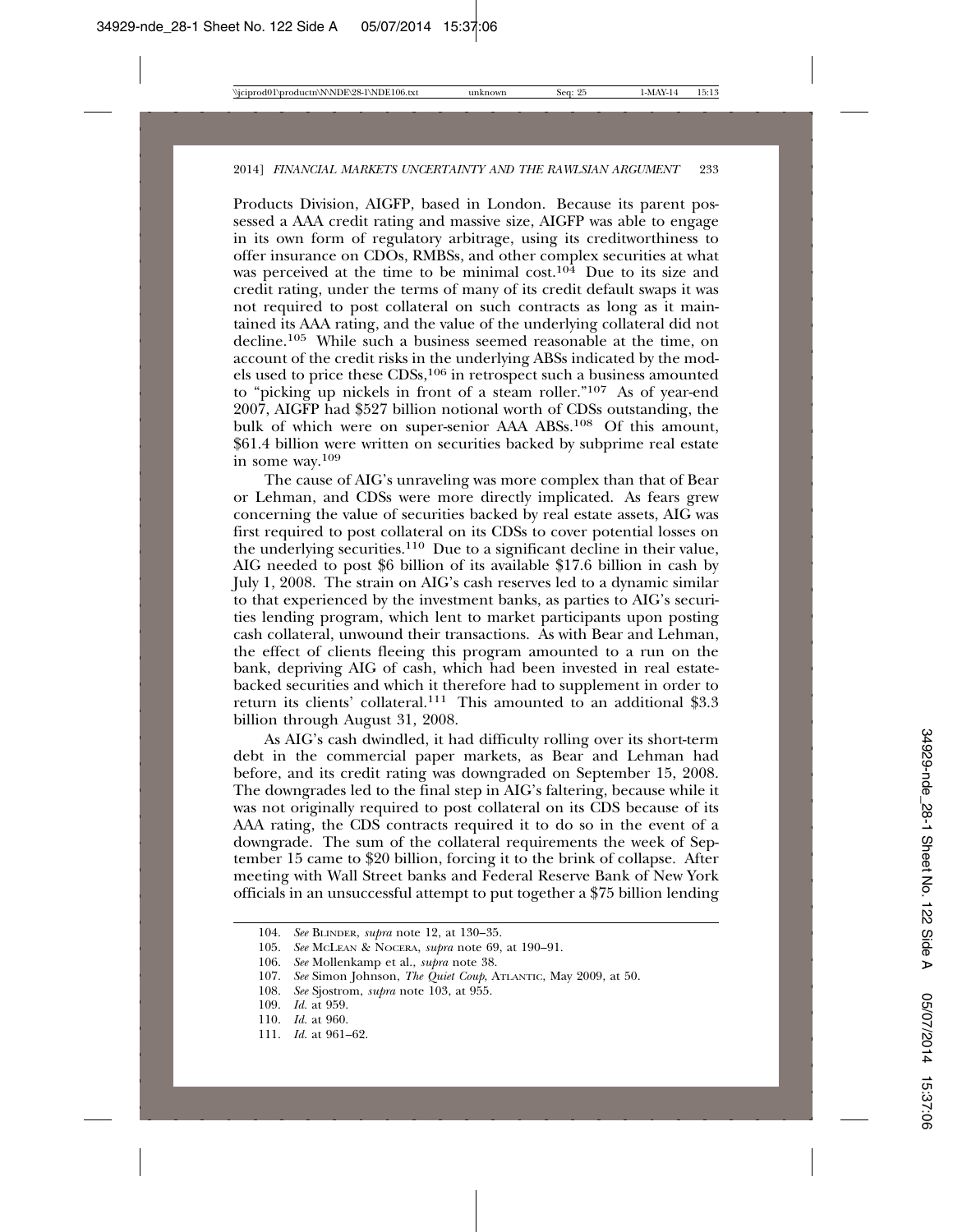facility for AIG, the U.S. government announced on September 16, 2008, that it was providing an \$85 billion dollar loan.112 With the addition of a number of other lending facilities over the following months, this amount increased to a total of \$182.5 billion, of which  $$126.1$  billion was used.<sup>113</sup>

While the figures above provide a great deal of information about AIG's particular levels of exposure and its position in the financial system, the ultimate impact had it failed remains of course unknown.<sup>114</sup> Regulators, however, were motivated by uncertainty over the possible effects of its collapse.115 The widespread fear of all informed participants as it teetered that its collapse could drag down the entire global financial system prompted the U.S. government to reverse its policy, enacted just days before with Lehman Brothers, of letting a systemically important institution fail so as not to encourage "moral hazard" in the financial system. Apparently the interconnection of AIG was too great to risk its collapse, with losses that would reverberate through the CDS markets, insurance markets of all sorts, and pension and mutual funds that held AIG stock. As with Bear Stearns, the Treasury Department and the Federal Reserve stepped in after gazing upon the abyss of a financial markets meltdown.

4. The Shadow Banking System: Too Interconnected To Fail?

The figures discussed above for the derivatives activities and counterparties of Bear Stearns, Lehman, and AIG present the basic information known about the three most important failures of 2007 to 2009. Other failures include three investment funds at BNP Paribas, two Bear Stearns hedge funds, and numerous mortgage lenders, as well as the looming collapse of Merrill Lynch, which was absorbed by Bank of America. But Bear, Lehman, and AIG represent the most important events of the crisis, as they were three of the most highly interconnected, systemically important financial institutions. Despite what is known about their substantial derivatives positions at the time, it is correct to say that derivatives were not the immediate or proximate cause of the failures of Bear Stearns or Lehman Brothers. Rather, that role instead goes to losses connected with real estate-backed structured finance securities and the difficulties the banks then faced in retaining

<sup>112.</sup> *Id.* at 963.

<sup>113.</sup> *Id.* at 974.

<sup>114.</sup> *But cf*. Chan-Lau, *supra* note 78 (Table 1 indicates that AIG had very high levels of conditional risk codependence, indicating susceptibility to failure of another major financial institution, but only average rankings as a source of systemic risk).

<sup>115.</sup> *See The Federal Bailout of AIG, Hearing before the H. Comm. on Oversight & Government Reform,* 111th Cong. 107 (2010) (statement of Henry Paulson, Treasury Secretary during the financial crisis, that "had AIG failed I believe we would have seen a complete collapse of our financial system . . . ."). *See also* Sjostrom, *supra* note 103, at 977–78 (detailing fears of "a domino effect of failures reaching around the world" due to AIG's size and interconnection with corporations, financial institutions, investment and pension funds, and state and local governments). For various criticisms of the judgment from uncertainty that motivated U.S. federal officials, *see* Johnson, *supra* note 107, and Peter Wallison, *Lack of Candor and the AIG Bailout*, WALL ST. J., Nov. 28–29, 2009, at A15.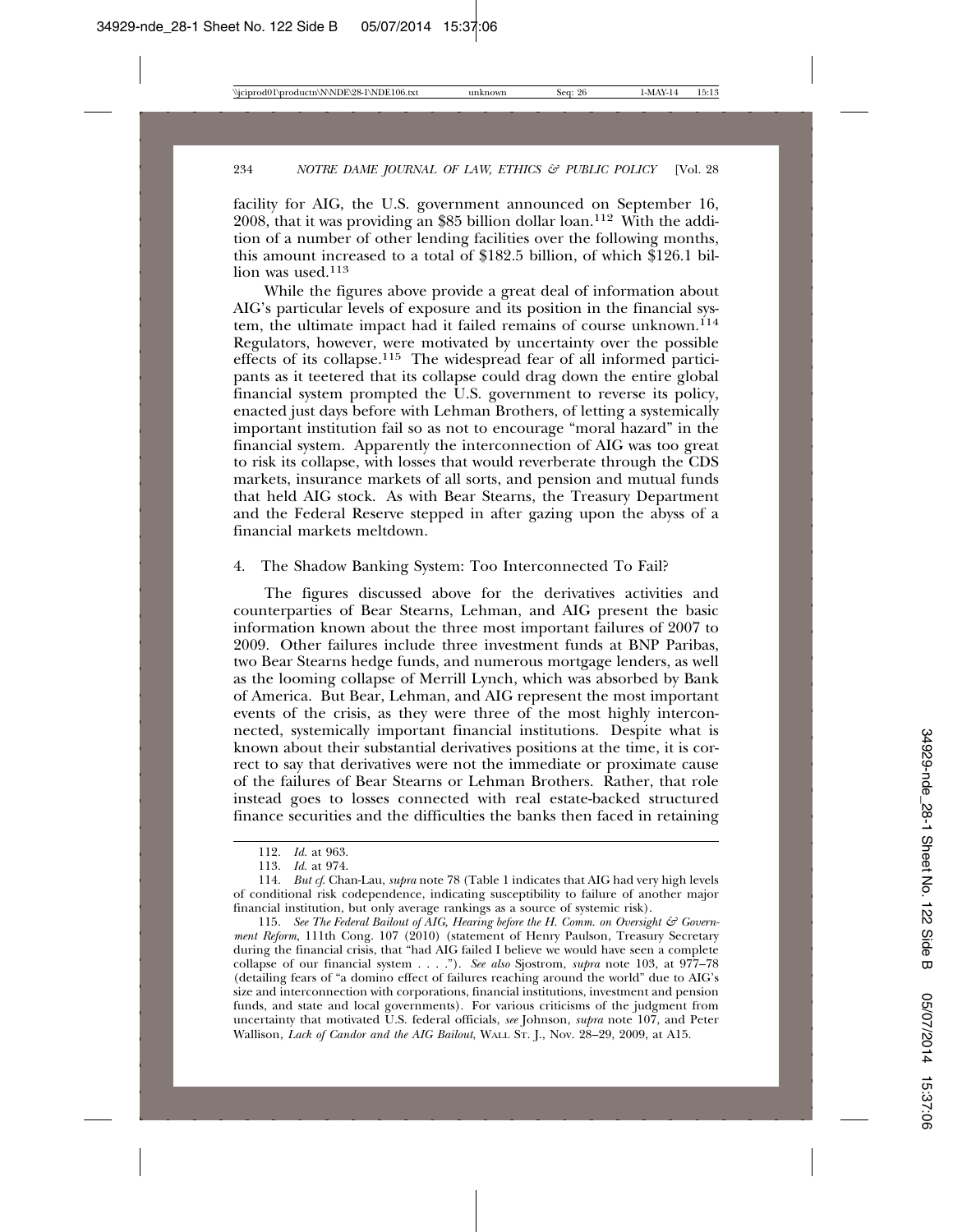clients and collateral, and the challenge of obtaining fresh cash in the repo lending markets after suspicions concerning the extent of these losses grew. In the case of AIG, CDSs on CDOs were a much more direct cause of its near collapse.<sup>116</sup>

Conversely, it is likely that derivatives were a key indirect cause of their failures, and that federal government's pattern of action, inaction, then action with respect to Bear, Lehman, and AIG respectively illustrates that what was unknown at the time about the levels of interconnection in the financial markets was more important than what was known. In the pre-crisis world, there was a marked lack of awareness, and even data, concerning a number of important factors combining to produce systemic risk in the global financial system.117 This lack of awareness contributed to the vulnerability of the financial system and the widespread fear of financial contagion. It was precisely this fear that, writ small, led to the failures of Bear and Lehman, and, writ large, caused the financial markets to seize up and prompted the Fed to bailout AIG. *This fear was fundamentally grounded in the unknown*. When financial institutions observed the failure of an overleveraged Lehman Brothers, their first reaction was to curtail lending across the board in an effort to preserve capital in an environment where the solvency of other institutions was open to question as well as the general trajectory of the markets themselves.118 The first and most important way in which the CDS markets acted as indirect causes of the crisis was as part of the highly complex and interconnected financial architecture that inspired the element of fear. *Ex ante*, OTC derivatives exposures contributed to the uncertainty surrounding the consequences of the likely insolvency of the major financial institutions due to their exposure to real estate assets.119

It remains a matter of debate whether or not the fears on account of interconnectivity were justified *ex post*. Two recent theoretical papers suggest they were: the networks of connections created by OTC derivatives arguably functioned as key channels through which losses were propagated, leading to increased probability of defaults in the sys-

<sup>116.</sup> *See* Stulz, *supra* note 30, at 90, for the view that it was still the fall in real estate values that was ultimately to blame for AIG's woes. Even granting this, the direct transmission of this shock to AIG occurred through its CDSs written on real estate-backed CDOs, and so CDSs are implicated in its failure in a way they are not for Bear and Lehman.

<sup>117.</sup> *See* Markose et al., *supra* note 97, at 8–9; Lo, *supra* note 60. *See also* Willem Buiter*, The Unfortunate Uselessness of Most 'State of the Art' Academic Monetary Economics,* VOXEU.ORG (March 6, 2009), http://www.voxeu.org/index.php?q=node/3210.

<sup>118.</sup> *See* Prasanna Gai et al., *Complexity, Concentration and Contagion*, 58 J. MONETARY ECON. 453 (2011); Viral V. Acharya & David Skeie, *A Model of Liquidity Hoarding and Term Premia in Inter-bank Markets*, 58 J. MONETARY ECON. 1 (2011); William Sterling, *Looking Back at Lehman: An Empirical Analysis of the Financial Shock and the Effectiveness of Countermeasures*, 57 MUSASHI U. J. 53 (2009). *See also* BLINDER, *supra* note 12, at 141–42 ("Contagion and Financial Panics").

<sup>119.</sup> *See* Scott, supra note 96, at 52 (although Scott believes these fears were in fact overblown, "Lehman's positions" in the OTC derivatives universe "may have been the most significant cause of concern among market participants and regulators in the runup to Lehman's failure.").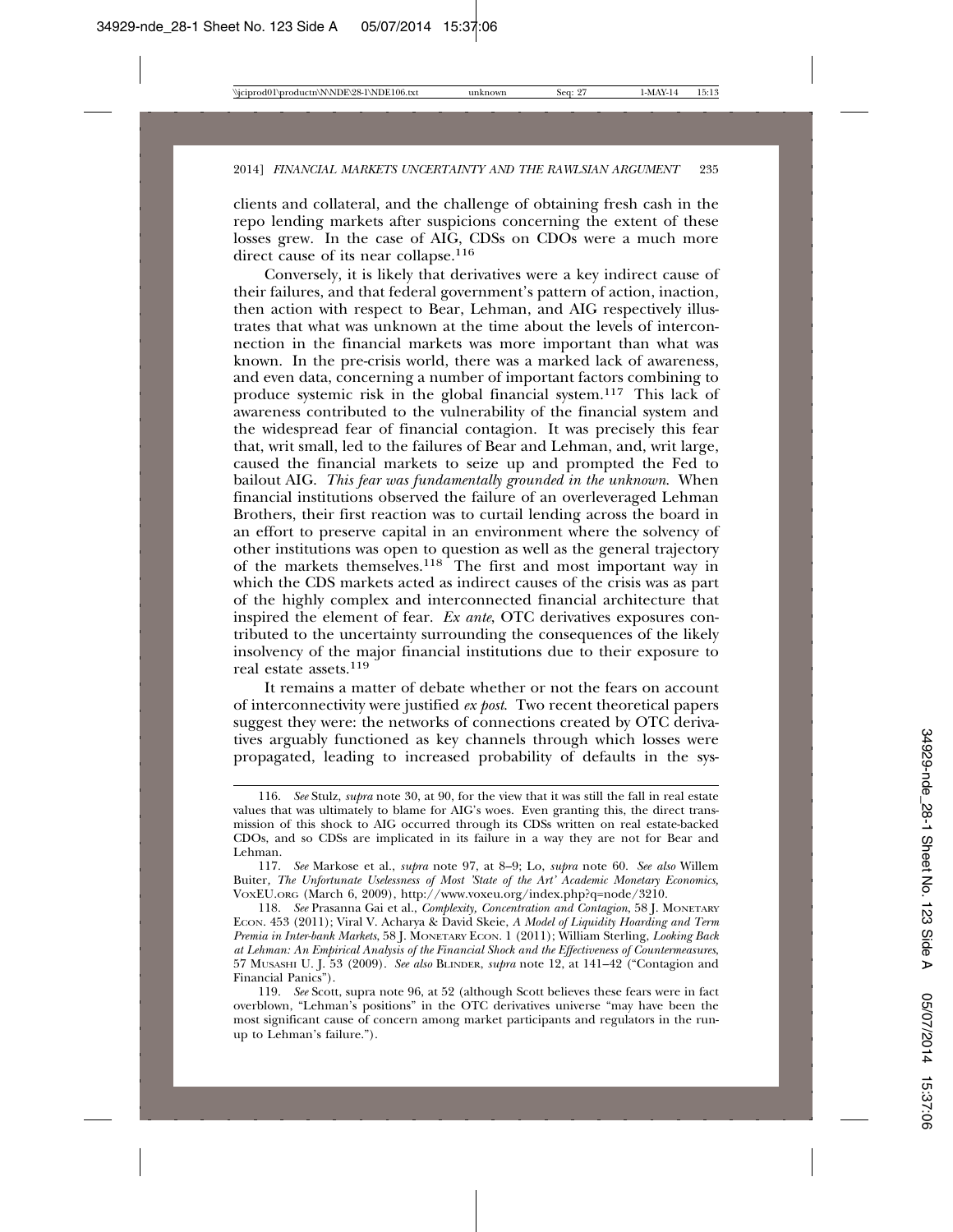tem.120 By creating channels through which contagion can be spread, OTC derivatives markets themselves can increase the severity of financial crises. On the other hand, although he acknowledges the reality of these fears *ex ante*, 121 Professor Hal Scott argues that in the case of Lehman Brothers a retrospective analysis shows that its failure was due to contagion in the repo market, not interconnectedness created by OTC derivatives markets.<sup>122</sup> Key evidence for this claim is that the settlement of Lehman's uncleared OTC derivatives went smoothly, with the vast bulk of these trades netting out, leaving only between \$14 and \$22 billion of final exposure.<sup>123</sup> Scott, therefore, argues that fears surrounding Lehman's derivatives exposures were "overblown owing to a general mischaracterization of the magnitude of the OTC derivatives market . . . . [I]t did not account for as much risk as commonly believed, due to netting agreements and the difference between notional and actual market value  $\dots$ ."<sup>124</sup> This position is in line with those who emphasize that the direct cause of the failures of 2008 was the failure of short-term lending, not OTC derivatives.125

Whichever way this debate is resolved, it remains the case that the *ex ante* phenomenon of uncertainty was an important element in the financial crisis, and so on the behavioral level alone connection through OTC derivatives markets was an important element contributing to the fears that drove the contagion.126 Furthermore, even if the skeptics as to the causal role of derivatives in the crisis are correct on the second point above, there is no guarantee that private parties will act rationally in the future on this knowledge—old lessons may be forgotten, or more likely, new forms of complexity in the financial markets will arise that give rise to new unknowns and fears that can blossom into panic in a time of crisis.

- 122. *Id.* at 52–67.
- 123. *Id.* at 62.
- 124. *Id.* at 52–53.

125. Scott's conclusions are commensurate with those of Stulz, *supra* note 30; Craig Pirrong, *The Clearinghouse Cure*, REGULATION 44 (2009); and Roe, *supra* note 62. They are also commensurate with Chan-Lau's findings that while AIG, Lehman, and Bear were highly susceptible to the default of other financial institutions, they represented only average sources of financial risk. *See* Chan-Lau, *supra* note 78, at 16.

126. This point is supported by commentators who believe that a CCP regime may have beneficial effects on a general behavioral level. *See* Jorge Chan-Lau et al., *Assessing the Systemic Implications of Financial Linkages*, 2 IMF GLOBAL FINANCIAL STABILITY REPORT 34 (2009) ("financial markets might not have seen the same degree of turmoil" had the true net extent of Lehman's CDS positions been known); *see also* Scott, *supra* note 96, at 99-100 ("By making 'counterparty runs' less likely, clearing might forestall the failure of a weak financial institution.") *citing* Duffie et al., *supra* note 46, at 11; Adam Levitin, *The Tenuous Case for Derivatives Clearinghouses*, 101 GEO L.J. 445, 461–63 (2013) ("Clearinghouse as a Loss Absorber").

<sup>120.</sup> *See* Markose et al. *supra* note 97; Sebastian Heise & Reimer Kuhn, *Derivatives and Credit Contagion in Interconnected Networks,* 85 EUR. PHYS. J. B. 115 (2012).

<sup>121.</sup> *See* SCOTT, *supra* note 96, at 52.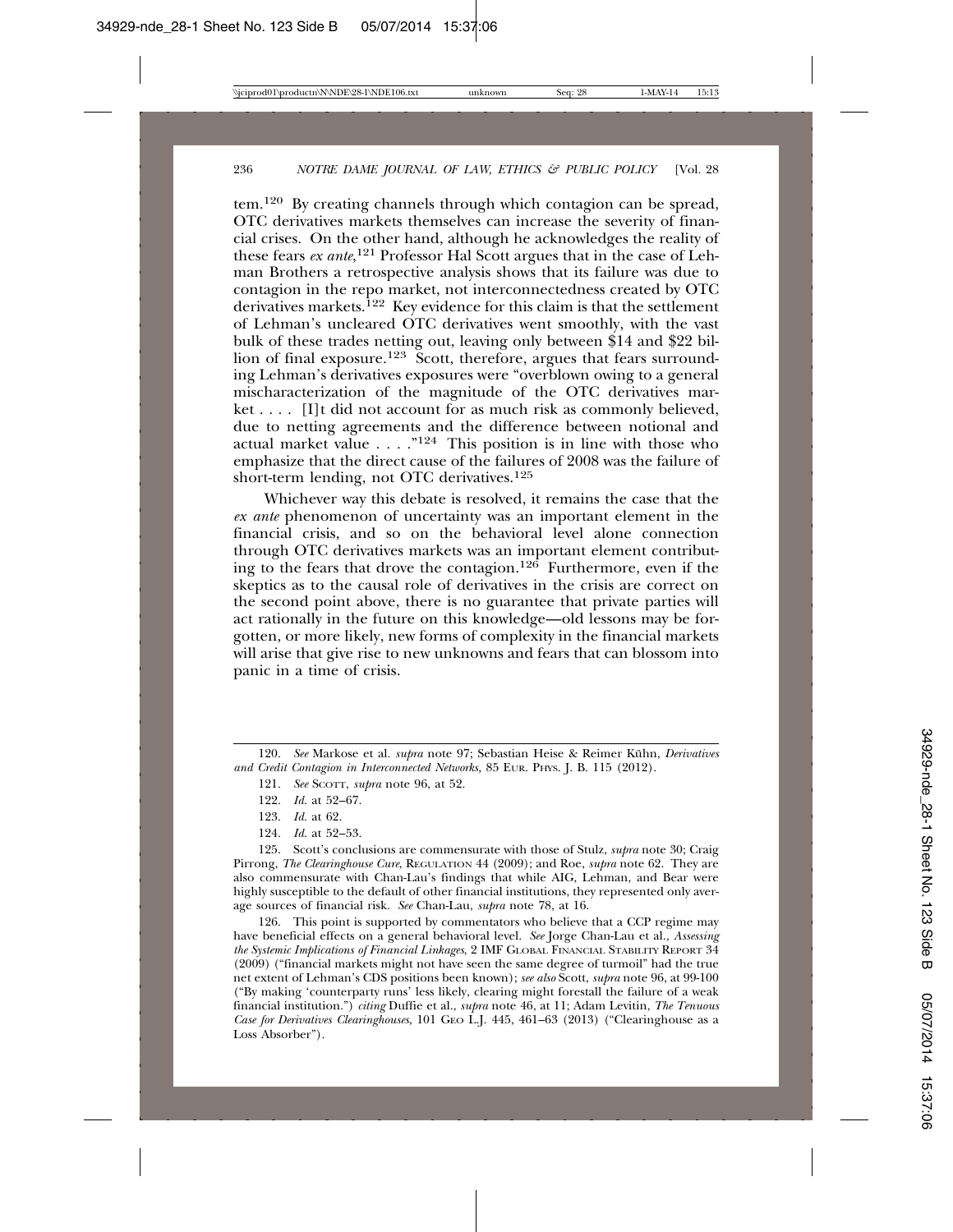# II. THE REGULATORY RESPONSE: THE WALL STREET TRANSPARENCY AND ACCOUNTABILITY ACT OF 2010

Due to the highly traumatic effects of the recession accompanying the financial crisis, most importantly the elevated unemployment and home foreclosures that persisted long after its official end in June 2009, political leaders faced intense demand for a major regulatory overhaul of the financial system. Congress and the Obama administration worked on various bills throughout 2009 and 2010, and President Obama signed the massive final product, the "Dodd-Frank Wall Street Reform and Consumer Protection Act," into law on July 20, 2010. Dodd-Frank totals 847 pages and is divided into sixteen separate titles covering a host of topics directly and not so directly related to the financial crisis. Among its key provisions are the creation of a Financial Stability Oversight Council to oversee systemically important non-bank financial institutions (Title I), creation of an Orderly Liquidation Authority to oversee the winding up of systemically significant financial institutions that face failure (Title II), strengthening of the regulation of credit rating agencies (Title IX, Subtitle  $\overrightarrow{C}$ ), the creation of a Bureau of Consumer Financial Protection (Title X), and changes to the regulation of the residential mortgage industry (Title XIV). Despite its size and far-reaching impact, Dodd-Frank is to great extent more of a general map to future regulation than a final blueprint itself,  $127$  as it calls for an estimated 398 rule-making exercises on the part of the federal government and 87 studies concerning myriad aspects of the financial crisis and proposed regulatory efforts.<sup>128</sup>

Title VII of Dodd-Frank, the "Wall Street Transparency and Accountability Act of 2010," is Congress's attempt to institute a new regulatory regime for derivatives activities. It employs a multi-faceted regulatory strategy: first, on the level of the derivatives markets as a whole, attempt to clear as many derivatives as possible through a CCP (referred to as a "clearing agency"), $129$  and second, institute information provision requirements. Title VII also institutes capital, margin requirements and registration requirements and oversight on individual entities.130 Furthermore, the swap desk "spin-off" rule also prohibits federal bailout assistance to entities engaging in riskier categories of derivatives activities, thereby forcing banks to carry out such activities in a separately capitalized affiliate.131 The so-called "Volcker Rule" of Title VI aims to curb proprietary trading on the part of banks; depending on its implementation it may have important effects on their deriva-

<sup>127.</sup> *See* John C. Coffee, Jr., *The Political Economy of Dodd-Frank: Why Financial Reform Tends to be Frustrated and Systemic Risk Perpetuated*, 97 CORNELL L. REV. 1019, 1050 (2012); BLINDER, *supra* note 12, at 314–17 ("It Ain't Over 'Til It's Over").

<sup>128.</sup> *See* DAVIS POLK, DODD-FRANK PROGRESS REPORT, JUNE 2012, *available at* http:// www.davispolk.com/dodd-frank-rulemaking-progress-report.

<sup>129.</sup> As defined in 15 U.S.C. § 78c(a)(23)(A) (2012).

<sup>130.</sup> Dodd-Frank Act § 764; 15 U.S.C. § 78o–10 (2012).

<sup>131.</sup> Dodd-Frank Act § 716; 15 U.S.C. § 8305 (2012).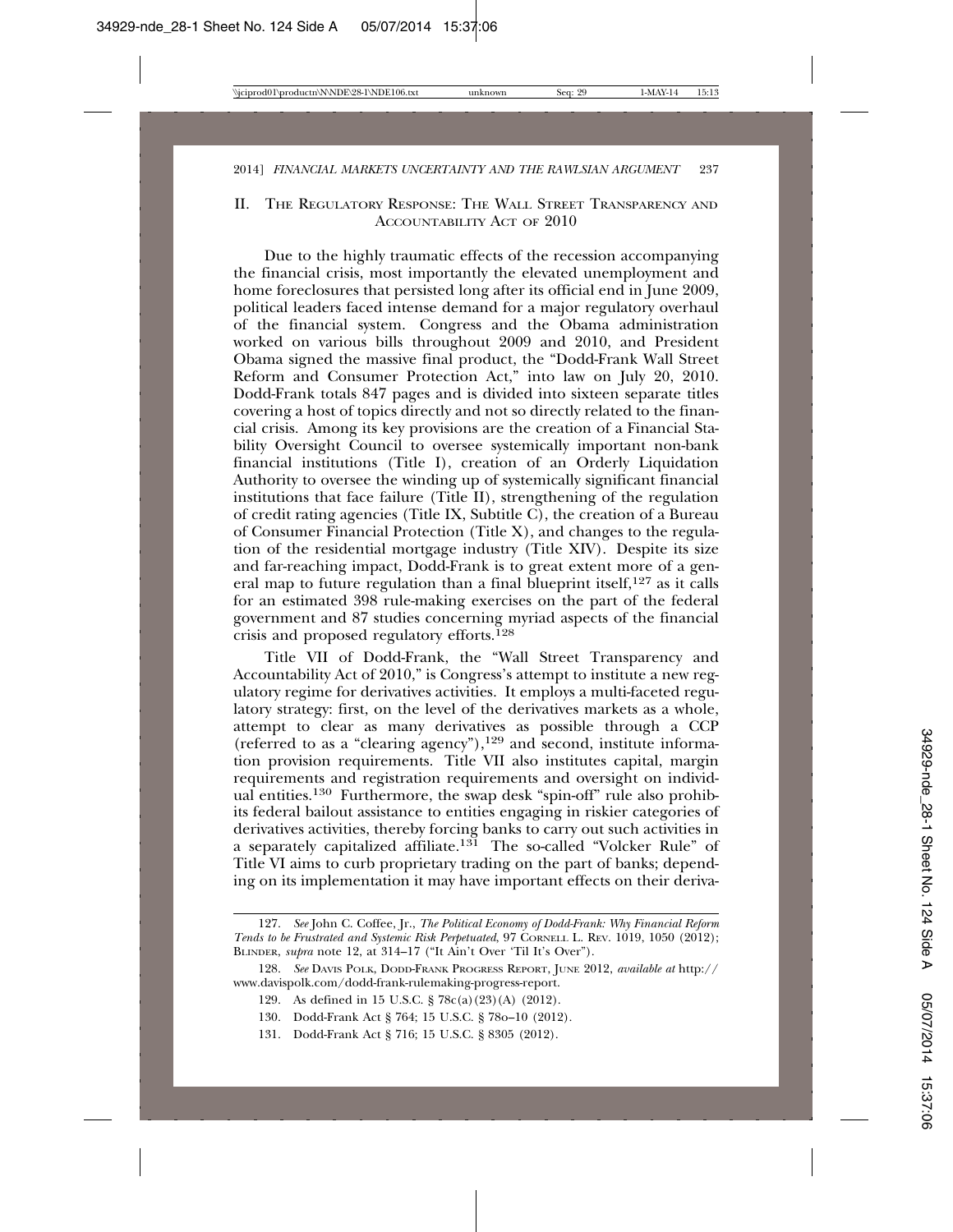tives activities.132 Since the first two strategies are most germane to the issues of this Article, this review of Title VII is limited to them.

A note about what follows: Title VII honors the general preexisting regulatory division of labor (and territory) between the Commodity Futures Trading Commission and the Securities Exchange Commission tracing back to the Shad-Johnson Accord of 1982,133 and has two largely identical halves: Subtitle A, "Regulation of Over-the-Counter Swaps Markets," applies to swaps governed by the CFTC, and Subtitle B, "Regulation of Security-Based Swap Markets," applies to "Security-based Swaps" ("SBSs"), swaps whose underlying obligations would fall under the jurisdiction of the SEC.134 Since credit default swaps are the focus of this Article, and they generally fall under the jurisdiction of the SEC, in what follows I discuss only the applicable provisions from Subtitle B of Part VII.

#### A. *The Central Counterparty Clearing Mandate*

The heart of Title VII, the clearing requirement, is found in Section 763 of the Dodd-Frank Act. It adds new Section 3C, "Clearing for Security-Based Swaps," to the Securities Exchange Act of 1934 (the Exchange Act). The clearing provisions allow for input from both the SEC and from clearing agencies, but the SEC has ultimate power to determine whether or not a SBS must be cleared. New Exchange Act Section 3C(a) reads:

[I]t shall be unlawful for any person to engage in a security-based swap unless that person submits such security-based swap for clearing to a clearing agency that is registered under this Act or a clearing agency that is exempt from registration under this Act if the security-based swap is required to be cleared.135

This mandates that if a SBS is required to be cleared, then it must be submitted to a clearing agency by any party wishing to engage in it.

135. Dodd-Frank Act § 763; 15 U.S.C. § 78c-3(a)(1) (2012).

<sup>132.</sup> Dodd-Frank Act § 619; 12 U.S.C. § 1851 (2012). *See generally* Alison K. Gary, Comment, *Creating a Future Economic Crisis: Political Failure and the Loopholes of the Volcker Rule*, 90 OR. L. REV. 1339 (2012).

<sup>133.</sup> *See* Daniel P. Collins, *Gensler: Correcting the Record on OTC Regulation*, FUTURES MAG. 39.9 (Sept. 2010). On Shad-Johnson generally, *see* Roberta Romano, *The Political Dynamics of Derivative Securities Regulation*, 14 YALE J. REG. 279, 357–58 (1997).

<sup>134.</sup> A "security-based swap" is defined as:

<sup>[</sup>A]ny agreement, contract or transaction that (i) is a swap, as that term is defined under section 1a of the Commodity Exchange Act" and "(ii) is based on (I) an index that is a narrow-based security index, including any interest therein or on the value thereof; (II) a single security or loan, including any interest therein or on the value thereof, or (III) the occurrence, nonoccurrence, or extent of the occurrence of an event relating to a single issuer of a security or the issuers of securities in a narrow-based security index, provided that such event directly affects the financial statements, financial condition, or financial obligations of the issuer.

Dodd-Frank Act § 761; 15 U.S.C. § 78c(a)(68) (2012). SBSs also include master agreements and all supplements to a master agreement, such as those entered into pursuant to ISDA forms. 15 U.S.C. § 78c(a)(68)(B). (2012).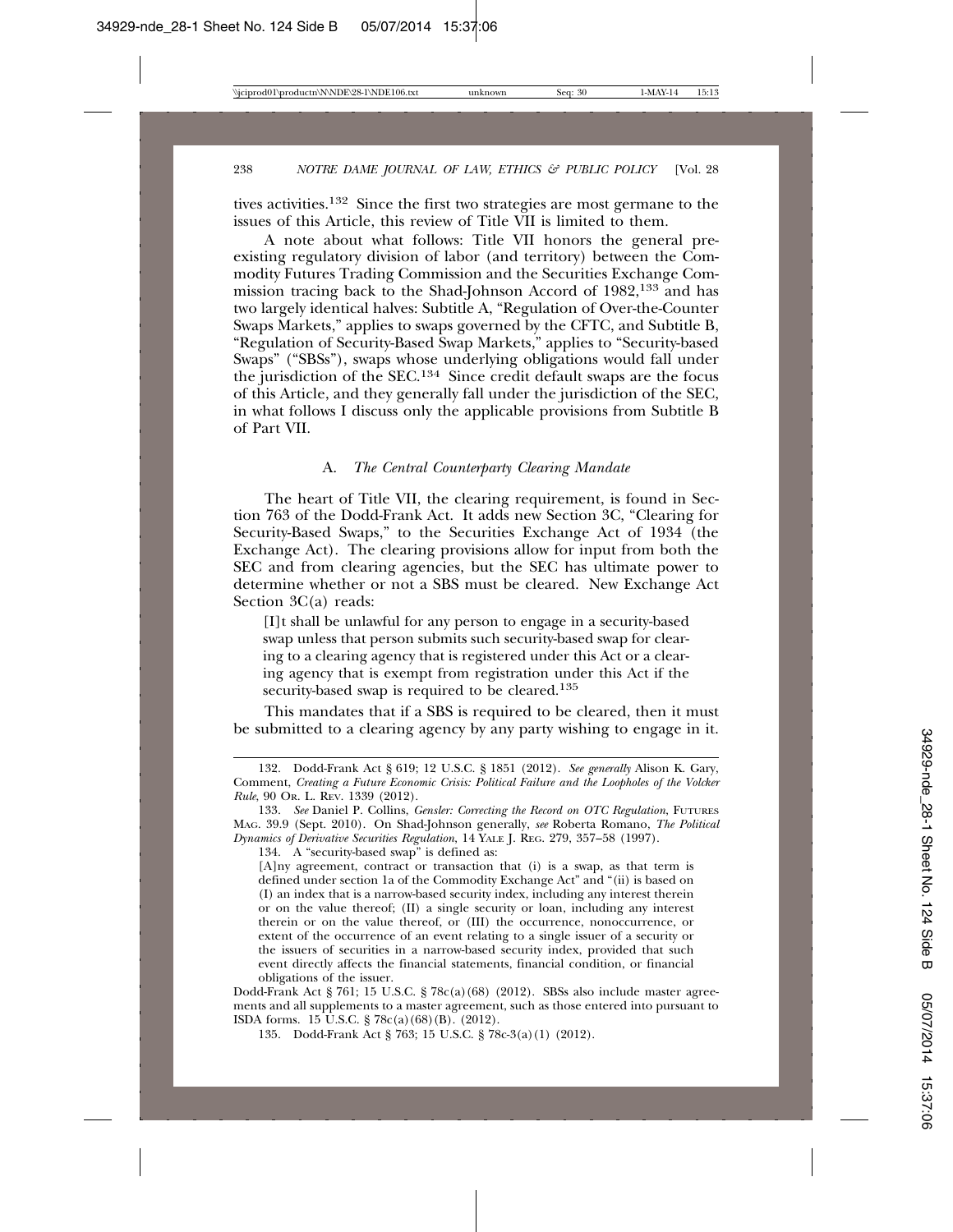So far, so good—but what determines whether a SBS is required to be cleared in the first place?

Securities Exchange Act Release No. 34-67386 specifies that the Commission will ultimately determine whether a SBS is required to be cleared: "If the Commission makes a determination that a securitybased swap is required to be cleared, then parties may not engage in such security-based swap without submitting it for clearing to a clearing agency that is either registered with the Commission (or exempt from registration) unless an exception to the clearing requirement applies."136 In making its determination, new Exchange Act Section  $3\tilde{C}(b)(4)(B)$  lists five factors the SEC shall take into account in determining whether a particular SBS must be cleared: (i) the existence of significant outstanding notional exposures, trading liquidity, and adequate pricing data, (ii) the availability of proper financial infrastructure and operational expertise necessary to clear the contract "consistent with the material terms and trading conventions on which the contract is then traded"; (iii) "the effect on the mitigation of systemic risk," (iv) "the effect on competition," and (v) the "existence of reasonable legal certainty in the event of insolvency" of the relevant CCP.<sup>137</sup> New Exchange Act Section  $3C(a)(1)$  provides a presumption in favor of clearing, reflecting the belief on the part of the drafters that it was important that as many derivatives as possible be centrally cleared and that exceptions to the mandate be narrowly construed.138

Nevertheless, the clearing agencies appear to have a say on what is to be cleared, and there will be important categories of swaps that are not cleared. First, the structure of Exchange Act Section 3C makes it evident that clearing agencies have an input into the clearing requirement process: Section  ${}^3C(b)(2)$  requires clearing agencies to submit SBSs they plan to accept for approval to the SEC.<sup>139</sup> Second, there are important categories of swaps that are not required to be cleared: those used by non-financial businesses to hedge business risks (the "end user exemption"), and those that no clearing agency accepts for clearing.<sup>140</sup> The statute indicates this last category indirectly, as it is not explicitly listed but is the subject of Section  $3C(d)$ , "Prevention of Evasion."<sup>141</sup> The SEC is instructed to investigate when it finds that a SBS "would otherwise be subject to mandatory clearing but no clearing agency has

<sup>136.</sup> *See Process for Submissions for Review of Security-Based Swaps for Mandatory Clearing and Notice Filing Requirements for Clearing Agencies; Technical Amendments for Rule 19b-4 and Form 19b-4 Applicable to All Self-Regulatory Agencies*, Exchange Act Release 67286, 77 Fed. Reg. 41601, 41604 (July 13, 2012).

<sup>137.</sup> Dodd-Frank Act § 763; 15 U.S.C. § 78c-3(b)(4)(B) (2012)

<sup>138.</sup> *See* REPORT OF THE S. COMM. ON BANKING, HOUSING, AND URBAN AFFAIRS REGARDING THE RESTORING AMERICAN FINANCIAL STABILITY ACT OF 2010, S. REP. 111–176, at 35 (2010) ("the legislation permits regulators to exempt contracts from the exchange and clearing requirements based on . . . narrow criteria.").

<sup>139.</sup> Dodd-Frank Act § 763; 15 U.S.C. § 78c-3(b)(2) (2012).

<sup>140.</sup> For discussions of the exceptions to the clearing mandate and their importance, see Coffee, *supra* note 127, at 1064; Kristin Johnson, *Things Fall Apart: Regulating the Credit Default Swap Commons*, 82 U. COLO. L. REV. 167, 239–42 (2011).

<sup>141.</sup> Dodd-Frank Act § 763; 15 U.S.C. § 78c-3(d) (2012).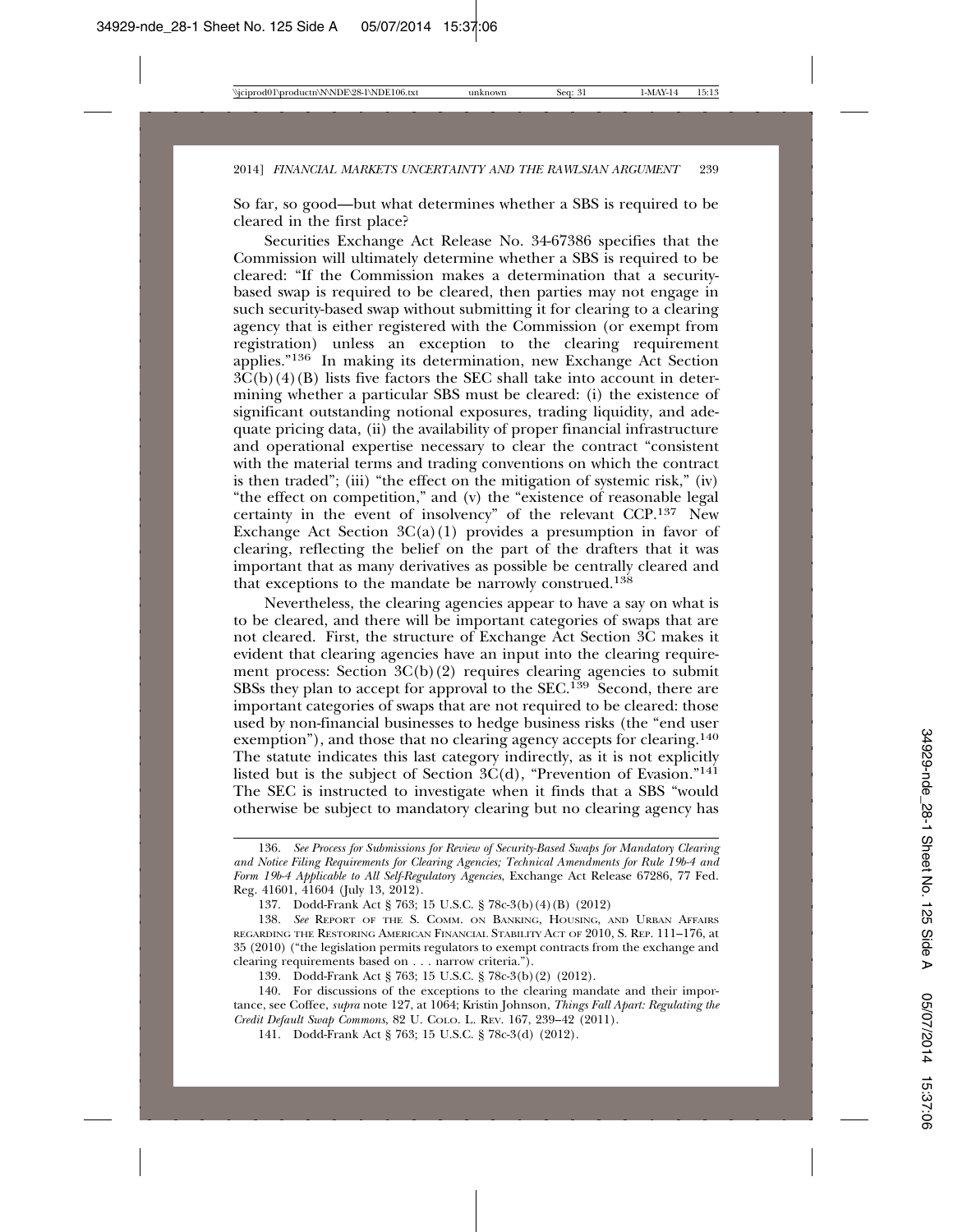listed" it.142 Although the SEC is prohibited from forcing a clearing agency to list a particular SBS for clearing, it has the authority to impose margin requirements on uncleared SBSs,143 and presumably it could forbid the use of a particular SBS entirely under its general authority under  $3C(a)(1)$ .<sup>144</sup> Finally, Title VII also facilitates exchange trading of derivatives through the non-mandatory structure of a security-based swap execution facility (SBSEF). New Section 3C(h) instructs that SBSs subject to clearing shall be executed on exchanges or SBSEFs, but grants an exemption to this where no exchange or SBSEF lists the particular SBS.145

The clearing requirement in new Exchange Act Section 3C presents a major change to the derivatives markets and has provoked extensive criticism as well as support, which Part III below examines. Like much else in Dodd-Frank, it is subject to regulatory implementation and its precise contours are only now, three years after its passage, coming into focus. While a certain portion of the derivatives markets currently trades through a CCP, the great majority of credit default swaps do not.<sup>146</sup> Central counterparty clearing has arisen through the independent initiative of dealers and other market participants in a variety of circumstances, but there are likely many circumstances in which market participants, acting alone without any governmental mandate, will not find it economically desirable.147 While it is intended to reduce systemic risk, reaching this goal will require considerable effort on the part of government regulators and those running the CCPs, as well as the compliance of market participants.

#### B. *Public Availability of Transaction Data*

Equally important as the clearing requirement may be the public information requirements for the derivatives markets. In fact, because the major derivatives dealers have benefited so greatly from the lack of public information concerning derivatives prices, this may in the end have an even greater impact on the derivatives markets than the clearing requirements.148 If transaction data becomes widely available, as it

148. *See* Levitin, *supra* note 126, at 456-58, for a discussion of the possible informational advantages of the CCP clearing regime over that of banks as dealers. *But cf*. Culp, *supra* note 41, at 34, for the argument that the market already supplies the relevant infor-

<sup>142.</sup> Dodd-Frank Act § 763; 15 U.S.C. § 78c-3(d)(2) (2012).

<sup>143.</sup> *See* Dodd-Frank Act § 764; 15 U.S.C. § 78o-10(e)(2)(A)(ii) (2012).

<sup>144.</sup> *See generally* Barry Le Vine, Comment, *The Derivative Market's Black Sheep: Regulation of Non-Cleared Security-Based Swaps under Dodd-Frank*, 31 NW. INT'L. J. L. & BUS. 699 (2011). Le Vine observes that "to Congress, non-cleared [SBSs] were [generally] an afterthought, punted to the SEC and CFTC . . . ." *Id.* at 703.

<sup>145.</sup> Dodd-Frank Act § 763; 15 U.S.C. § 78c-3(h) (2012).

<sup>146.</sup> BIS states that of the \$22.9 trillion total notional amount of CDS outstanding as of Dec. 31, 2011, \$2.7 trillion, or 11.7%, were reported by CCPs. *See Credit Default Swaps,* BANK FOR INTERNATIONAL SETTLEMENTS (June 2012), http://www.bis.org/statistics/ otcder/dt21.pdf.

<sup>147.</sup> *See* Kroszner, *supra* note 18 (discussing the private development of structures in the OTC derivatives markets to control counterparty risk); Litan, *supra* note 22, at 8 (emphasizing the informational advantages derivatives dealers derive through the current system); Levitin, *supra* note 126, at 450 n.15.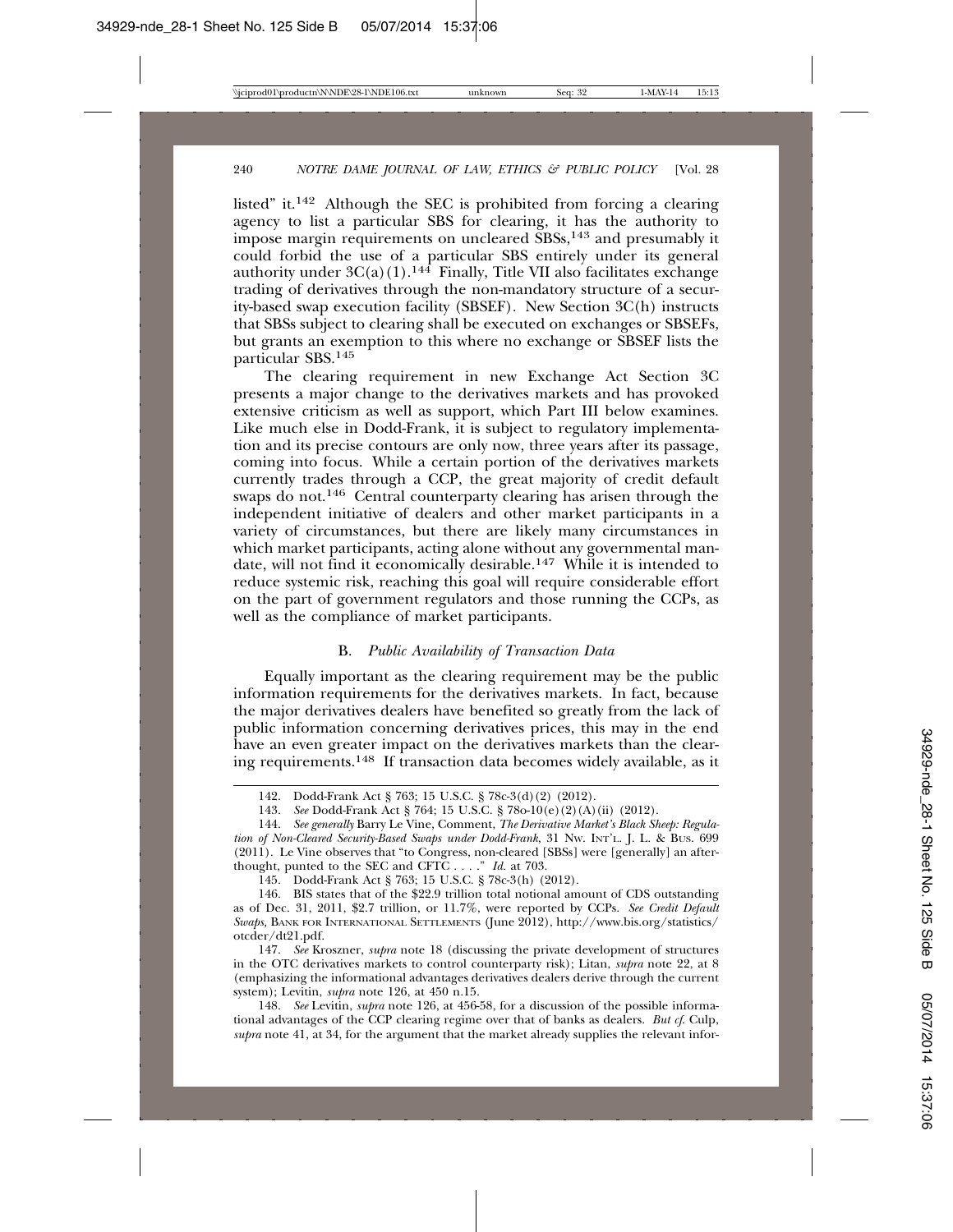must under Dodd-Frank, the ability of the derivatives dealers to earn such great profits from their trading is likely to be substantially diminished. In fact, much of the resistance to CCP clearing on the part of major financial institutions may be a consequence of the requirement that the transaction data generated by the CCP be made publicly available.<sup>149</sup>

New Exchange Act Section 13(m), entitled "Public Availability of Security-Based Swap Transaction Data,"150 provides a blanket information reporting mandate for all SBS transactions. The SEC "is authorized to provide by rule for the public availability of security-based swap transaction, volume, and pricing data" in four categories of SBSs, which in fact cover all SBS transactions. Real-time public reporting is required for: (i) SBSs subject to the mandatory clearing requirement of  $3C(a)(1)$ , including those exempted under the  $3C(g)$  hedging exception; (ii) those not subject to the mandatory clearing requirement but which are cleared at a registered clearing agency anyway; (iii) those not cleared under the  $[3C(\tilde{f})]^{151}$  clearing transition rules, which require reporting to a Security-Based Swap Data Repository or to the Commission; and (iv) those under review by the SEC under Section  $3C(b)$ .<sup>152</sup> Consequently, transaction data for all SBSs must be provided to the market through a Security-Based Swap Data Repository. Such reporting mechanisms shall ensure that the publicly reported information does not identify the participants, therefore keeping individual transaction information confidential.153 Nevertheless, the reporting of data in real time is likely to deprive the dealers of some of the substantial informational advantages they have hitherto possessed over parties coming to them seeking derivatives transactions.

In addition to the public dissemination of transaction data, new Exchange Act Section 13(n), "Security-Based Swap Data Repositories," $154$  requires that the data collected from market participants be made available on a confidential basis to a variety of governmental departments, including prudential regulators, the Financial Stability

150. Dodd-Frank Act § 763; 15 U.S.C. § 78m(m) (2012).

152. Dodd-Frank Act § 763; 15 U.S.C. § 78m(m) (2012).

153. *See also* new Exchange Act § 13(n)(5)(F), which requires that an SBSDR maintain the privacy of data provided it by counterparties. 15 U.S.C. §  $78m(n)(5)(F)$  (2012).

154. Dodd-Frank Act § 763; 15 U.S.C. § 78m(n) (2012).

mation. *See also* Anne Duquerroy et al., *Credit Default Swaps and Financial Stability: Risks and Regulatory Issues*, BANQUE DE FRANCE, 13 FIN. STABILITY REV. 75 (2009) (Table 1: Main sources of global data on the CDS market).

<sup>149.</sup> *See generally* Litan, *supra* note 22; *see also* Chander & Costa, *supra* note 4, at 677; Awrey, *supra* note 37, at 261–62 (rents flowing to financial intermediaries on account of their informational advantages). *See also* Louise Story, *House Advantage; A Secret Banking Elite Rules Derivatives Trading*, N.Y. TIMES, Dec. 12, 2010, at A1; ADMATI & HELLWIG, *supra* note 12, at 71 (arguing that derivatives traders benefit from complex trading strategies that are opaque to both competitors and supervisors).

<sup>151.</sup> Note that the text of the statute appears to be mistaken here, as it refers to "section  $3C(a)(6)$ ," which does not exist. By analogy with Dodd-Frank Act § 727, which provides for public information reporting requirement for derivatives under the jurisdiction of the CFTC, it is clear that the drafters intended to refer to the clearing transition provision, 15 U.S.C. § 78c-3(f) (2012).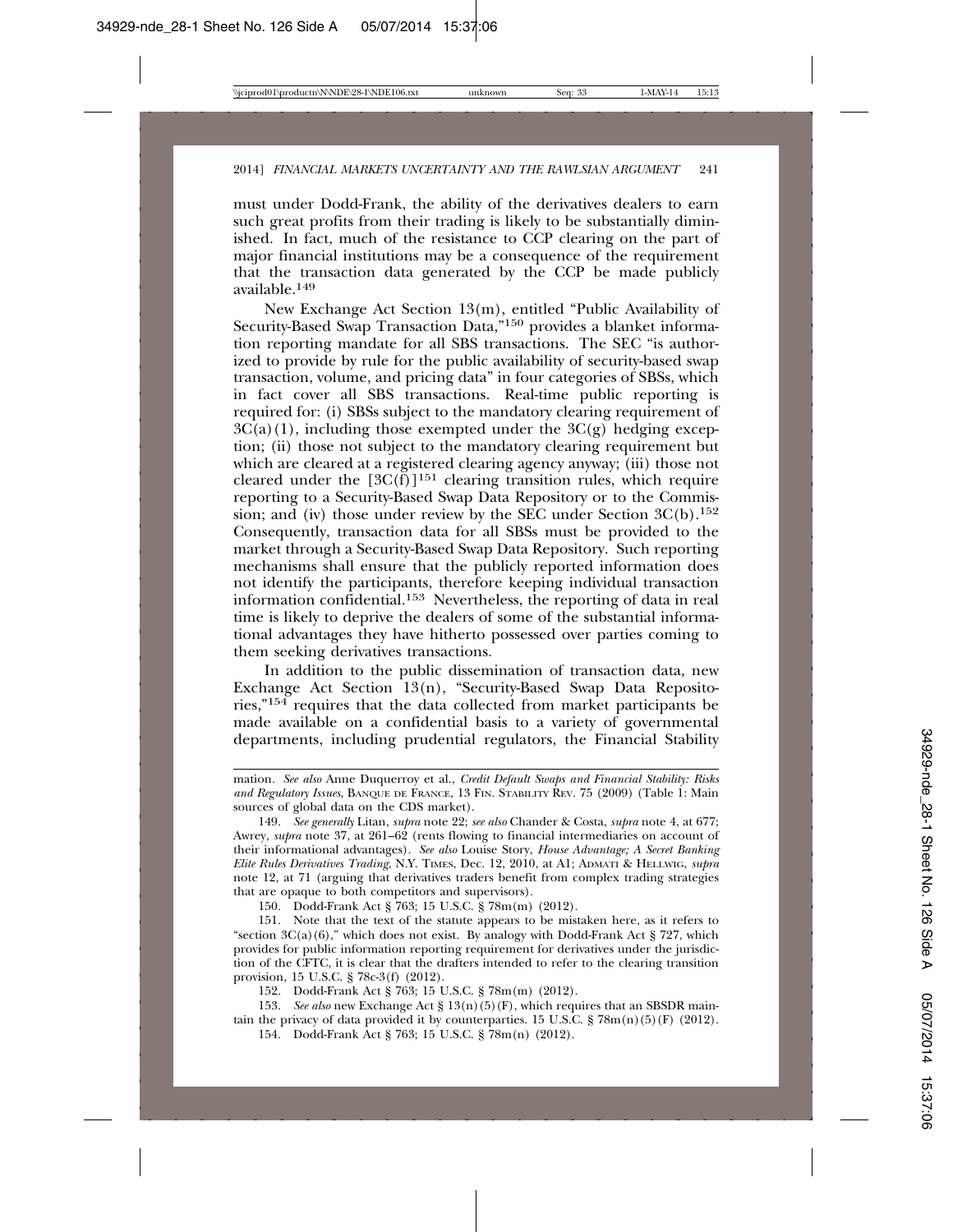Oversight Council, the CFTC, DOJ and "any other person that the Commission determines to be appropriate," including foreign financial authorities. The SBSDRs are obviously intended to serve as data collectors for regulatory authorities in the event of financial crisis, or suspicions about the conduct of particular parties in the marketplace. The implications of Sections  $13(m)$  and  $13(n)$  are significant, as it should, if properly implemented, allow market participants and regulators access to a wide universe of data much of which has previously been unavailable or at least not easily accessible.

In sum, these requirements represent a major step forward in the regulation of entities conducting derivatives operations. Financial institutions will incur significant expense to comply with them, and the SEC, CFTC, and other regulators will bear significant burdens in writing regulations and coping with the flow of information the new regime channels their way. It is too soon to tell whether the government will be able to use this information in a manner that justifies the cost of producing it, but arguably government officials could have detected the systemic risk that resulted in the disasters discussed in Part I much sooner had such information been available. If information is not even available, it cannot be used.155 More importantly, if a well-functioning clearing and information-provision regime were in place in 2008, the element of uncertainty that was, at least *ex ante*, attributable to interconnections in the shadow-banking system may have been removed from financial marketplace as participants and regulators dealt with the collapse in value of real estate-backed MBSs and CDOs.

# III. ARGUMENTS FOR AND AGAINST DODD-FRANK TITLE VII

Title VII of Dodd-Frank represents a wholesale restructuring of a large and critical financial market, and as such was bound to be controversial. Intellectually, the introduction of a new and detailed regulatory schema challenges many long-standing beliefs about how markets populated largely by sophisticated parties function best, while politically Title VII responds to the desperation many in the public at large felt in the wake of the financial crisis and Great Recession. And as far as the major investment banks are concerned, new market infrastructure, information disclosure requirements and regulatory costs all represent threats to very profitable lines of business. The controversy surrounding the new derivatives regulation is multi-faceted, with purely intellectual and nakedly political concerns intersecting with powerful financial interests.

I argue that, with caveats, Title VII is superior both to doing nothing, and to certain proposals which advocate shifting the focus of regulatory efforts to a self-regulatory organization (SRO). While the critics of Title VII raise a number of important points, they are better understood as warnings regarding possible dangers that the regulators empowered by Dodd-Frank must watch out for than reasons to abandon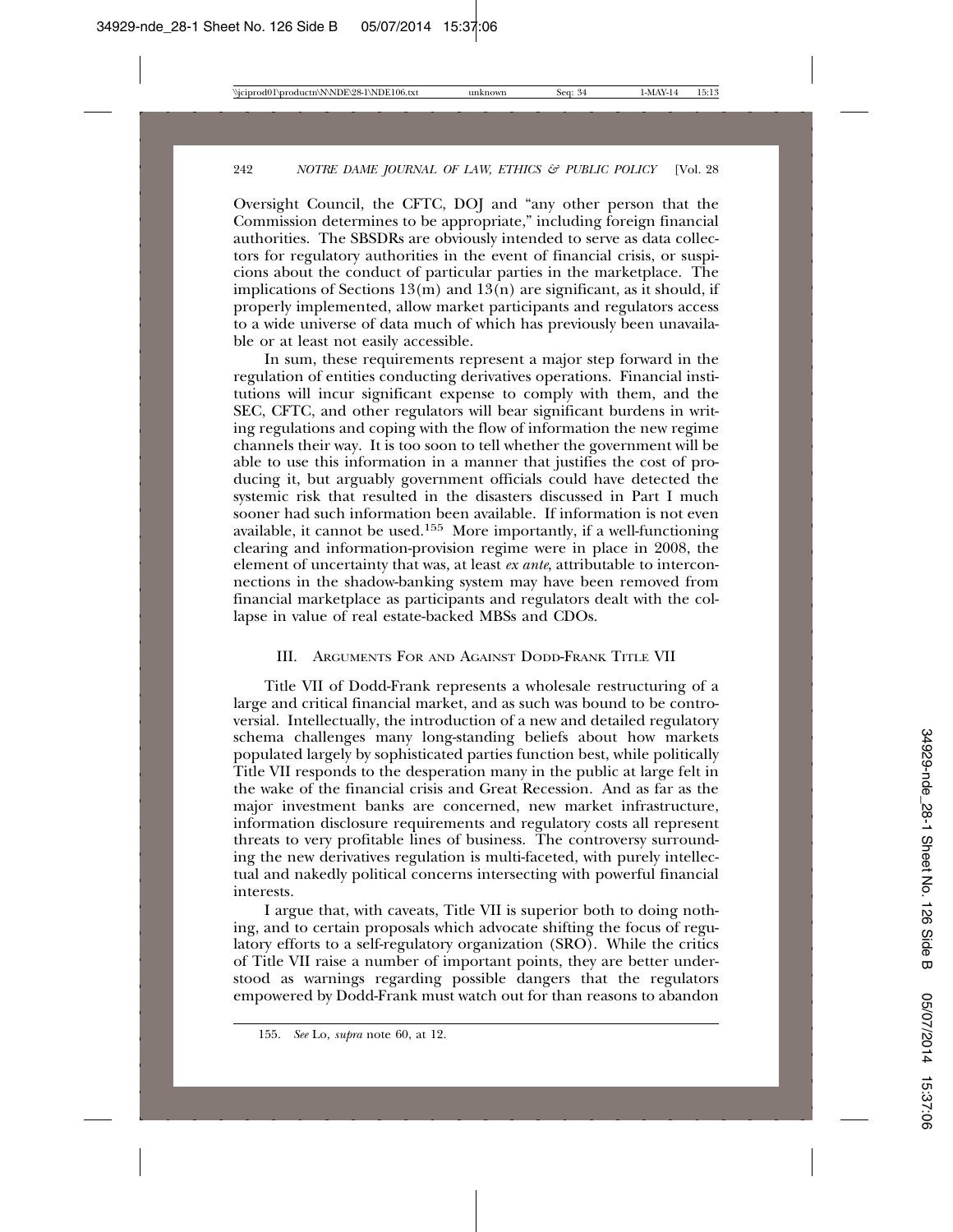its regulatory project. My argument is ultimately grounded in Rawlsian political theory, though it also has strong, yet not uncontested, empirical support. I argue that the very fact of considerable uncertainty surrounding the derivatives markets, and the effect this uncertainty then had on market participants during the crisis of 2008, points to the usefulness of a Rawlsian framework in understanding the problem of derivatives regulation.

Part IV below presents this argument. Before reaching this point, Part III first examines the arguments heretofore offered both for and against Title VII, focusing on CCP clearing, looking at both the technical points each side in the debate makes as well as the more theoretical positions implicit in the arguments for and against.

#### A. *Arguments for the Central Counterparty Clearing Mechanism*

Given the disasters recounted in Part I above, many are inclined to support strong derivatives regulation, and indeed Congress and the Obama administration were able to pass a potentially strong reform bill in Title VII of Dodd-Frank, although its ultimate strength depends on the character of the regulations that will be written to implement it. The larger goal of Title VII is to reduce both the likelihood of an irruption of systemic risk as occurred in September, 2008 as well as the severity of a crisis should one occur.156 While the decision not to rescue Lehman was grounded in a legitimate fear of moral hazard, as its rescue would have sent a powerful signal to market participants that there was a policy of bailing out teetering financial institutions, U.S. government officials were not able to maintain this stance days later when the larger and more interconnected AIG began to fail. It is important to emphasize that the bailout was fundamentally motivated by uncertainty, in the form of fear of the unknown: officials feared, but did not know, what the consequences of letting AIG fail would have been.157 The proponents of derivatives regulation hope that by forcing as many derivatives currently traded OTC as possible to clear through a CCP clearing mechanism, they will fundamentally reduce the risk of failure of a major derivatives counterparty, with all its attendant effects. The reduction of systemic risk will result, it is hoped, from the operation of the various features used by a CCP to reduce counterparty risk.

#### 1. Technical Points

The use of a CCP to clear derivatives transactions offers, at least in certain circumstances, significant benefits to market participants and by extension, the financial markets and society as a whole. By instituting what is essentially a risk mutualization scheme, the CCP functions as a sort of self-funded insurance program for market participants, and

<sup>156.</sup> *See* REPORT OF THE S. COMM. ON BANKING, HOUSING, AND URBAN AFFAIRS REGARDING THE RESTORING AMERICAN FINANCIAL STABILITY ACT OF 2010, S. REP. NO. 111- 176, at 31–35 (2010); Gary Gensler, *Clearinghouses Are the Answer*, WALL ST. J., Apr. 21, 2010, at A21.

<sup>157.</sup> *See supra* note 115 and accompanying text.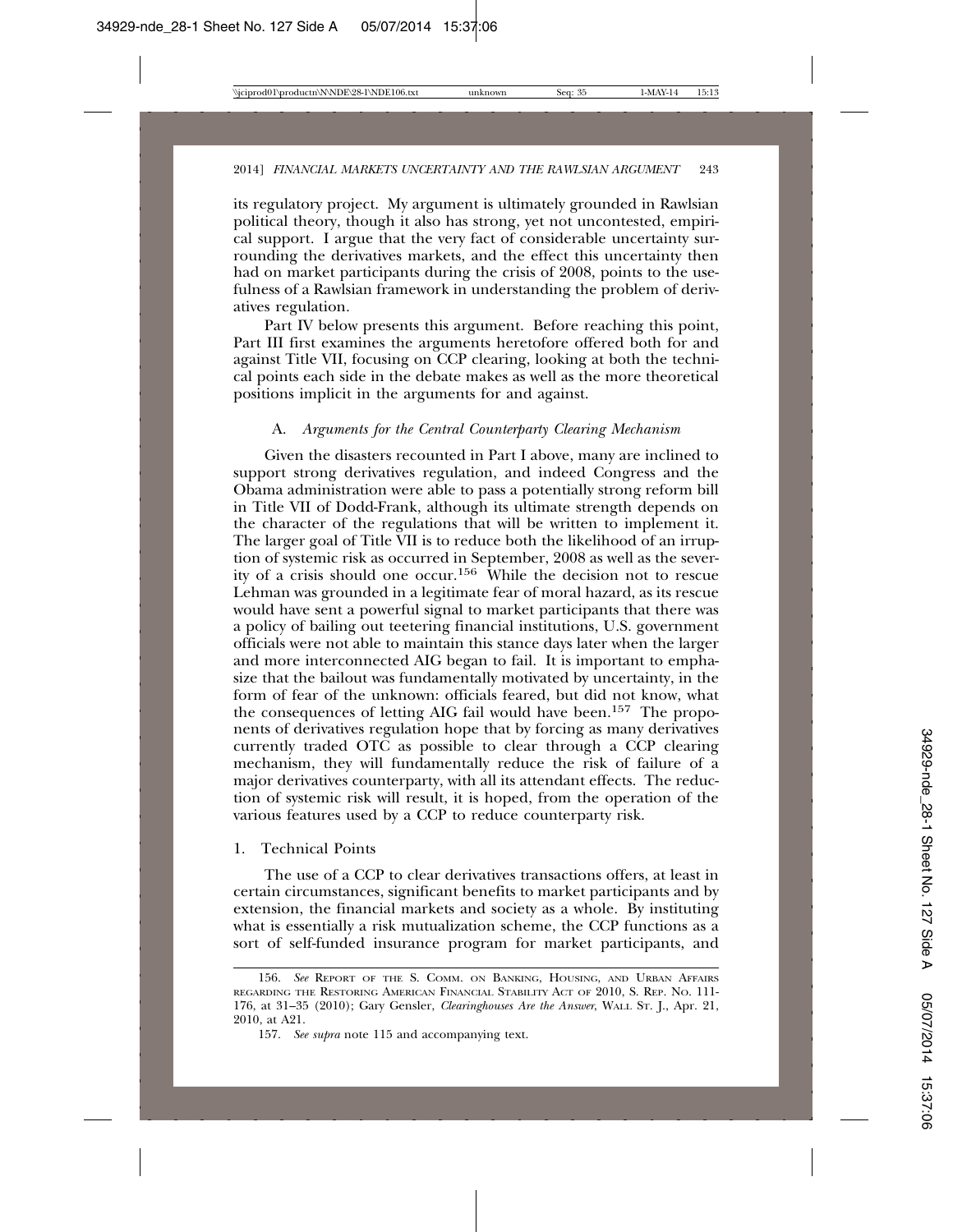clearing organizations have on occasion arisen without government mandate.<sup>158</sup> A CCP uses a number of techniques to lessen the risk that the failure of a CM will disrupt the functioning of a particular derivatives market as a whole.

When counterparties clear a derivatives trade through a CCP, the CCP interposes itself between both parties, and the original trade is replaced by two new identical, offsetting trades. This is novation. The CCP therefore assumes all credit risk in the transaction, the risk that either counterparty will not fulfill its obligations. On the other hand, because the CCP holds two offsetting mirror contracts, it ordinarily bears no market risk in the transaction—if it loses money on one, it will gain an equal amount on the other.<sup>159</sup> In addition to the assumption of credit risk, a CCP, at least in certain circumstances, reduces risk through the following mechanisms.

### *a. Restriction of Trading to Clearing Members*

The first line of defense against default is that trading is restricted to CMs, and a non-member institution may trade through the CCP only if it carries out this trade through a CM. Requirements for becoming and remaining a CM include allowing the CCP to monitor a party's creditworthiness, agreeing to follow risk management protocols, and maintaining adequate levels of capital.160

#### *b. Margin Requirements*

Second, the risk embodied in particular derivatives is lessened through margin requirements for each transaction. Initial margin will be posted based on the perceived risk of the trade, and as this risk fluctuates on a daily or even twice daily basis, variation margin will be required to offset the current risk of the transaction. The CCP adjusts the variation margin required in response to changes in the perceived risk of a transaction. The amounts of variation required, or "settlement prices," are usually made available to the public, thereby increasing the transparency of the CDS trading system.161

#### *c. Loss Mutualization Fund*

CCPs require CMs to contribute to a loss mutualization fund, a standing insurance pool all members contribute to that can be drawn on in the event a CM defaults and the CCP is required to absorb losses from its trades.162 In addition to the insurance fund, a CCP also has a

<sup>158.</sup> *See* Kroszner, *supra* note 18, at 600–04.

<sup>159.</sup> This presumes that markets are functioning normally. *See* Bliss & Papathanassiou, *supra* note 54, at 4; Bliss & Steigerwald, *supra* note 18, at 25; Levitin, *supra* note 126, at 452. *Cf*. Yesha Yadav, *The Problematic Case of Clearinghouses in Complex Markets*, 101 GEO. L.J. 387, 428–29 (2012) (arguing that ultimately, clearinghouses are exposed to the economic risk inherent in derivatives contracts).

<sup>160.</sup> *See* Culp, *supra* note 41, at 15.

<sup>161.</sup> *See* Chander & Costa, *supra* note 4, at 15.

<sup>162.</sup> *See* Bliss & Steigerwald, *supra* note 18, at 25.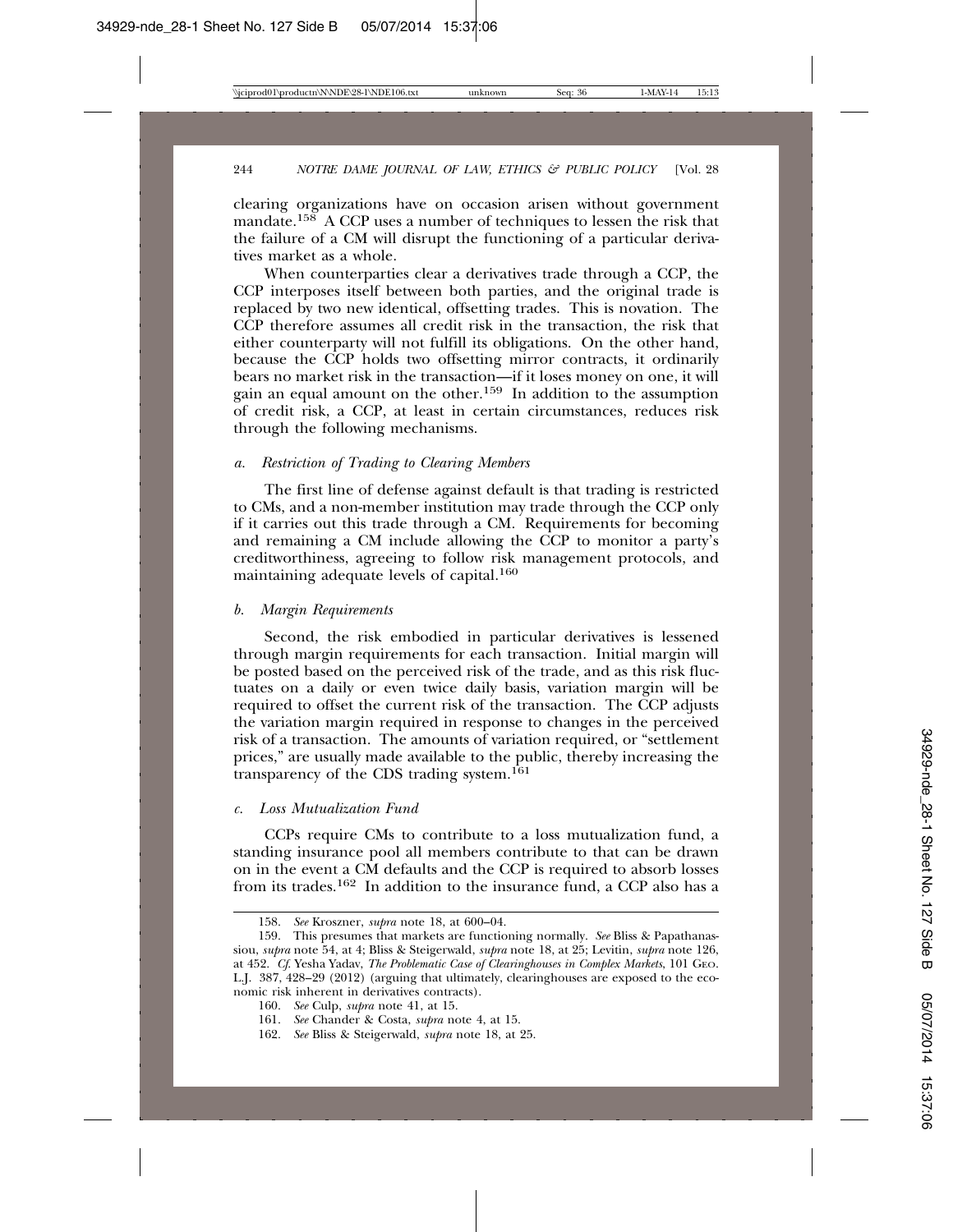set of default protocols that ensure that defaults are processed in an orderly way, thereby removing much of the uncertainty and instability surrounding a member default. In this regard, it is noteworthy to compare the fate of the cleared versus uncleared trades that Lehman Brothers was a counterparty to at the time of its failure. The cleared trades in futures contracts suffered no losses, while Lehman's uncleared trades resulted in billions of dollars of losses.163

### *d. Multilateral Netting*

In addition to these three insurance-like mechanisms, a CCP reduces systemic risk through multilateral netting. It automatically cancels out chains of duplicating transactions that arise when parties, particularly major derivatives dealers, enter into trades to hedge the market risk of particular derivatives they have sold.<sup>164</sup> For example, assume that derivatives dealer JPMorgan sells credit protection to a hedge fund on General Electric debt. As a dealer, JPMorgan is likely to enter into an offsetting transaction with another derivatives dealer, purchasing the same credit protection from, say, Bank of America. Bank of America in turn may purchase offsetting credit protection on this trade, and so on. In this way, duplicating trades proliferate through the financial system, greatly increasing the sum of notional derivatives exposures. While such exposures would net out in the event of collapse of the market, the administrative and operational complications of sorting through and cancelling out such duplicative trades is substantial, greatly increasing the pain of default by a major counterparty. Multilateral netting operates by searching out duplicative trades among numerous counterparties and cancelling them out. It is an automatic risk reduction function carried out by a CCP that has access to the trade information of its CMs.

#### *e. The CCP as Information Provision Center*

CCPs also reduce systemic risk through the provision of information to their CMs, regulators and the public as a whole. By making settlement prices for derivatives publicly available, CCPs function as an information gathering and dissemination mechanism.165 This information provision function has important effect on the market, greatly reducing the trading costs for  $\dot{CMs}$ , <sup>166</sup> and ultimately reducing systemic risk by signaling to CMs the true risk they are exposed to as counterparties to derivatives transactions. The provision of more accurate risk

<sup>163.</sup> For the contrast of Lehman's cleared versus uncleared trades, *see* Chander & Costa, *supra* note 4, at 655-59. Professor Scott emphasizes that Lehman's OTC derivatives were eventually resolved with much less disruption than initially feared, but some of these derivatives were centrally cleared. *See* Scott, *supra* note 96, at 54-67.

<sup>164.</sup> *See* Bliss & Steigerwald, *supra* note 18, at 26. *See also infra*, Part III.B.1.b*.*

<sup>165.</sup> Chander & Costa emphasize this function of CCPs. *See supra* note 4, at 30–31. Duffie on the other hand disagrees; *see* Bill Snyder, *Credit Default Swap Clearing Plan Won't Work*, STAN. GRADUATE SCH. OF BUS. NEWS (Apr. 1, 2009), http://www.gsb.stanford.edu/ news/research/duffie\_clearinghouse.html.

<sup>166.</sup> *See* Bliss & Steigerwald, *supra* note 18, at 26.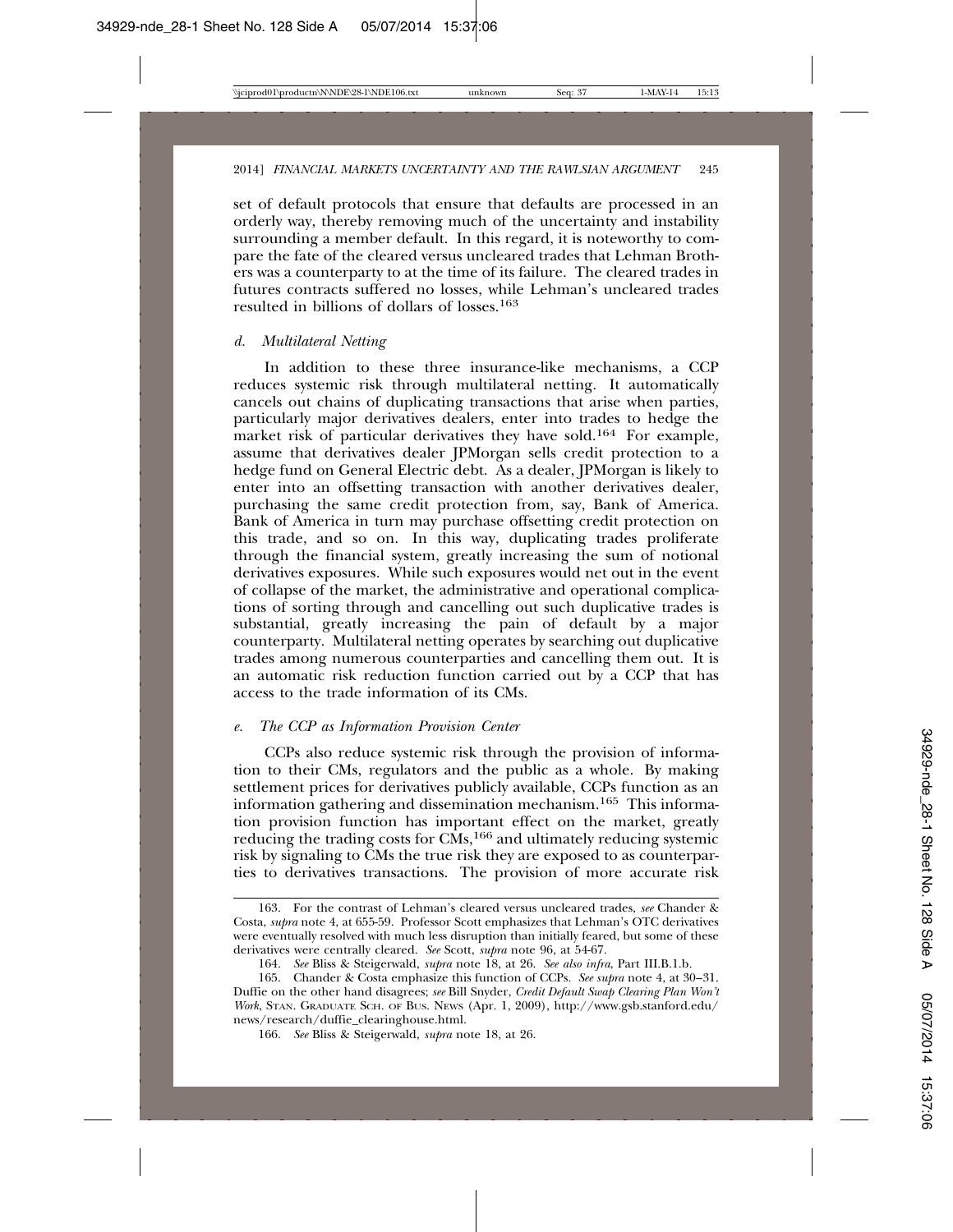information through the mechanism of price will enable market participants to have a clearer understanding of the risks they are exposed to, and to hedge where necessary<sup>167</sup> (As discussed below, this also cuts into the informational advantages of the major derivatives dealers.)168 Another potentially crucial aspect of the information collection and provision function is that the CCP can reduce the opacity of the system as a whole for regulators.<sup>169</sup> In the case of AIG's CDSs on ABS CDOs, for example, while they would not have been subject to clearing since they were too customized, if the information provision requirements in Dodd-Frank had been in place in 2008 government officials would have had earlier and better knowledge of their existence, amounts, and counterparties.

### *f. The CCP as a Locus for Regulation*

A final benefit of the new regime is that the CCP provides a locus for regulation. In the lead up to the credit crisis, the major derivatives dealers and institutions such as AIG acted as independent and, as far as their derivatives operations were concerned, unregulated hubs—each a mini-CCP.170 Under the new regime, the CCP, or "clearing agency," will be a locus for regulatory efforts. The SEC, CFTC and other government agencies will have a single set of institutions to focus their regulatory efforts on, with defined roles and obligations in the financial system.<sup>171</sup> From a regulatory perspective, the institution of the clearing agency greatly simplifies and focuses the task of regulating OTC derivatives trading.

In sum, the proponents of Title VII believe that these various structural aspects of a CCP will reduce the systemic risk associated with OTC derivatives trading, and even its detractors acknowledge their benefits in certain circumstances.172 By lessening the likelihood that an institution engaging in derivatives transactions will fail, and the consequences if it does, membership requirements, margin requirements, a loss mutualization fund, agreed upon default protocols, and information dissemination all reduce the systemic risk inherent in the OTC derivatives market. The CCP itself serves to cabin the shockwaves to the finan-

171. *Id.* at 37.

<sup>167.</sup> *See* Chander & Costa, *supra* note 4, at 15.

<sup>168.</sup> *See infra* note 187 and accompanying text.

<sup>169.</sup> *See* Litan, *supra* note 22, at 31.

<sup>170.</sup> *See* Chander & Costa, *supra* note 4, at 677 ("It is important to recognize that Bear, Lehman, and AIG also each concentrated risk—they served as *de facto* unregulated central clearing counterparties, without the disciplines of a regulated CCP.").

<sup>172.</sup> *See* Pirrong, *supra* note 30, at 3 ("In conditions of complete information, a clearinghouse can improve welfare by allocating default losses more efficiently."); Duffie & Zhu, *supra* note 50, at 3 ("While the central clearing of derivatives can in principle offer substantial reductions in counterparty risk, we provide a foundation for concern that these benefits may be lost through a fragmentation of clearing services."); Mark Roe, *Clearinghouse Over-Confidence*, PROJECT SYNDICATE (Oct. 26, 2011), http://www.project-syndicate.org/commentary/roe6/English ("Whether the clearinghouse reduces systemic risk depends on the relative systemic importance of those inside and outside the clearinghouse  $\ldots$ .").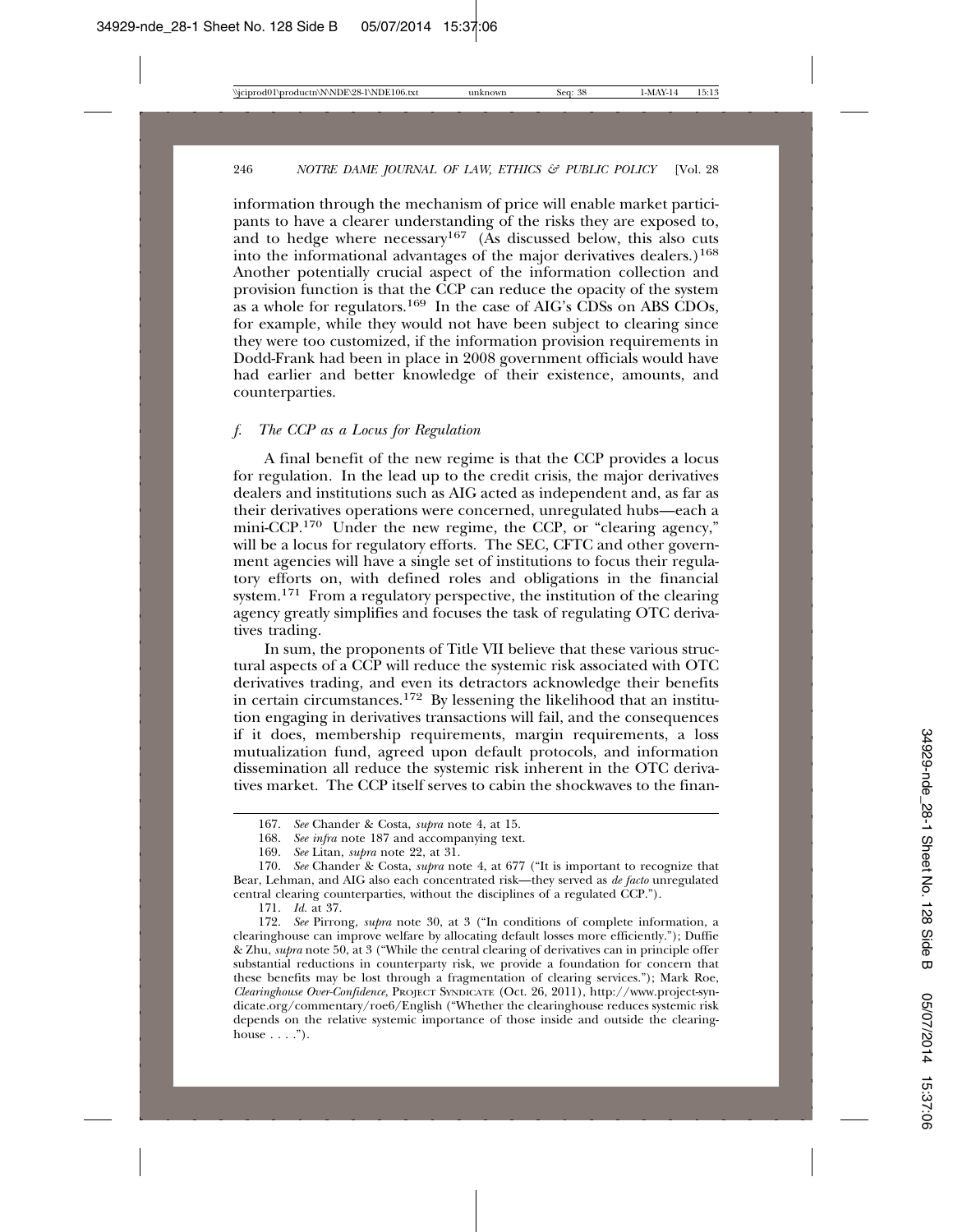cial system that would otherwise reverberate out in the event of the failure of a member.173

It is important to observe that the argument for the overall riskreduction enabled by a CCP takes a broad view of the incentives counterparties will have under CCP clearing. Critics such as Craig Pirrong and Mark Roe argue that because of how multilateral netting operates, a CCP does not fundamentally eliminate risk, but instead redistributes it from the CMs to the non-CM counterparties of a failing CM.174 Therefore, in the event of collapse of a CM, total losses will be equivalent with a CCP to those without a CCP; the difference is who will actually be forced to bear them. The argument that a CCP will fundamentally reduce systemic risk operates on a different and fundamentally broader plane: because a CCP is in place, the failure of an individual CM is less likely to begin with, as its counterparties (who in the case of the highly concentrated banking sector may also be other CMs) are less likely to engage in a 'run' on a weak institution because they will be assured that its derivatives will be backstopped by the CCP in the event of a crisis.175 As well as acting to cabin risks should a failure occur, a CCP has a general prophylactic role, since its very existence serves to lessen the likelihood of an initial failure. By changing the incentives of counterparties, namely, removing the incentives to withdraw from all relationships with a clearing member who may be in distress, a CCP can be a confidence-bolstering device that reduces the spread of contagion in the financial markets.

# 2. Philosophic Character of the Arguments in Favor

Proponents of CCP clearing believe that the various mechanisms reviewed above will reduce systemic risk. On its face, the claim that they will do so is plausible: even its opponents believe that, in certain

<sup>173.</sup> *See* Levitin, *supra* note 126, at 451 ("Clearinghouses use their mutual insurance features to diffuse losses out across their membership on a pro rata basis, thereby avoiding catastrophic losses to any single institution and preventing cascades of failure."). *See also* the authorities cited *supra*, note 126.

<sup>174.</sup> Craig Pirrong, *supra* note 125, at 47; Roe, *supra* note 172; Roe, *supra* note 62. On the other hand, Adam Levitin points out that "the problem Professor Roe identifies is one of systemic-risk transfer, not generation. Unless we believe that parties outside the clearinghouses are more systemically important than those in the clearinghouses, it is hard to see this transfer as deleterious." Levitin, *supra* note 126, at 465.

<sup>175.</sup> For this line of argument, *see* Chan-Lau et al., *supra* note 126, at 34; Duffie et al., *supra* note 45, at 11; s*ee also* Scott, *supra* note 96, at 66–67 ("[C]learing houses may also have helped mitigate contagion problems by reducing reduce systemic risk across the OTC derivatives universe."); Viral Acharya & Alberto Bisin, *Counterparty Risk Externality: Centralized Versus Over-the-Counter Markets* 37 (2011), *available at* http://papers.ssrn.com/ sol3/papers.cfm?abstract\_id=1788187. Although Pirrong is of course highly skeptical that CCPs will actually reduce systemic risk, he does acknowledge this argument; *see* Pirrong, *A Bill of Goods: CCPs and Systemic Risk* 11, *available at* http://web.law.columbia.edu/sites/ default/files/microsites/law-economics-studies/Pirrong\_Paper.pdf ("[R]aising priority of derivatives reduces the incentive of derivatives counterparties to run."). *See also infra* Part IV.B.1, where I make a general argument for the effectiveness of the clearing mandate along Rawlsian lines.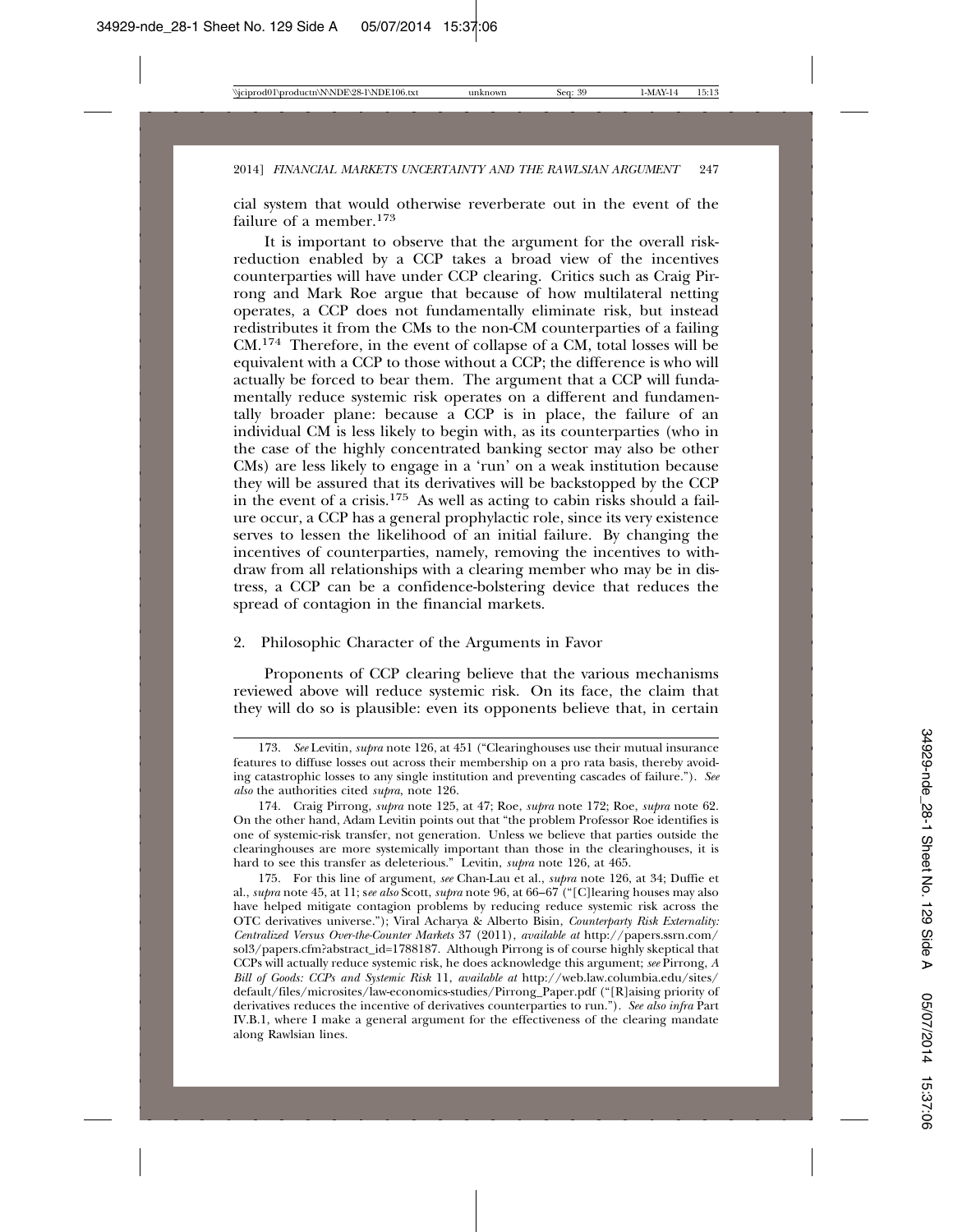circumstances, a CCP regime should reduce risk.176 As Craig Pirrong remarks, however, in coming to an accurate understanding of clearing, "the devil is truly in the details."177 The argument then is whether risk reduction will really take place given the current institutional, regulatory, and economic circumstances surrounding derivatives trading. Debate arises at the point where the discussion necessarily takes leave of the purely factual and draws on theories of how markets work, as well as normative beliefs such as how they work best and their wider purpose for human society. The 'theoretical' here accordingly refers to the body of economic and philosophic positions that are implicit in the arguments for and against CCP clearing and the imposition of the other rules of Title VII. Part III.A.2 examines the wider theoretical supports for the pro-regulatory position.

### *a. Epistemological Tolerance, the Importance of the Behavioral, and the Priority of Safety Over Efficiency*

If one is to argue for CCP clearing and the other features of Title VII, tolerance of a certain amount of uncertainty is required, because the argument for CCP clearing relies on the supposition that something probable was in fact the case: that interconnectivity due to OTC derivatives was a significant contributing cause of the credit crisis. As reviewed above in Part I.B.4, there is a strong argument for this view, but Pirrong, Roe, and others disagree.178 Professor Scott, who acknowledges that interconnectivity could facilitate the spread of financial contagion, argues that in the case of Lehman Brothers at least, interconnectivity was not a significant underlying cause of its failure, although fears of a derivatives disaster could have played a significant role beforehand.179 On the other hand, there are significant theoretical accounts of how interconnectivity through derivatives can lead to systemic failures, and the widespread conventional wisdom then and now is that linkage of institutions through derivatives was a significant cause of the crisis.180 That said, in a system as complex as that of modern finance, and where knowledgeable commentators disagree, it is going too far to claim as a matter of absolute certainty that interconnection through derivatives was a central cause of the crisis. This may be likely, but it is not absolutely certain.

Following from and related to this point are two further theoretical supports to the argument for central clearing. The first is the role of the behavioral. As described above, at a very general level, a CCP should serve to reduce systemic risk by reassuring a troubled institution's counterparties that in fact the CCP itself stands behind its CM's trades, resulting in a reduced likelihood of a run in the first place.181

<sup>176.</sup> *See supra* note 172 and accompanying text.

<sup>177.</sup> Craig Pirrong, *The Economics of Central Clearing: Theory and Practice*, ISDA DIS-CUSSION PAPER SERIES, No. 1, at 4 (2011).

<sup>178.</sup> *See supra* notes 117–26 and accompanying text.

<sup>179.</sup> *See supra* notes 121–24 and accompanying text.

<sup>180.</sup> *See supra* note 120 and accompanying text.

<sup>181.</sup> *See supra* note 175 and accompanying text.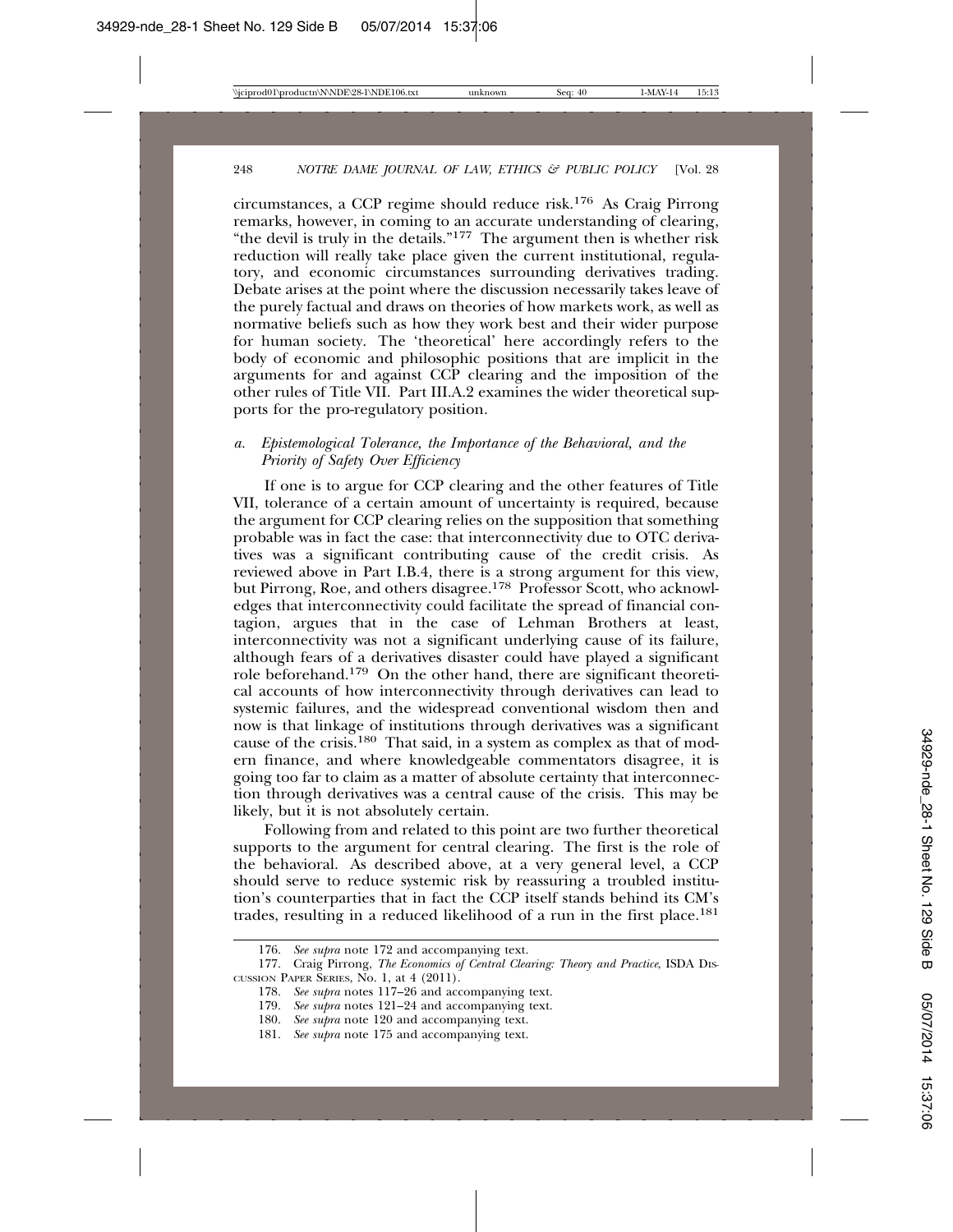In its general prophylactic role, a CCP supplies a measure of confidence to the market.

Second, the argument for a CCP places a very high value on the safety and stability of the financial system. This value is so great that, despite imposing significant net efficiency costs on the derivatives trading regime itself, CCP clearing could still be thought desirable. As discussed further below, this gives rise to two questions: how wide is the frame of reference for evaluating costs and benefits here? And more radically, can factors other than the conventional ones included in cost benefit analyses be included as reasons for wanting a CCP regime? While these are very difficult questions to arrive at definitive conclusions on, because the complexity of the system makes it difficult to have confidence in whatever quantitative measures can be arrived  $at$ ,  $182$  an argument for CCP clearing is greatly strengthened by first taking a wide frame of reference in making any cost benefit analyses, and second, including factors not usually taken into account in such analyses.

#### *b. Pragmatism*

Second, the pro-CCP position appears to reflect a belief that it is better to act than to stand by in times of crisis, even when there is substantial uncertainty as to causes and consequences.183 In the case of OTC derivatives, this results in the belief that it is better to attempt to institute some controls believed to reduce systemic risk than to turn away either because of uncertainty about the exact role of the derivatives market in the crisis or because of possible unintended consequences of instituting complex rules in an already complex and opaque system.<sup>184</sup> The stance of acting in the face of uncertainty can be characterized as "pragmatic" in the sense of acting without an overarching scientific or theoretical background, as when policymakers pursue policies thought to bring about desirable consequences without however attempting to justify these actions in terms of a larger theoretical framework.185 It also evidences affective states of both fear and optimism: fear of the catastrophic consequences of an economic disaster resulting from an out-of-control financial system, and optimism concerning the government's ability to regulate this system. To some extent, these emotional or affective spurs to action are beliefs outside the realm of

<sup>182.</sup> *See* Pirrong, *supra* note 125, at 45.

<sup>183.</sup> This is akin to the argument for the "precautionary principle" in environmental regulation, which mandates acting in the face of possible environmental threat even where such dangers are fully understood. *See generally* Stephen M. Gardiner, *A Core Precautionary Principle*, J. POL. PHIL. 14(1) 33–60 (2006); David A. Dana, *A Behavioral Economic Defense of the Precautionary Principle*, 97 NW. U. L. REV. 1315 (2003).

<sup>184.</sup> *See* ADMATI & HELLWIG, *supra* note 12, at 9–10 (discussion of "bugbears," possible unintended consequences meant to "scare policymakers out of doing something").

<sup>185.</sup> Pragmatism is an anti-foundationalist philosophy, abjuring the quest to ground knowledge in overarching theoretical frameworks. *See* Thomas F. Cotter, *Legal Pragmatism and the Law and Economics Movement*, 84 GEO. L.J. 2071, 2077–78 (1996). For a discussion of the Pragmatist philosophers John Dewey and William James in the context of American business practice and public policy, *see generally* William H. Simon, *The Institutional Configuration of Deweyan Democracy*, *available at* http://ssrn.com/abstract=1957332.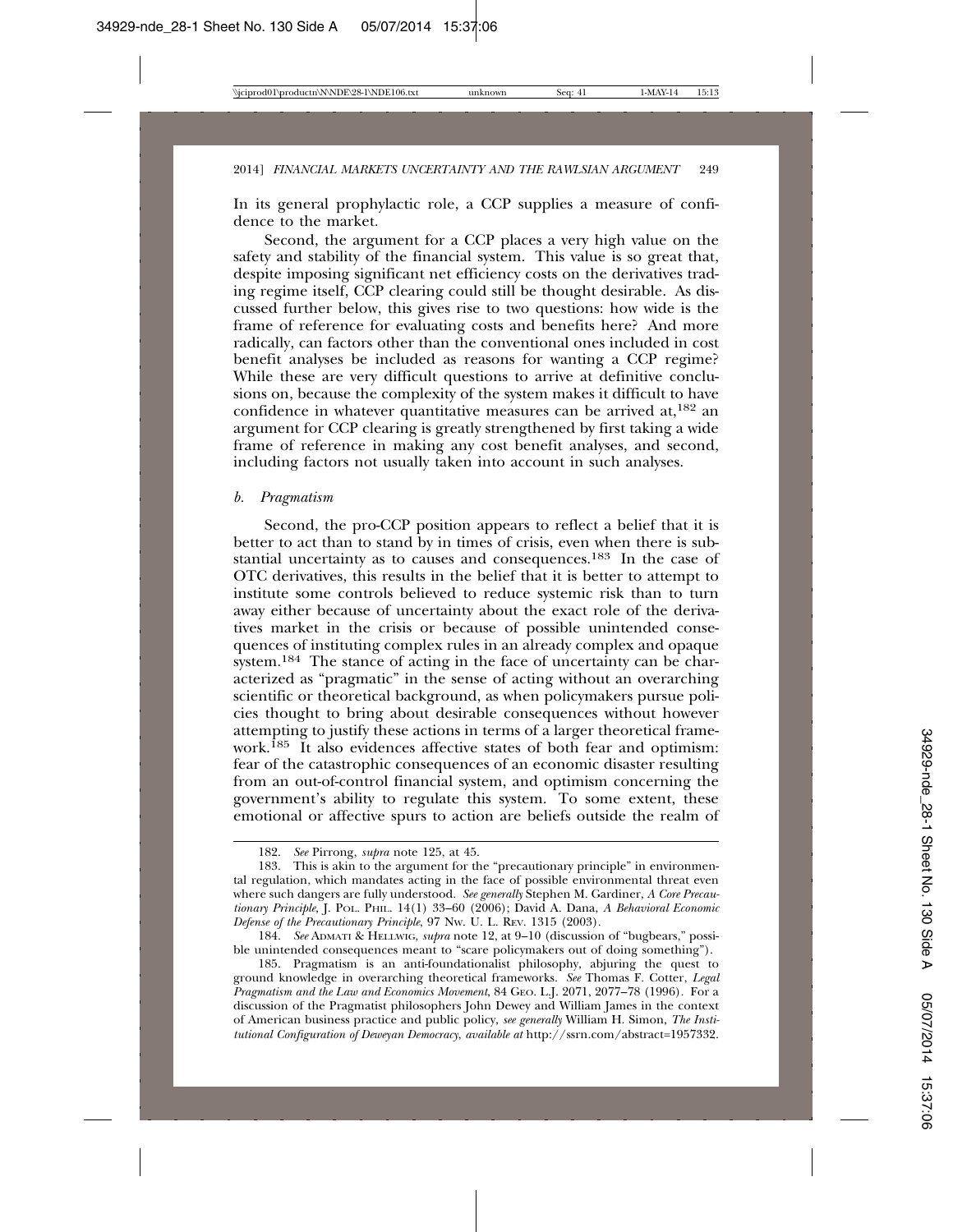the provable and scientific, but they do seem to have played a part in motivating the regulatory project of Title VII.186

#### *c. Broad Motives for Regulation*

A third and largely unspoken motive behind the pro-mandate argument seems to be to alter the distribution of economic benefits obtained from the derivatives markets, reducing the revenues flowing to the major banks that control the American derivatives markets while smaller institutions are allowed into the market and non-dealer counterparties trade on the basis of improved price information.187 The five major derivatives dealers, characterized as the "Dealers Club" by Robert Litan, earn approximately \$30 billion a year from their derivatives activities.188 For the period 2009 to 2011, this averages 7.75% of the largest five banks' quarterly revenues, though it varies significantly for each bank, and for each bank from quarter to quarter.<sup>189</sup> In the case of Goldman Sachs, an average of 54.58% of its quarterly revenues in this period came from derivatives activities, with amounts varying from 7% in the 4th Quarter of 2010 to 72% in the 4th Quarter of 2009.190 Clearing advocates hope that by requiring much greater dissemination of trade information, the informational advantages the dealer banks possess will be substantially lessened, and the costs to smaller institutions and end-users of hedges will correspondingly decrease.191 And by reducing one of the banks' major income streams, perhaps the size and influence of these institutions in the United States and global financial systems will be reduced, thereby accomplishing indirectly what advocates of a break-up of the banks or the re-institution of Glass Steagall were unable to mandate directly in the reform process that led to Dodd-Frank.

To review, three key theoretical characteristics of the argument in favor of the clearing mandate are: 1) tolerance of less-than-certain knowledge as a key factual basis justifying clearing, as well as acknowl-

187. *See*, *e.g.*, Joe Rennison, *Brady's Hunch*, RISK MAG., Nov. 2011 ("An unstated aim of the Dodd-Frank Act is to open up the over-the-counter derivatives market to new entrants, loosening the stranglehold enjoyed by the big dealers and dealer-backed clearing and trading venues.").

188. *See* Litan, *supra* note 22, at 8.

<sup>186.</sup> *See*, *e.g*., CHRIS DODD, REPORT OF THE S. COMM. ON BANKING, HOUSING, AND URBAN AFFAIRS REGARDING THE RESTORING AMERICAN FINANCIAL STABILITY ACT OF 2010, S. REP. NO. 111-176 at 29–32 (2010) (detailing "concerns" about possible "danger" and "harm" from unregulated derivatives trading). From a considerably different perspective, *see* Peter J. Wallison, *The Dodd-Frank Act: Creative Destruction, Destroyed*, AEI ONLINE (Aug. 30, 2010), http://www.aei.org/article/economics/fiscal-policy/the-dodd-frank-act-creative-destruction-destroyed/ (characterizing the Dodd-Frank Act as a product of "fear of instability and change").

<sup>189.</sup> *See* COMPTROLLER OF THE CURRENCY, OCC'S QUARTERLY REPORT ON BANK TRAD-ING AND DERIVATIVES ACTIVITIES FIRST QUARTER 2012 (Graph 6B, Quarterly Trading Revenue as a Percentage of Gross Revenue Cash & Derivative Positions), *available at* www.occ.gov/topics/capital-markets/financial-markets/trading/derivatives/dq112.pdf.

<sup>190.</sup> *Id.*

<sup>191.</sup> *See* Sarah N. Lynch, *Gensler Criticizes Resistance to OTC Rules*, WALL ST. J., Mar. 12, 2010, at C7.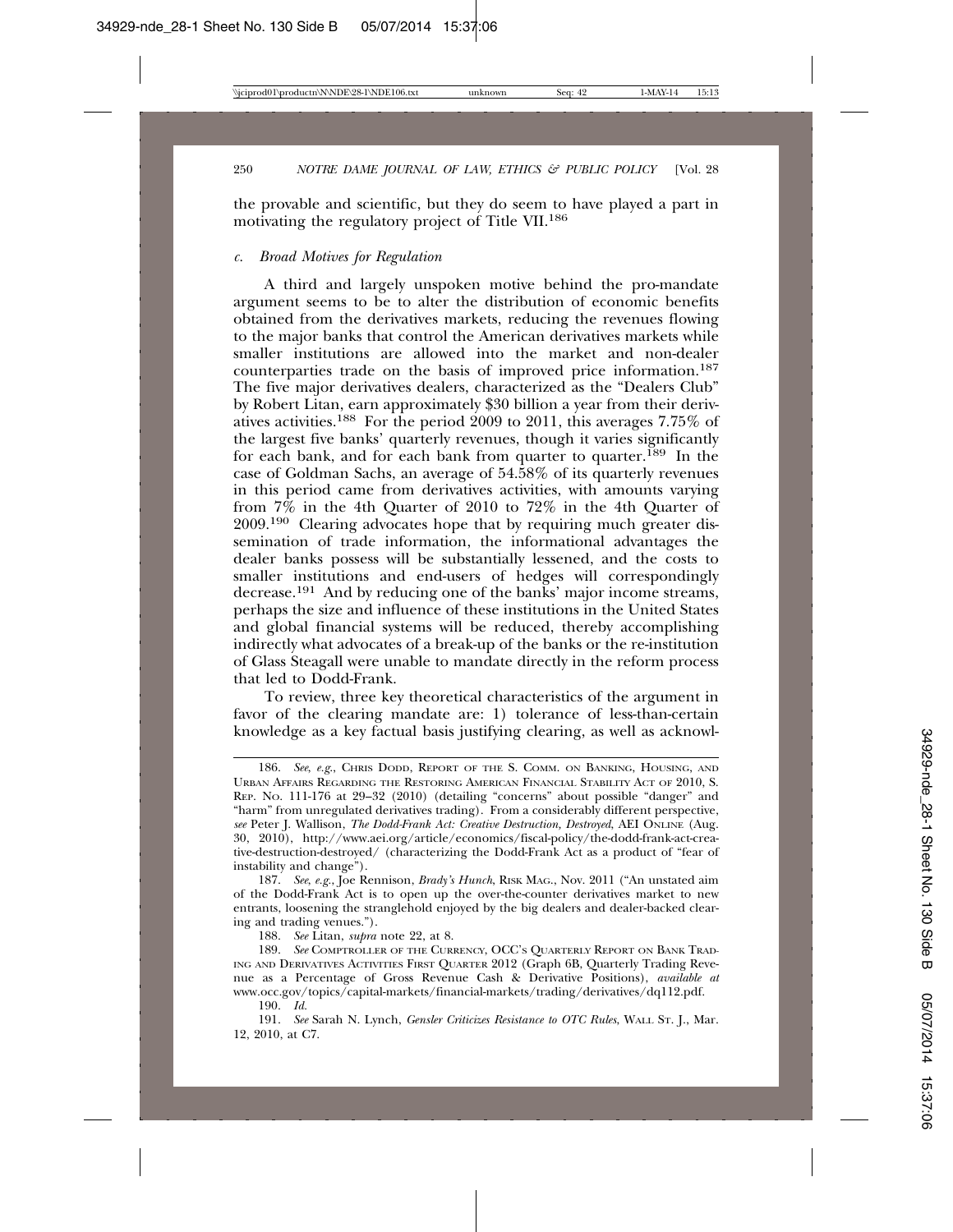edgement of the likely behavioral effects of a CCP and a very high priority assigned to the safety and stability of the financial system; 2) "pragmatism," with action favored over inaction even where we are forced to regulate in conditions of uncertainty; and 3) the use of regulation for a purpose extrinsic to the derivatives trading system itself, i.e., to reduce the size of the big banks. Common to all three characteristics is a methodological flexibility and broadness, where we do not demand knowledge of the highest scientific character to justify a path of action, and we acknowledge a spectrum of possible reasons broader than just the efficiency of the financial system itself as legitimate bases for financial regulation. In this way, the regulatory project of Dodd-Frank Title VII takes a holistic view of the financial system: since we strongly suspect, although we cannot really be certain, that derivatives trading was a major behind-the-scenes factor in the credit crisis, other outside reasons to regulate it, including the desire to reduce the size of the largest banks, are important in making this decision. This holistic view of the financial system is combined with a pragmatic perspective, where the bar for action is not set so high that we cannot act without absolutely, or even reasonably, certain knowledge. In the language of civil procedure, a "preponderance of the evidence" will suffice where the possible consequences of failing to act are thought to be potentially catastrophic.

### B. *Arguments Against the Clearing Mandate*

Turning from the supporters of Title VII, the mandate's critics present a variety of arguments why they believe it is unwise. The most sustained criticism of the clearing mandate has come from financial economist Craig Pirrong of the University of Houston, with Darrell Duffie of Stanford University and Mark Roe of Harvard Law School also issuing important cautionary warnings. Other legal scholars voicing skepticism concerning the Dodd-Frank derivatives reforms include Zachary Gubler, and to lesser extent, Kristin Johnson and Yesha Yadav.192 Part III.B presents a summary of the criticisms of Title VII, focusing on both feared consequences and questions surrounding the feasibility of implementation of the new regulatory structure, before moving to the more general philosophic implications of the arguments against Title VII.

<sup>192.</sup> Professor Scott offers qualified support for the CCP mandate at the same time that he argues that interconnectedness was not a primary cause of the financial crisis. *See* SCOTT, *supra* note 96, at 99–104. The title of Professor Adam Levitin's *The Tenuous Case for Derivatives Clearinghouses* seems to belie its very plausible account of how CCP will reduce systemic risk; *see* Levitin, *supra* note 126, at 453, 461–63. He concludes that "[h]opefully clearinghouses will be a belt-and-suspenders approach that results in better risk management and more resilience to losses. But on both counts, the devil lies in the details, which are ultimately in control of federal regulators, and thus it is still too early for clarity on clearinghouses." *Id.* at 466.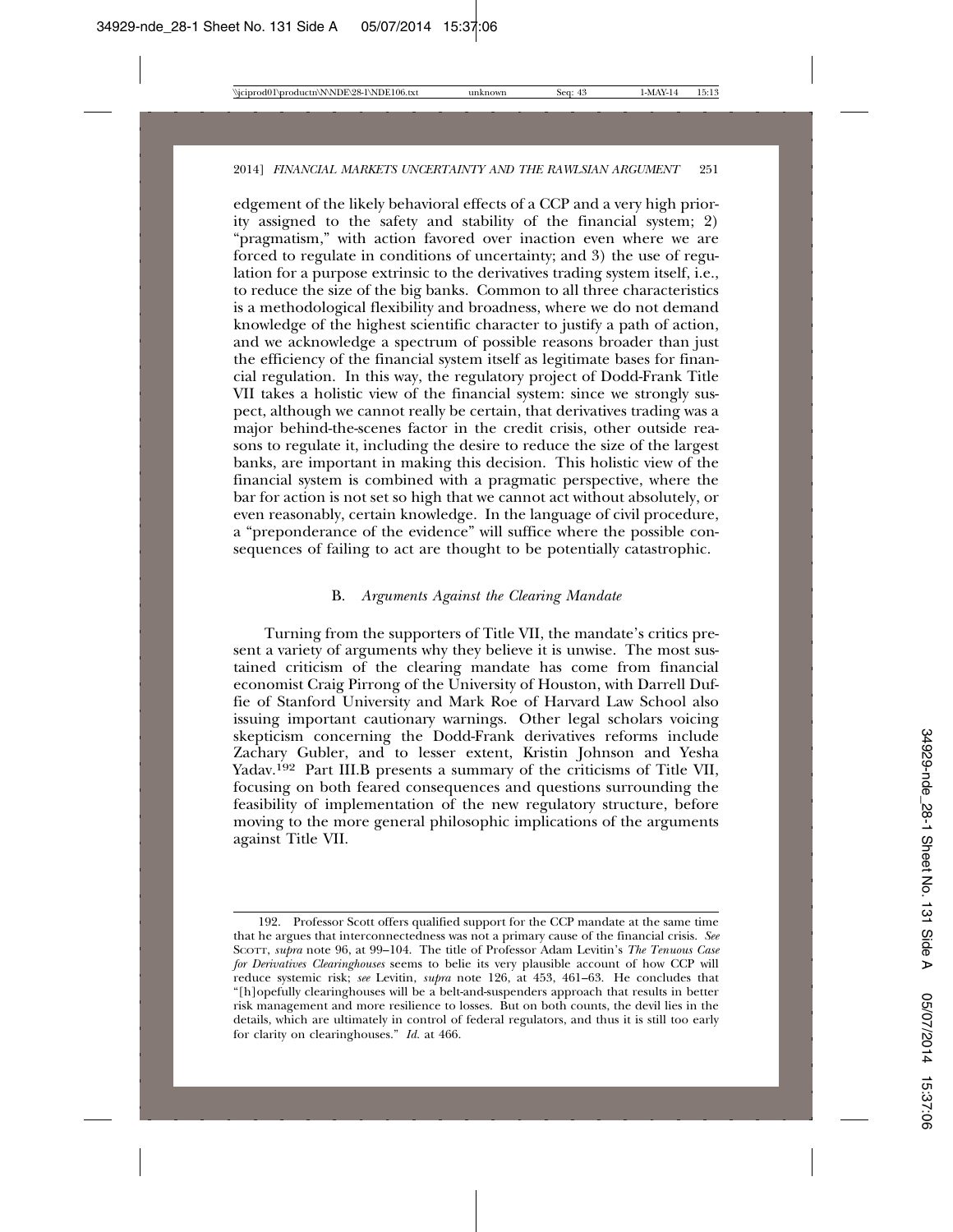#### 1. Technical Points

## *a. Exacerbation of Informational Asymmetries*

At the center of the argument against clearing is the claim that, in practice, a CCP is subject to significant informational asymmetries arising from the varying abilities and incentives of its own managers and its clearing members. In the case of bilateral trading, a party has a great incentive to accurately assess the risk of trading with any particular counterparty. The current bilateral market dominated by the five largest banks allows counterparties to do this. The derivatives dealers possess detailed, often proprietary, information on their counterparties as well as the resources necessary to analyze it, employing sophisticated technology to gauge the risk embodied in a potential counterparty. Non-dealer counterparties do not usually have the ability to gather and analyze risk information on their counterparties, so they rely on the implicit creditworthiness of dealing with a major banking institution.193

When OTC derivatives are cleared through a CCP, by contrast, the ability and incentives of the parties to gauge credit risk differ in important ways. Here, the CCP is responsible for judging the credit risk of a transaction. A CCP is protected to some extent from "balance sheet" risk by the fact that trading parties must be CMs; in ordinary circumstances it is also protected from "position risk" because it holds offsetting, mirror contracts for each trade. But if a CM were to default, the CCP functions as a mutual insurance scheme, and the other CMs will collectively be on the hook for any losses. Credit risk is priced indirectly, by assessing the amount and riskiness of a CM's positions and then assessing initial and variation margin on its net positions.194 Because this assessment of credit risk is done indirectly, however, by judging the risk of the particular trades, not the individual risk presented by a particular CM, it is likely that the CCP will err on the side of requiring too much collateral, in effect overcharging its more creditworthy CMs for its services. Such an overcharging may have a significant cost on the market, in terms of suppressing otherwise beneficial transactions.<sup>195</sup>

Because a CCP is unlikely to possess the ability to gauge the credit risk of a particular transaction as accurately as a dealer bank can,196 a significant informational asymmetry therefore exists in a centrally cleared market that is absent in a bilaterally cleared one.197 Following

<sup>193.</sup> For a discussion of the "balance sheet" advantages the large derivative dealers possess, see Chander & Costa, *supra* note 4, at 677. *See also* Awrey, *supra* note 37, at 265 (the role of derivative dealers as market makers).

<sup>194.</sup> *See* Pirrong, *The Inefficiency of Clearing Mandates*, CATO INSTITUTE POLICY ANALY-SIS NO. 665, July 21, 2010, at 9; Pirrong, *supra* note 30, at 18–19. *See also supra* note 159 and accompanying text.

<sup>195.</sup> *See* Duffie et al., *supra* note 46, at 9 (contrasting OTC and exchange trading).

<sup>196.</sup> *But see* Levitin, *supra* note 126, at 457 ("It is not clear that dealer banks' risk modeling will necessarily be superior to that of clearinghouses.").

<sup>197.</sup> The difference between the competencies of the major derivative dealers and the CCPs also forms an important plank of Gubler's argument. *See* Gubler, *supra* note 62, at 96–100.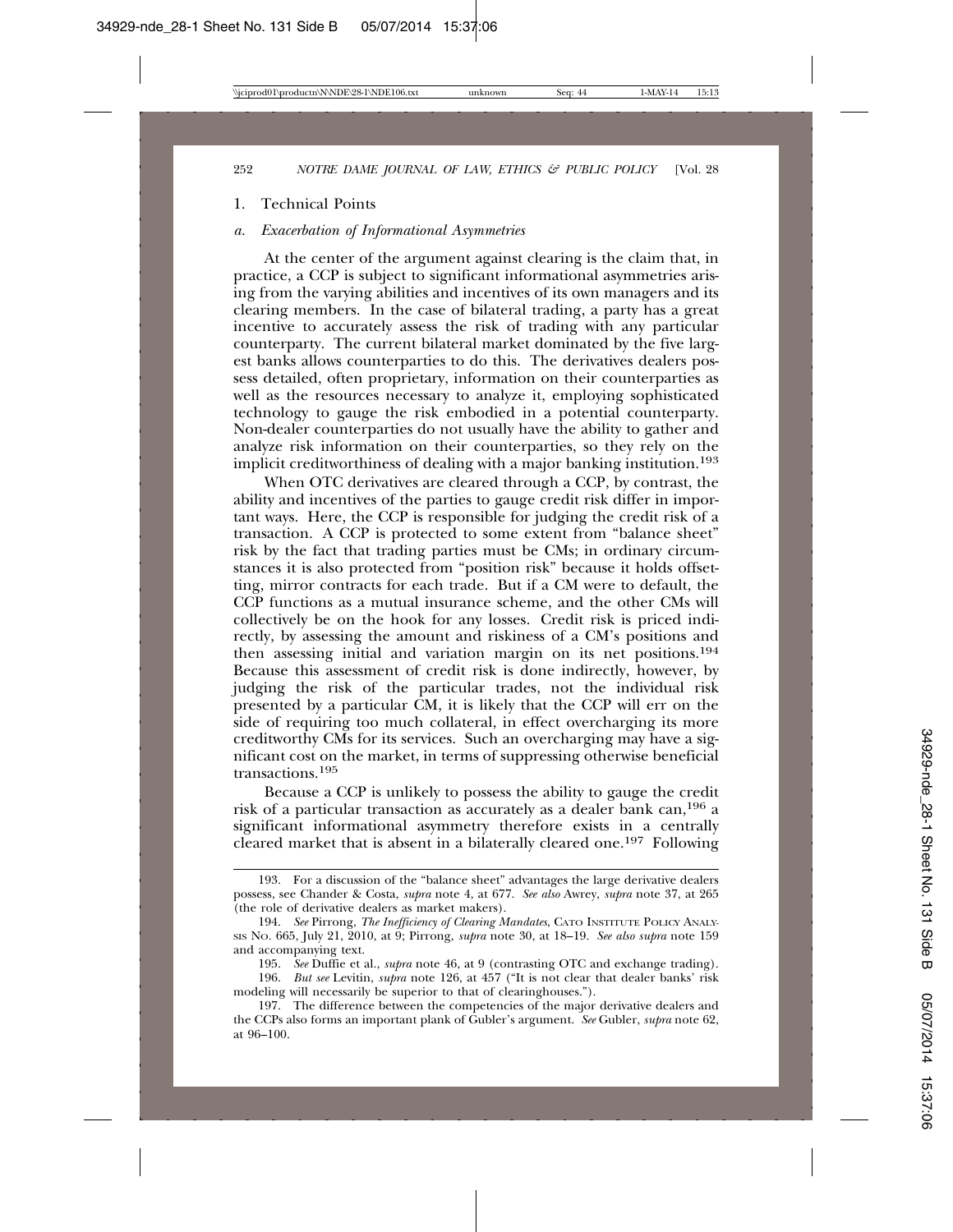from this, because a dealer bank is likely to have better information, an "adverse selection" problem arises. A dealer bank will avoid trading in derivatives it believes the CCP is overpricing in terms of collateral, because these are too costly with respect to the likely payoff. On the other hand, where the CCP underprices the trade (i.e., requires less collateral than the dealer's own estimate tells it is prudent), the dealer will intensively trade such contracts.<sup>198</sup>

The adverse selection problem exists on the level of specific trades. Moving to the level of dealer banks as a whole, Pirrong sees an analogous moral hazard problem. Because a CCP ultimately takes on all balance sheet risk, i.e., the risk that a CM will default, individual CMs have an incentive to act in a risky way, knowing that their fellow CMs will ultimately be responsible for the losses in the event of default.199 Pirrong likens this to a "tragedy of the commons" type situation, where each individual actor captures the benefits of risky activity while the group as a whole bears the cost of its detrimental effects.<sup>200</sup> Of course, a CCP imposes margin and CM capital requirements in an attempt to control the moral hazard implicit in the insurance mutualization scheme, which in turn may lead to less trading and decreased efficiency. Informational asymmetries leading to inefficiencies and inappropriate incentives are the centerpiece of Pirrong's criticism of the CCP mandate.

### *b. Inefficiency of Multilateral Netting*

Prominent among the other criticisms of CCP clearing is the fear that the multilateral netting regime used in CCP clearing will not be as efficient as the bilateral netting regime in the OTC market. $201$  With bilateral netting, a counterparty (typically a dealer bank) can cancel out duplicative exposures with a counterparty, thereby reducing the total notional amount outstanding in its economic relationship with the other party. Most importantly, bilateral netting allows for reduction of total notional amounts across product categories, i.e., for different types of derivatives, as long as they are between the same two parties. Imagine that Party A has purchased credit protection from Party B on two separate reference obligations in amounts of \$10 and \$20 million (denoted as CDS X and CDS Y, respectively). Party A has also entered into interest rate swaps with Party B on two other reference obligations in the amounts of \$10 and \$15 million (denoted as IRS W and IRS Z, respectively). While the four contracts will vary in terms of the cost of the protection in each one, based on the risk embodied in underlying reference obligation as well as the counterparty risk, there is a net exposure of \$5 million here, the amount by which the total protection A has purchased exceeds the total protection it has sold to B. While the indi-

<sup>198.</sup> Yesha Yadav offers a variation on this argument. *See* Yadav, *supra* note 159, at 416–17.

<sup>199.</sup> *See* Pirrong, *supra* note 194, at 11.

<sup>200.</sup> *Id.* at 12. *See also* Johnson, *supra* note 140, arguing that financial markets are like a "commons" that will benefit from a "community governance" model of regulation. 201. *See* Duffie & Zhu, *supra* note 50.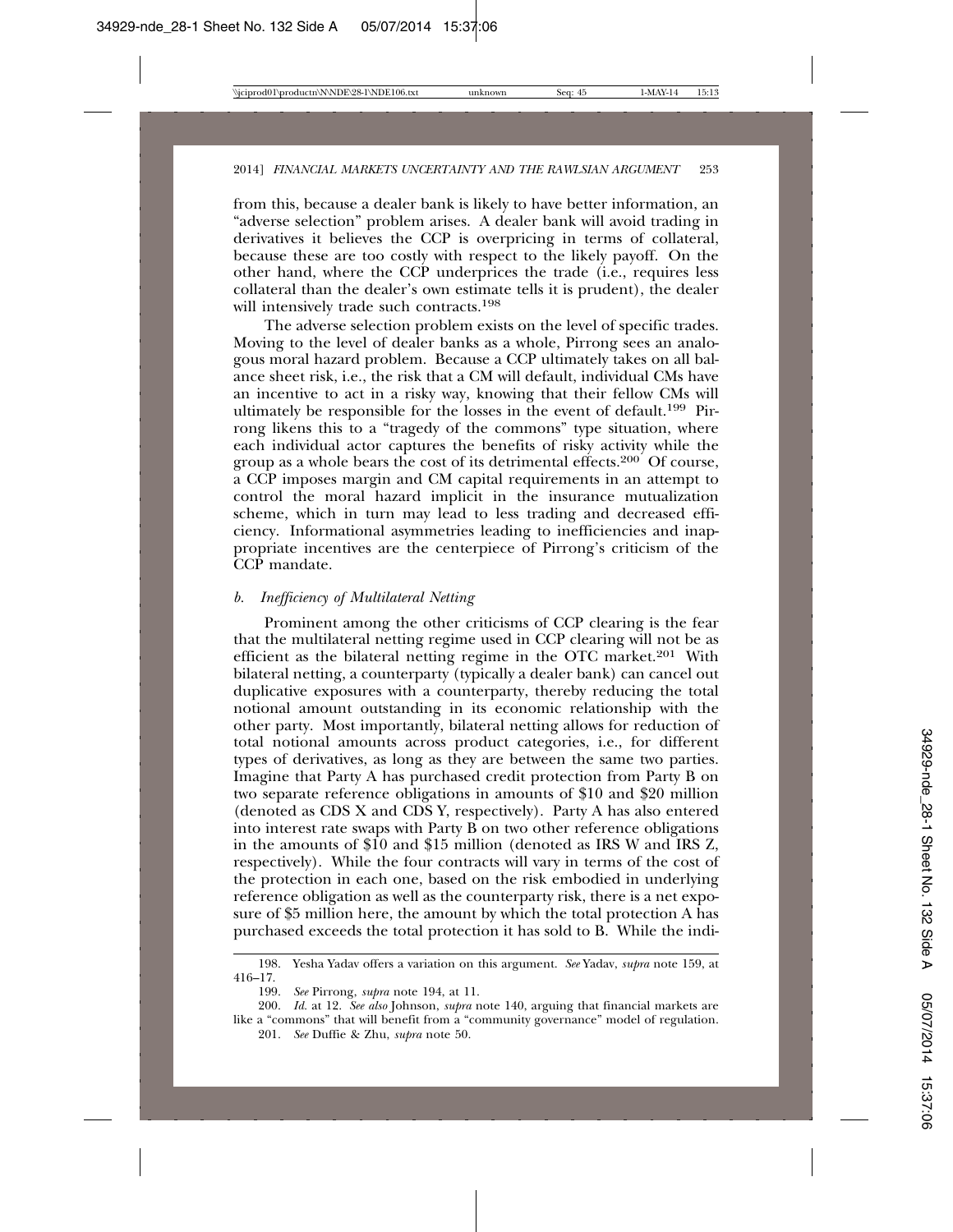vidual contracts will vary in terms of their underlying risks, with bilateral netting the total gross amounts provide a beginning point for netting out the total exposures. This has important practical effects, as it reduces the total amount of exposure of individual parties to one another that must be settled in the event of a default, and by extension, reduces total systemic risk in the financial system.



In a CCP regime, by contrast, netting does not take place across product category, but instead includes all counterparties with exposure to the same class of derivatives, i.e., CDSs, interest rate swaps, or foreign exchange swaps. Multilateral netting eliminates duplicative exposure in a "daisy chain" situation. Assume that Party A purchases a CDS from Party B on \$10 million of GM bonds; Party B has hedged its exposure on this trade by buying credit protection in turn on the same bonds for the same amount from Party C. Party C, however, has also hedged itself by purchasing protection on the very same bonds from Party A. While this is a simple example, it illustrates how the net exposure on a particular risk can be zero, or at least relatively small compared to the total amounts outstanding if the individual contracts are not netted out against one another. The fact that there can be substantial multilateral netting opportunities for certain derivatives indicates the overlapping nature of the derivatives dealers' business, and shows that they make money on the spreads of these contracts while simultaneously attempting to hedge their own exposure.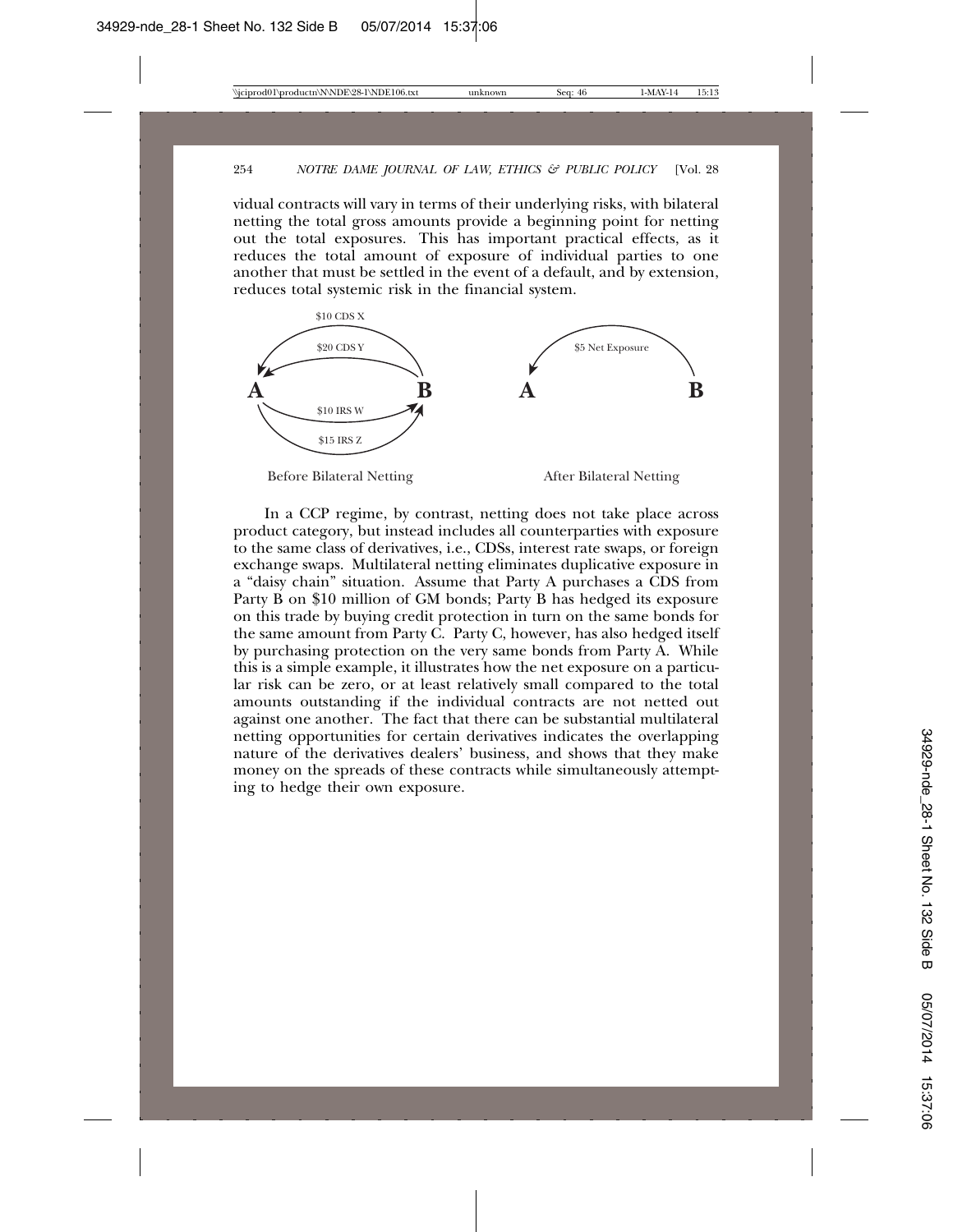

Before Multilateral Netting After Multilateral Netting

Multilateral netting then is one of the prime objectives of a CCP regime: total exposure in the system will be reduced by cancelling out overlapping obligations on the same reference entities among CMs exposed to them. Duffie and Zhu identify three main benefits of multilateral netting: 1) systemic risk can be reduced by lowering the likelihood that defaults propagate from counterparty to counterparty, 2) clearing can reduce the degree to which solvency problems of a market participant are compounded by the flight of OTC derivatives counterparties, and 3) multilateral netting can reduce the risk of disruptions to financial markets through fire sales of derivatives positions or collateral held against them.202 They also conclude that given the current amounts of CDS and other exposures in the derivatives markets, it is unlikely the benefits from multilateral clearing will outweigh the benefits from bilateral clearing in a bilateral market.<sup>203</sup> For multilateral clearing through a CCP to be beneficial, the "introduction of a CCP for a particular class such as standard credit derivatives is effective if and only if the opportunity for multilateral netting in that class dominates the resulting loss in bilateral netting opportunities across all uncleared derivatives, such as uncleared CDS and uncleared OTC derivatives of equities, interest rates, commodities, and foreign exchange, among others."204 The model of CCP clearing efficiency Duffie and Zhu construct implies that "clearing CDS through a dedicated CCP improves netting efficiency for twelve similar sized dealers if and only if the fraction of a typical dealer's total expected exposure attributable to cleared CDS is at least 66% of the total expected expo-

<sup>202.</sup> Duffie & Zhu, *supra* note 50, at 2.

<sup>203.</sup> Duffie & Zhu point out that bilateral netting across six asset classes in data provided by the Bank of International Settlements reduced total gross exposures in OTC derivatives from \$24.7 trillion to \$3.6 trillion in data for June 2010. *Id.* at 14. *But see* Rama Cont & Thomas Kokholm, *Central Clearing of OTC Derivatives: Bilateral Vs. Multilateral Netting*, 31 STAT. & RISK MODELING 3 (2014) (finding that Duffie & Zhu's conclusion is highly sensitive to assumptions).

<sup>204.</sup> Duffie & Zhu, *supra* note 50, at 3.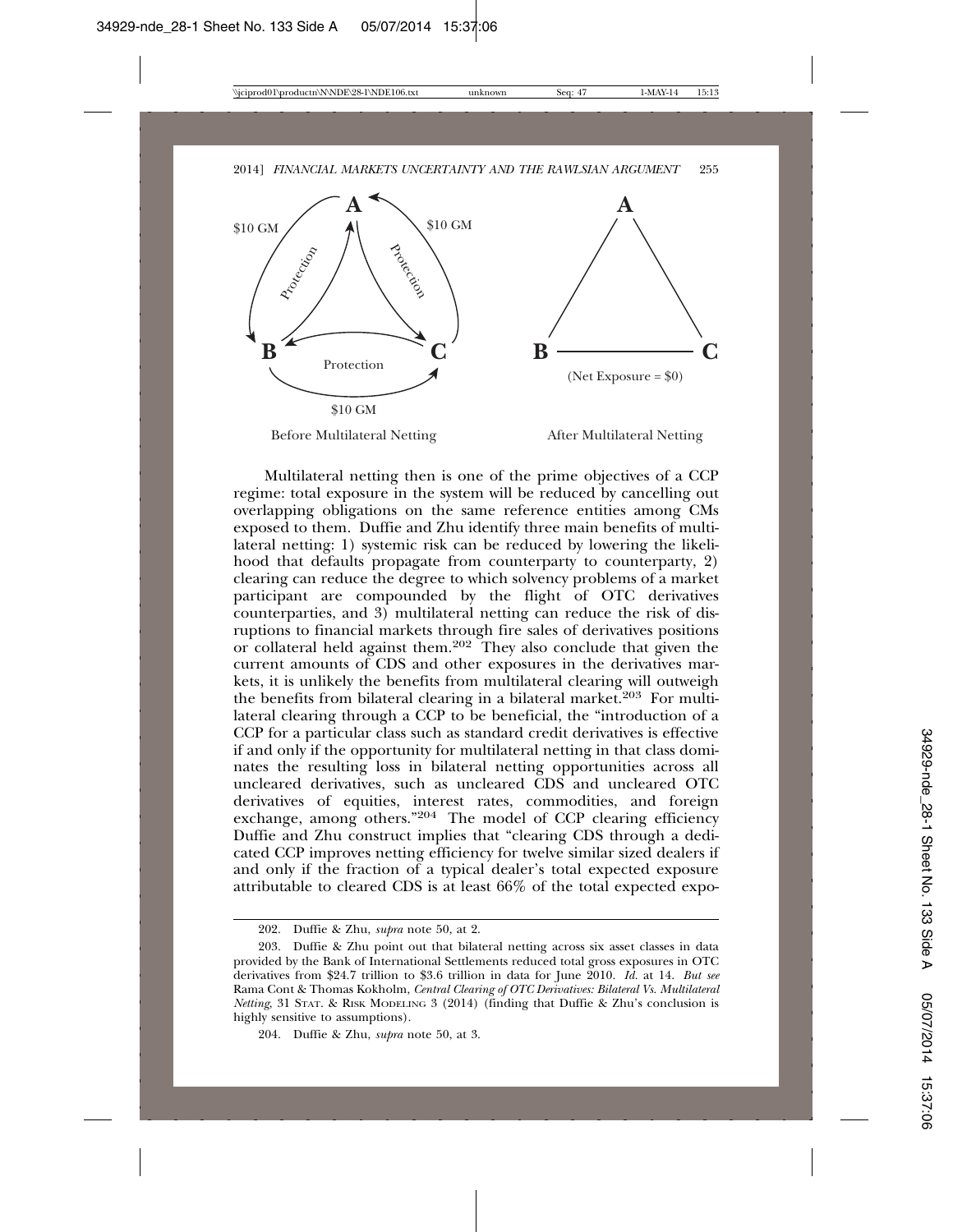sure" of the remaining bilaterally netted derivatives.<sup>205</sup> They believe it is unlikely that would be the case. Even if the group of dealers were expanded to twenty-six, it would still require that the typical dealer's total exposure attributable to cleared CDSs be  $41.7\%$ <sup>206</sup> Since the five largest derivatives dealers account for 95% of the total notional credit derivatives positions of U.S. banks, it is all the more unlikely that the benefits of multilateral netting will exceed those of bilateral netting.207

#### *c. Loss Shifting, Not Loss Reduction*

A third objection to CCP clearing is that in the event of a failure of a CM, the losses incurred are not reduced but merely shifted, and in a possibly unfair manner: from the failing institution's derivatives counterparties it trades with through the CCP to its other creditors. Both Mark Roe and Craig Pirrong highlight this shortcoming.208 In bilaterally cleared derivatives markets, should a market participant fail, its counterparties will suffer losses on the gross positions of their profitable contracts; in CCP-cleared markets, by contrast, they will only suffer net losses on their positions. Assume that Dealer A has three contracts: Derivatives Contract 1, where it owes Party B \$100, Derivatives Contract 2, where Party C owes it \$100 and Loan 1, where it owes Bank D \$100. Dealer A's total obligations here are \$200, and its assets \$100. In the event of Dealer A's failure without CCP clearing, it will have a \$100 asset to split between Party B and Bank D. Assume CCP clearing, however, and Bank D suffers a total loss: because Derivatives Contract 1 and Derivatives Contract 2 are netted out against one another, Party B will suffer a loss of zero here, while Bank D will be forced to bear the loss of its entire \$100 loan.

This simple example demonstrates that CCP clearing protects derivatives counterparties at the expense of non-derivatives counterparties. As a result, both Roe and Pirrong argue that a CCP does not eliminate the market risk of a transaction, it just shifts it to parties other than the derivatives counterparties at that CCP that the failing institution carries out business with.

### *d. Inefficiency Due to Reduction in "Bespoke" Trades*

A fourth potential disadvantage to CCP clearing is that if regulators institute rigorous clearing requirements under new Exchange Act Section  $3C(a)$ ,  $209$  i.e., are sparing in their allowance of exemptions, many otherwise economically beneficial trades will be discouraged or even prohibited. Many derivatives are "bespoke," with specific terms that parties use to tailor a derivative to the particular risk one is trying to

<sup>205.</sup> *Id.* at 4; *see also id*. at 13–14.

<sup>206.</sup> *Id.* at 11.

<sup>207.</sup> *Id.* at 16–17.

<sup>208.</sup> *See* Roe, *supra* note 172; Pirrong, *supra* note 125, at 47. This objection to multilateral netting forms the core of Roe's *The Dodd-Frank Act's Maginot Line*, *supra* note 62. *But see* Levitin's rejoinder that this is only a problem of risk transfer, not risk generation. Levitin, *supra* note 126, at 465.

<sup>209.</sup> *See supra* notes 136–38 and accompanying text.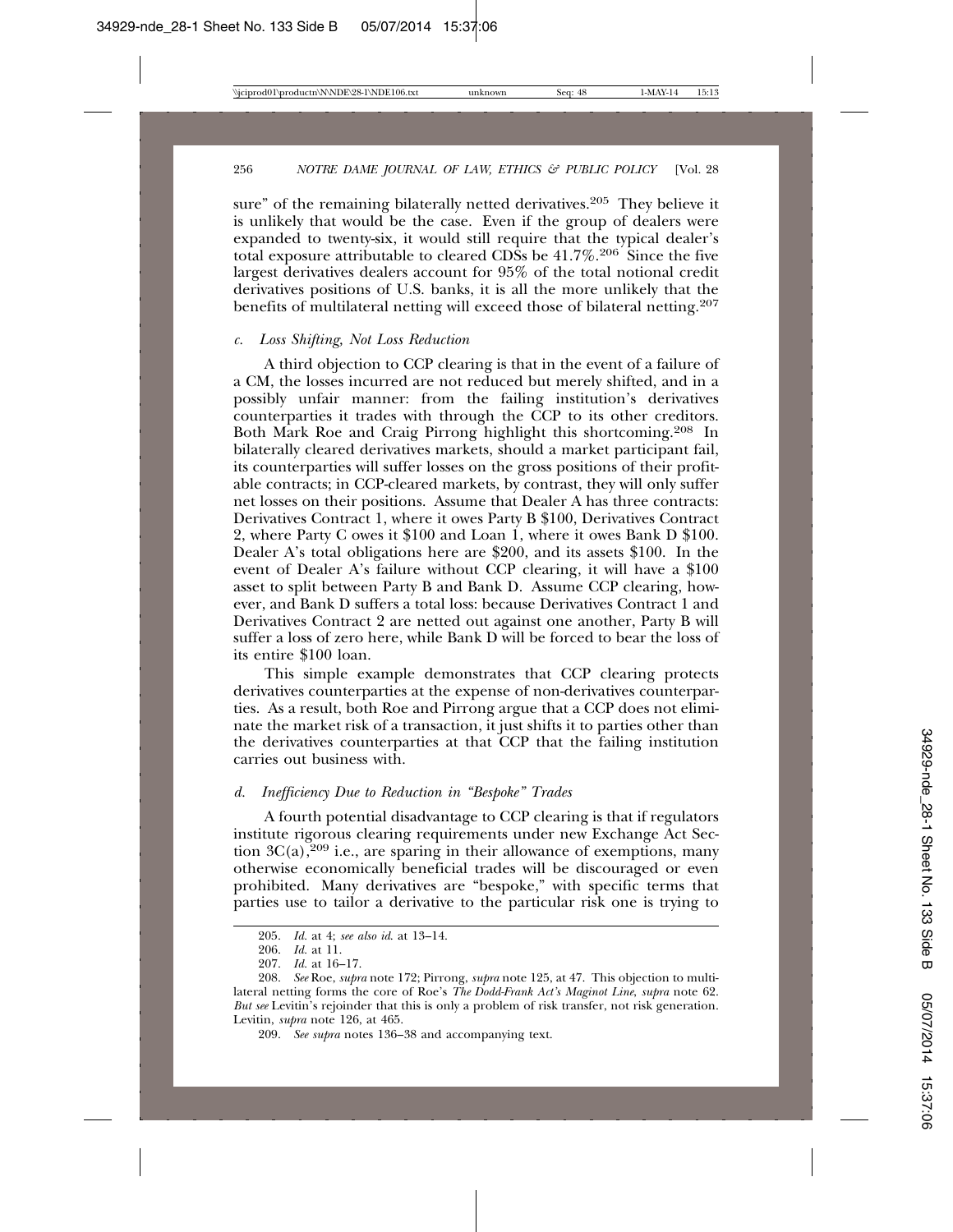hedge. It is unclear how significant this problem will be in practice, as the end-user exemption will allow non-financial companies hedging business risks to sidestep the clearing requirement,<sup>210</sup> but requiring standardization of terms will be a challenge for many derivatives.<sup>211</sup> For example, the CDSs on CDOs that brought AIG to the brink of failure are sufficiently customized that they would presumably be exempt from the Dodd-Frank clearing mandate.212 Regulators could make a decision not to allow trading in such instruments, but this would have the effect of "playing God" with the financial markets and, critics argue, stifling financial innovation and restricting arguably beneficial transactions.<sup>213</sup>

#### *e. Unintended Consequences of Collateral Requirements*

In an attempt to reduce the risk of derivatives trades, Title VII mandates collateral requirements for both cleared and exempted trades in new Exchange Act Section 15F(e).214 While dealers in the bilateral markets usually demand collateral of their counterparties, they formerly had discretion over whether and how much collateral to demand. Collateral requirements under the CCP regime are expected to increase, and uncleared trades exempted from the clearing requirement will now require collateral.215 While collateral can be thought of as a good thing, as a sort of insurance on a trade, Craig Pirrong points out the far-reaching unintended consequences that could result.216 The end result of the collateral requirements is, in Pirrong's view, the increased exposure of the banking system to the derivatives markets.<sup>217</sup>

First, under the new rules the amount of collateral required of counterparties is likely to increase. This increase will result in increased demand for high-quality assets to be used as collateral posted with the CCPs. "Collateral transformation" services are already in operation in order to meet this demand, essentially engaging in a form of "repo" (repurchase) agreements to supply parties with the grade of collateral required by CCPs, secured by lesser quality assets such as junk bonds or other more speculative securities.218 These transformation services create another set of nodes of connection in an already complex financial system. According to Pirrong, demand for collateral will create more demand for AAA assets such as the types of structured finance securities

<sup>210.</sup> *See supra* note 140 and accompanying text.

<sup>211.</sup> *See* Stulz, *supra* note 30, at 88–89. *Cf*. Chander & Costa, *supra* note 4, at 677 (pointing out that the bulk of CDSs are standardized CDS on corporate names and are appropriate for CCP clearing).

<sup>212.</sup> *See* Chander & Costa, *supra* note 4, at 677.

<sup>213.</sup> Duffie et al., *supra* note 46, at 9–10.

<sup>214.</sup> Dodd-Frank Act § 764; 15 U.S.C. 78o-10(e) (2012). *See also* Margin and Capital Requirements for Covered Swap Entities, 76 Fed. Reg. 27564 (May 11, 2011).

<sup>215.</sup> Dodd-Frank § 764; 15 U.S.C. 78o-10(e)(2)(A)(ii) (2012).

<sup>216.</sup> *See* Craig Pirrong, *Clearing and Collateral Mandates: A New Liquidity Trap?*, 24 J. APPLIED CORP. FIN. 67 (2012). *See also* Pirrong, *supra* note 175, at 12–15.

<sup>217.</sup> *Id.* at 73.

<sup>218.</sup> *See Security Services: The Rising Demand for Collateral Spells a Moneymaking Opportunity*, THE ECONOMIST, May 26, 2012, at 74.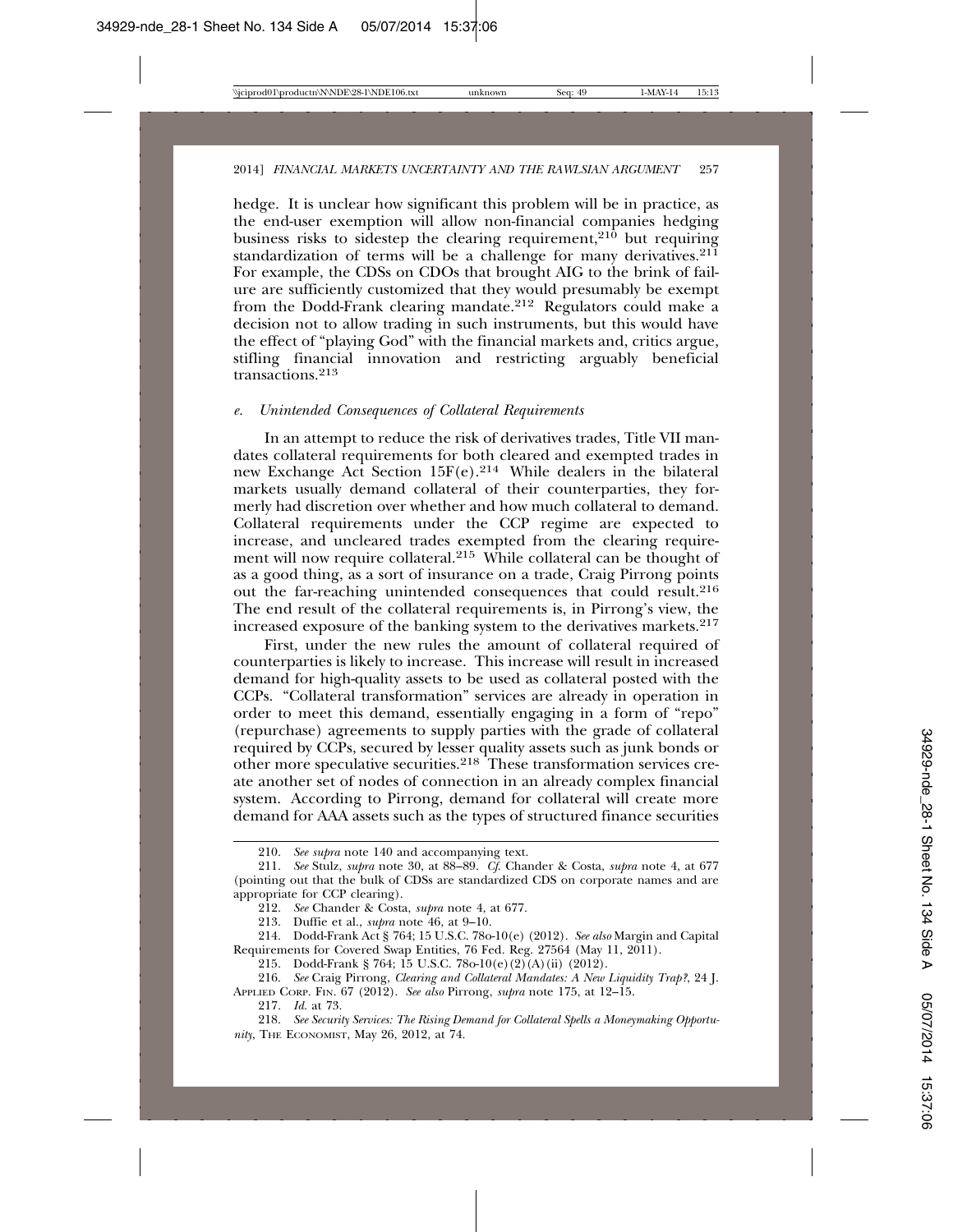that were integral to the crash of 2008.219 Second, the collateral requirements will increase procyclicality in the financial markets, as CCPs will demand more collateral in times of stress, often using variance at risk or "VaR" models to justify increased amounts of collateral in times of financial stress.220 All this has the effect of leading to increased rigidity in the financial system and, ultimately, greater exposure of the banking system to events in the derivatives markets. Consequently, Pirrong sees the unintended consequences of the new collateral requirements as likely contributing to increased systemic risk in the financial system, rather than reducing it.

### *f. Regulatory Infeasibility*

An important line of criticism of Dodd-Frank offered by legal scholars, and echoed by Pirrong, is that the regulatory authorities are not up to the task of implementing the regulatory oversight required by Dodd-Frank, and by extension, of policing the derivatives markets. Kristin Johnson offers the fullest exposition of this criticism, though Dan Awrey and Zachary Gubler voice it as well.<sup>221</sup>

This argument stems first of all from the incredible complexity of the markets and the risks embodied in particular derivatives trades. Because of this complexity, the main derivatives dealers invest millions of dollars in employees with advanced quantitative and information technology skills in an attempt to accurately understand the risks their traders confront in the markets; these privately-funded efforts result in proprietary knowledge and software which only exist because the dealers have the exclusive opportunity to profit from their investments.<sup>222</sup> Government agencies, on the other hand, will not have the budgets to fund such knowledge that could be used to understand the markets they are charged with regulating. Perhaps more importantly, neither may the CCPs. Because of this gap between what Dodd-Frank requires of regulators and their indirect agents in the markets, the CCPs, and what financial markets participants know about the markets, the regulatory structure of Title VII is open to serious criticism that it requires a regulatory structure that is unworkable in practice.

Given these considerations, Johnson advocates a self-regulatory organization or "SRO" to govern derivatives markets. Drawing on the "commons" literature stemming from Garrett Hardin's work, she believes a SRO will likely be far more successful than the top-down, reg-

<sup>219.</sup> *See* Pirrong, *supra* note 216, at 69.

<sup>220.</sup> *Id.* at 70.

<sup>221.</sup> *See* Johnson, *supra* note 140, at 220-21; 234-42; Dan Awrey, *The Dynamics of OTC Derivatives Regulation: Bridging the Public-Private Divide*, 11 EUROPEAN BUS. ORG. L. REV. 155, 185-87 (2010); Gubler, *supra* note 62 (proposing collaborative regulatory structures as an alternative to both "top down" and "bottom up" alternatives). *See also* Colleen Baker, *Regulating the Invisible: The Case of Over-the-Counter Derivatives*, 85 NOTRE DAME L. REV. 1287, 1318–22 (2010) (reviewing the challenges any regulatory effort concerning derivatives faces).

<sup>222.</sup> *See* Pirrong, *supra* note 194, at 15; Awrey, *supra* note 221, at 186.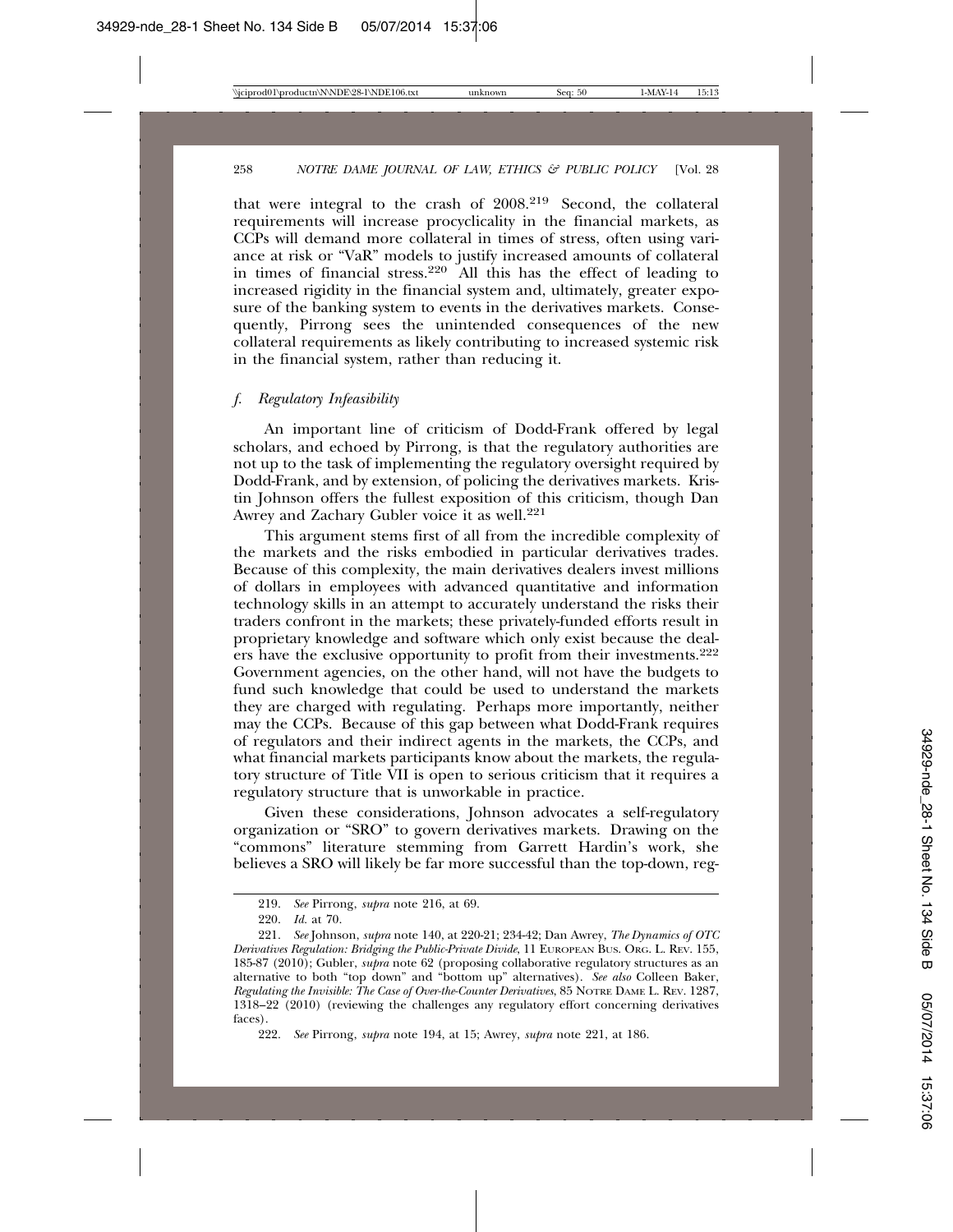ulatory model embodied in Dodd-Frank.223 In particular, she believes that a SRO acting under community governance principles would be far more successful in determining which derivatives are eligible for exemption from the clearing requirement and the margin and collateral requirements for such transactions.224 Zachary Gubler presents a related argument, drawing on the new institutional economics literature to argue that markets are not an efficient substitute for banks in the derivatives markets, and therefore a regulatory approach focused on CCPs (which function as a market substitute) is unlikely to be successful.225 Finally, the superior ability of individual market participants to deal with informational challenges in the derivatives markets is a lynchpin of Pirrong's approach, which sees potential inefficiencies, and even more dangerously, the creation of moral hazard as resulting from the practical inability CCPs will have in matching sophisticated counterparties in the race for accurate knowledge about the risks embodied in derivatives transactions.226

## *g. Creation of a "Too Interconnected to Fail" Entity*

Finally, the CCP mandate runs the risk of creating one or multiple "Too Big to Fail," or perhaps more accurately, "Too Interconnected to Fail," entities. Commentators have focused on this paradox of the new derivatives regulation, which is heightened by the fact that the fewer CCPs there are, the greater benefits that can be expected to result.<sup>227</sup> Since a CCP will be a central node in the financial system, its failure could have the effect that was feared if AIG had collapsed.228 The urge to backstop such an institution in the event of a market crisis would be considerable, and governments could then be faced with the ultimate "TBTF" entity.

#### 2. Philosophical Characteristics of the Arguments Against

The arguments above combine to present a forceful case against the clearing mandate and other new requirements of Title VII. This Article of course argues in favor of Title VII, though I believe that the new regulations can only be justified by simultaneously emphasizing the uncertainty inherent in our attempts to understand the workings of the contemporary financial system as well as the broader framework for financial regulation presented in Part IV. Before we reach that point, it is important to ask if there is any philosophic framework implicit in the arguments of the opponents of central clearing. I believe the argu-

<sup>223.</sup> Johnson, *supra* note 140, at 178–79 (*citing* Garrett Hardin, *The Tragedy of the Commons*, 162 SCI. 1243 (1968)). *See also* Pirrong, *supra* note 194, at 12 (using the concept of the tragedy of the commons in *The Inefficiency of Clearing Mandates*).

<sup>224.</sup> *See* Johnson, *supra* note 140, at 252.

<sup>225.</sup> *See* Gubler, *supra* note 62.

<sup>226.</sup> *See* Pirrong, *supra* note 194.

<sup>227.</sup> *See generally* Duffie & Zhu, *supra* note 50. *See also* Baker, *supra* note 221, at 1355; Pirrong, *supra* note 177, at 14–15.

<sup>228.</sup> As Chander & Costa point out, derivative dealers really function as "de facto unregulated central clearing counterparties . . . ." Chander & Costa, *supra* note 4, at 677.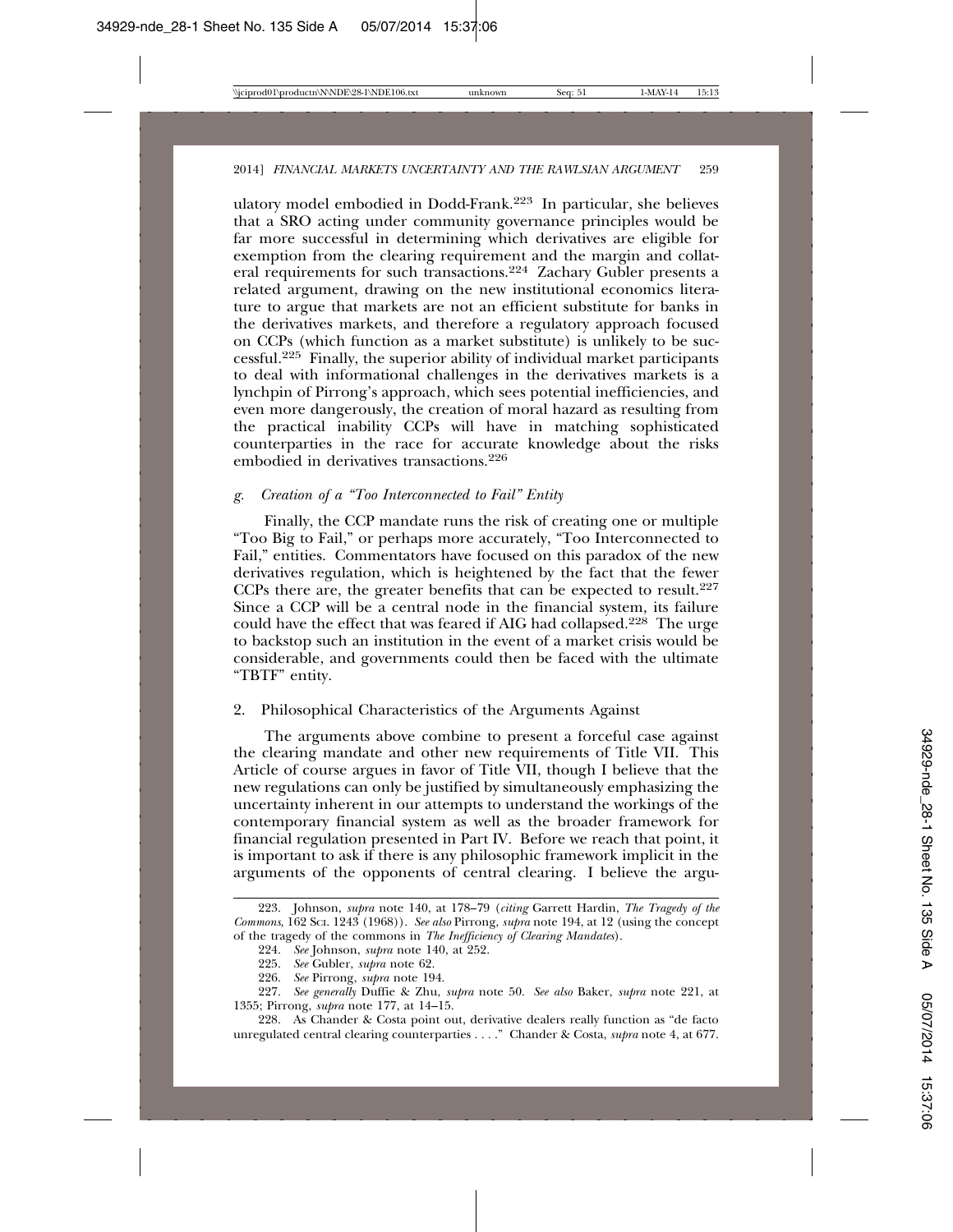ments against central clearing reflect three key aspects of the dominant mode of economic argument over the past half century: scientism, Panglossianism, and utilitarianism. It is important to contrast these with the epistemological tolerance, pragmatism, and holism required by the argument for Title VII reviewed above in Part III.A.2.

#### *a. Scientism*

Pirrong is honest about the inherent difficulty of attaining certain, formalizable and quantifiable knowledge of the contemporary derivatives trading markets at the same time that he illustrates a commitment to the traditional goals and methods of mainstream financial economics. He acknowledges our epistemological limitations, conceding that it is very difficult to come to quantifiable measures of the various factors at play in making an empirical evaluation as to the desirability of clearing, while downplaying the likely beneficial second-order, behavioral effects of a CCP regime that form the crux of the argument for clearing.

The dominant methodological trend in economics, including financial economics, over the past fifty years has been to model economics on the "hard" sciences, preeminently physics.229 Were this quest successful, it would result in a science of economics that had at its core testable propositions yielding empirically verifiable statements. Where possible, such propositions would be formally expressed in mathematical language, which provides the framework for quantitative analysis of economic systems and effects. Pirrong acknowledges the difficulty in reaching this standard with a system as complex as the derivatives trading markets when he states:

The nature of this analysis is inherently qualitative. It is difficult for anyone, be they academics, market participants or regulators, to determine definitively whether a clearinghouse would improve the efficiency of the CDS market. I certainly do not claim to possess such definitive knowledge.<sup>230</sup>

That said, Pirrong still hews to scientific goals of mainstream financial economics. In his most extensive analysis, *The Economics of Clearing in Derivatives Markets,* he constructs formal models to illustrate the default risk posed by financial intermediaries as well as the equilibrium effects of clearing.231 More importantly, he downplays the prophylactic psychological effect that a CCP may have on the market.

Pirrong's understanding of CCP clearing appears to demonstrate a commitment to the understanding of economic agents as rational actors that is a cornerstone of mainstream economics.<sup>232</sup> In particular, Pirrong downplays the effects that a CCP may have on forestalling runs

<sup>229.</sup> *See* Andrew W. Lo & Mark T. Mueller, *Physics Envy May Be Hazardous to Your Wealth* 3–7, (2010), *available at* http://ssrn.com/abstract=1563882.

<sup>230.</sup> Pirrong, *supra* note 125, at 45.

<sup>231.</sup> *See* Pirrong, *supra* note 30, at 8–14, 66–73.

<sup>232.</sup> *See* Daniel McFadden, *Rationality for Economists?,* 19 J. RISK & UNCERTAINTY 73 (1999).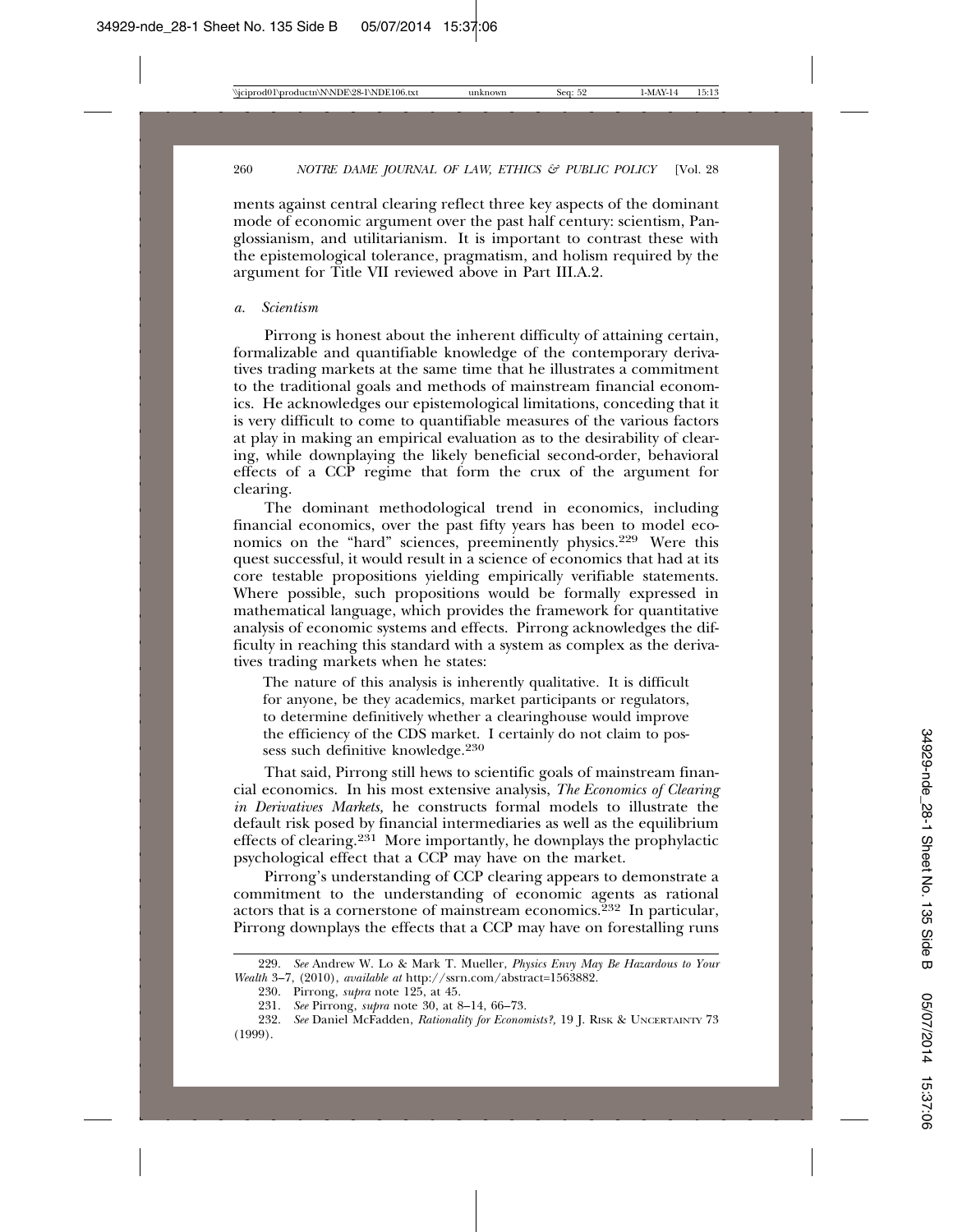on a CM. The implication of Professor Scott's *Interconnectedness and Contagion* is that since interconnectedness did not play a significant role in the downfall of Lehman Brothers, derivatives trading and the institution of CCPs should not be the focus of financial reforms. Nevertheless, Professor Scott does not go quite this far; despite the clear implication of his results, he adopts an agnostic position on CCPs, citing the research of Duffie and others.233 Pirrong however ignores any possible beneficial 'behavioral' effect CCPs may play in this way, instead focusing on other second-order effects of a clearing mandate such as the unintended consequences of clearing mandates and exacerbation of information asymmetries.234 Note however that if parties prior to the downfall of Lehman Brothers were in fact motivated by a general, nonspecific fear that included uncertainty over the effects of derivatives exposures and interconnection, for one to conclude that in the future such concerns would not play an important role seems to require of the rationality of market participants that they learn from their mistakes and not repeat them again in the future.

It is important not to exaggerate Pirrong's scientism, however. Part of the persuasiveness of his work is his deep understanding of the institutional mechanics of the derivatives markets, and his acknowledgement of the difficulty of coming to definitive conclusions about a system as complex as this. Nevertheless, his views bear the imprint of an emphasis on the rationality of market participants and a neglect of purely behavioral explanations for important elements of the financial crisis and the concomitant prophylactic effects central clearing may have.

#### *b. Panglossianism*

Pirrong's arguments also betray a "Panglossian" character sometimes observed in economic arguments: the notion that if something were actually beneficial, i.e. promoted efficiency, market actors would have already created it.<sup>235</sup> By extension, what is seen in the markets independent of government regulation (insofar as this can be identified) must be the "best of all possible worlds," or at least efficient. In his writings against the CCP mandate, Pirrong argues that if a CCP regime were beneficial, market participants would have developed one already for their derivatives activities; the fact that they haven't implies

<sup>233.</sup> *See* Scott, *supra* note 96, at 99–104.

<sup>234.</sup> *See* Pirrong, *supra* note 30, at 43–53. *See also* Pirrong, *supra* note 175, at 11–12. For Pirrong's analysis of Scott's *Interconnectedness and Contagion*, see his blog post at Streetwise Professor, Nov. 21, 2012, http://streetwiseprofessor.com.

<sup>235.</sup> VOLTAIRE, CANDIDE OR OPTIMISM 114 (Norman L. Torrey ed., 1946) ("All is for the best in this best of all possible worlds."). For discussion of the "Panglossian argument" in law and economics scholarship, see Lucian Ayre Bebchuk, *The Case for Increasing Shareholder Power*, 118 HARV. L. REV. F. 833, 888–90 (2005). For an interesting discussion of Panglossianism in economics, see James A. Yunker, *Panglossian Tendencies in Economics: The Case of Theoretical Welfare Economics*, 43 J. ECON. ISSUES 759, 762 (2009) (arguing that "in the real world, there are many Pareto-inefficient equilibria that are nevertheless social welfare superior to other Pareto-efficient equilibria.").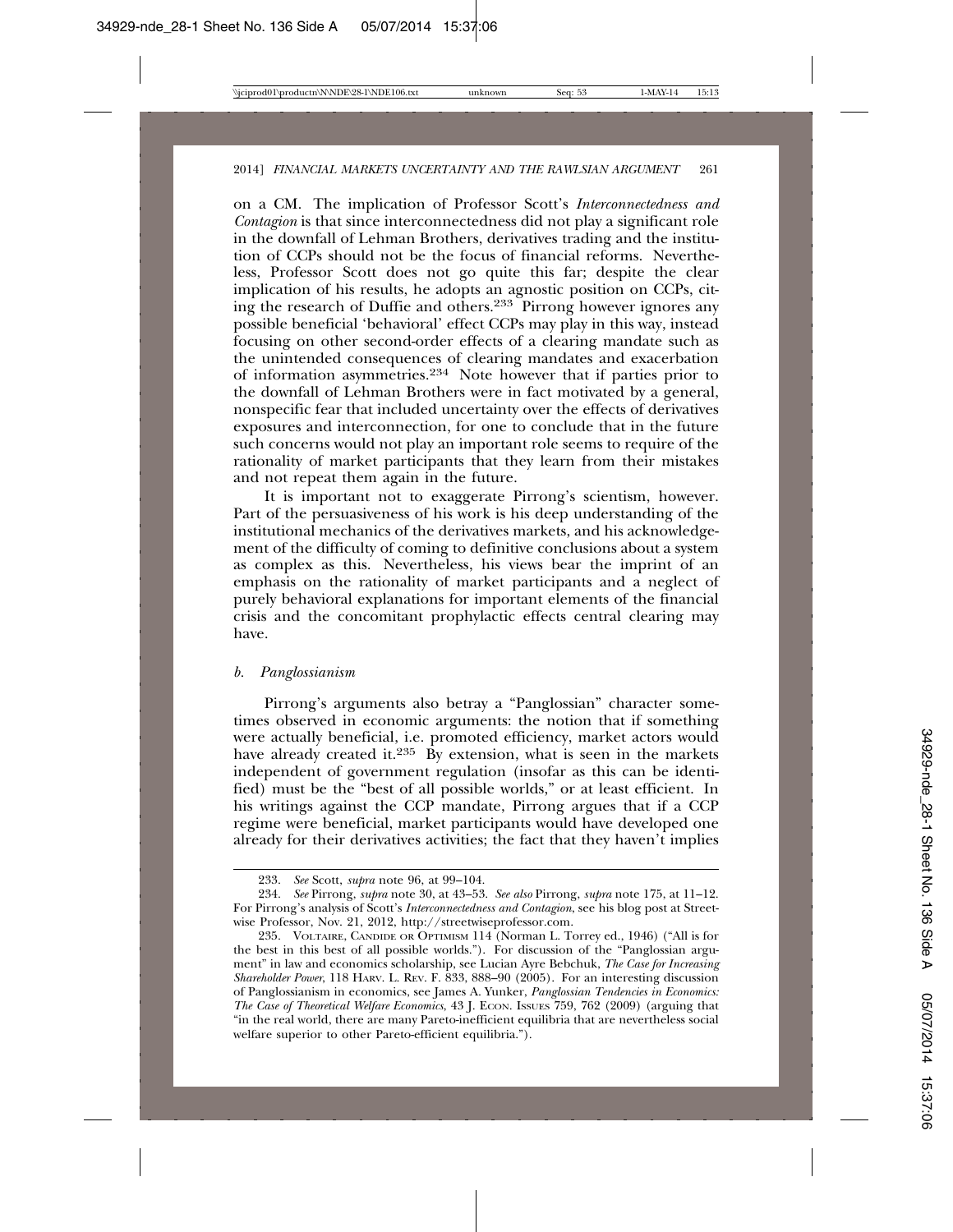that it is inappropriate in this context.<sup>236</sup> This ignores the possibility the markets could be stuck in a position of sub-optimal equilibrium, where a certain few parties benefit, while less powerful market participants, and perhaps society as a whole, suffer.<sup>237</sup> In this type of market failure, government regulation may be necessary to bring the market to a more optimal point. Just as state automobile insurance laws are necessary to force many individuals to purchase insurance who would otherwise drive uninsured, a government CCP mandate may play a legitimate role in mandating that market participants pay the insurance cost of becoming a clearing member of a CCP, since the effects of trading without such insurance can be so disastrous. The assumption that if something were beneficial it would have been developed already ignores the possibility that markets can get stuck in a less than optimal equilibrium, as is likely the case with the "derivative dealers club." (This line of argument also implicitly downplays the risks, and effects, of market failure.)

While not "Panglossian" in this sense, the criticisms of the regulatory structure of Dodd-Frank offered by Gubler, Johnson, and Baker display another sort of optimism, optimism in the ability of market actors to police themselves.238 While there are significant reasons to doubt that government regulators will be able to perform this job themselves, primarily due to resource limitations, a "community governance" model operating as a self-regulatory organization or "SRO" that requires market participants to be actively involved in determining the standards to apply in these markets ought also to be viewed skeptically after the failures of 2008.239 Even as strong a believer in free markets as

237. *See generally* Litan, *supra* note 22 (arguing that the major derivatives dealers benefit from with bilateral trading at the expense of their customers); Awrey, *supra* note 37, at 265 (complexity in new financial markets has "often been used by intermediaries *as a group* to prevent the commoditization of many financial innovations, ultimately forestalling the redistribution of rents from innovators to consumers which one might otherwise expect to take place over time."); Chander & Costa, *supra* note 4, at 677 ("If CCPs provide such numerous benefits, why have the private derivatives markets not moved to them absent government pressure? As already indicated, dealers have incentives to prefer the status quo."); Levitin*, supra* note 126, at 450 n.15 ("The private dealer benefits from opacity in the OTC markets may answer Professor Craig Pirrong's question of why centralized clearing did not emerge on its own for credit derivatives; dealers did not want to give up the spread.").

238. Johnson proposes a "community governance" model for an SRO to govern CDS trading. *See* Johnson, *supra* note 140, at 242–56. Gubler's work draws on the new institutional economics to propose a "new governance" model. *See* Gubler, *supra* note 62, at 112–18. Baker proposes a "public-private partnership" on the international level. *See* Baker, *supra* note 221, at 1369–76.

239. *Cf.* Howell Jackson & Mark Roe, *Public and Private Enforcement of Securities Laws: Resource-Based Evidence*, 93 J. FIN. ECON. 207 (2009) (finding that public enforcement of

<sup>236.</sup> Pirrong, *supra* note 125, at 44 (The advantages of clearinghouses "cannot be gainsaid, but the testimonials beg an important question: If the benefits of centralized clearing are so great, why haven't CDS market participants embraced the concept before now, and then only under regulatory pressure?"). To be fair, Pirrong himself is aware of the Panglossian critique. *See* Pirrong, *supra* note 30, at 65 ("Some may find this analysis Panglossian, in that it suggests that the existing methods for sharing default risks in the OTC markets are the optimal ones. I would respond by saying that at the very least, one must give some deference to the survivorship principle.").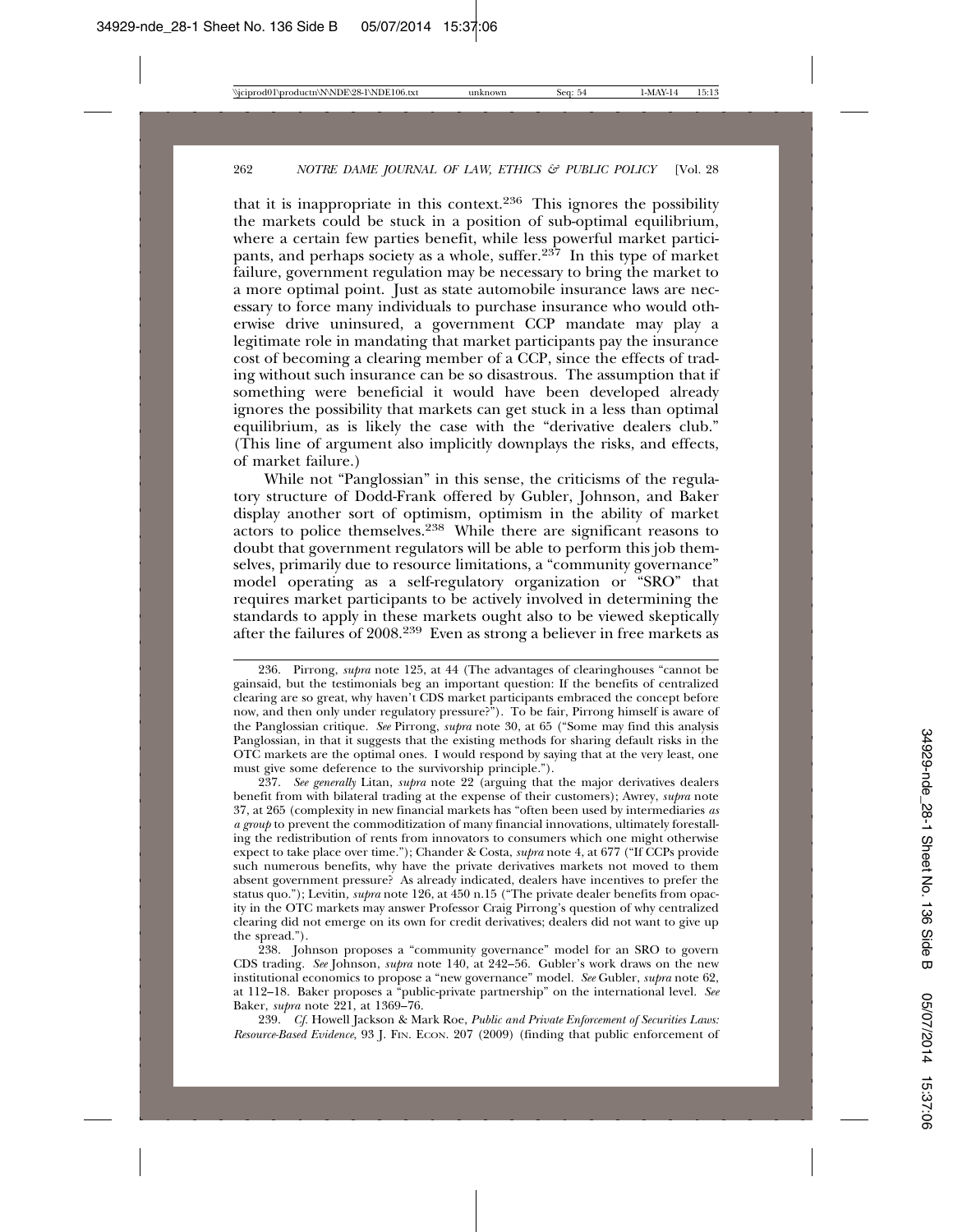Alan Greenspan famously acknowledged that he had been wrong in assuming that financial market participants possessed the proper incentives to police themselves in the years leading up to  $2008.<sup>240</sup>$  The internal structure of the massive banks that dominate the derivatives markets, and the incentives individual traders and managers have inside these institutions, offer reasons to be skeptical of the notion that the banks will act in ways that further the interest of the institution as a whole, as opposed to the interest of a particular individual within it. If the actions of these banks in individual cases are not tethered to their own medium and long-term health, it is difficult to have faith that they can be prompted, through a SRO-type organization, to act for the good of the financial markets as a whole.

#### *c. Utilitarianism*

As with the scientism discussed above, the arguments against CCP clearing bear the implicit stamp of the utilitarianism that is a non-necessary but common feature of economic argument. Evidence of this is found not only in the manner in which alternative economic arrangements are evaluated, the cost-benefit analysis, but also in the specific content of the measure of benefit: social welfare. The definition of social welfare is essential, as what is ordinarily taken into account in making a cost-benefit analysis contributes to the goal of elevating economic analysis to the status of a science. At the same time, it exposes this analysis to criticism that it ignores very important societal values that intersect with an economic system, as will be explored further in Part IV.

Utilitarianism is the default philosophic worldview of much economic analysis.241 Economics may not necessarily be utilitarian, as Judge Posner argues,242 but both history and methodology align the two.243 Not only did economics develop alongside utilitarianism in nineteenth century England, but the founders of utilitarianism, Jeremy Bentham and John Stuart Mill, both made important contributions to economics. On a deeper level, utilitarianism's "Greatest Happiness Principle" or "Proportionality Doctrine" points towards the quantitative. John Stuart Mill states "that actions are right in proportion as they

financial markets law is positively associated with deeper capital markets than private enforcement).

<sup>240.</sup> Brian Knowlton & Michael M. Grynbaum, *Greenspan 'Shocked' that Free Markets Are Flawed,* N.Y. TIMES (Oct. 23, 2008), http://www.nytimes.com/2008/10/23/business/ worldbusiness/23iht-gspan.4.17206624.html (quoting Alan Greenspan, who stated that he "made a mistake in presuming that the self-interests of organizations, specifically banks and others, were such as that they were best capable of protecting their own shareholders and their equity in the firms.").

<sup>241.</sup> *See* Kenneth J. Arrow, *Some Ordinalist-Utilitarian Notes on Rawls' Theory of Justice*, 70(9) J. PHILOS. 246 (1979) ("The implicit ethical basis of economic policy judgment is some version of utilitarianism.").

<sup>242.</sup> *See* Richard A. Posner, *Utilitarianism, Economics, and Legal Theory*, 8 J. LEGAL STUD. 103 (1979).

<sup>243.</sup> *See* Russell J. Hardin, *Magic on the Frontier: The Norm of Efficiency*, 144 U. PA. L. REV. 1987 (1996).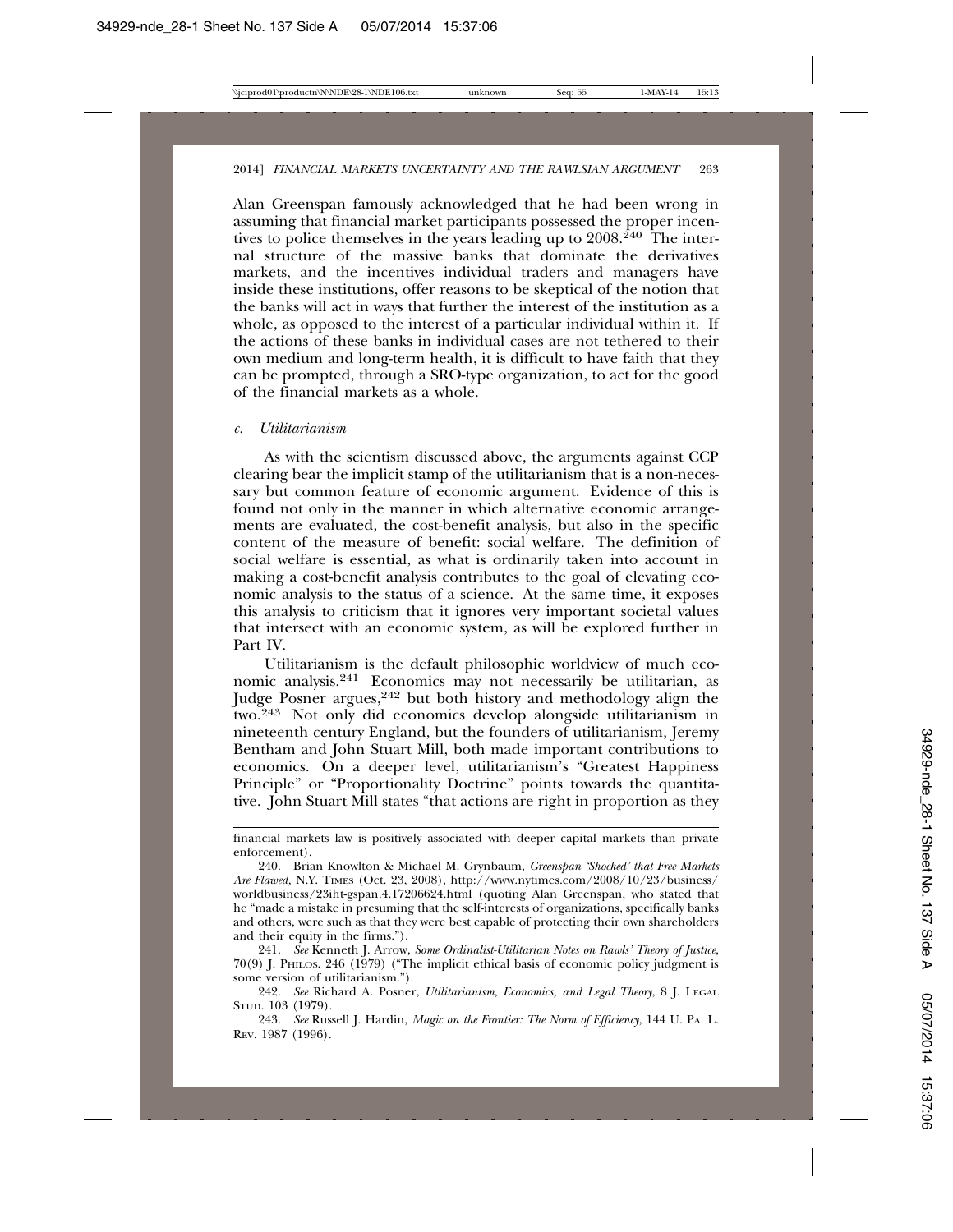tend to promote happiness, wrong as they tend to produce the reverse of happiness. By happiness is intended pleasure, and the absence of pain; by unhappiness, pain and the privation of pleasure."244 Since making any particular moral judgment requires tallying pleasures and pains, this conception of the good is intrinsically quantitative, as the best state of affairs or path of action is conceived of as the one containing the greatest amount of pleasure and the least amount of pain.

The Greatest Happiness Principle has its obvious analog in the cost-benefit analysis of welfare economics and public policy, where the economic cost of various alternatives or proposals are computed, with the one resulting in the least total cost being deemed the best or most desirable. Implicit in both utilitarianism and the cost-benefit analysis is the assumption that there is one single standard of value by which all aspects of alternative arrangements can be measured.245 Also important for the connection between utilitarianism and economics is the concept of "social welfare." Dan Awrey sets forth the concept of social welfare as used in welfare economics as the appropriate standard for evaluation of regulation in the financial sphere.<sup>246</sup> Social welfare is defined as "a function of the aggregate well-being (or utility) of the members of a society."<sup>247</sup> While this utility can include anything an individual values, such as material items, aesthetic or altruistic experience, or even abstract values such as morality, fairness and justice, Awrey explains that social welfare analyses usually exclude abstract and subjective concepts such as fairness due to the inherent difficulty of using such "amorphous" notions.248 Even if social welfare were defined to include the utility of abstract and philosophical values to individuals, though, it would still be fundamentally utilitarian, as it attempts to assign some determinate measure of worth to those concepts in relation to individuals in society.

Pirrong's criticism of CCP clearing uses a cost-benefit analysis with the concept of social welfare as an evaluative standard. Section 8 of *The Economics of Clearing in Derivatives Markets* offers a cost-benefit analysis of default risk sharing in bilateral markets versus that of central clearing. Pirrong focuses on the costs of monitoring and pricing balance sheet risks, as well as the costs of risk assessment of complex derivatives, working through various factors which are likely to increase or decrease costs in each alternative. He concludes that "sharing default risks as is

247. *Id.* at 166 n.51.

<sup>244.</sup> John Stuart Mill, *Utilitarianism*, *in* THE COLLECTED WORKS OF JOHN STUART MILL 203, 210 (John M. Robson ed., 1969).

<sup>245.</sup> For a discussion of the significance of a single standard, see Richard A. Epstein, *Are Values Incommensurable, or is Utility the Ruler of the World?*, 1995 UTAH L. REV. 683.

<sup>246.</sup> *See* Awrey, *supra* note 221, at 165–70 (Section 3, "Regulating OTC Derivatives: An Evaluative Framework").

<sup>248.</sup> *Id.* Awrey also states that "the regulation of OTC derivatives arguably does not engage any pressing moral, social, cultural or other imperatives which might be thought to reside outside the evaluative scope of economic theory." *Id.* at 167. This Article argues otherwise, although those within the conventional evaluative scope of economic theory are the focus.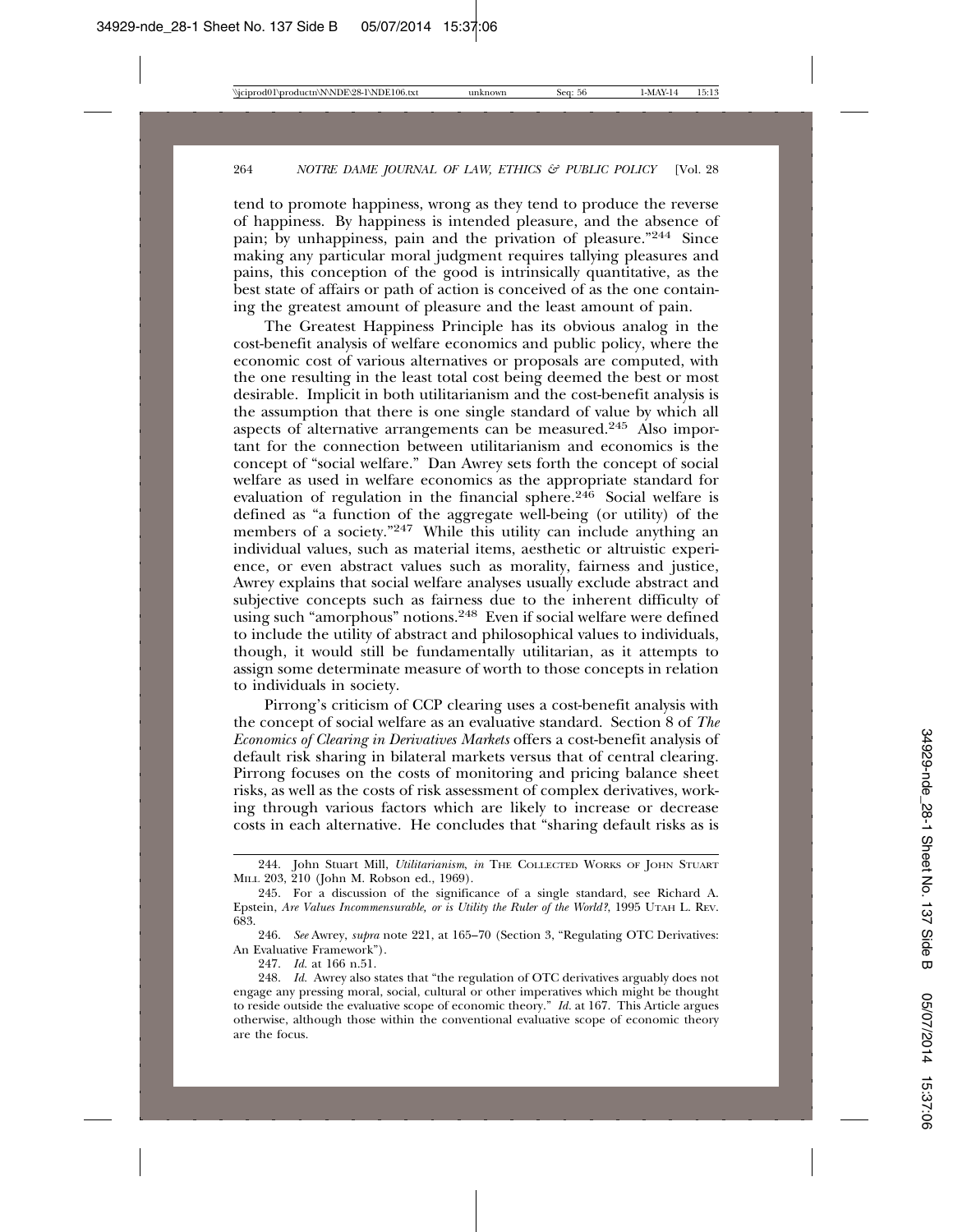done on bilateral OTC markets offers certain efficiency advantages over centralized default risk sharing" where complex derivatives are traded by opaque firms with complex balance sheets.249 Thus, he offers a standard cost-benefit analysis where costs and benefits are tallied on behalf of each alternative and the alternative with the least total cost, i.e., the most efficient, is deemed superior.250 Section 9, "Systemic Risk," sets these alternatives in the context of the larger issue of derivatives trading and systemic risk. Again, Pirrong tallies what he sees as the likely costs and benefits of each system; while central clearing can reduce losses from dealer default, because replacement costs are reduced when parties net their exposures, there are also significant costs, including the costs of redistributing losses from CMs to non-CMs, the effects on trading activity of misplaced incentives, mispricing of risk and the effects of the formation of a CCP on incentives of counterparties to monitor dealers.

The standard Pirrong uses to compare bilateral and CCP clearing regimes is efficiency, i.e., the greatest output of the system for a given amount of inputs.<sup>251</sup> He also uses the term "social welfare," again appearing to indicate the total economic output of the economic system in question.252 Efficiency and social welfare have a utilitarian cast to them, as they imply that the standard for evaluation of various alternatives is the one that produces the greatest amount of economic output for the least possible cost. While Pirrong's approach is not at all unusual, it is important to note that the wider and more diffuse effects of the economic crisis do not fall within the categories of costs and benefits enumerated by Pirrong.253 Both tangible costs such as the loss in home equity values and the costs of the foreclosure crisis, as well as the more subjective, psychological costs of the personal misery caused by extended, elevated unemployment levels due to the recession, are not included in either his cost-benefit analyses or even his definition of social welfare.254 While the causal connection between these societal traumas and derivatives trading is complex and clouded by uncertainty, they are very real phenomena that are connected to derivatives trading, and this analysis neglects them. The standard economic analysis achieves a certain measure of precision by limiting itself to tangible

252. Pirrong, *supra* note 30, at 21.

<sup>249.</sup> Pirrong, *supra* note 30, at 51.

<sup>250.</sup> For another cost-benefit analysis of clearing, *see* Gubler, *supra* note 62, at 14–17; *see also* Awrey, *supra* note 221.

<sup>251.</sup> *See*, *e.g.*, Pirrong, *supra* note 194, at 14 (in discussing the costs of requiring CMs to back up one another's trades, "the formation of a clearinghouse may not be efficient if the benefits of fungibility, net of its costs, are lower than the net benefits of alternative means for trading of derivatives and sharing default risks.")

<sup>253.</sup> For an example of a broader consideration of such costs, *see* ADMATI & HELLWIG, *supra* note 12, at 82 ("When bankers complain that banking regulation is expensive, they typically do not take into account the costs of their harming the rest of the financial system and the overall economy with the risks they take. Public policy, however, must consider all the costs and not simply those to the bankers.").

<sup>254.</sup> *See* Edward M. Gramlich, *Subprime Mortgage Lending: Benefits, Costs, and Challenges* (Remarks at the Financial Services Roundtable Annual Housing Policy Meeting, Chicago, Illinois, May 21, 2004).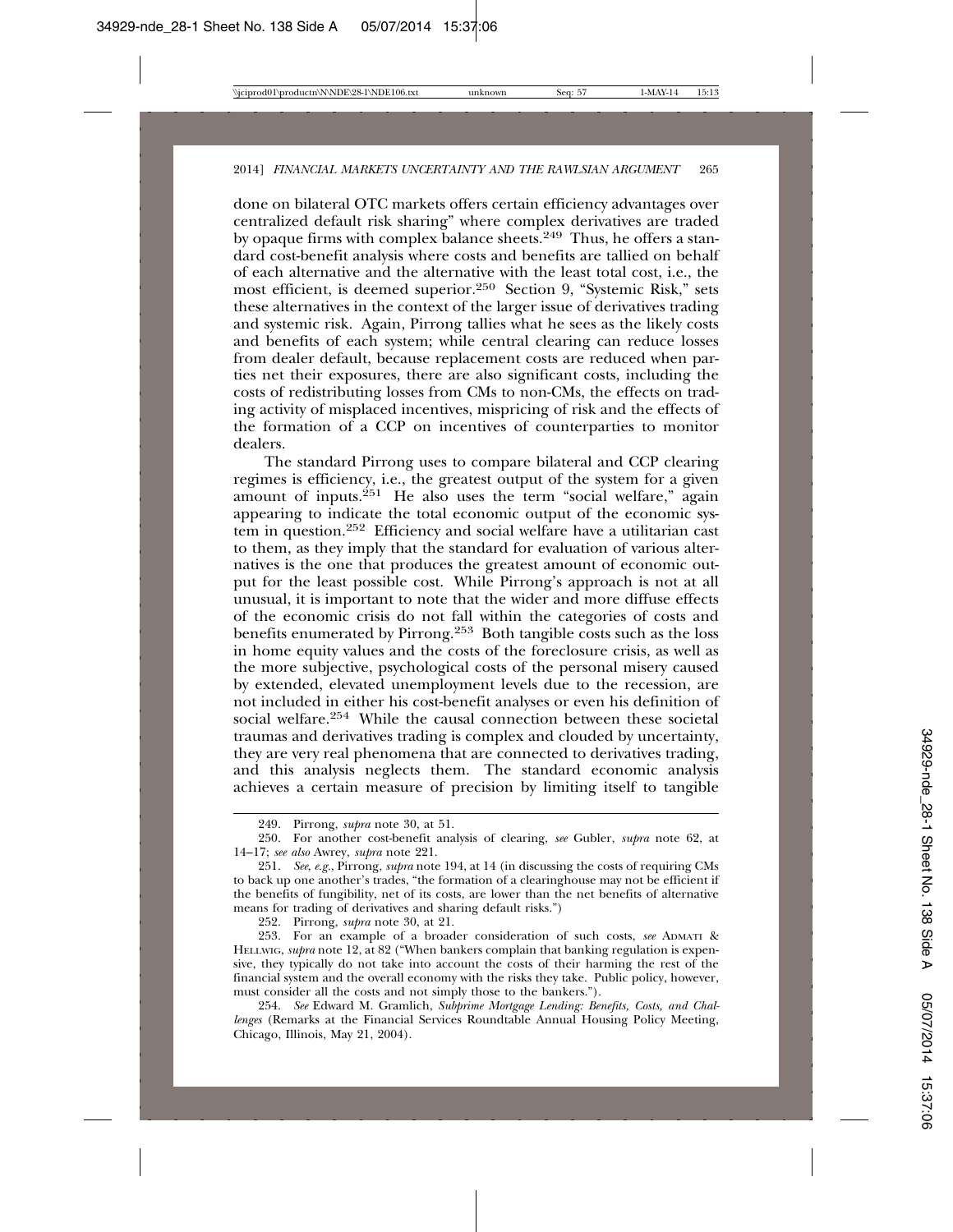items within the derivatives trading system itself, but this precision comes at the expense of ignoring the more general and diffuse effects of the financial system on society at large.

The defense and criticism of Title VII each betray certain philosophical tendencies—a tolerance for uncertainty, a pragmatic stance, and the use of regulation to accomplish goals extrinsic to the derivatives trading regime itself, on the one hand, versus a certain measure of scientism found in standard economic analysis, as well as Panglossianism and utilitarianism. It is important to remember, however, that the debate reviewed above in Part III is ultimately an empirical one: to what extent does the evidence suggest that CCP clearing reduces systemic risk? As we have seen, there are arguments on both sides and the question is at this point unresolved. Furthermore, important commentators such as Duffie and Scott, who are skeptical of clearing in some respects, appear to shrink back from Pirrong's full-throated skepticism. This unresolved debate is the point of departure for Part IV.

## IV. RAWLSIAN POLITICAL THEORY AND THE ARGUMENT FOR STRONG DERIVATIVES REGULATION

Given that the relatively strong derivatives provisions of Dodd-Frank Title VII were enacted, legislators and regulators chose not to listen to the warnings of critics but instead embraced the path espoused by CFTC Chair Gary Gensler and other reform-minded advocates. As with Dodd-Frank in general, enactment of a regulatory scheme with detailed requirements for financial institutions to follow and a large role for government agencies charged with oversight runs counter to the deregulatory trend that has prevailed in many areas of the American regulatory state since the late 1970s. Obviously, such a turn was supported by public anger over the financial crisis and the attendant bailouts, as well as Democratic majorities in both houses of Congress.

The question I will address in Part IV, however, is not only political but philosophical: what philosophical perspective best explains, and even more importantly, justifies the strong derivatives regulation in Dodd-Frank? Pirrong's argument against CCP clearing reviewed above in Part III uses the standard concept of social welfare, with the aggregate utility directly produced by a system as its evaluative measure. This measure fails to take into account costs or benefits incurred by parties indirectly connected to the system of derivatives trading (e.g., the real estate losses suffered by homeowners who bought at the crest of a bubble market inflated by real estate investment through structured finance securities, which were reliant on CDSs), and once we do move outside those narrow confines, the factors involved are probably too complex and multifarious to reach any definitive answer for or against CCP trading. (A utilitarian argument for CCP clearing, that the interests of millions of individuals affected by financial crises, caused in large part by a highly interconnected financial system, amounts to a massive quantity of benefit obtaining in a financial system that values safety above all else, is likewise confronted with the difficulty of accurately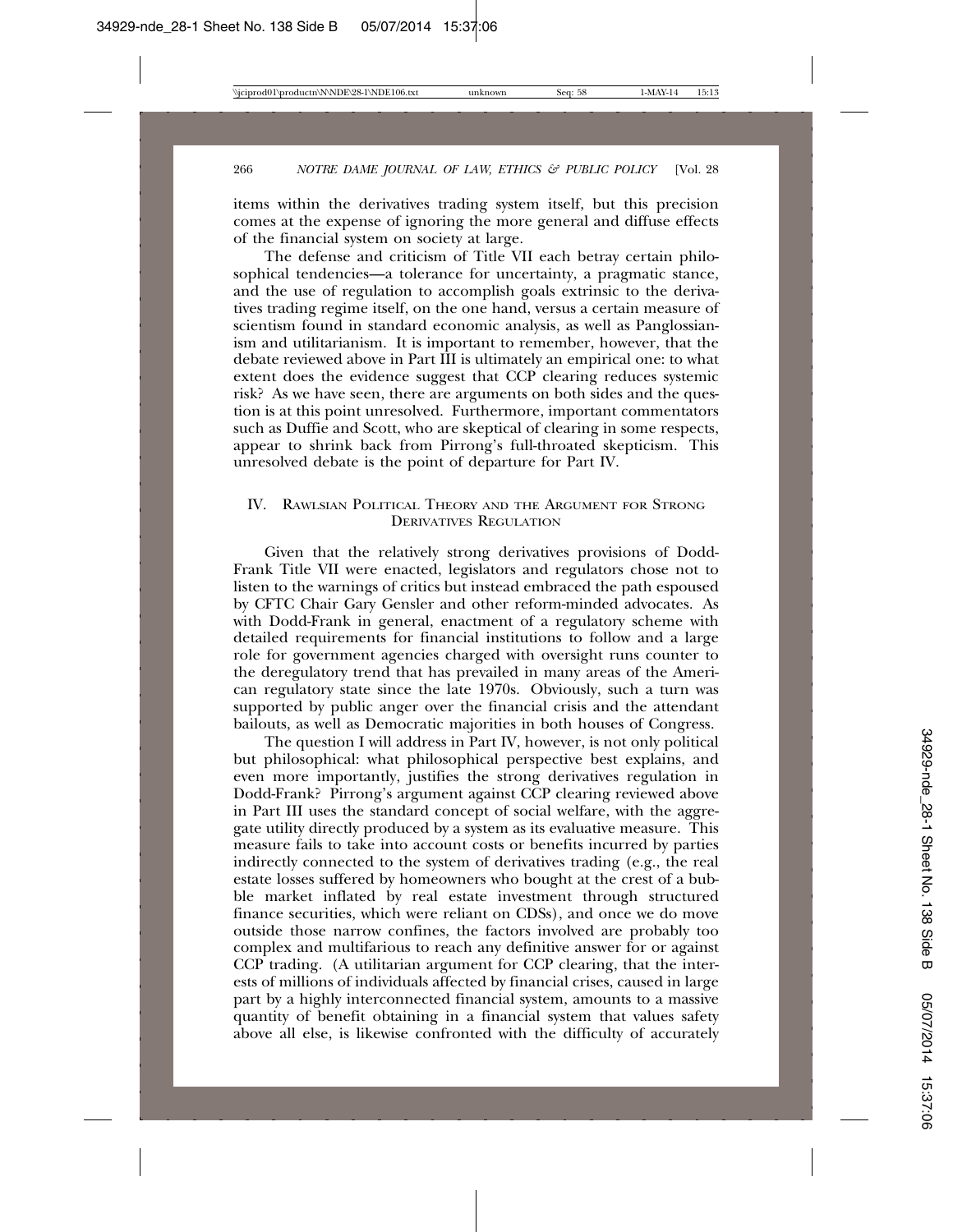enumerating, let alone measuring, all the possible effects and linkages and interests of individuals.) As a result, on empirical grounds alone, there is too much uncertainty to come to a definitive answer for or against CCP trading. Utilitarianism, and the scientific perspective that financial economics aims for, neither clearly supports nor militates against the Dodd-Frank derivatives provisions; the utilitarian argument against them relies on the narrow ambit offered by Pirrong, where "social welfare" is understood as the efficiency of the derivatives trading system itself, thereby neglecting important second-order effects of derivatives in the financial system.

On utilitarian grounds, then, there is no clear answer to the question of whether Dodd-Frank's reforms should be beneficial. In this context of fundamental uncertainty, however, Rawlsian political theory offers a much different analysis, which moreover supports the regulations, with important caveats. My central argument is that Rawls offers a particularly valuable lens through which the project of regulating derivatives ought to be understood, particularly in its approach to decision-making under conditions of extreme uncertainty, but also in its emphasis on democratic equality and its conception of markets as fundamentally constituted by rules. Rawlsian theory is a comprehensive philosophic platform from which to respond to the objections of Pirrong and others, and one that provides an alternative to the scientism, Panglossianism, and utilitarianism evident in the lines of argument offered by the critics of Title VII. Most importantly, the Rawlsian perspective does not demand *certainty* concerning what happened or what the exact effects of the new rules will be, but instead justifies governmental action in the face of substantial *uncertainty*.

## A. *Basic Planks of Rawls's Political Theory Applicable to Financial Regulation*

John Rawls's central achievement is a theory of justice offering a strong alternative to the utilitarian theories dominant in nineteenth and twentieth century thought. In formulating his theory, Rawls draws extensively on the thought of Immanuel Kant, as well as that of the other social contract theorists.255 Kant's categorical imperative, the "universal form of law as such," can be used as an algorithm of sorts to test the moral status of possible plans of action, and is therefore an alternative to the utilitarian practice of relying on what are essentially cost-benefit analyses in making moral judgments. Rawls was attracted to Kantian deontology because he believed that utilitarianism failed to explain the institutions of constitutional democracy;256 he also saw that the utilitarian doctrine that we "are to arrange institutions so as to obtain the greatest sum of satisfactions" leads to problems such as the

<sup>255.</sup> For an overview of Rawls's thought, including its relation to the thought of not only Kant but Locke, Rousseau, and others, *see* Samuel Freeman, *Introduction: John Rawls — An Overview*, *in* THE CAMBRIDGE COMPANION TO RAWLS (Samuel Freeman ed., 2003).

<sup>256.</sup> JOHN RAWLS, A THEORY OF JUSTICE, at xi–xii (Revised ed. 1999).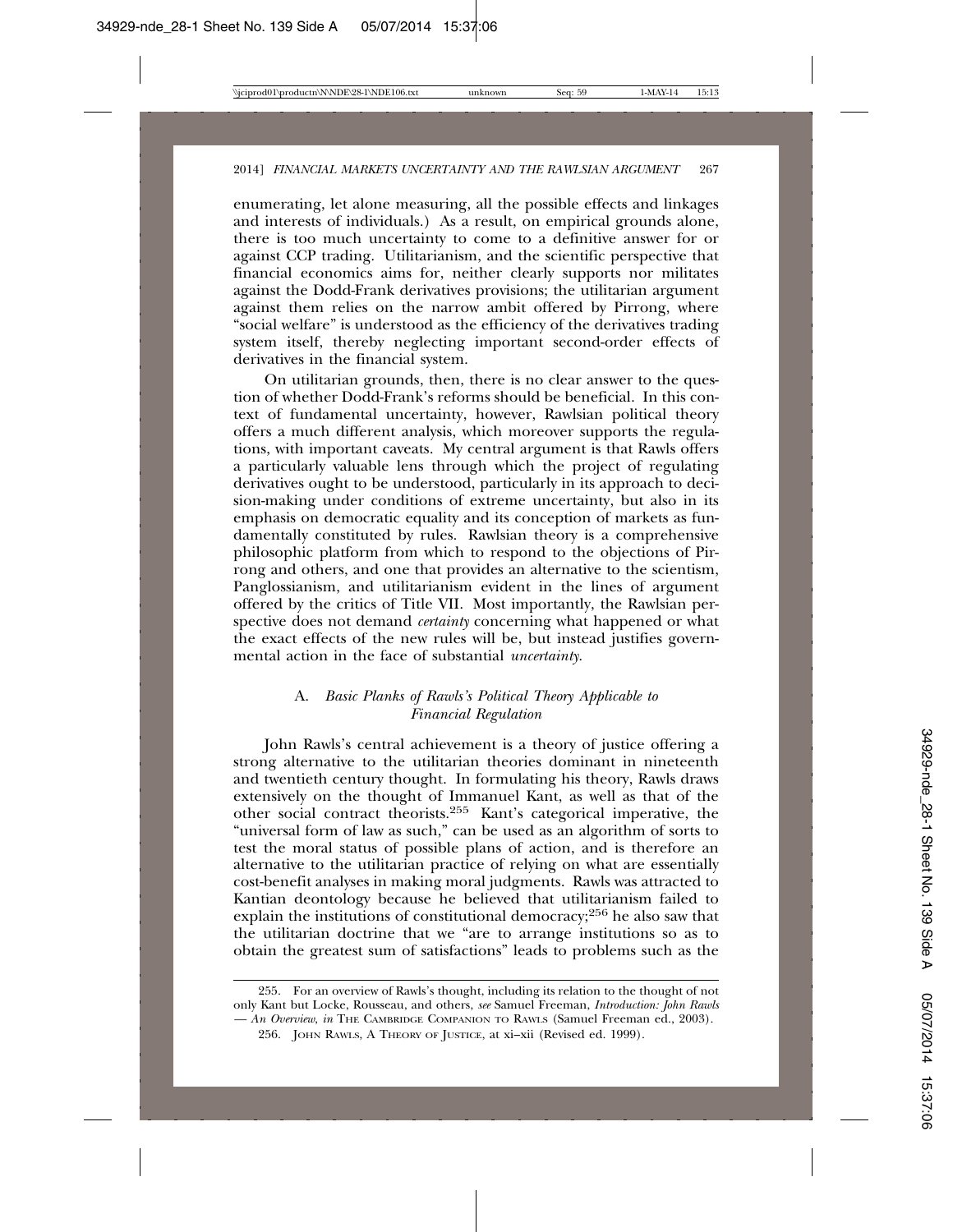necessity of weighting the satisfaction of desires that harm others.<sup>257</sup> Rawls's vision of "justice as fairness" avoids these problems by prioritizing the right over the good and adopting a principled position concerning what desires ought to be counted as legitimate.258 Since mainstream economics is deeply bound up with utilitarian modes of thought, Rawls is especially important for a response to standard economic arguments that presume a utilitarian framework. Indeed, Rawls himself devoted considerable attention to economics in *A Theory of Justice* and elsewhere.

1. Foundational Principles

Rawls begins *A Theory of Justice* with the following thought experiment, that of a person in the "Original Position": Imagine you could choose the fundamental characteristics of the social world you would be born into, while at the same time your particular circumstances in that world, such as your family, class, race, and even personal talents were hidden from you behind a "veil of ignorance."<sup>259</sup> In this position of extreme uncertainty, what would you choose as the fundamental governing principles of your social world? Rawls believes that a person in this hypothetical Original Position would choose a world governed by two fundamental principles, which he terms the "two principles of justice":

First: each person is to have an equal right to the most extensive scheme of equal basic liberties compatible with a similar scheme of liberties for others.

Second: social and economic inequalities are to be arranged so that they are both (a) reasonably expected to be to everyone's advantage, and (b) attached to positions and offices open to all.<sup>260</sup>

The first principle secures the basic liberties, such as political liberty (including the right to vote and to hold public office), freedom of speech and liberty of conscience, the right to hold private property and freedom from arbitrary arrest and seizure, while the second concerns the distribution of various goods in society. This scheme requires "serial" or "lexical" ordering,<sup>261</sup> so that political rights cannot be exchanged or comprised for the sake of economic and social gains.<sup>262</sup>

The second principle, the "difference principle," concerns questions of the proper arrangement of the economy and the institutions which determine the distribution of goods in society, e.g., wealth and positions of authority. In particular, Rawls believes that in the Original Position a person would choose a world in which inequalities of wealth are ultimately to everyone's advantage, or, put another way, which

<sup>257.</sup> *Id.* at 27. 258. *Id.* at 28. 259. *Id.* at 10–11. 260. *Id.* at 53. 261. *Id.* at 37–38. 262. *Id.* at 55.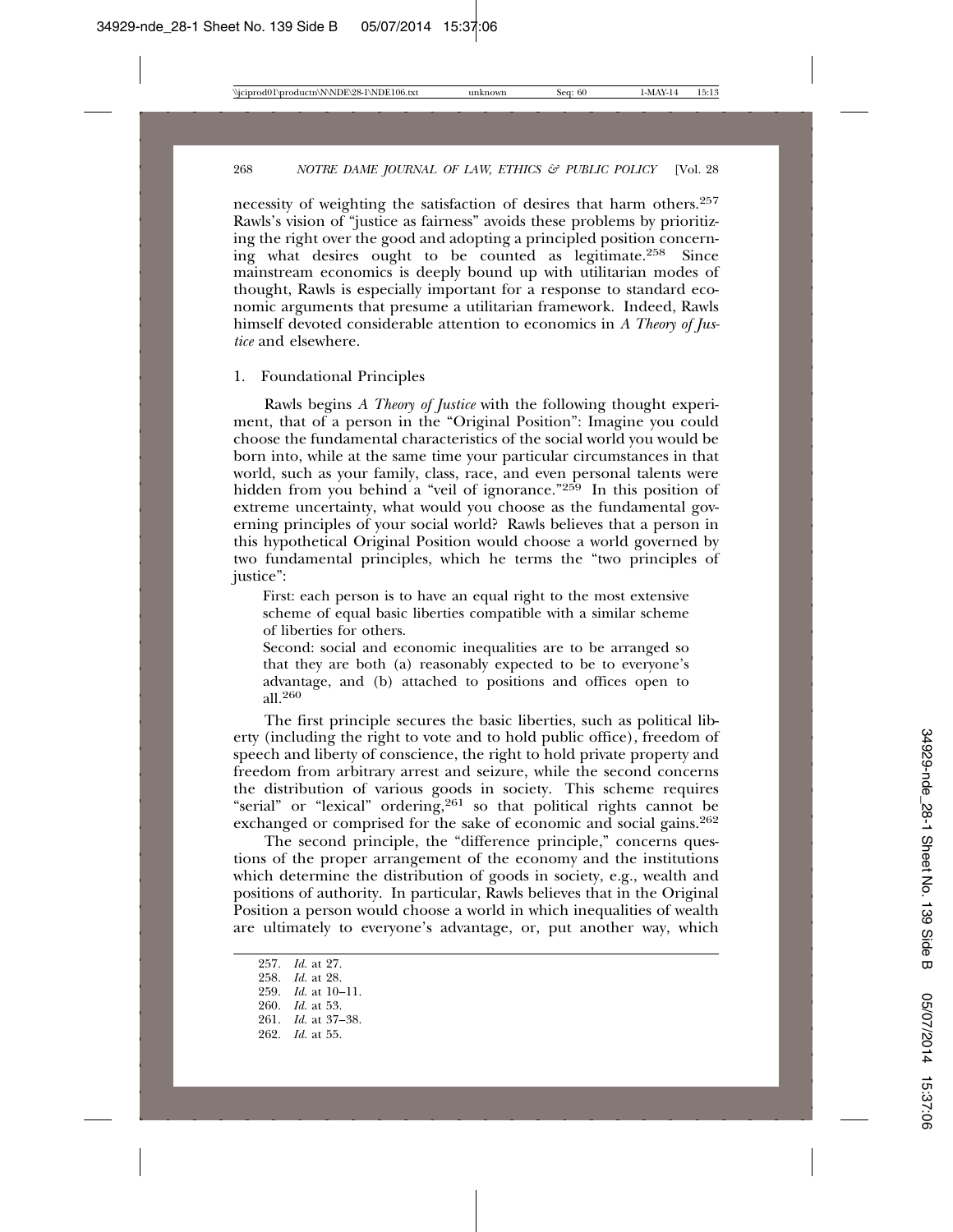"result in compensating benefits for everyone, and in particular for the least advantaged members of society."<sup>263</sup> Rawls does not believe these principles of justice mandate a particular form of the economy, though, and various capitalist and socialist systems alike are compatible with the two basic principles of justice.<sup>264</sup> The test of whether a possible economic system containing an inequality is acceptable is "that it must be reasonable for each relevant representative man defined by this structure, when he views it as a going concern, to prefer his prospects with the inequality to his prospects without it."265 For example, a propertyowning democracy could entail members of the entrepreneurial class starting out with better prospects than those who begin as unskilled laborers.266 Such a system would be justified if "the greater expectations allowed to entrepreneurs encourages them to do things which raise the prospects of [the] laboring class."267 If the system without such an inequality would make the representative unskilled worker even worse off than otherwise, so that he would choose this system containing an inequality, the inequality would be justified. As will be discussed below, the question this raises for a Rawlsian analysis of the financial system is whether the present system with its gross inequalities in fact raises the prospects of the various classes in society.

The two principles of justice together can be thought of as the "maximin solution to the problem of social justice."<sup>268</sup> Under the "maximin rule" we are to maximize the benefits flowing to the leastadvantaged individuals in the social structure. Key to the application of Rawls to the question of financial regulation is that the maximin solution is deeply bound up with decision-making under conditions of fundamental uncertainty. Rawls believes that application of the maximin rule is appropriate in situations marked by three conditions: 1) knowledge of the likelihood (probability) of various possible outcomes "is impossible, or at best extremely insecure"; 2) extreme risk aversion: the person making the decision is not nearly as concerned with taking a chance for additional advantage as with the risk of "losing much that is important to him"; and 3) the situation involves grave risks, where the alternatives to be avoided "have outcomes that one can hardly accept."269 Rawls recognizes that in most ordinary instances of choice under uncertainty these conditions are lacking; his argument is that the maximin rule is appropriate where these three conditions obtain, and that they are present to a high degree in the original position.270 In Part IV.B below I will argue that the legislators and regulators charged with responding to the financial crisis were presented with a similar sit-

265. *Id.* at 56. 266. *Id.* at 67. 267. *Id.* at 68. 268. *Id.* at 132. 269. *Id.* at 134. 270. *Id.* at 135.

<sup>263.</sup> *Id.* at 13.

<sup>264.</sup> *Id.* at 57 ("I assume in all interpretations that the first principle of equal liberty is satisfied and that the economy is roughly a free market system, although the means of production may or may not be privately owned.").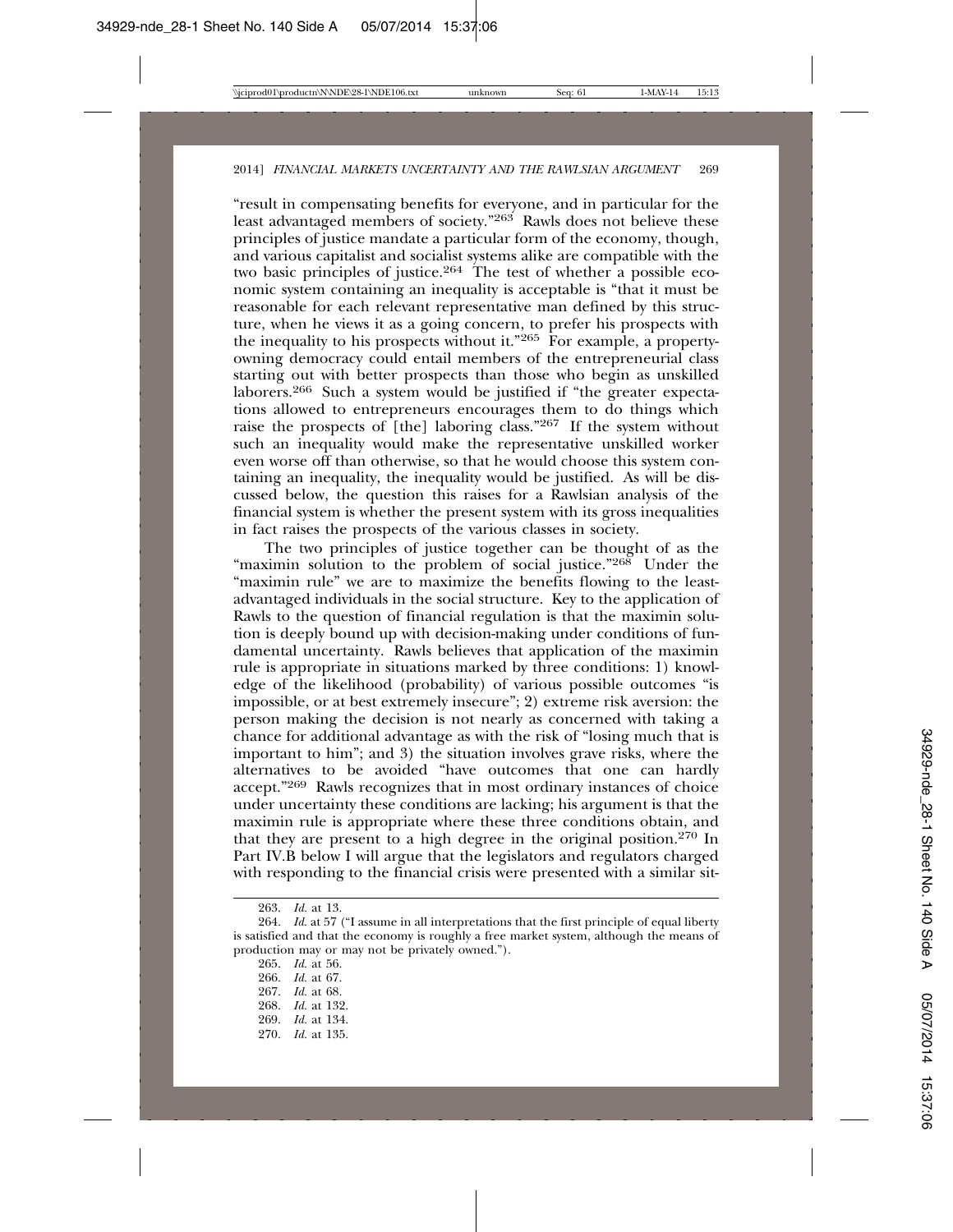uation, and due to the extreme risks that emanate from the financial system, the question of how best to regulate derivatives trading ought also to be seen as one where the maximin rule applies.

Next, the just world that will be chosen through the use of the maximin rule has a complex relation to economic efficiency. According to Rawls, justice is prior to efficiency.271 Whereas for utilitarians efficiency is generally desirable as it increases the sum of total goods available for consumption, for Rawls efficiency comports with justice only if it benefits the representative individual from the leastadvantaged class. There may be a variety of efficient economic arrangements, some of which meet the requirements of the difference principle and some of which do not, and we must draw on the principles of justice to determine which among them is best;<sup>272</sup> "the principle of efficiency cannot serve alone as a conception of justice." $273$  As a result, there may be changes required to an unjust economic system that lower the expectations of certain classes, so it is not the case that "only changes which improve everyone's prospects are allowed. Justice is prior to efficiency and requires some changes that are not efficient in this sense."274 And while within the class of just arrangements the best arrangement of a social system will be Pareto-efficient from the perspective of the representative individual of the least-advantaged class, i.e., it will be impossible to change the existing arrangement in such a way that would improve his or her expectations, Rawls argues that less efficient arrangements can still be just, even though they are not ideal.275 This consequence of the difference principle has great importance for questions of financial regulation from a Rawlsian point of view.

Last but not least, Rawls understands markets as "institutions."276 An "institution" is "a public system of rules which defines offices and positions with their rights and duties, powers and immunities, and the like."277 Rawls therefore sees markets as fundamentally constituted by rules humans enact, not as social phenomena somehow existing independently of, or prior to, human rulemaking. As constituted by rules, and not existing in some fashion "in and of themselves," Rawls thus rejects "market fundamentalism," the tendency to view markets as acting best when they are affected least by regulation.278 Of course there can be good and bad regulatory regimes, but conceiving of markets as institutions directly challenges the tendency to think of markets as in

277. *Id.* at 47.

<sup>271.</sup> *Id.* at 61.

<sup>272.</sup> *Id.*

<sup>273.</sup> *Id.* at 62.

<sup>274.</sup> *Id.* at 69.

<sup>275.</sup> *Id.* at 68.

<sup>276. &</sup>quot;As examples of institutions, or more generally, social practices, we may think of games and rituals, trials and parliaments, markets and systems of property." *Id.* at 48. *See also* Rawls's discussion of markets, *id.* at 239–42.

<sup>278.</sup> *See* Awrey's discussion of market fundamentalism, *supra* note 37, at 237 (describing "the widely held belief in the self-correcting nature of markets and their consequent optimality as mechanisms for the allocation of society's resources" and "the social desirability of unfettered markets . . . .").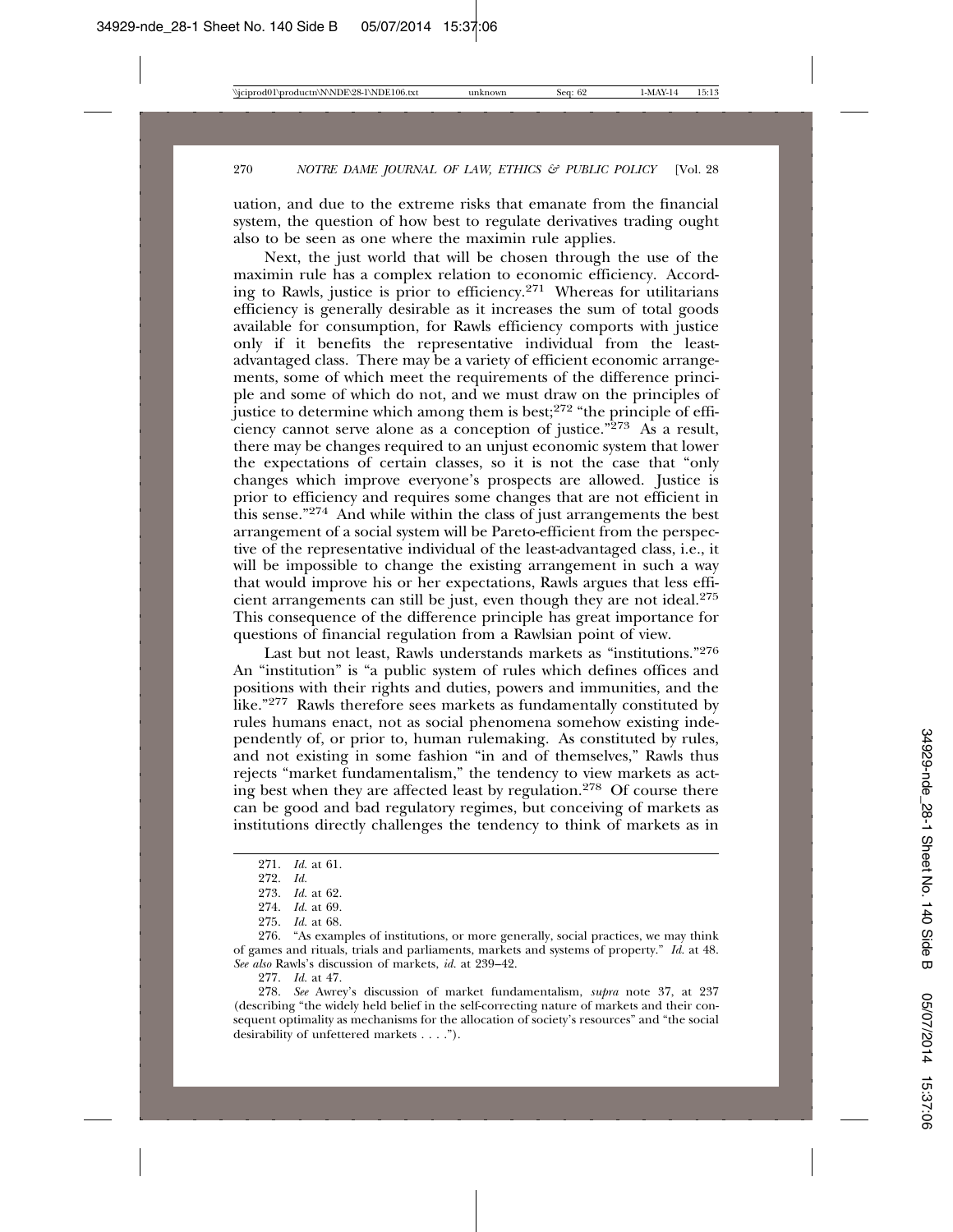principle existing independently of law and its accompanying structures of enforcement and regulation.

### 2. Political Principles

The foundational principles outlined so far provide the basis for responding to the critics of the CCP mandate and other derivatives provisions in Dodd-Frank. Three other, more explicitly political concepts buttress the Rawlsian defense of derivatives regulation: social stability, income inequality, and the nature of public goods.

According to Rawls, stability is a key characteristic of a just social system: "A just system must generate its own support."<sup>279</sup> Rawls is well aware that individuals have many reasons not to obey laws and follow norms that promote justice, and that if a substantial amount of individuals decide not to act fairly but instead to act as "free riders" on the system of social cooperation, a just social system cannot be maintained.280 Just systems ultimately depend on a public sense of justice, where individuals are motivated on a psychological level to act out of concern for others or from a basic sense of justice: "Meeting one's duties and obligations is now regarded by each person as a correct answer to the actions of others. His rational plan of life regulated by his sense of justice leads to this conclusion."<sup>281</sup> As discussed below, widespread public skepticism concerning the actions of leaders in the finance industry appears to be deeply corrosive of the social fabric of the United States, and movements such as Occupy Wall Street, and perhaps less directly, the Tea Party, may be seen as reactions to the excesses of the financial system that in turn threaten social stability.

Also relevant is income inequality. In his discussion of "Background Institutions for Distributive Justice," Rawls notes that conditions of significant income inequality put into question the fair equality of opportunity.282 Where fair equality of opportunity is lacking, "political liberty likewise tends to lose its value, and representative government to become such in name only."283 Rawls believes that such income inequality can be mitigated through progressive taxation, including a consumption tax. While the topic of income inequality and its possible countermeasures is complex, the role of outsize compensation in the financial industry in the United States is certainly a major cause of such inequality.<sup>284</sup>

Finally, there is Rawls's discussion of public goods.285 According to Rawls, these are characterized by their indivisibility and publicness:

<sup>279.</sup> RAWLS, *supra* note 256, at 230.

<sup>280.</sup> S*ee* George Klosko, *Rawls's Argument from Political Stability*, 94 COLUM. L. REV. 1882 (1994). Klosko notes that moral stability is prior to political stability in *A Theory of Justice*. *Id.* at 1886.

<sup>281.</sup> RAWLS, *supra* note 256, at 435.

<sup>282.</sup> *Id.* at 245–46.

<sup>283.</sup> *Id.* at 246.

<sup>284.</sup> *See generally* Margaret M. Blair, *Financial Innovation, Leverage, Bubbles and the Distribution of Income*, 30 REV. BANKING & FIN. L. 225 (2010–2011).

<sup>285.</sup> RAWLS, *supra* note 256, at 235–39.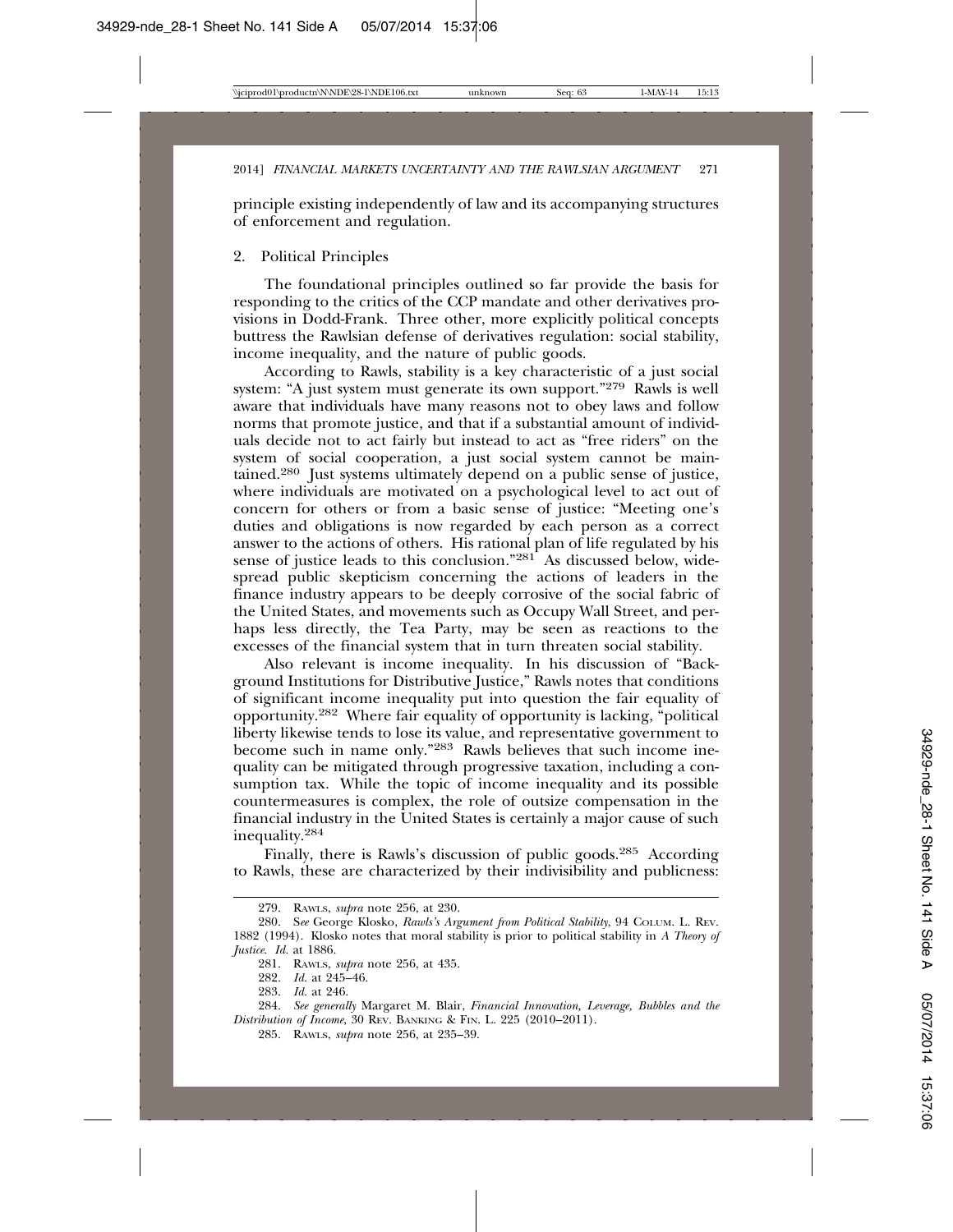while individuals may want more or less of them, public goods are consumed to the same extent by the members of a society, and are freely available to all to partake of. And even though they are indivisible, public goods do display variability in the degree of their indivisibility and public-ness. The provision of public goods is characterized by two wellknown problems: the free-rider problem is that while individuals may desire such goods, they can shirk by taking advantage of them without contributing to their provision. A coercive agreement to provide these goods, by levying taxes for example, is typically necessary to ensure their existence. Second, the provision of public goods involves externalities, where their production causes "benefits and losses to others that may not be taken into account by those who arrange for these goods or who decide to produce them."286 As a result, a discrepancy between their private costs and benefits, on the hand, and their social costs and benefits on the other, can arise, and government is required to insure that enough public goods are in fact produced. Public goods are also subject to externalities when private parties appropriate the benefits of their use of a public good to themselves while leaving costs of the negative consequences of their behavior on the public at large through the use, or abuse, of the good. The famous "problem of the commons" involves such a good, whereby villagers would exploit the common pasture areas by keeping more cows there than the fields could sustain.<sup>287</sup> The question for legislators and financial regulators is, to what extent are financial markets public goods?288 To the extent they are, created through government regulation and sustained through the tax revenues that pay for regulators that police them, Rawls's theory illuminates an important aspect of their creation and maintenance.

#### B. *Rawlsian Theory, the Financial System, and Derivatives Trading*

1. Foundational Analysis

Central among the ideas reviewed above is the maximin solution: social institutions are to be arranged to the benefit of the representative individual from the least-advantaged class. The other concepts—markets as institutions, social stability, income inequality, and public goods—play a supporting role in the argument for CCP clearing, but the maximin solution is its key.

Recall that the maximin solution is only applicable where knowledge of possible outcomes is extremely uncertain, the person making the decision is far more concerned with losing something important than with any possible gain and the situation involves grave risks.<sup>289</sup> All three of these conditions obtain in a serious financial crisis such as that of 2008. Both during the crisis, when government officials were forced

<sup>286.</sup> *Id.* at 237.

<sup>287.</sup> *See* Hardin, *supra* note 223, at 179.

<sup>288.</sup> For an extensive treatment of this question, see Johnson, *supra* note 140; *see also* Pirrong, *supra* note 194, at 12 (characterizing the collective capital of a CCP as a commons).

<sup>289.</sup> *See supra* notes 268–70 and accompanying text.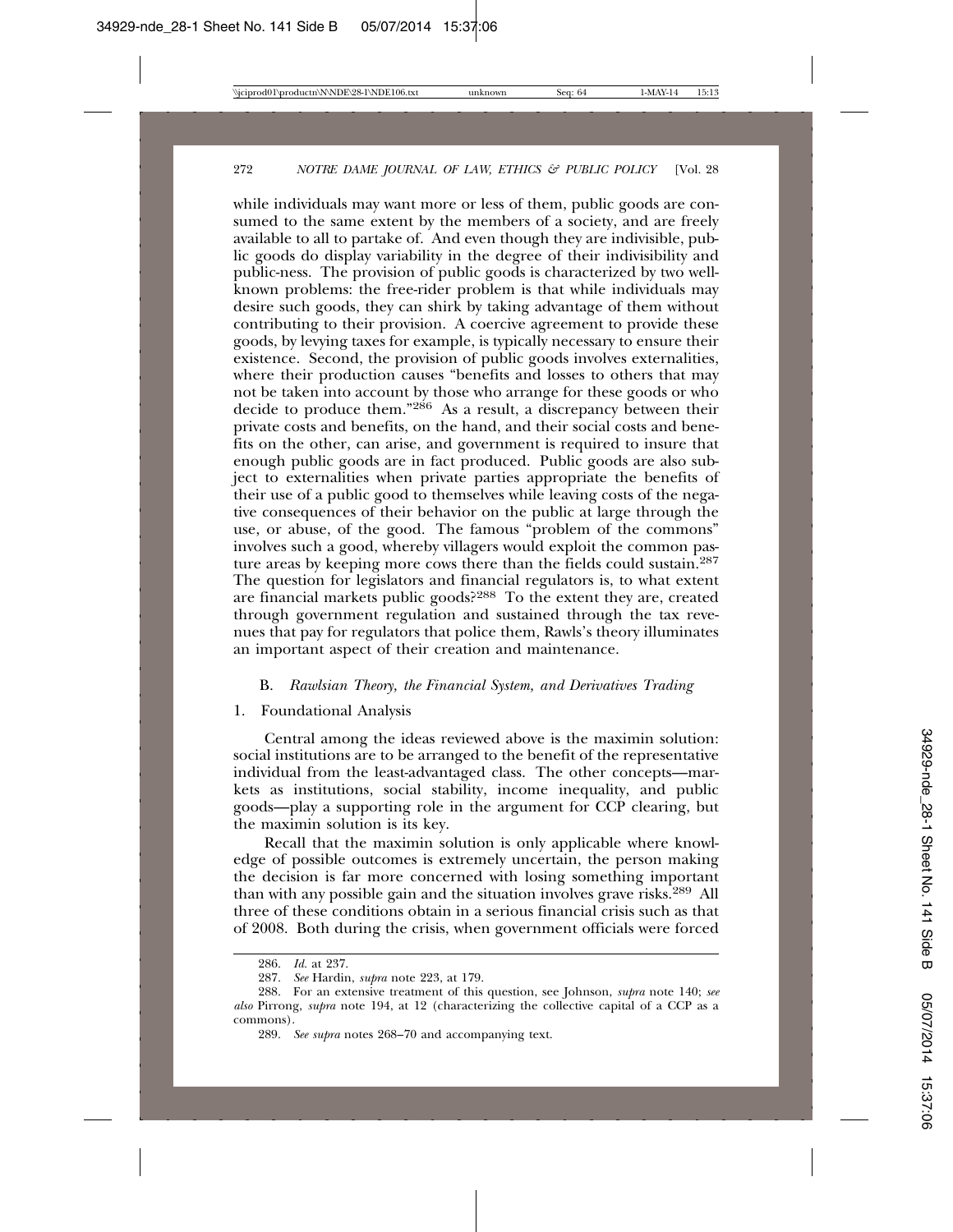to respond to fast-moving events in September and October 2008, and afterwards, when legislators debated how to prevent such crises in the future, action could only take place in conditions of fundamental uncertainty. The true nature and extent of the interconnection between financial institutions, and indeed, the true map of causes of the crisis itself, were to a large extent unknown. Neither the complex systems that legislators were tasked with regulating were (or are) wholly understood, and so the consequences of various possible regulatory interventions could not be wholly understood either. Second, insofar as legislators were acting in the interests of their constituents, they recognized that what was at stake in crafting financial legislation was to forestall future disasters, where the interests of individuals were primarily in avoiding loss, such as the loss of a job, home, or retirement savings, and not in realizing possible upside gains. Third, financial crises involve grave risks not only to a society's economy, but by extension its entire social fabric. Witness the trauma that the long-term elevation of the unemployment level has inflicted on workers of all age groups and classes in the United States, and the even greater social dislocation occurring in countries such as Greece and Spain as they confront the European currency crisis. The result of these reflections is that reduction of systemic risk should be the overriding goal of financial reform. Even where such reduction carries with it efficiency costs, the societal interest in avoiding severe financial crises justifies these costs. Privileging the safety and stability of the financial system over possible upside gains from improvements in efficiency follows directly from the application of the maximin rule in the context of financial crises.

Even though the response to the financial crisis calls for application of the maximin rule, this does not in itself justify the package of reforms outlined above in Part II. In order to embrace Title VII on Rawlsian grounds, two further steps are required:

First, it is necessary to determine whether the specific reforms of Title VII will, or are likely to, reduce systemic risk. This inquiry necessarily begins with the empirical. There is, I believe, a strong argument that Title VII will in fact accomplish this, but as we have seen in Part III, expert opinion is divided, and the matter should be considered fundamentally uncertain. Not only do experts disagree, but the success or failure of the reforms is dependent on the future actions of regulators and market participants. Given this uncertainty, an argument either for or against on purely empirical grounds is ultimately inconclusive—even though there is a good argument for such regulation, it is not definitive. By extension, this means that there is no final answer to be had within the utilitarian framework; the task of tallying costs and benefits involves either far too much complexity and uncertainty if one tries to make a relatively complete accounting of the various relevant costs and benefits, or excludes important categories and makes questionable assumptions if one tries to limit the scope of the relevant costs and benefits.

The second step therefore involves stepping back from the empirical debate, and considering the best option given the information avail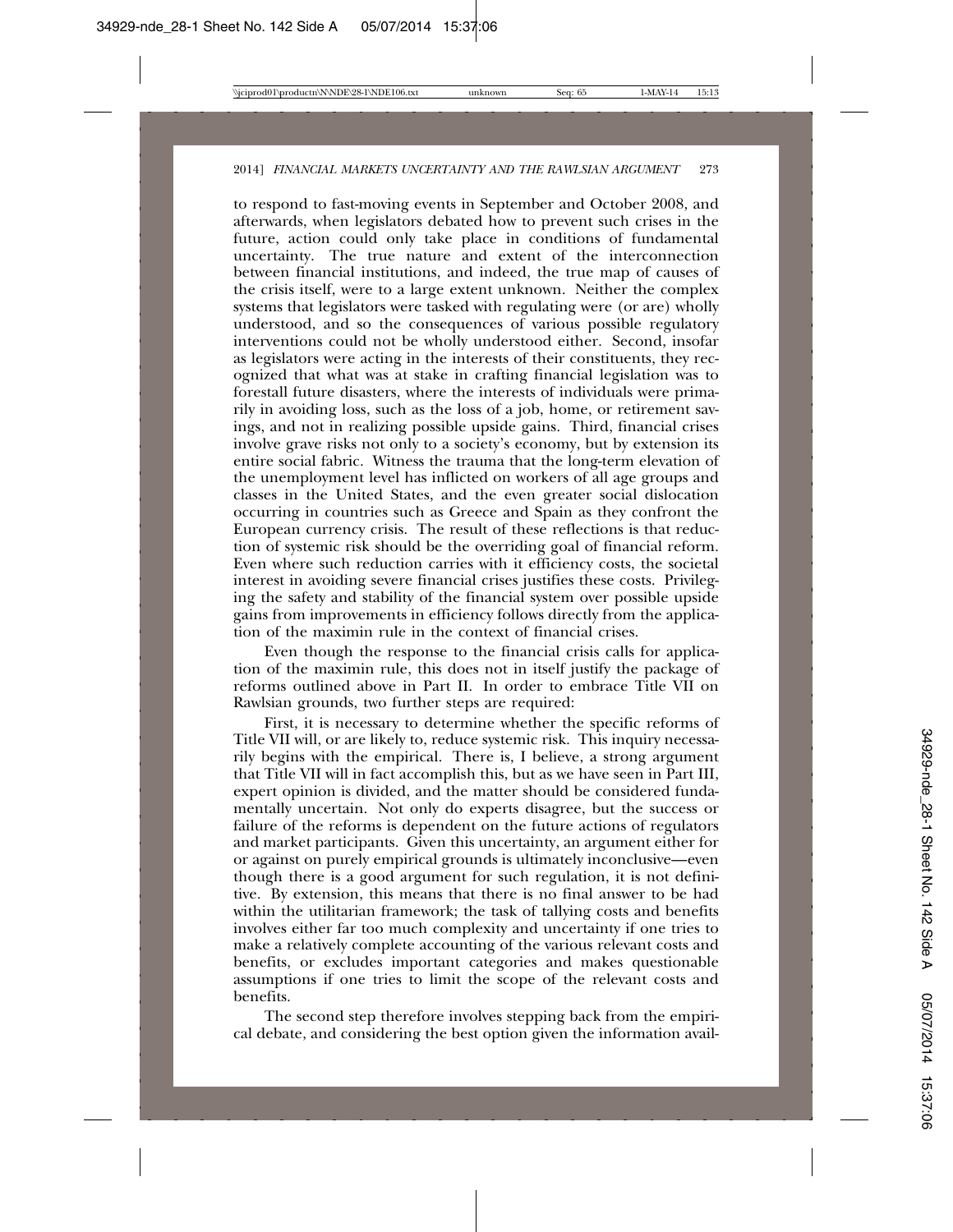able to us and our guiding political values. The argument in favor of the Dodd-Frank derivatives reforms is grounded in the combination of the *likelihood* of the reduction in systemic risk resulting from the reforms, assuming they are implemented effectively, on the one hand, and the political goal of maintaining a healthy polity, with the financial system playing an appropriate role in the economy at large, on the other. The holistic Rawlsian framework set forth in Part IV.A provides a structure for grappling with complex and uncertain phenomena, as well as giving a legitimate place to the important societal values that provided the political fuel behind financial reform in 2009 and 2010. The remainder of Part IV.B.1 takes the first additional step, and Part IV.B.2 takes the second.

What argument then is there that a CCP is likely to reduce systemic risk? Building on the discussions above of the role of interconnection in the financial crisis (Part I.B.4) and the specific mechanisms by which a CCP is thought to reduce systemic risk (Part III.A.1), because derivatives dealers were themselves functioning as "*de facto* unregulated" CCPs290 at the same time that they conducted a host of other financial activities, a comparison of CCPs with independent derivatives dealers on four key axes indicates that a well-run CCP should be significantly safer than a major bank acting as a derivative dealer in a bilateral market. CCPs differ greatly from derivatives dealers in terms of the nature of their interconnection in the financial system, transparency, financial isolation and corporate governance.

*Interconnection*. Due to their array of financial activities, modern investment banks are highly interconnected not only among a wide array of parties, but in a wide array of markets: not only derivatives, but investment banking, commercial banking, private wealth management, asset management, etc. These multifarious activities give rise to what Professor Scott terms "asset interconnectedness," the exposure of one financial institution to another through direct credit exposures.<sup>291</sup> Examples of creditors with asset interconnectedness to the major derivatives dealers include derivatives counterparties, prime brokerage clients, investors in structured finance securities and investors in money market funds holding the debt of such banks.292 Aside from asset interconnectedness, Scott also discusses "liability interconnectedness," the exposure of one institution to another on account of short-term funding needs.

The institution of a CCP clearing regime will have significant effects on asset interconnectedness. While Scott believes that neither variety of interconnectedness was a significant cause of the financial crisis, and that contagion instead was to blame, he does allow for the possibility that fears on the part of Lehman's counterparties due to asset interconnectedness played a significant role in Lehman's demise.293 A

<sup>290.</sup> Chander & Costa, *supra* note 4, at 677.

<sup>291.</sup> *See* SCOTT, *supra* note 96, at 2.

<sup>292.</sup> *Id.*

<sup>293.</sup> *Id.* at 4 (the government's failure to rescue Lehman, "along with overall uncertainty about the *potential* risks of asset interconnectedness, spurred a contagious liquidity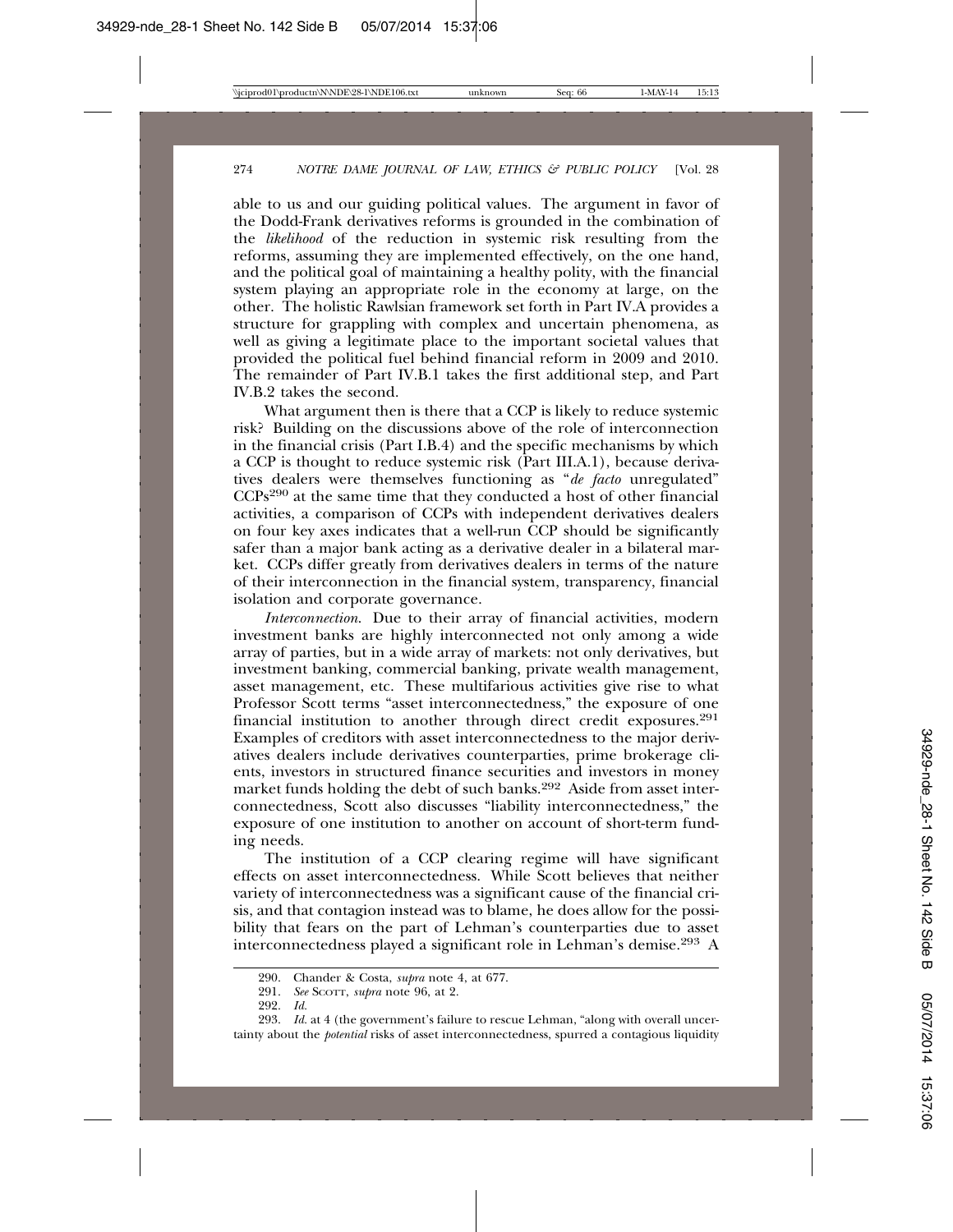CCP will remove asset interconnectedness on account of derivatives activities from the financial system by interposing itself between counterparties.294 While it is subject to risks of its own, primarily that it becomes a dangerous node of risk in the system itself, and can give rise to others as well,295 when performing its functions successfully, it will remove a significant portion of total asset interconnectedness risk from the system. As for liability interconnectedness, Scott notes that a CCP rearranges this risk in the system, and such effects will require further study.

*Transparency*. The interconnectedness and creditworthiness of a major derivatives dealer was (and is) to a large degree unknown.296 Consequently, for their regulators and counterparties they are essentially opaque institutions. This qualitative factor surely heightened the fears of the counterparties to Bear and Lehman, fears that prompted them to refuse to engage in transactions with Bear and Lehman, and to pull their collateral in the days before their respective failures.<sup>297</sup>

Unlike investment banks, which guard their proprietary information closely, CCPs are fundamentally open. As quasi-utilities, regulators will have much greater access to information regarding CCPs in the event of a crisis, and their relative simplicity and focus should make action in the event of intervention easier than in the case of the sprawling financial behemoths that foundered in 2008.298 Under Title VII, regulators will have access to all information concerning the CCP, and aggregate information concerning trades will be publicly reported. Unlike a dealer bank, therefore, CMs and regulators will not encounter a CCP that is a "black box," but rather one that is a regulated, transparent entity.

*Financial isolation*. Although they are highly interconnected, the independence of banks clearing in bilateral markets results in their financial isolation, because they lack the ability to spread their losses around.299 As independent entities, should they suffer losses in their derivatives operations or elsewhere, they lack the ability to lessen the pain by forcing their counterparties to bear some of these losses. The dangerousness of this situation may have contributed to the panic behind the fall of Lehman and Bear, as parties in a variety of commer-

crisis in the short-term funding market."); *id.* at 44 ("At the time [of Lehman's collapse], derivatives, particularly OTC contracts, fuelled significant concerns among market observers who feared that positions to which Lehman was a counterparty or for which Lehman was a reference entity could lead to substantial losses among major financial institutions upon Lehman's collapse.").

294. *Id.* at 5–6 ("Central clearing of derivatives and other financial markets contracts has the potential benefit of removing counterparty risk, which can stem market concerns and uncertainty relating to asset interconnectedness"); *id.* at 100 ("central clearing can completely insulate market participants from losses associated with the default of a major dealer.").

295. *See generally* Pirrong, *supra* note 175.

296. *See* Part I.B.4 *supra*. *See also* Frank Partnoy & Jesse Eisinger, *What's Inside America's Banks?*, ATLANTIC, Jan.-Feb. 2012, at 60.

297. *See supra* notes 117–18 and accompanying text.

298. *See supra* notes 154 & 169 and accompanying text.

299. *See* Bliss & Papathanassiou, *supra* note 54, at 9.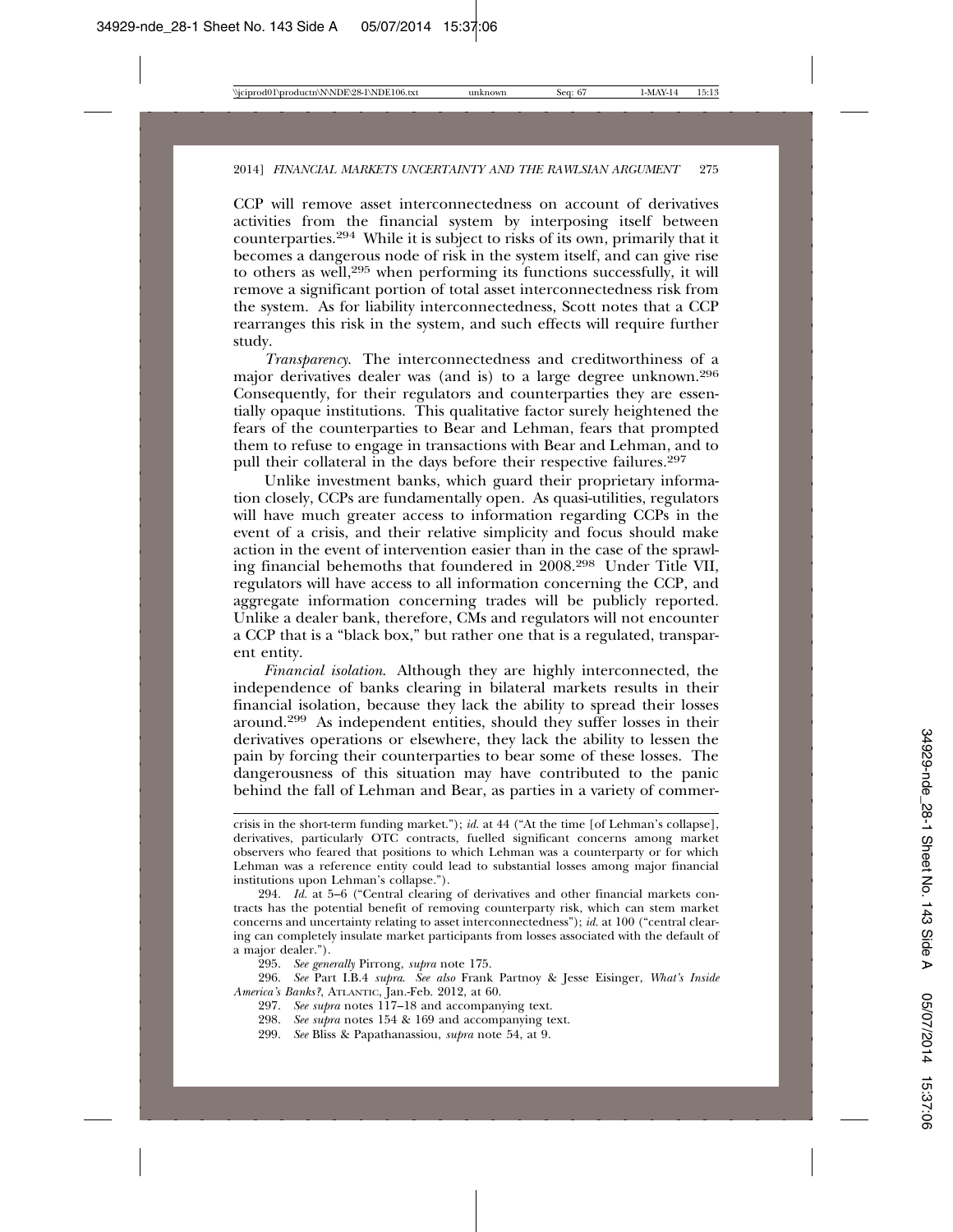cial relationships with these entities pulled away from them upon the mere spread of rumors of their stability.

A CCP, on the other hand, is not fundamentally isolated in this way, as its very *raison d'être* is to function as a mutual insurance scheme for its CMs. In its role as insurer, it has the ability to call on its members for support. In addition, under Dodd-Frank Act Title VIII, "Payment, Clearing, and Settlement Supervision," the Federal Reserve Board retains the authority to offer financial support to a CCP in limited circumstances.<sup>300</sup>

*Corporate Governance*. CCPs are now subject to corporate governance and risk management rules under Dodd-Frank that are specifically tailored to their derivatives activities.<sup>301</sup> Investment banks acting as nodes in the derivatives markets were not subject to similar rules focusing on their derivatives activities. Again, for both CMs and regulators, such rules should add a level of assurance for counterparties that management is focused on monitoring risk in inherently risky complex derivatives activity.302

Given these four factors, there is a strong argument to be made that a CCP will lessen the likelihood of serious disruption in the financial markets by serving to "cabin" or isolate shocks to the financial system should a major derivatives dealer that is a CM fail, and more fundamentally, to remove the element of contagion that spread, however irrationally, on the fears that asset interconnectedness could cause counterparties to a bank such as Lehman to fail.303

Just as with other fundamental questions about the role of derivatives in the financial system though, at least *ex ante*, this argument contains a certain amount of uncertainty. Perhaps most of all, the uncertainty stems from the caveat that the success of the new regime is fundamentally dependent on the performance of regulatory authorities and the management of the various CCPs;<sup>304</sup> the inherent complexity of the factors involved in making a determination as to the benefits and dangers of using CCPs for derivatives also contributes. Since we cannot come to a definitive, determinate answer to the question of whether a

<sup>300.</sup> *See* Jeremy C. Kress, *Credit Default Swaps, Clearinghouses, and Systemic Risk: Why Centralized Counterparties Must Have Access to Central Bank Liquidity*, 48 HARV. J. LEGIS. 49, 91–92 (2011); *see also* Christian Chamorro-Courtland, *The Trillion Dollar Question: Can a Central Bank Bailout a Central Counterparty Clearing House which is "Too Big to Fail"?*, 6 BROOK. J. CORP. FIN. & COM. L. 433 (2012).

<sup>301.</sup> Dodd-Frank Act § 763; 15 U.S.C. 78q-1 (2012). S.E.C. Release No. 34-680680, *Clearing Agency Standards*, contains new rules applicable to clearing agencies governing risk management and ongoing compliance under the Exchange Act.

<sup>302.</sup> On the topic of corporate governance of CCPs generally, see Sean J. Griffith, *Governing Systemic Risk: Towards A Governance Structure for Derivatives Clearinghouses*, 61 EMORY L. J. 1153 (2012). *See generally* RUBEN LEE, RUNNING THE WORLD'S MARKETS: THE GOVERNANCE OF FINANCIAL INFRASTRUCTURE (2011).

<sup>303.</sup> *See supra* notes 126, 173, and accompanying text.

<sup>304.</sup> *See*, *e.g.,* Levitin, *supra* note 126, at 466 (concluding that the success of clearinghouses depends on "better risk management and more resilience to losses . . . which are ultimately in the control of federal regulators.").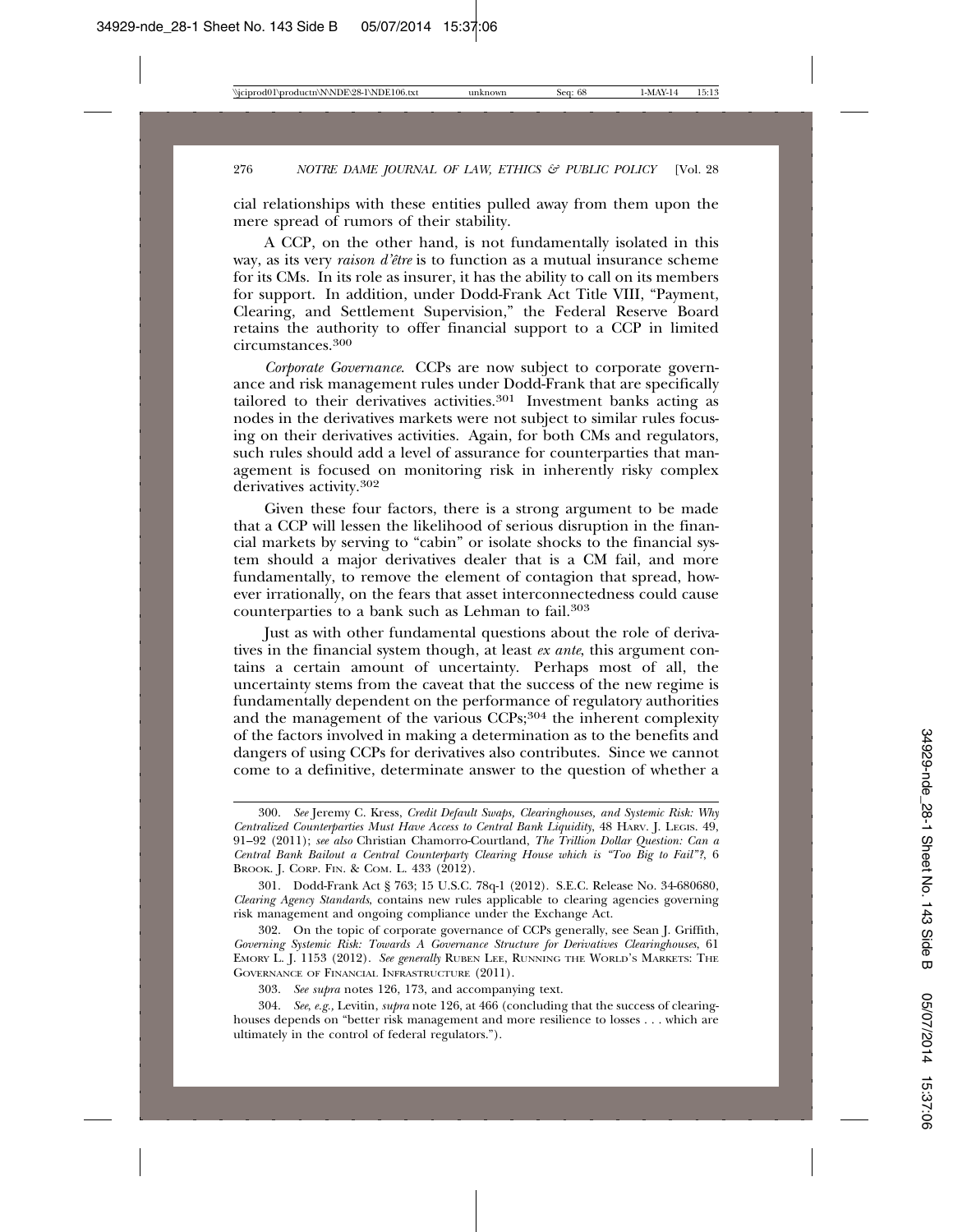CCP will be beneficial or not, a conclusive cost-benefit-type calculation is unavailable.

In turn, this means that utilitarianism fails to offer a satisfactory framework for deciding whether or not to support the Dodd-Frank derivatives reform provisions. Other factors in Rawls's *Theory of Justice* are relevant here, however, if one is willing to take an expansive view of the financial system, placing the derivatives trading operations of the major banks in the context of their entire operations, and then the role of the major banks in the context of the economy and society at large. The foundational principle of avoidance of systemic risk that follows from application of the maximin principle in the context of a severe financial crisis is supported by the likely economic and political implications of Title VII and the various political principles reviewed above in Part IV.A.2.

# 2. Political Analysis

As reviewed above, Rawls notes that a just social system achieves stability by generating its own support, avoids extreme income inequality, and provides for a certain amount of public goods.305 All these characteristics of just societies are relevant to the debate over financial regulation generally, and while the connection between derivatives trading and these larger political concerns is admittedly indirect, the social effects of an out-of-control financial system have fueled the push for strong derivatives regulation. Because the social effects reflect what Rawls saw as indicators of an unjust system, his thought provides further justification for financial reform on political grounds, supplementing the qualified support that comes from the foundational argument reviewed above.

While the fundamental stability of the American political system is not currently in question, the widespread discontent over the financial crisis and its deep effects on Americans are reflected in political movements that could blossom into serious challenges to governmental legitimacy in the future. The "tips of the iceberg" so to speak in the U.S. are the twin movements of Occupy Wall Street and the Tea Party, both grounded in phenomena including anger over the financial sector bailouts, elevated unemployment in the wake of the financial crisis, Congress's dysfunction, and the seeming reluctance of the Obama administration to prosecute financial executives for crimes related to the crisis, among other causes. The animus of the Tea Party is aimed primarily at the perceived role and size of the U.S. federal government, but the government bailouts of Wall Street are also targets of its anger, and it displays a "Main Street" versus "Wall Street" sensibility that decries the role of elites in the U.S. political system, including financial and corporate executives. Under the surface, the trends and forces that generate corruption and income inequality call into question the stability of our current economic and political system, as well as the status of the financial markets as a public good. From a Rawlsian perspective,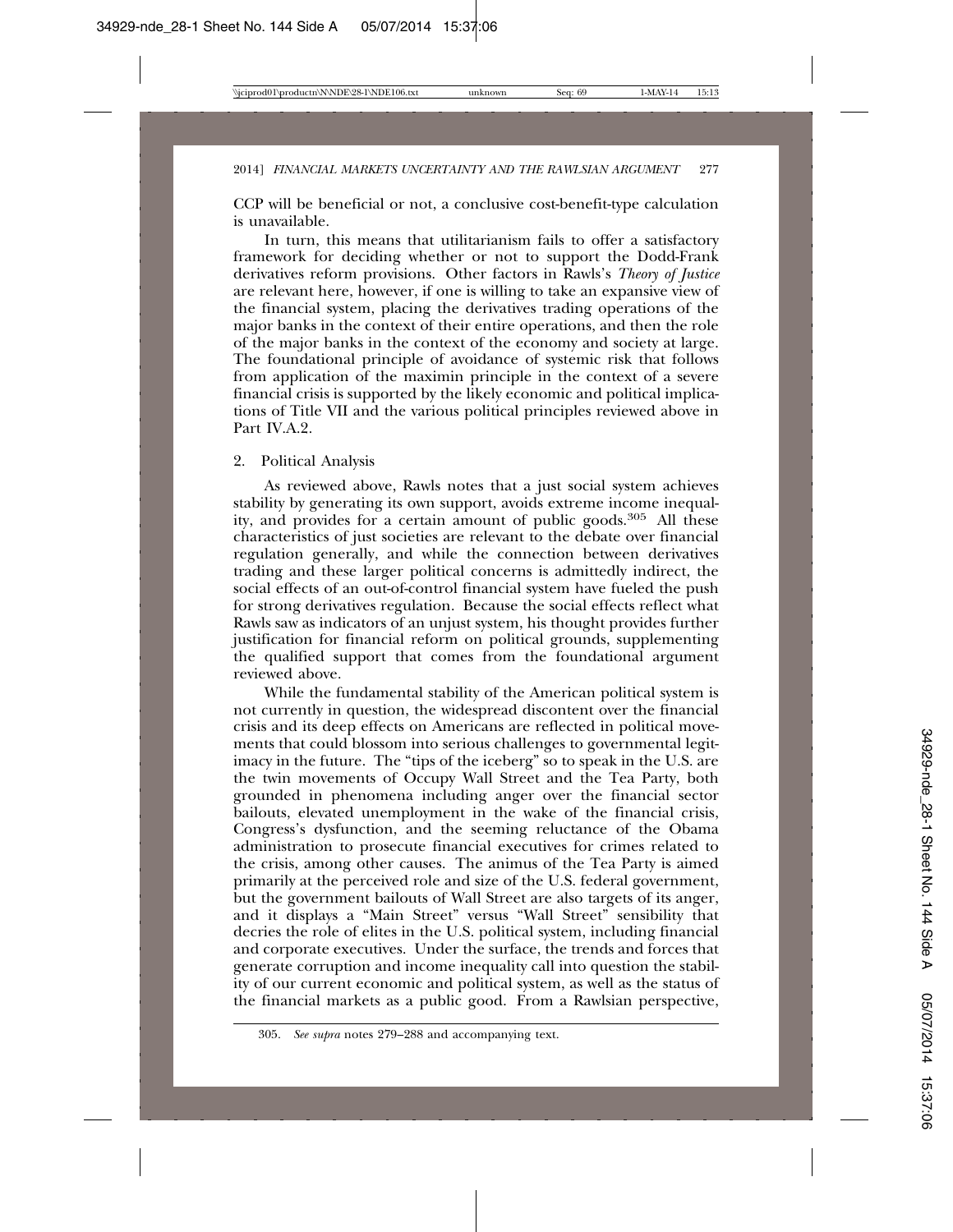these crisis phenomena are evidence that the U.S. economic system is not generating its own support.306

While the causal linkages between the specific features of the regulatory regime governing derivatives trading and these larger social and political phenomena are indirect, and many details uncertain, by setting forth the key facts about the financial industry and the role of derivatives trading within it, it is possible to draw some lines of connection between sophisticated finance and the social phenomena at stake in current political debates. These lines of connection arise out of the role derivatives trading plays in the overall profitability of the large banks. Keeping in mind the complexity of both the financial system and larger social phenomena, as well as the necessary caveats to claims of knowledge this complexity leads to—similar to the uncertainty that plagued decision-makers in the Fall of 2008—what is the role of OTC derivatives trading within the larger financial system, and what linkages might there be between this activity and the larger societal effects the financial system has?

The American economy has undergone a gradual "financialization" in recent decades. Data compiled by the U.S. Bureau of Economic Analysis shows that while in the past decade, financial profits have ranged from highs of  $40.19\%$  in  $200\overline{2}$  to a low of  $27.6\%$  in  $2008$ <sup>307</sup> in the 1970s and 1980s they ranged from 15.08% in 1984 to 25.94% in 1989.308 Financial profits here are defined as the profits of finance, insurance, bank, and other holding companies, so this is a broad category,309 but it does illustrate the growing dominance of finance in the American economy. Regardless of whether this represents a natural evolution of the American economy away from a manufacturing-based economy towards a service-based economy, it does illustrate the dominance of financial services within the economy.

Within the group of institutions making financial profits, the largest banks have grown radically in size in recent years. Their expansion has occurred primarily through acquisitions, as smaller players in both the commercial and investment banking sectors have been purchased by larger institutions;<sup>310</sup> the repeal of the Glass-Steagall Act in 1999 fostered this trend, as it allowed institutions in different sectors to com-

<sup>306.</sup> It is important to note that for Rawls, "stability" as discussed in A THEORY OF JUSTICE means primarily the stability of moral principles, not of a political system. *See* Klosko, *supra* note 280, at 1883–84. That said, moral stability leads to political stability, "which is a necessary condition for acceptable lives." *Id.* at 1886.

<sup>307.</sup> Bureau of Economic Analysis data, *available at* http://www.econstats.com/ nipa/NIPA6\_6\_16D\_.htm (Table 6.16D, Corporate Profits by Industry, Domestic Industries data. Financial profits consist of finance, insurance, bank and other holding companies).

<sup>308.</sup> *Id.* (Table 6.16B, Corporate Profits by Industry, Domestic Industries data).

<sup>309.</sup> *See id*. at Table 6.16D, n.1 ("Consists of finance and insurance and bank and other holding companies"). Because this category encompasses Berkshire Hathaway-type holding companies, non-financial industry profits can be included in this category.

<sup>310.</sup> For an overview of the process of banking consolidation in recent decades, *see* Kenneth D. Jones & Tim Critchfield, *Consolidation in the U.S. Banking Industry: Is the "Long, Strange Trip" About to End?*, 17 FDIC BANKING REV. 31 (2005).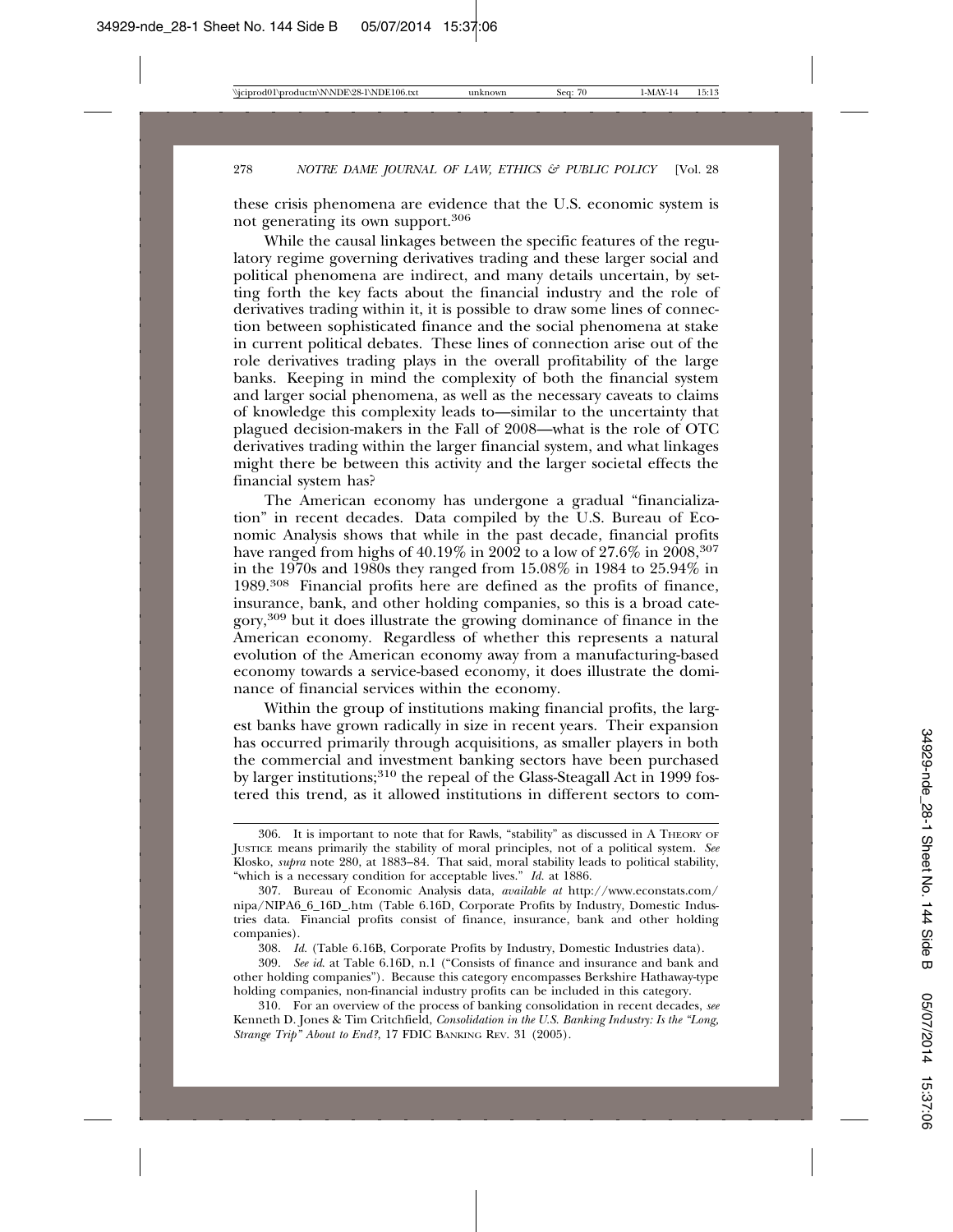bine under one roof. The banking behemoths Bank of America and Citigroup were set in their present form through acquisitions of numerous smaller banks and financial services institutions. And in the wake of the credit crisis, the number of American "bulge bracket" investment banks has shrunk to just five, as JPMorgan Chase acquired Bear Stearns, Bank of America acquired Merrill Lynch, and Lehman Brothers went out of existence.311

JPMorgan Chase, Bank of America, Citibank, Goldman Sachs, and HSBC comprise the five major banks in the "dealers club" of derivatives market-makers. A member of the first four of these banks is currently one or both counterparties to 93% of derivative contracts.312 Trading revenue is approximately \$30 billion a year for U.S. banks in total, constituting a major source of their total profits.<sup>313</sup> Excluding Goldman Sachs, trading revenue for the largest four banks varies from loss positions to 16% of their profits over the past three years; for Goldman, trading revenue is typically much higher, amounting to 50–70% of revenue.314 (This has the effect of making Goldman a "giant hedge fund with a small investment bank attached."<sup>315</sup>) While such numbers are diminishing as Dodd-Frank takes effect, they do illustrate how trading has displaced the traditional investment banking activities of underwriting and advisory services during the past decade. The main engine of this growth has been the increase in derivatives trading operations.

At the same time that financial industry profits have comprised a greater share of the total domestic economy, and trading revenues have grown within the largest institutions themselves, pay within the financial industry has grown much faster than pay in other sectors of the economy. New York State statistics on Wall Street pay indicate that whereas in the early 1980s pay on Wall Street was just twice that of other wages in New York City, in the past decade it reached multiples of five times as much.<sup>316</sup> In 2007, it reached a high of over \$400,000, versus approximately \$65,000 for other industries.317

<sup>311.</sup> Present American "bulge bracket" banks are Bank of America/Merrill Lynch, JPMorgan, Citigroup, Goldman Sachs, and Morgan Stanley.

<sup>312.</sup> *See* OFFICE OF THE COMPTROLLER OF THE CURRENCY, OCC'S QUARTERLY REPORT ON BANK TRADING AND DERIVATIVES ACTIVITIES FIRST QUARTER 2012, at 9 ("The four banks with the most derivatives activity hold 93 percent of all derivatives, while the largest 25 banks account for nearly 100% of all contracts.").

<sup>313.</sup> *See id.* (Graph 6A, Quarterly Trading Revenues Cash & Derivatives Positions).

<sup>314.</sup> *See id.* (Graph 6B, Quarterly Trading Revenue as a Percentage of Gross Revenue Cash & Derivative Positions).

<sup>315.</sup> Stephen Foley, *Goldman Sachs Forced to Withdraw Hedge Fund*, THE INDEPENDENT (Sept. 16, 2011), http://www.independent.co.uk/news/business/news/goldman-sachsforced-to-withdraw-hedge-fund-2355644.html.

<sup>316.</sup> *See* THOMAS P. DINAPOLI & KENNETH B. BLEIWAS, STATE OF NEW YORK COMP-TROLLER, THE SECURITIES INDUSTRY IN NEW YORK, REPORT 12-2012, *available at* http://www. osc.state.ny.us/osdc/rpt12-2012.pdf.

<sup>317.</sup> *See id.* (Figure 5, Average Salaries in New York City).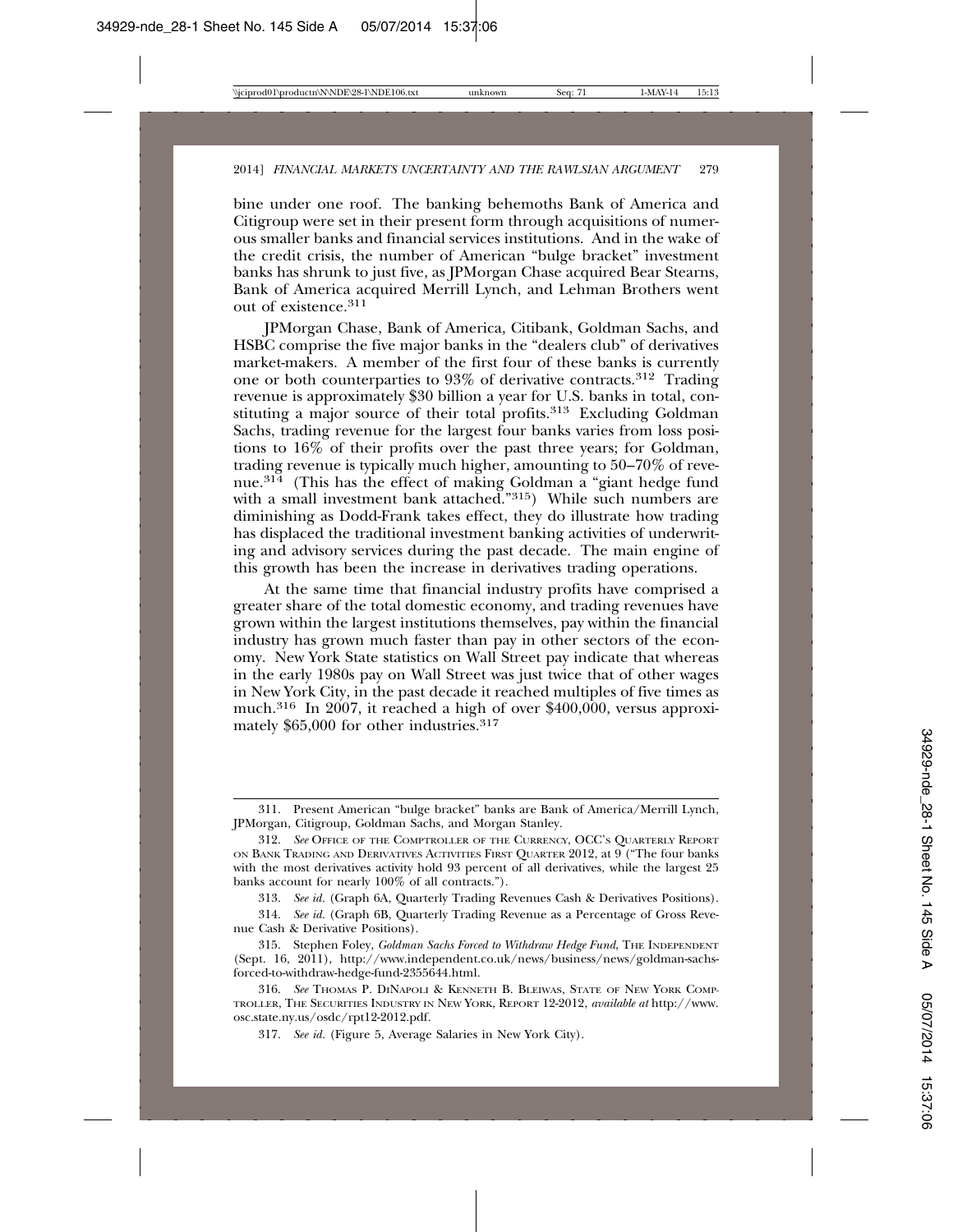The dominance of finance and its outsized pay scale relative to other occupations is a main driver of income inequality in America.318 According to Rawls, extremes of income are only justified where they will bring about benefits for the lowest representative person in a given society. In the wake of the financial crisis and ensuing "Great Recession" it now appears doubtful that such high pay packages for financial industry bosses and workers in fact benefit society as a whole; instead, they likely incentivized reckless risk-taking that rewards short-term trading profits at the expense not only of the institutions employing these individuals, but of society as a whole. Approximately \$7 trillion of housing equity has disappeared with the collapse of the housing bubble,  $319$ and unemployment rose to 8.1% or above from February 2009 to August  $2012^{320}$  Fueling the housing bubble was a boom in predatory lending on the part of the mortgage brokers, many of whom were owned or acquired by the major financial institutions.<sup>321</sup> Of the approximately 130 million private dwelling units in the United States,<sup>322</sup> about 75 million have some form of mortgage debt; of these, at least 11 million are underwater, and to date there have been approximately 7 million foreclosures, with another 8 to 10 million homes currently at risk. In sum, it is difficult to argue that compensation in the financial industry in fact incentivized activities benefitting society as a whole, which would be chosen by the "representative man" from the lower classes in Rawls's Original Position. On the contrary, some prominent economists are now exploring the idea that the deregulated financial system of the past decade in fact amounted to a wasteful, rentseeking enterprise.323

320. *See Databases, Tables, & Calculators by Subject*, BUREAU OF LABOR STATISTICS, http://data.bls.gov/timeseries/LNS14000000. Note also that the broader U-6 unemployment gauge was at 15.1% or higher from February 2009 to January 2012; the U-6 measure counts "Total unemployed, plus all marginally attached workers plus total employed part time for economic reasons, as a percent of all civilian labor force plus all marginally attached workers." *Id.*

321. *See generally* Christopher L. Peterson, *Predatory Structured Finance*, 28 CARDOZO L. REV. 2185 (2007); Kathleen C. Engle & Patricia A. McCoy, *Turning A Blind Eye: Wall Street Finance of Predatory Lending*, 75 FORDHAM L. REV. 2039 (2006–2007).

322. The U.S. Census Bureau lists 131,704,730 housing units. *See State & County QuickFacts*, U.S. CENSUS BUREAU, quickfacts.census.gov/qfd/states /00000.html (last visited Mar. 31, 2014).

323. *See, e.g.,* Joseph Stiglitz, THE PRICE OF INEQUALITY (2012); Robert J. Shiller, *The Best, Brightest, and Least Productive?*, PROJECT SYNDICATE (Sep. 20, 2013), http://www.project-syndicate.org/commentary/the-rent-seeking-problem-in-contemporary-finance-byrobert-j—shiller (exploring the idea that too many top university graduates choose

careers in branches of finance such as trading and investment banking "whose activities may be economically and socially useless, if not harmful.").

<sup>318.</sup> *See* Stephen N. Kaplan & Joshua D. Rauh, *Wall Street and Main Street: What Contributes to the Rise in the Highest Incomes?* (Ctr. Research Sec. Prices, Working Paper No. 615, 2007), *available at* http://papers.ssrn.com/sol3/papers.cfm?abstract\_id=931280.

<sup>319.</sup> *See* William C. Dudley, *Housing and the Economic Recovery*, remarks at the New Jersey Bankers Association Economic Forum, Iselin, New Jersey, Jan. 6, 2012; *see also* RAJASHRI CHAKRABARTI ET AL., HOUSEHOLD DEBT AND SAVING DURING THE 2007 RECESSION, FEDERAL RESERVE BANK OF NEW YORK STAFF REPORT NO. 482 (2011).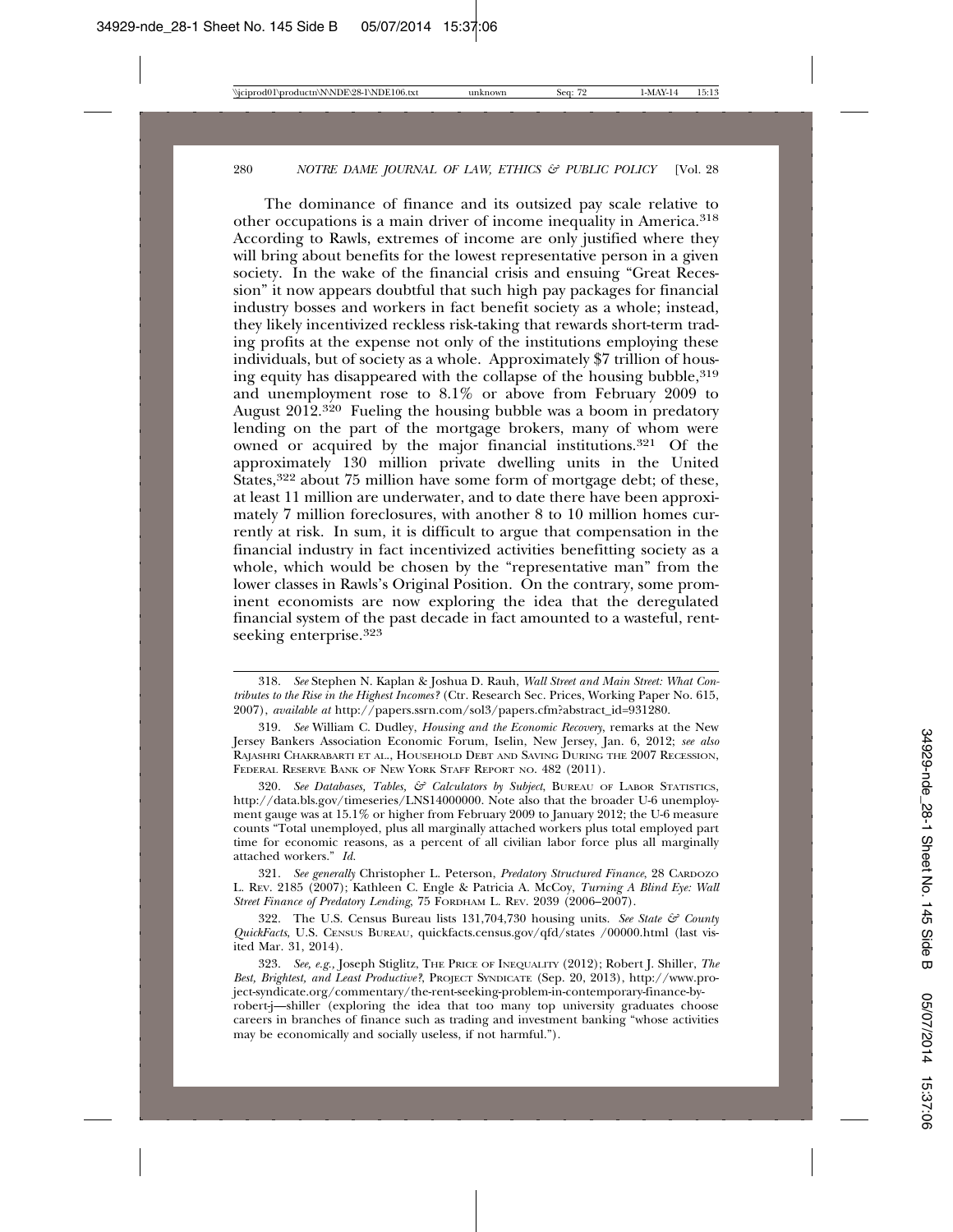In addition to the effects of income inequality, systemic risk, and the political instability that result from these factors is the problem of regulatory capture of the governmental authorities responsible for oversight of the financial industry. In Rawlsian terms, the inability or unwillingness of governing officials to regulate a particular sector of the economy or "institution" amounts to political corruption. Rawls observes that in situations of income inequality, wealthy individuals have both the means and the incentive to corrupt the governing process, turning democracy into an empty shell.324 Numerous commentators have explored the role of regulatory capture in the context of the financial crisis.325 Not only are federal agencies such as the SEC underfunded and understaffed, regulators are subject to the implicit temptation of the "revolving door" of employment in the industries they formerly regulated upon leaving government service.

The main way the new regulations will work to ameliorate these negative political phenomena Rawls describes is through a reduction in the profitability and then the size of the major banks that also happen to be derivative dealers. This is therefore a roundabout way to achieve a reduction in their status as "Too Big to Fail," and also their economic and political influence.<sup>326</sup> Should the new regime reduce the size of the largest banks, in addition to reducing the overall systemic risk they present to the economy, this may also further the political goals of reducing income inequality, restoring public esteem for the financial sector, and fostering the health of the financial markets at large, thereby promoting a valuable public good. These goals are rather abstract, but they are legitimate political desiderata of the financial reform legislation from a holistic, Rawlsian perspective. That a wellmanaged CCP regime is likely to reduce the likelihood of the failure of its systemically important clearing members, preventing a repeat of 2008, is the key to the argument in favor of Dodd-Frank Title VII; that it may also advance these political goals offers further support.

# C. *Regulatory Danger Zones*

Even though the CCP regime will likely be beneficial, this does not mean that it does not carry with it various risks arising from both the nature of the global financial system and the CCP mechanism itself.

<sup>324.</sup> RAWLS, *supra* note 256, at 246; *see also* C.M.A. McCauliff, *Didn't Your Mother Teach You to Share? Wealth, Lobbying and Distributive Justice in the Wake of the Economic Crisis*, 62 RUTGERS L. REV. 383 (2010).

<sup>325.</sup> *See*, *e.g.*, Saule T. Omarova, *Bankers, Bureaucrats, and Guardians: Toward Tripartism in Financial Regulation*, 37 IOWA J. CORP. L. 621, 629–32 (2012); Adam J. Levitin, *Hydraulic Regulation: Regulating Credit Markets Upstream*, 26 YALE J. REG. 143, 159–61 (2009); Erik Gerding, *Deregulation Pas De Deux: Dual Regulatory Classes of Financial Institutions and the Path to Financial Crisis in Sweden and the United States*, 15 NEXUS J. OP. 135, 151–60 (2009).

<sup>326.</sup> *See* Roe, *supra* note 62, at 40–41 (observing that the building of "largely centralized clearinghouses in the hope (but not the certainty) that the industry will deconcentrate seems a peculiar policy in its indirectness, although perhaps regulators have concluded that they cannot otherwise induce market restructuring and deconcentration.").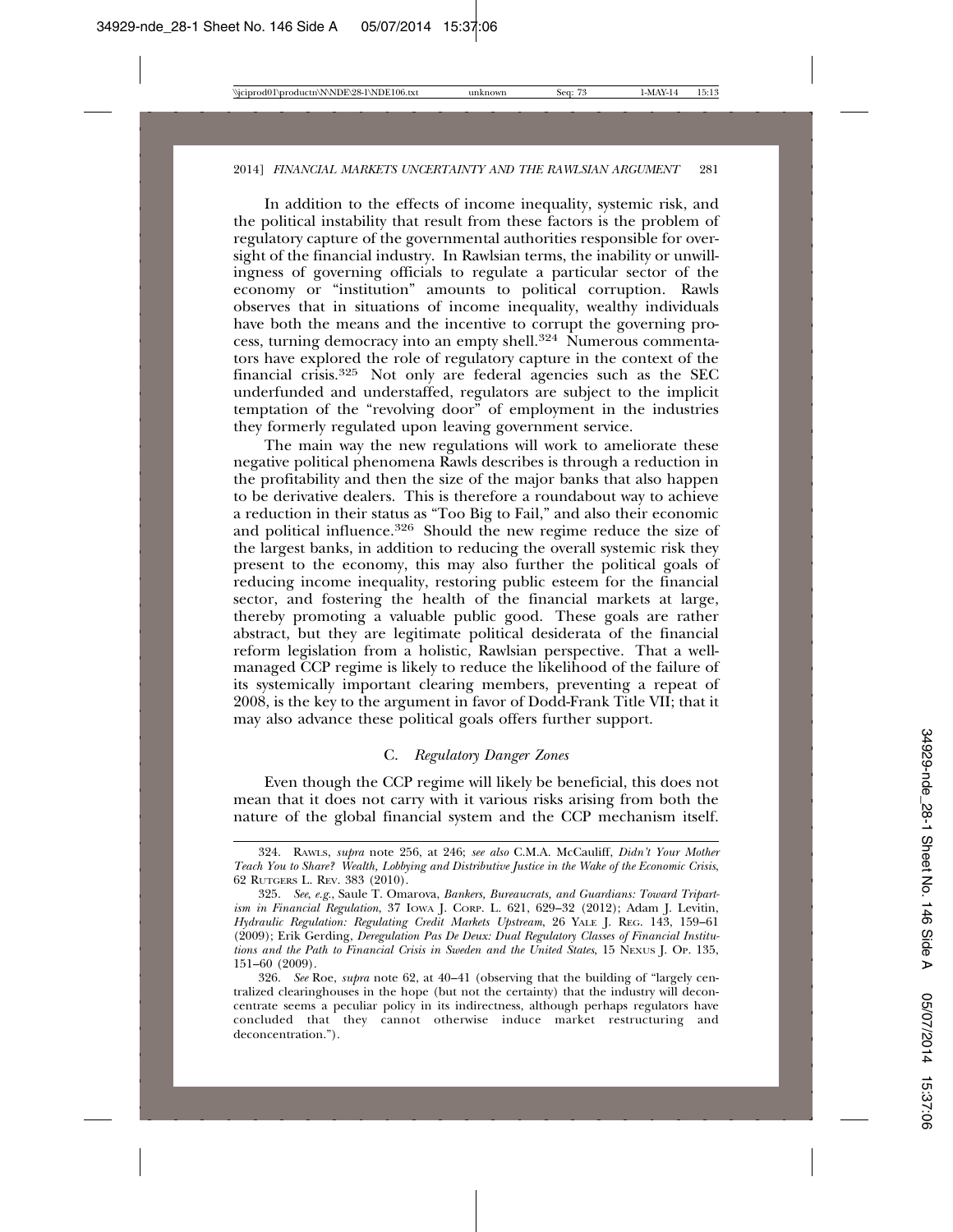Some of the criticisms reviewed in Part III.B.1 above still retain their force, and others need to be taken into account as well. While a Rawlsian public policy will embrace this regulatory schema, it admittedly places a heavy burden on financial regulators to properly implement this law.

Regulators implementing and overseeing a CCP-based regulatory structure will have to monitor four principle areas of danger: 1) the risk inherent in the CCP itself; 2) the trade-off between systemic risk and efficiency of netting as the number of CCPs decreases; 3) the unintended consequences of the collateral requirements; and 4) the threat to the competitiveness of the American financial system (and through the European Market Infrastructure Regulation or "EMIR," to Europe's as well) that strong derivatives regulation represents. All four issues are serious concerns, and the choice to adopt Title VII, instead of pursuing an alternative path, such as Gubler's or Johnson's proposals, or doing nothing, forces regulators to confront these concerns.

## 1. Creation of a "Too Interconnected to Fail" Entity

To begin, the overarching risk of the CCP mandate is that a CCP itself will become "too big to fail," or more accurately, "too interconnected to fail." A highly negative outcome for Title VII would be that the mandate simply replaces individual dealer banks with CCPs as centers of risk in the financial system.327 In order to forestall this, regulators need to lay out clear requirements for the CCP itself to insure that it does not itself become so risky that it is prone to catastrophic failure. Fortunately, market participants are already approaching this issue and grappling with possible solutions to prevent the implosion of a CCP. As discussed above, this is perhaps the central concern with the Dodd-Frank clearing mandate. If the likelihood of a catastrophic failure is minimal, the effect of the mandate will be to cabin the risk of default of any one member firm. If CCP failure is a significant possibility, on the other hand, we are likely in no better a position than in September 2008, and possibly in a much worse one. While market participants have strong incentives to push for strong CCPs,<sup>328</sup> in the regulator-centric model of regulation argued for here, ultimately governmental authorities bear the responsibility of ensuring the safety of the financial system.

2. The Trade-Off Between Systemic Risk Reduction and Netting Efficiency

The second area of focus should be efficiency of netting. As Duffie & Zhu demonstrate, there is an inherent trade-off between efficient multilateral netting and the size of a CCP.329 Therefore, what is most

<sup>327.</sup> *See* Roe, *supra* note 62, at 1691–92.

<sup>328.</sup> *See* Matt Cameron, *Blow Your Clearing House Down*, RISK MAG., Oct. 3, 2011, at 16.

<sup>329.</sup> *See* Duffie & Zhu, *supra* note 50; *see also supra* notes 201–07 and accompanying text.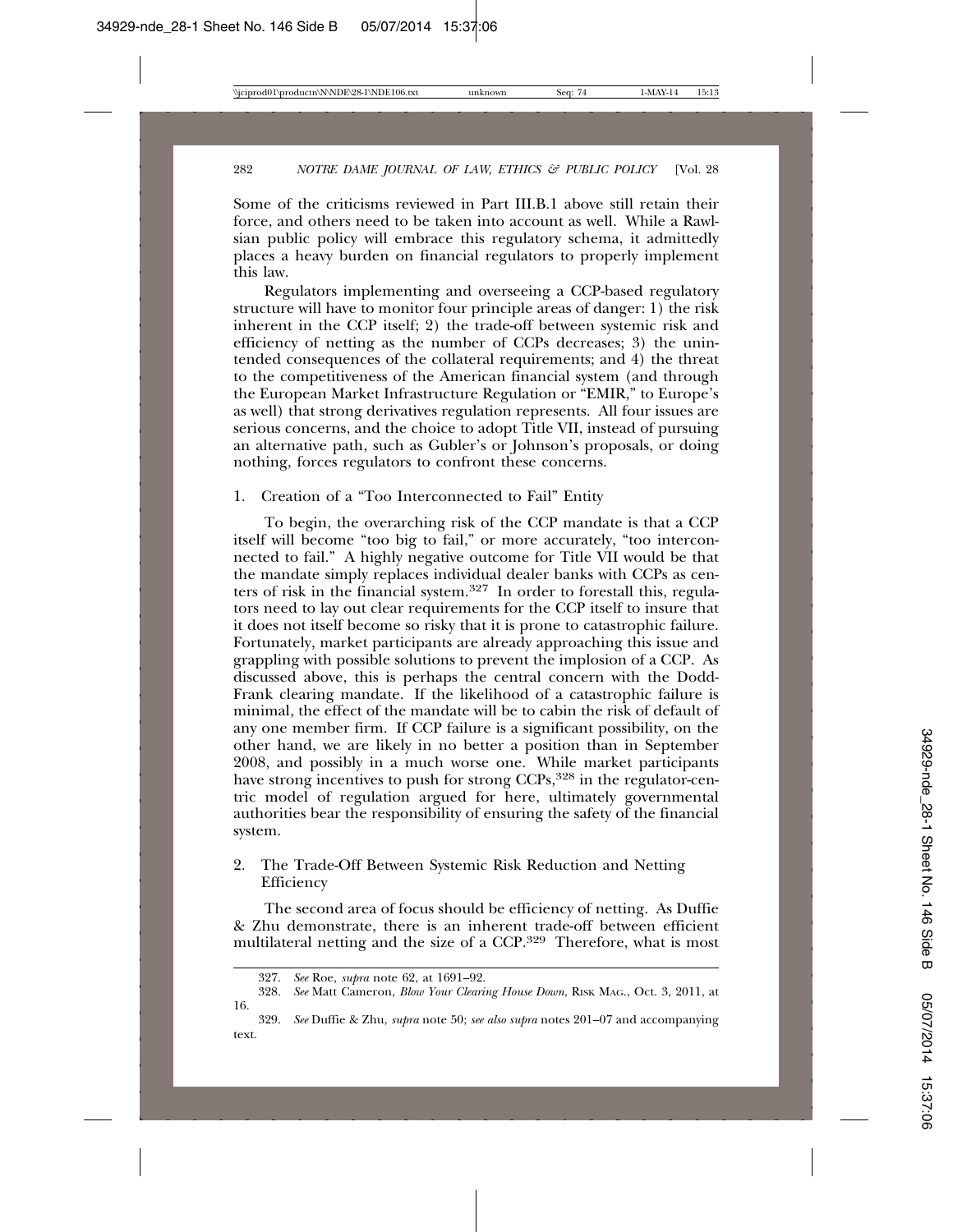beneficial in terms of systemic risk reduction on the level of counterparties, by reducing the amount of derivatives obligations outstanding, is in tension with the first point reviewed above: creation of a "too interconnected to fail" entity. A massive CCP facilitates multilateral clearing, clearing which only occurs among individually commensurate derivatives, not across product category, as in the case of bilateral clearing. But the fewer the amount of CCPs, the greater the disaster should one fail. Regulators will have to focus on this threat, including searching for solutions to the problem such as TriOptima's clearing system.

## 3. Unintended Consequences of Collateral Requirements

Third, the collateral requirements instituted by Dodd-Frank have the potential to create significant new linkages in the financial system, thereby ushering in through the backdoor the unknown and unpoliced interconnections the mandate attempts to reduce in the first place. Once again, Craig Pirrong has drawn attention to this risk.330 This highlights the difficulty of mandating structures to curb risky activities in the face of profitable opportunities for market participants to engage in them. While further regulation of collateral provision services may ultimately be necessary, it comes at the expense of introducing a further layer of complexity to the system, which only arises because of the first-order regulation to begin with.

#### 4. Threats to Competitiveness

Finally, financial regulators need to push for international harmonization of the regulation of OTC derivatives in order to create a level playing field for American, European, and other financial institutions and effective regulation of risky financial products.<sup>331</sup> While it is possible that the United States and the E.U. may arrive at harmonization on this point, as EMIR332 calls for CCP clearing, at this point it is too soon to tell how the final regulatory landscape concerning OTC derivatives will look in Europe.<sup>333</sup> Japan now requires CCP clearing for certain categories of derivatives as well.334 In order to preserve equality of opportunity among financial institutions, and prevent risk from migrating to other corners of the financial system, uniform regulation is desir-

<sup>330.</sup> *See* Pirrong, *supra* note 216, at 67–73.

<sup>331.</sup> *See generally* Baker, *supra* note 221; *see also* Edward F. Greene & Joshua L. Boehm, *The Limits of "Name-and-Shame" in International Financial Regulation*, 97 CORNELL L. REV. 1083, 1120–29 (2012).

<sup>332.</sup> *European Market Infrastructure Regulation (EMIR)*, EUROPEAN SECURITIES AND MARKETS AUTHORITY (ESMA), http://ec.europa.eu/internal/\_market/securities/isd/ mifid\_en.htm (last visited Mar. 31, 2014).

<sup>333.</sup> *See* Georges Ugeux, *Can Europe Produce a Coherent and Effective Financial Regulation?*, 18 COLUM. J. EUR. L. 20, 31–32 (2012).

<sup>334.</sup> See Leng-Fong Lai et al., *Development in CCP in Japan – Interest Rate Swap Clearing*, CLIFFORD CHANCE (April 27 2012), http://www.cliffordchance.com/briefings/2012/ 04/development\_of\_ccpinjapaninterestrateswa0.html; *see also* Keith Noyes, *How Asia is Progressing Towards OTC Clearing Deadline*, RISK.NET (June 25, 2012), http://www.risk.net/ asia-risk/opinion/2184559/asia-progressing-otc-clearing-deadline.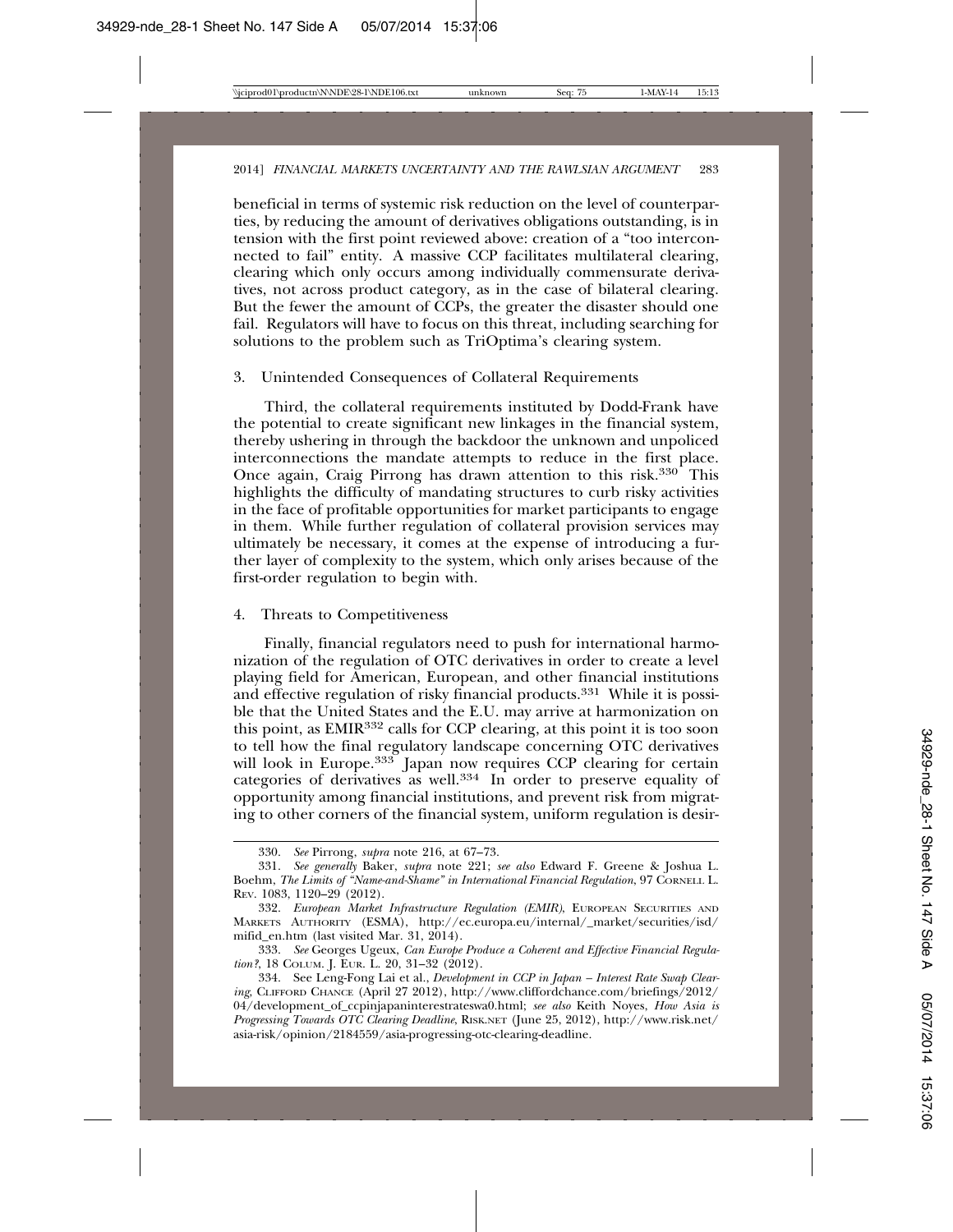able.335 Given that the financial system is largely globalized, the international effects of regulation, and regulatory gaps, cannot be ignored.

Monitoring these areas will take diligence and resources on the part of regulators, a diligence and ability that was often lacking in the run-up to the financial crisis and beyond. This Article argues that due to misplaced incentives, it is too optimistic to believe that financial institutions will effectively combat the problem of systemic risk on their own, and that more direct oversight is preferable to a SRO-type regulatory structure. This is not to say however that individual institutions will not have much to contribute to this effort, and there are promising signs that many of them are aware of the risks derivatives transactions can pose and are attempting to mitigate them proactively. It does however argue that ultimately, a strong and agile governmental regulator is necessary as a policeman in financial markets with the final responsibility for policing market actors and monitoring the markets. This view is commensurate with the position that financial markets pose unique risks to economies, and that unchecked financial markets sooner or later crash.

#### **CONCLUSION**

Despite the prospective burdens that Dodd-Frank places on regulators and market participants, Title VII is a proper response to the uncertainty inherent in complex financial markets. Because of the extreme complexity of financial instruments and institutional arrangements among market participants, a clear cost-benefit analysis is unavailable to help us determine whether or not the new regulations should be beneficial. And even if one were available, the standard costbenefit analyses of economic policy carry with them assumptions that the events of recent years have called into question. This Article therefore comes to two main conclusions.

First, because a cost-benefit analysis does not provide a clear result, the utilitarian perspective of conventional economic analysis alone cannot ultimately be relied on to determine whether the Dodd-Frank derivatives reforms are desirable or not. While a cost-benefit analysis is obviously a crucial input to the decision-making process of public policy, here its results are indeterminate. Moreover, a standard cost-benefit analysis fails to take into account important societal and political considerations that necessarily influence legislative and regulatory processes. By contrast, under a Rawlsian framework the Dodd-Frank derivatives reforms make good sense. Beginning with the position that financial crises ought to be viewed as societally traumatic events in which the maximin rule applies, the safety of the financial system

<sup>335.</sup> For an interesting counter-argument, *see* ADMATI & HELLWIG*, supra* note 12, at 10 ("A country's public policy should not be concerned about the success of its banks or other firms as such, because success that is achieved by taxpayer subsidies or exposing the public to excessive risks—for example, the risks of pollution or of a financial crisis—is not beneficial to the economy and to society.").